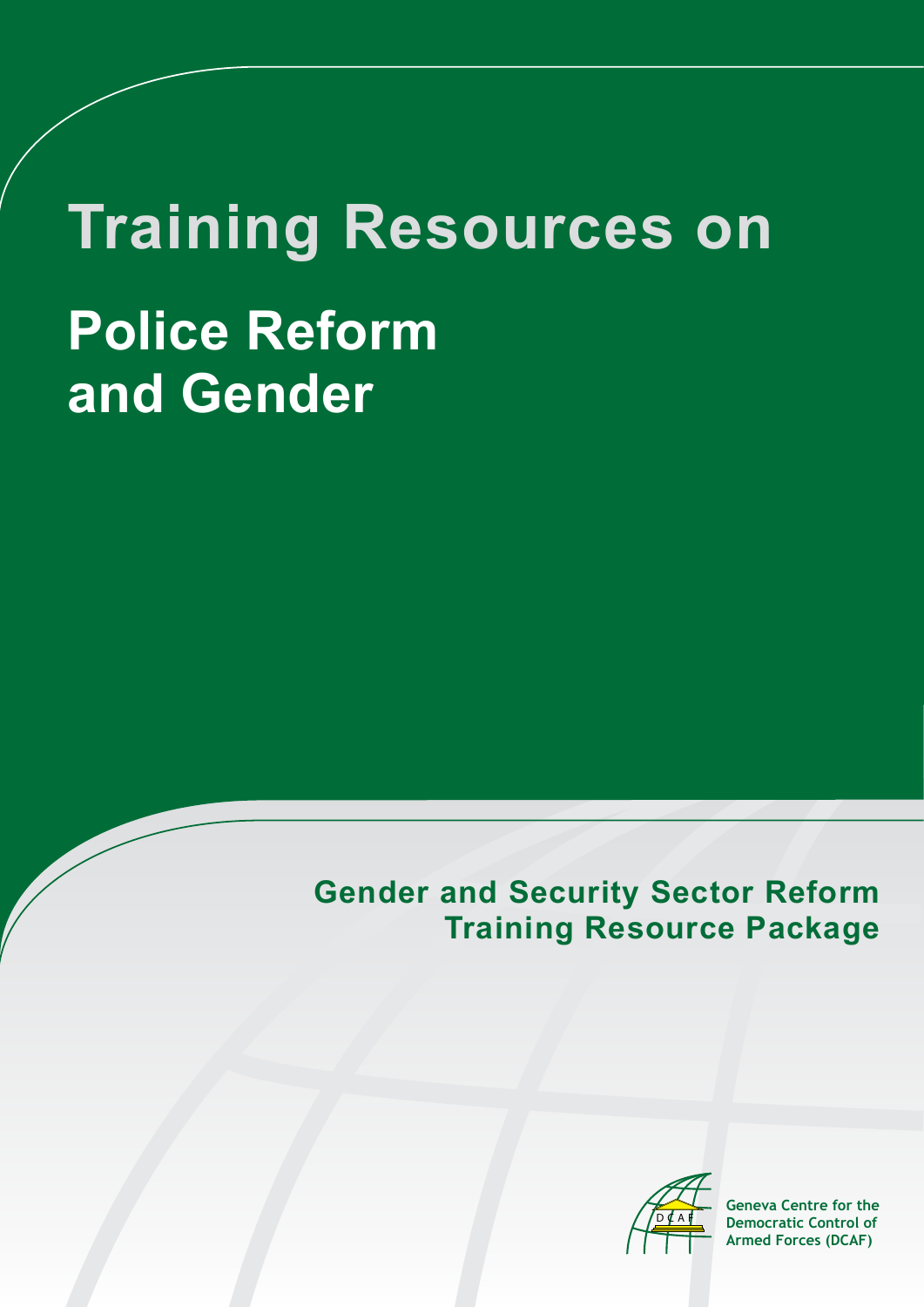#### **Authors**

The *Gender and SSR Training Resource Package* was edited by Megan Bastick and Kristin Valasek of DCAF.

The Training Exercises and Topics for Discussion were developed by Agneta M. Johannsen. Agneta M. Johannsen has extensive experience in peacebuilding, gender and post-conflict transition. Agneta worked as advisor, staff and consultant with several international organisations, including the United Nations Development Programme, the United Nations High Commissioner for Refugees, the United Nations Population Fund, the United Nations Human Settlements Programme and the Japan International Cooperation Agency. She was Deputy to the Director of the War-torn Societies Project at the United Nations Research Institute for Social Development and led a research, training and evaluation team for the project's successor organisation, WSP International. She has also worked for several non-governmental organisations.

Agneta has also been Faculty Member at Webster University in Geneva and is a psychological counsellor. Combining her interests in international relations, psychology and anthropology, Agneta's professional orientation has recently focused on cross-cultural communication, learning/training and trauma response.

The Examples from the Ground were compiled by Beatrice Mosello of DCAF.

#### **Acknowledgements**

DCAF would like to thank the following members of the Gender and SSR Training Resource Package Project Advisory Board for their contributions to these training resources: Ecoma Alaga (Women Peace and Security Network Africa); Peter Albrecht (Danish Institute for International Studies); Maria Ela Atienza (Institute for Strategic and Development Studies); Robert Bereiter (OSCE Mission to Serbia); Richard Berszczewski, Daniel de Torres and Fedor Keredzin (DCAF); Lucia Dammert (FLACSO Chile); Oliver Jansen (OSCE Mission to Tajikistan); Nadine Jubb; Minna Lyytikäinen (International Alert); Christine Mgwenya (South African Police Service); Eirin Mobekk; Linda Ohman (OSCE ODIHR); Vujicic Predrag (Regional Cooperation Council, Sarajevo); Anne-Kristin Treiber (UNIFEM); Tobie Whitman (Initiative for Inclusive Security); and Erika Wietinger (European Network of Policewomen).

In addition, we would like to thank Benjamin Buckland for editing assistance.

Graphic design by Alice Lake-Hammond.

#### **The Gender and Security Sector Reform Training Resource Package**

The Gender and Security Sector Reform Training Resource Package is a companion to the *Gender and SSR Toolkit* (DCAF, OSCE/ODIHR and UN-INSTRAW, 2008). Copies of the *Gender and SSR Toolkit* can be downloaded or ordered at<http://www.dcaf.ch/gssrtoolkit>

The *Gender and SSR Training Resource Package* is a series of practical training materials to help trainers integrate gender in SSR training, and to deliver effective gender training to SSR audiences.

The first part of the Training Package is a "Guide to Integrating Gender in SSR Training", which provides useful information on how to take into account gender issues throughout the SSR training cycle.

The rest of the Training Resource Package is focused on particular SSR topics:

- **[Security Sector Reform and Gender](http://www.gssrtraining.ch/index.php?option=com_content&view=article&id=19&Itemid=23&lang=en)**
- **[Police Reform and Gender](http://www.gssrtraining.ch/index.php?option=com_content&view=article&id=129&Itemid=24&lang=en)**
- [Defence Reform and Gender](http://www.gssrtraining.ch/index.php?option=com_content&view=article&id=34&Itemid=25&lang=en)
- [Parliamentary Oversight of the Security Sector and Gender](http://www.gssrtraining.ch/index.php?option=com_content&view=article&id=116&Itemid=29&lang=en)
- [Civil Society Oversight of the Security Sector and Gender](http://www.gssrtraining.ch/index.php?option=com_content&view=article&id=17&Itemid=31&lang=en)
- [National Security Policy-Making and Gender](http://www.gssrtraining.ch/index.php?option=com_content&view=article&id=102&Itemid=30&lang=en)
- [Justice Reform and Gender](http://www.gssrtraining.ch/index.php?option=com_content&view=article&id=75&Itemid=26&lang=en)
- SSR Assessment, Monitoring and Evaluation and Gender
- [Border Management and Gender](http://www.gssrtraining.ch/index.php?option=com_content&view=article&id=151&Itemid=28&lang=en)
- [Penal Reform and Gender](http://www.gssrtraining.ch/index.php?option=com_content&view=article&id=150&Itemid=27&lang=en)

DCAF gratefully acknowledges the support of the French Ministry of Foreign and European Affairs and the Norwegian Ministry of Foreign Affairs for the production of the *Gender and SSR Training Resource Package.*

#### DCAF

The Geneva Centre for the Democratic Control of Armed Forces (DCAF) promotes good governance and reform of the security sector. The Centre conducts research on good practices, encourages the development of appropriate norms at the national and international levels, makes policy recommendations and provides in-country advice and assistance programmes. DCAF's partners include governments, parliaments, civil society, international organisations and security sector actors such as police, judiciary, intelligence agencies, border security services and the military.



 © DCAF, 2009. All rights reserved. ISBN 978-92-9222-100-3

Cite as: Agneta M. Johannsen. "Training Resources on Police Reform and Gender." In *Gender and Security*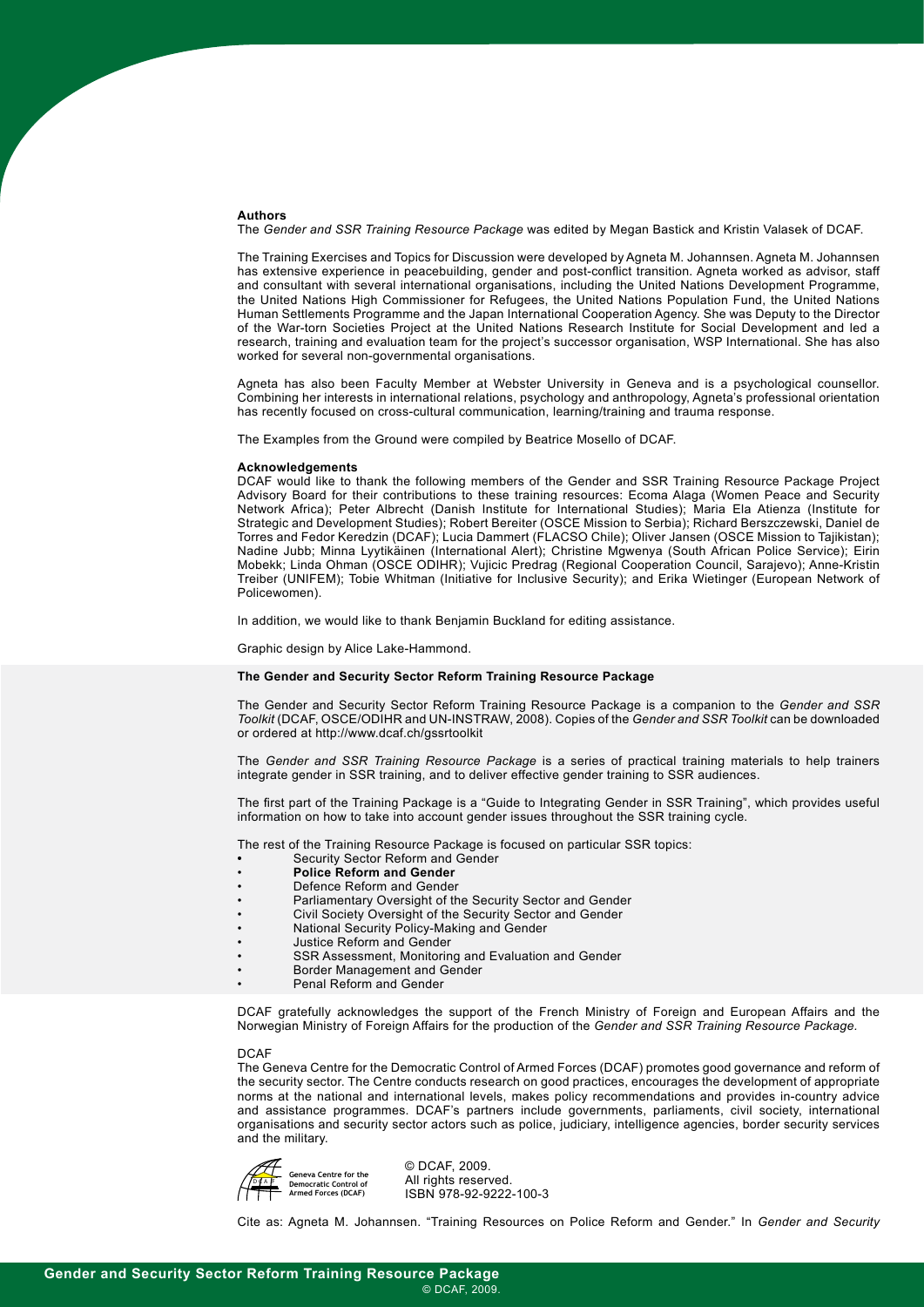

# **Contents**

| USING THE GENDER AND SSR TRAINING RESOURCE PACKAGE  1 |                                                                                 |  |  |  |
|-------------------------------------------------------|---------------------------------------------------------------------------------|--|--|--|
|                                                       |                                                                                 |  |  |  |
|                                                       |                                                                                 |  |  |  |
| Exercise 1                                            |                                                                                 |  |  |  |
| Exercise 2                                            | Debating the advantages of gender-responsive policing  8                        |  |  |  |
| Exercise 3                                            |                                                                                 |  |  |  |
| Exercise 4                                            |                                                                                 |  |  |  |
| Exercise 5                                            |                                                                                 |  |  |  |
| Exercise 6                                            | SWOT analysis: Establishing women's police stations  26                         |  |  |  |
| Exercise 7                                            | Action planning: Recruitment and retention of female officers  31               |  |  |  |
| Exercise 8                                            | Problem/objective tree analyses: Retention of female police officers  37        |  |  |  |
| Exercise 9                                            |                                                                                 |  |  |  |
|                                                       | Exercise 10 Gender-responsive police reform in practice: the case of Kosovo  46 |  |  |  |
|                                                       | Exercise 11 Gender-responsive policing in practice: the case of Afghanistan  54 |  |  |  |
|                                                       |                                                                                 |  |  |  |
|                                                       |                                                                                 |  |  |  |
|                                                       |                                                                                 |  |  |  |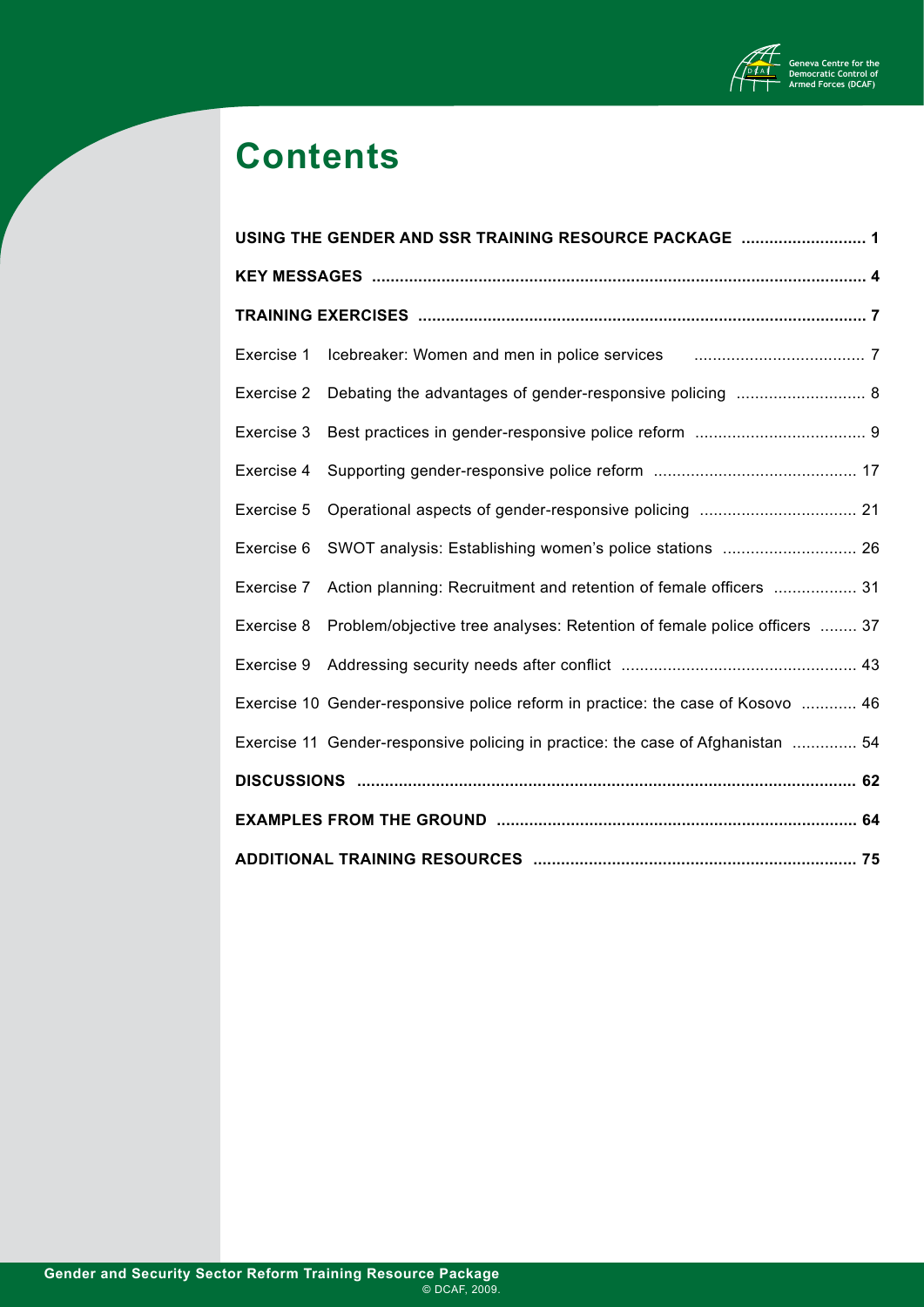

# <span id="page-3-0"></span>**Using the Gender and SSR Training Resource Package**

A gender-responsive police reform process seeks to:

- » Prevent and respond to the different forms of crime and insecurity faced by men, women, girls and boys, including gender-based violence
- » Promote the equal participation of men and women in the police service—for more effective policing
- » Ensure equal access of men and women to police services
- » End any discrimination or human rights violations by police
- » Comply with international and regional laws, instruments and norms concerning security and gender, such as the Convention on the Elimination of All Forms of Discrimination Against Women, the Beijing Platform for Action, and UN Security Council Resolutions 1325 and 1820

Security sector reform (SSR) transforms security policies, institutions and programmes. The integration of gender issues in SSR—by taking into consideration the different security and justice needs of women, men, boys and girls and strengthening the participation of women and men in security decision-making—is increasingly being recognised as key to operational effectiveness, local ownership and oversight. As a result, countries undergoing SSR, as well as donor nations and international organisations supporting SSR processes, have committed to implementing SSR in a gender-responsive way.

In order to support gender-responsive SSR, DCAF, OSCE/ODIHR and UN-INSTRAW published, in 2008, the **Gender and Security Sector Reform Toolkit**.\* The Toolkit is a practical introduction to gender and SSR issues for policymakers and practitioners. It sets out why gender is important to SSR processes and gives concrete recommendations and examples. The Toolkit is composed of 12 Tools and 12 Practice Notes on different SSR topics, such as police reform, defence reform, parliamentary oversight and civil society oversight.

The publication of the *Gender and SSR Toolkit* prompted a strong demand for materials to support training on gender and SSR issues. This **Gender and SSR Training Resource Package** has thus been developed as a companion to the *Gender and SSR Toolkit*. The *Training Resource Package* is a series of practical training materials to help trainers integrate gender in SSR training, and deliver effective gender training to SSR audiences.

#### **The Training Resource Package**

The first part of the *Gender and SSR Training Resource Package* is the **Guide to Integrating Gender in SSR Training**. This Guide provides useful information on how to take into account gender issues throughout the SSR training cycle: in training needs assessment, learning objectives, design and development of training, implementation, monitoring, evaluation and follow up.

The rest of the *Gender and SSR Training Resource Package* is divided into sets of resources focused on particular SSR topics:

- **Security Sector Reform and Gender**
- **• Police Reform and Gender**
- **Defence Reform and Gender**
- **Parliamentary Oversight of the Security Sector and Gender**
- **Civil Society Oversight of the Security Sector and Gender**
- **National Security Policy-Making and Gender** 
	- **Justice Reform and Gender**
	- **Border Management and Gender**
- **SSR Assessment, Monitoring and Evaluation and Gender**

Copies of the *Gender and SSR Toolkit* can be downloaded or ordered, on CD ROM or in print, at: [http://www.dcaf.ch/](http://www.dcaf.ch/gssrtoolkit) [gssrtoolkit](http://www.dcaf.ch/gssrtoolkit)

\* DCAF is the Geneva Centre for the Democratic Control of Armed Forces

\* OSCE/ODIHR is the Organization for Security and Co-operation in Europe Office for Democratic Institutions and Human Rights

\* UN-INSTRAW is the United Nations International Research and Training Institution for the Advancement of Women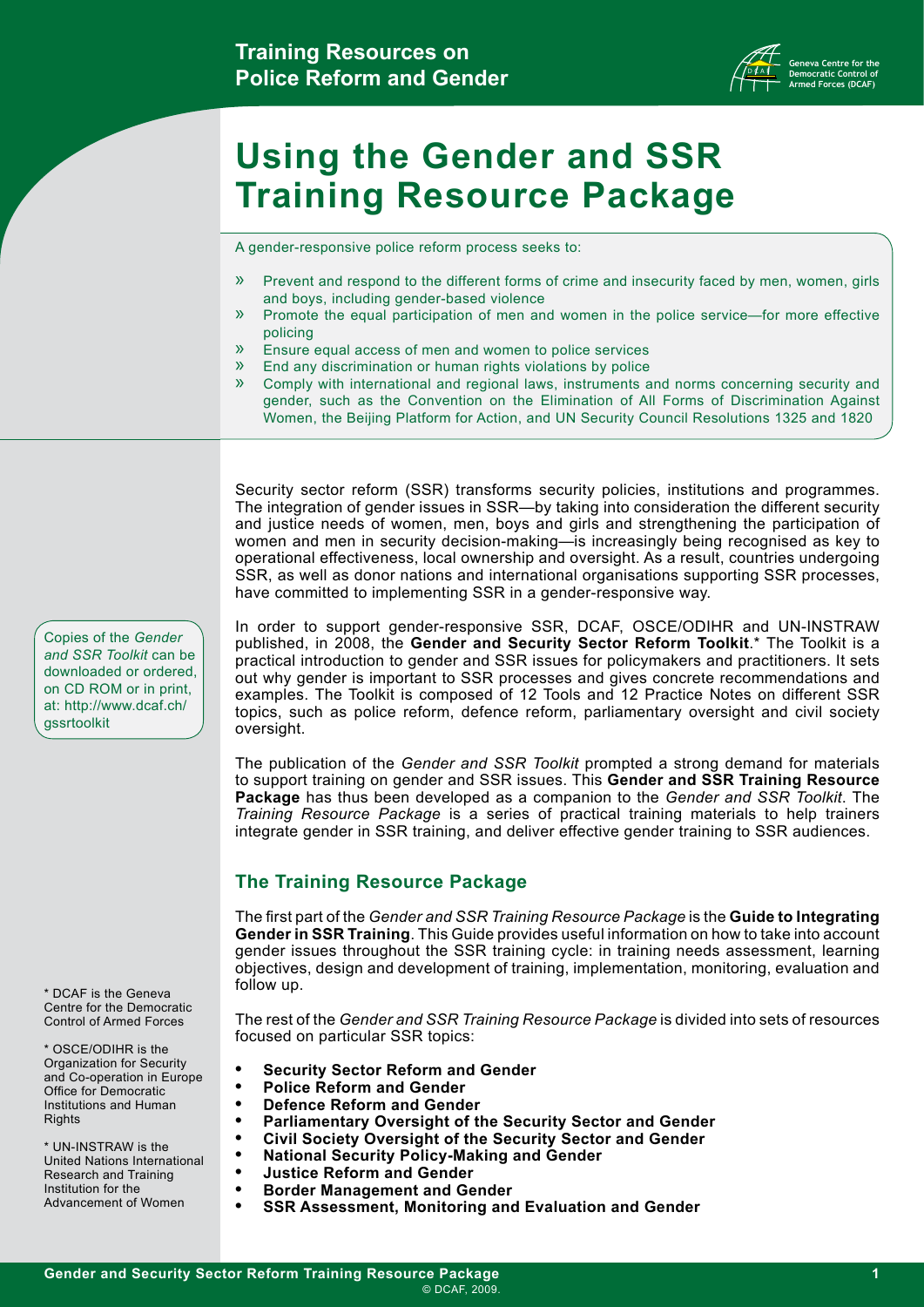

## **Using the Gender and SSR Training Resource Package**

Each set of training resources contains the following:

**Key messages:** taken from the companion tool in the *Gender and SSR Toolkit.*

**Training exercises:** 10–19 exercises covering a range of possible subjects, methodologies, audiences and durations. Each exercise is organised under the following headings:

- *Type of exercise*
- *• Audience*
- *Time required*
- *Intended group size*
- *• Supplies*
- *• Guidance to trainers*
- *Learning objectives*
- *Exercise instructions*
- *• Handouts, worksheets and trainer's cheat sheets (if applicable)*
- *• Possible variations (if applicable)*

**Examples from the ground:** short case studies that can be used as a resource for training.

**Discussions:** possible gender and SSR discussion topics, and tips on how to make discussions effective.

**Training challenges to consider:** additional challenges to those discussed in the Guide to Integrating Gender in SSR Training.

**Additional training resources.**

#### **The trainees**

These training resources take into account the many different types of audiences for SSR training. Your trainees might be from a country undergoing SSR or a donor country supporting SSR, or from different countries. They may be from the same institution or from many. They may be experienced in SSR or not.

Your SSR trainees might include, for example, representatives of:

- Ministries of Defence, Justice, Interior or Foreign Affairs
- Security sector institutions, e.g., police services, armed forces, border management services, justice and penal institutions
- Parliaments, including both parliamentarians and parliamentary staff
- Security sector oversight bodies, e.g., office of the ombudsperson and national security advisory bodies
- Civil society organisations (CSOs), including international, national and local organisations and research institutions that focus on security sector oversight and/or gender, including women's organisations
- Donors, international and regional organisations such as the United Nations, Organization for Security and Co-operation in Europe, European Union or African Union

Each set of training resources contains exercises suitable for different types of audience. Many of the training exercises can also be adapted to fit your specific group of trainees.

#### **Using the training exercises**

The greater part of the *Gender and SSR Training Resource Package* is made up of training exercises. These exercises are designed to help you to deliver training on gender and SSR issues in an engaging and interactive manner. You will find exercises in the form of action planning, role plays, stakeholder analysis, SWOT analysis, case studies, gaps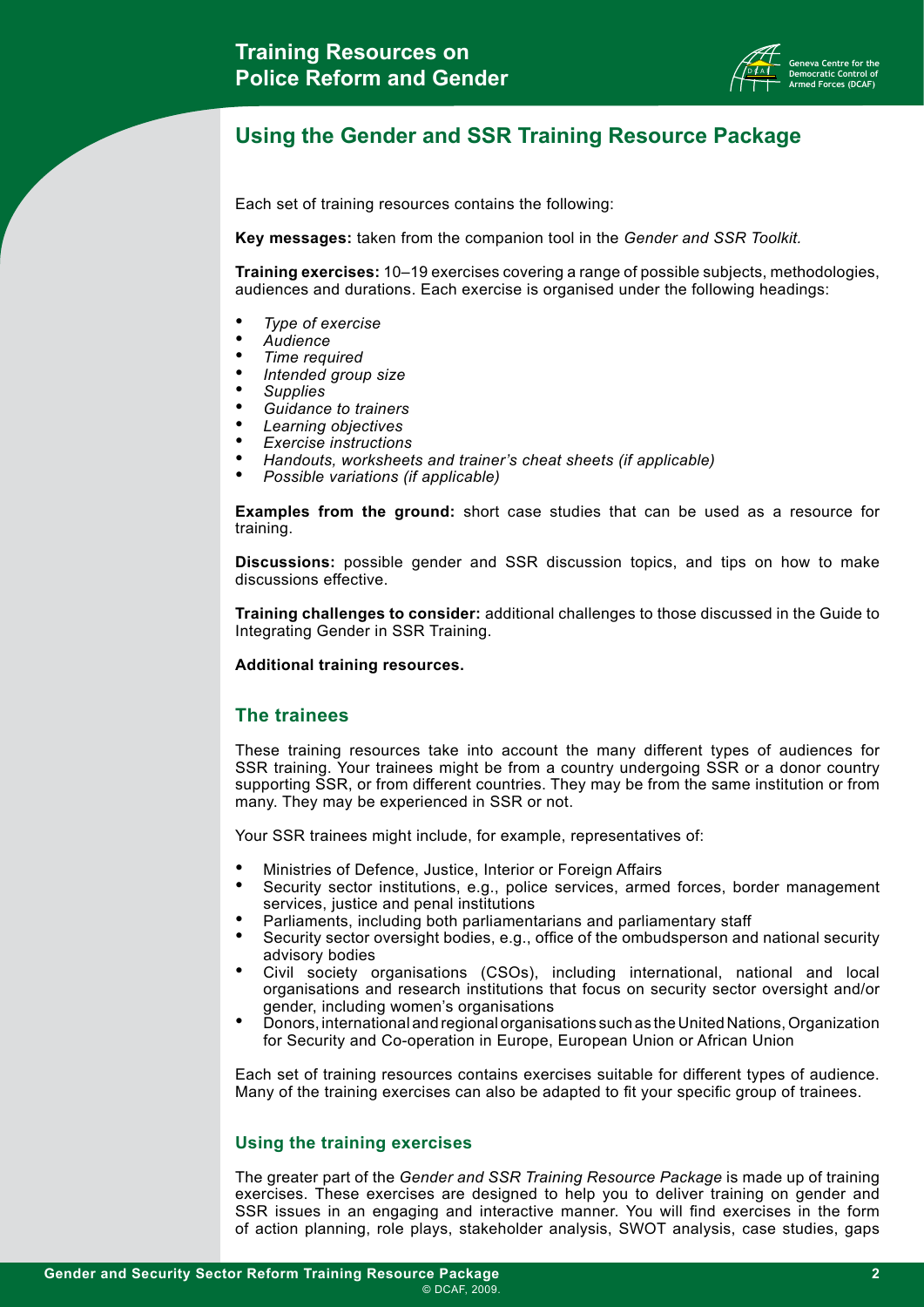

### **Using the Gender and SSR Training Resource Package**

identification, mapping, and many other formats. Icebreakers, energisers and introductory exercises on gender are in the *Training Resources on SSR and Gender*.

The exercises focus on either one or a number of SSR issues. Some focus on particular gender issues (such as recruitment of women or addressing gender-based violence). Others are on general SSR issues in which skills to integrate gender are needed (such as consultation or project planning). The exercises can therefore be used either in a:

- Gender and SSR training session, e.g., Police Reform & Gender, Parliamentary Oversight of the Security Sector & Gender; or
- SSR training session not explicitly focused on gender.

A sample outline of a gender and SSR session and a sample schedule for a two day gender and SSR training are included in the *Guide to Integrating Gender in SSR Training.*

The exercise formats are not designed to be prescriptive but to spark your creativity as a trainer. We encourage you to adapt them to meet your training objectives, audience, subject matter emphasis, available time and your own needs. You can use the *Gender and SSR Toolkit* to provide background information on a wide range of gender and SSR-related topics.

The exercises are not designed to be used "in order" or as a "module." Instead, the *Training Resource Package* is designed to provide you with a diverse set of exercises that you can combine and adapt to suit the particular needs of your training.

When selecting an exercise, keep in mind:

- What are your learning objectives? Which exercise best meets these objectives?
- Who are your trainees? How many are there? Is this exercise appropriate for their level of experience?
- Does this exercise fit your timeframe?
- How could you modify the exercise to better fit your learning objectives, trainees and available time?

The exercises are organised in three categories: (1) application-in-context, (2) conceptual and (3) topic-specific.

- *• Application-in-context exercises* are designed to allow trainees to apply the principles of SSR and gender to their own real world organisations, or to real or simulated cases that are used as learning aids. In general, these exercises are best suited to audiences with broad policy-level responsibilities and experience; however, depending on the subject matter and training needs and objectives, any audience could benefit from participation in these exercise formats. From a pedagogical viewpoint they are probably the most effective exercises (fastest learning), as the primary goal of each exercise is to allow trainees to explore and internalise key concepts by applying them to their own contexts.
- *Conceptual exercises* focus on wider concepts and theories, aiming for a broad understanding of the key message being pursued. These exercises are best suited to audiences with detailed programme-level responsibilities and experience (in order to broaden their perspective), or those with more senior-level policy responsibilities.
- *Topic-specific exercises* focus on a particular key point which requires training. These types of exercises would be best suited to an audience that has a specific training need or is composed largely of trainees who are new to the concepts of gender and SSR.

The point of this *Training Resource Package* is to help you to improve your gender and SSR training while being creative with the materials presented. Used together with the *Gender and SSR Toolkit*, we hope that it will encourage you to include gender as a key aspect of all your SSR training.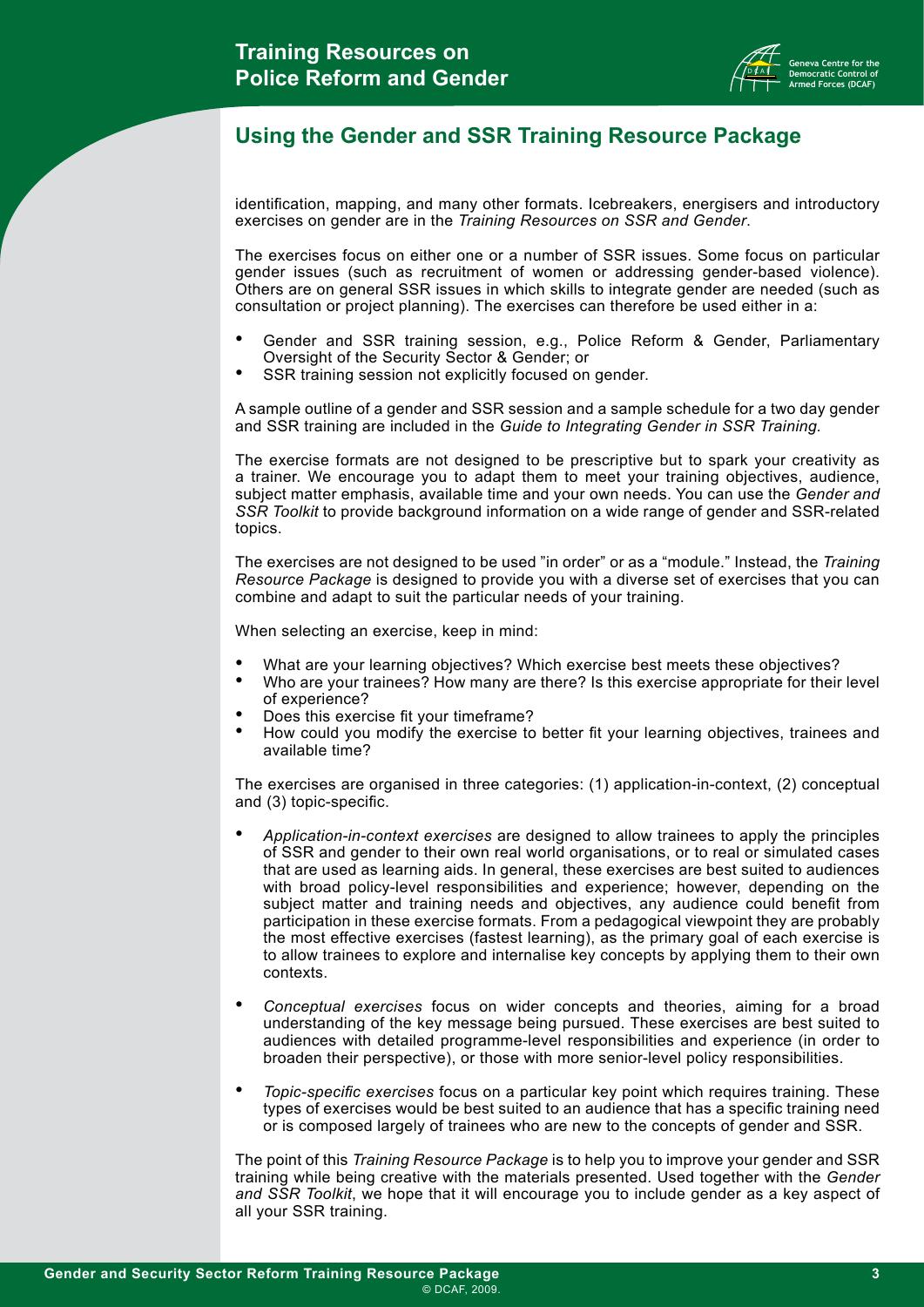

# <span id="page-6-0"></span>**Key messages**

As a trainer you must consider how best to provide essential content to your audience. Any training exercise will generally need to be preceded by a brief lecture conveying key points and ensuring that all in your audience share the required knowledge base. Refer to the sample session outlines in the *Guide to Integrating Gender in SSR Training.*

The following key messages are drawn from the *Police Reform and Gender Tool*. In planning your session, consider selecting a few key messages and re-phrasing and shortening them to PowerPoint slides or some other form of learning aid.

These key messages are designed to help you formulate training content. They do not substitute for reading the companion tool itself. Each trainee must be encouraged to read the *Police Reform and Gender Tool* and/or *Practice Note* before undergoing the training in question.

#### **General**

• Integrating gender issues into police reform assessments is a first step for genderresponsive police reform. One can also conduct assessments on specific gender issues—such as sexual harassment, response to reports of domestic violence or representation of women within operational units.

#### **Effective provision of security to all**

- Police services have a duty to address all of the security threats facing the communities they serve—including those security threats primarily faced by men and boys (such as gun violence) and those primarily faced by women and girls (such as domestic and sexual violence). In many countries, women and men report that the police fail adequately to investigate gender-based crimes.
- Mainstreaming gender issues into police training can improve the capacity of police to respond to the different security needs of men, women, girls and boys.
- High rates of gender-based violence (GBV)—including domestic violence, rape and human trafficking—threaten public security. Policing strategies to respond to GBV include:
	- Operating procedures and skills training for GBV cases ensure that investigations are carried out in a manner that respects the dignity of the victims.
	- Cases are recorded and fed into national crime statistics, and investigations result in actual prosecutions.
	- Units focusing on GBV, domestic violence or crimes against women, made up of specially trained police officers and linked to NGOs and other service providers.
	- Collaboration between police services, health, justice and education sectors, and civil society organisations through, for example, taskforces, referral systems or joint action plans.
	- Collaboration between police and women's organisations (e.g., through communitybased policing) can strengthen:
		- Crime prevention and investigation
		- Provision of services to victims
		- Community relations
		- Accountability of police services to communities.

© DCAF, 2009.

See: *Police Reform and Gender Tool,* pages 15–16.

See: *Police Reform and Gender Tool*, pages 10–11.

> • Civilian oversight mechanisms can increase public trust. In any oversight mechanism ombudspersons, parliamentary committees, community police boards, etc.—women, women's organisations and gender experts should be included.

See: *Police Reform and Gender Tool,* page 3.

See: *Police Reform and Gender Tool,* page 5.

See: *Police Reform and Gender Tool,* pages 8–10.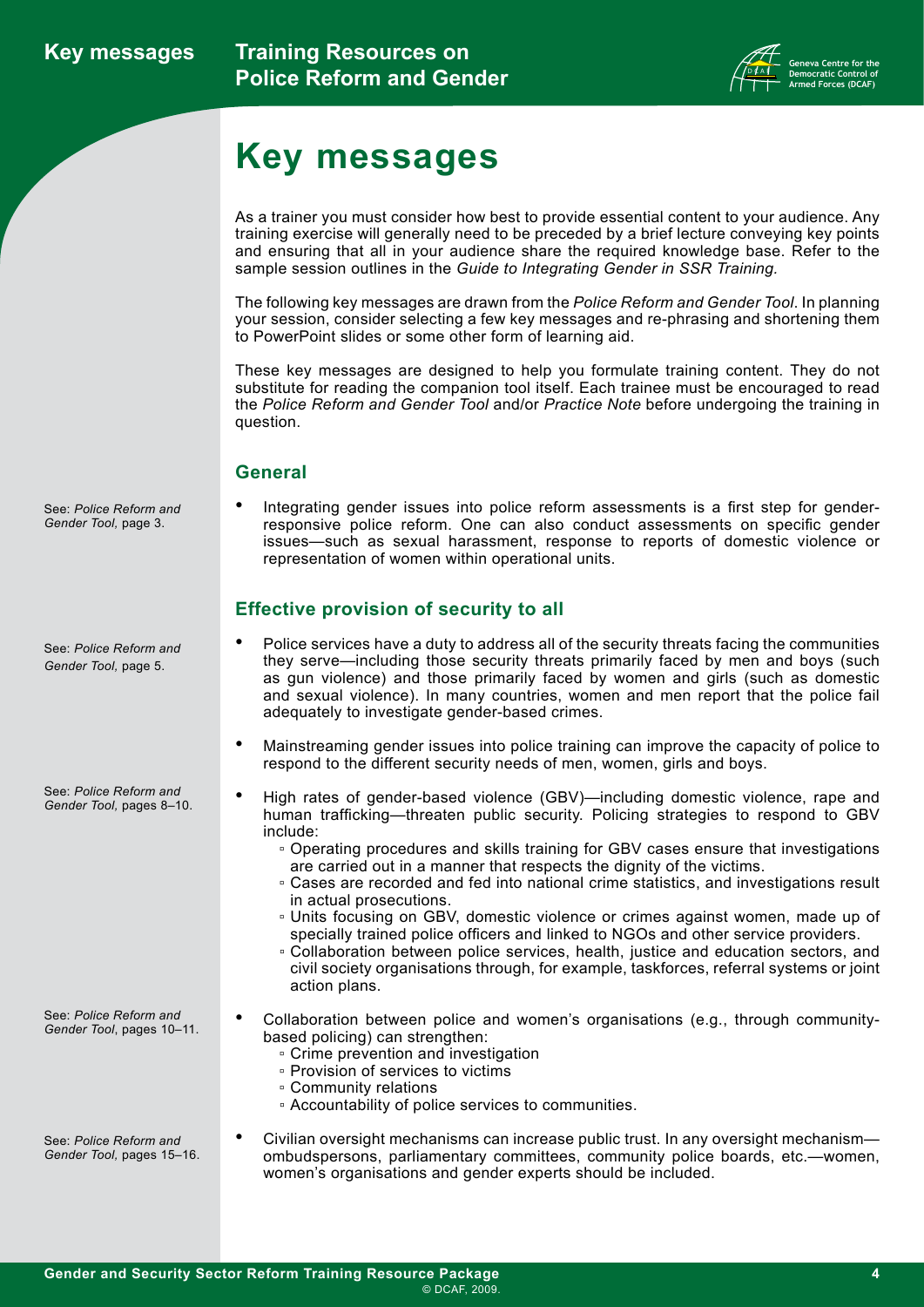|  | <b>Key messages</b> |
|--|---------------------|
|--|---------------------|



### **Key messages**

See: *Police Reform and Gender Tool*, pages 4–5.

See: *Police Reform and Gender Tool,* page 11-14.

See: *Police Reform and* 

*Gender Tool,* page 3.

See: *Police Reform and Gender Tool,* page 14–15.

#### **Representation of men and women in police services**

- Creating a police service that is representative of the population it seeks to serve including of women and men—increases:
	- Credibility, trust and legitimacy in the eyes of the public
	- Operational effectiveness, through access to a broad range of skills and experience
- Women often bring particular skills and strengths to police work, such as good communication skills, and abilities to defuse potentially violent situations and minimise the use of force.
- In most countries, men are over-represented in police services, and initiatives are needed to increase the recruitment, retention and advancement of women.
- Measures to increase female recruitment include:
	- Setting strategic targets for female recruitment
	- Re-evaluating recruitment policies and selection criteria
	- Public information campaigns
- Female recruits often have higher drop-out rates, facing barriers such as inadequate uniforms, equipment and barracks facilities; sexual harassment; and poor human resource policies. Measures to increase female retention include:
	- Mentoring programmes
	- Mandatory sexual harassment training
	- Gender assessment of equipment and logistics
	- Mechanisms in case of pregnancy and breastfeeding
	- Female staff associations
- Measures to promote the equitable advancement of female police from lower, entrylevel and non-operational positions may be required. Measures to increase female advancement include:
	- Objective and non-discriminatory promotion criteria
	- Performance-based job assessments
	- Independent review boards

### **Non-discrimination and respect for human rights**

- Reform of policing to more effectively guarantee women's rights is necessary to conform with international, regional and national human rights legislation and standards, including the Convention on the Elimination of Discrimination Against Women and United Nations Security Council Resolution 1325.
- Gender-responsive policies, operating procedures and incentive structures, and genderfocused capacity building can increase police professionalism and improve access to police services.
- Monitoring and accountability mechanisms should make sure that non-discrimination, sexual harassment and other gender-related policies are being implemented.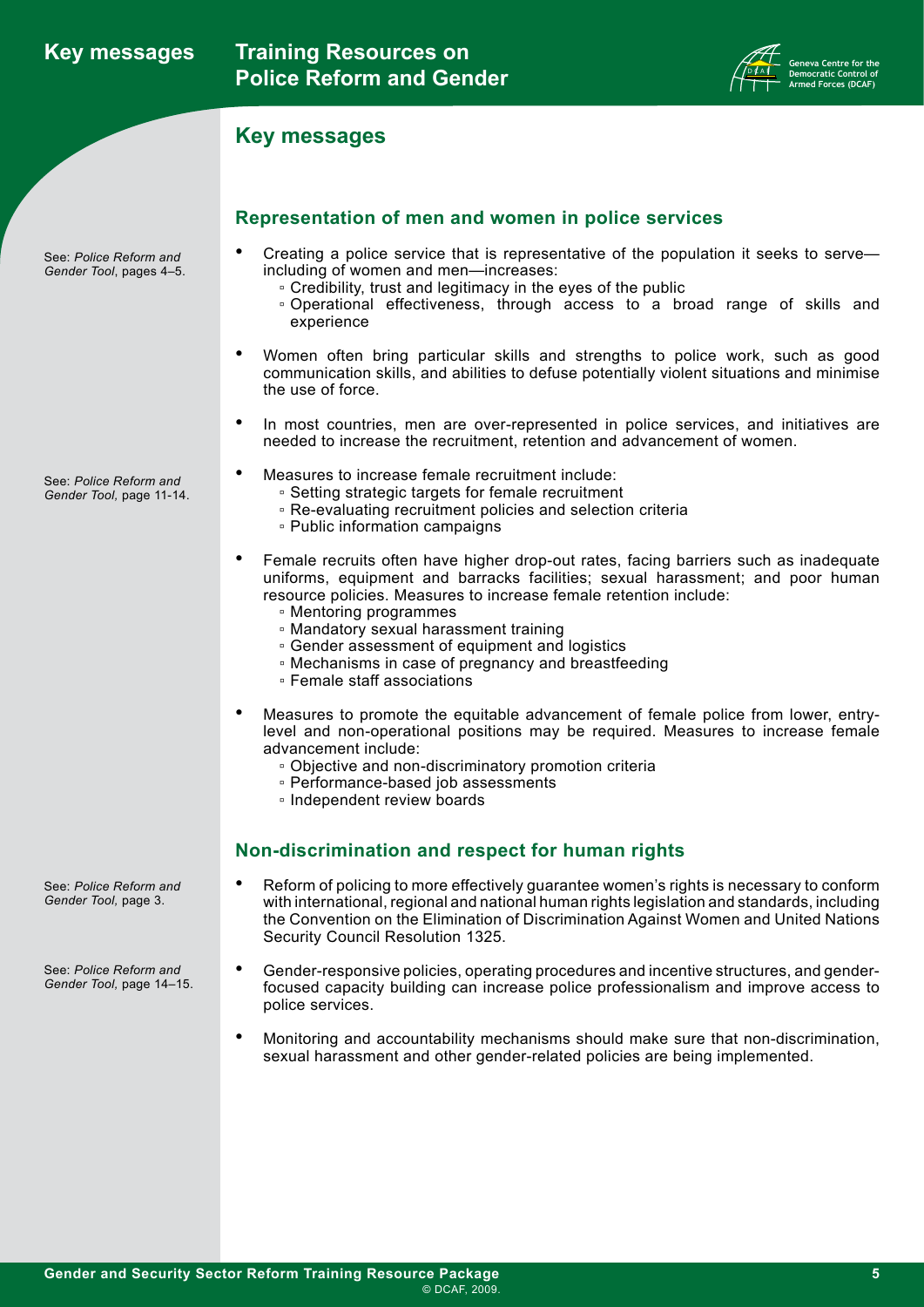### **Key messages**



#### **Key messages**

**In post-conflict contexts**

- Post-conflict contexts are generally characterised by widespread insecurity. Police services may be close to total collapse or lack legitimacy. There is often an urgent need for systematic reform of the police. International attention and financial support should encourage the reform process to be sensitive to the needs of men and women.
- Extensive reform of the police services can provide the opportunity to set targets for female recruitment, vet recruits for GBV, and integrate gender issues into new policies and protocols, operational programming and training.
- In peacekeeping missions, female police officers are needed to perform the cordon and search of women, widen the net of intelligence gathering and assist victims of GBV. This last aspect is of particular significance given the high levels of sexual violence in many post-conflict settings (which at times involve male security forces as perpetrators) and the reporting challenges of sexual violence related crimes. Female participation in international civilian police forces sends a powerful signal to the wider population about gender equality and the role of women in public service.
- Specialised units to address violence against women and children can be helpful in addressing high levels of GBV, as has been the case in Afghanistan, Liberia, Rwanda, Sierra Leone, South Sudan and Timor Leste.

See: *Police Reform and Gender Tool*, pages 16–18.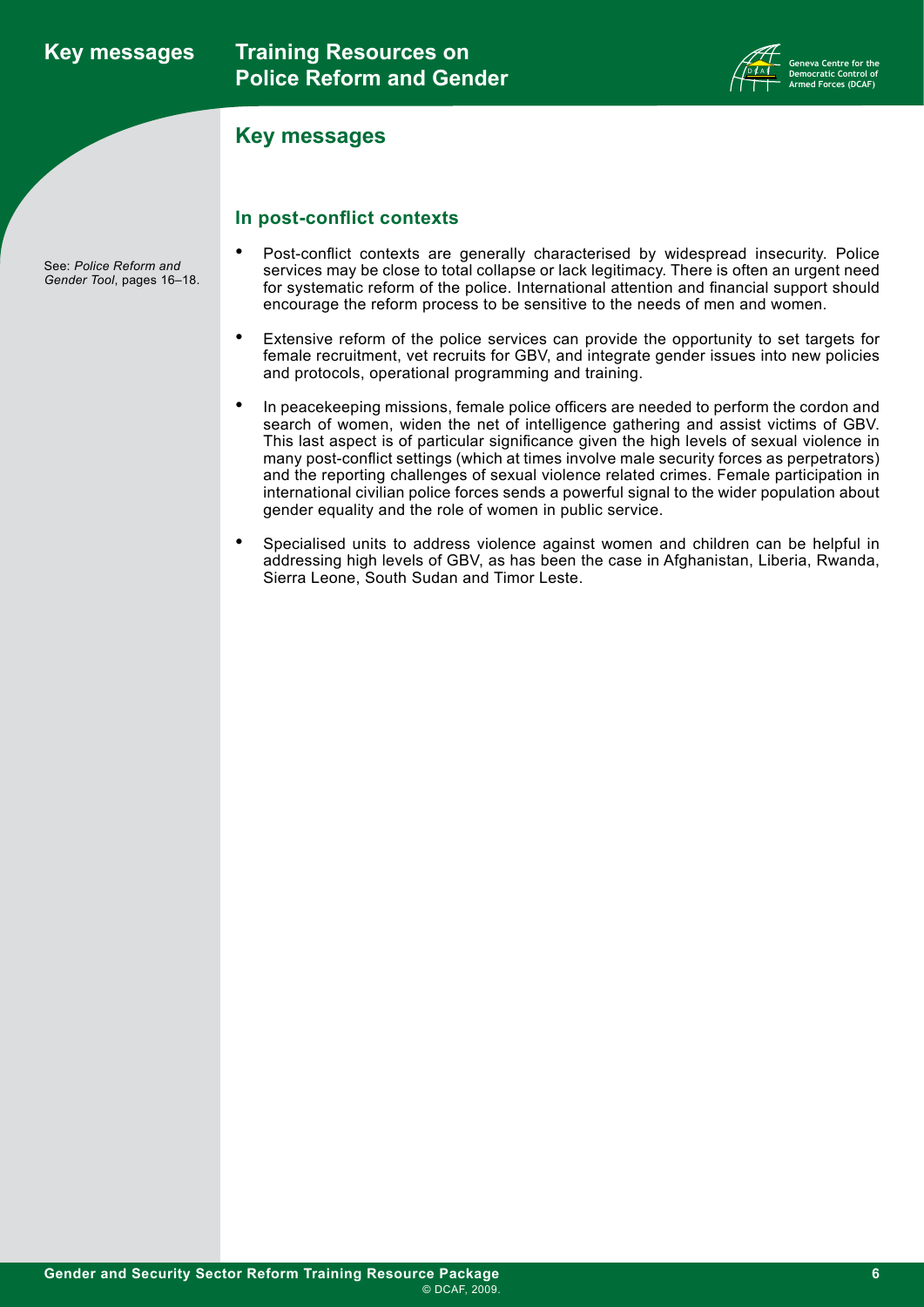

# **Icebreaker: Women and men in 1 police services**

<span id="page-9-0"></span>

| Type of exercise:<br>Audience: | Topic-specific                                                                                                                                                                                                                                                                                                                                                                                                                                                                                                                                                                                                                                                                                                                                                                                                                                                                                                                                                                                                                                                                                                                                                                                                                                                                                                                                                                                                                                                           |              | Audiences not yet very familiar with the subject matter             |                                                                                  |
|--------------------------------|--------------------------------------------------------------------------------------------------------------------------------------------------------------------------------------------------------------------------------------------------------------------------------------------------------------------------------------------------------------------------------------------------------------------------------------------------------------------------------------------------------------------------------------------------------------------------------------------------------------------------------------------------------------------------------------------------------------------------------------------------------------------------------------------------------------------------------------------------------------------------------------------------------------------------------------------------------------------------------------------------------------------------------------------------------------------------------------------------------------------------------------------------------------------------------------------------------------------------------------------------------------------------------------------------------------------------------------------------------------------------------------------------------------------------------------------------------------------------|--------------|---------------------------------------------------------------------|----------------------------------------------------------------------------------|
| Time required:                 | About 10 minutes                                                                                                                                                                                                                                                                                                                                                                                                                                                                                                                                                                                                                                                                                                                                                                                                                                                                                                                                                                                                                                                                                                                                                                                                                                                                                                                                                                                                                                                         |              |                                                                     |                                                                                  |
| Intended group size            | Any group size (works best with fairly large groups)                                                                                                                                                                                                                                                                                                                                                                                                                                                                                                                                                                                                                                                                                                                                                                                                                                                                                                                                                                                                                                                                                                                                                                                                                                                                                                                                                                                                                     |              |                                                                     |                                                                                  |
| <b>Supplies</b>                | A pack of playing cards                                                                                                                                                                                                                                                                                                                                                                                                                                                                                                                                                                                                                                                                                                                                                                                                                                                                                                                                                                                                                                                                                                                                                                                                                                                                                                                                                                                                                                                  |              |                                                                     |                                                                                  |
| <b>Guidance to trainers</b>    | This exercise makes a strong visual impression.                                                                                                                                                                                                                                                                                                                                                                                                                                                                                                                                                                                                                                                                                                                                                                                                                                                                                                                                                                                                                                                                                                                                                                                                                                                                                                                                                                                                                          |              |                                                                     |                                                                                  |
|                                |                                                                                                                                                                                                                                                                                                                                                                                                                                                                                                                                                                                                                                                                                                                                                                                                                                                                                                                                                                                                                                                                                                                                                                                                                                                                                                                                                                                                                                                                          |              |                                                                     |                                                                                  |
| <b>Learning objectives</b>     | world                                                                                                                                                                                                                                                                                                                                                                                                                                                                                                                                                                                                                                                                                                                                                                                                                                                                                                                                                                                                                                                                                                                                                                                                                                                                                                                                                                                                                                                                    |              | After completing this exercise, trainees will be able to:           | Argue that women are hugely under-represented in many police services around the |
| <b>Exercise instructions</b>   | Distribute playing cards to trainees and inform them that, for the purposes of this exercise,<br>those with red cards represent women and those with black cards represent men. Trainees<br>with red cards should move to one side of the room, trainees with black cards to the other.<br>Explain that the purpose of this exercise is to illustrate the percentages of men and women<br>in police services around the world.<br>Choose a country from the list below (from page 4 of the Police Reform and Gender Tool) or<br>use data from other countries. Ask for a volunteer to estimate the percentages of men and<br>women in the police services of that country. The volunteer will estimate the percentage<br>and the trainer will ask a corresponding number of "red" or "black" trainees to sit down in<br>order to roughly reflect the estimation. Ask all trainees to look around and discuss briefly<br>whether they agree with the estimation. Ask the group whether, assuming the estimation is<br>correct, this is an appropriate state of affairs.<br>After the discussion, ask the appropriate number of "red" or "black" trainees to sit down in<br>order to reflect the correct percentages of men and women in the chosen police service.<br>Many more "black" than "red" trainees will now be standing (if they were not previously).<br>Ask everyone to look around to consider this reality, then allow everyone to return to their<br>seats. |              |                                                                     |                                                                                  |
|                                |                                                                                                                                                                                                                                                                                                                                                                                                                                                                                                                                                                                                                                                                                                                                                                                                                                                                                                                                                                                                                                                                                                                                                                                                                                                                                                                                                                                                                                                                          |              |                                                                     |                                                                                  |
|                                |                                                                                                                                                                                                                                                                                                                                                                                                                                                                                                                                                                                                                                                                                                                                                                                                                                                                                                                                                                                                                                                                                                                                                                                                                                                                                                                                                                                                                                                                          |              | Percentage of female and male police officers in selected countries |                                                                                  |
|                                | Country                                                                                                                                                                                                                                                                                                                                                                                                                                                                                                                                                                                                                                                                                                                                                                                                                                                                                                                                                                                                                                                                                                                                                                                                                                                                                                                                                                                                                                                                  | Year         | Female police officers                                              | Male police officers                                                             |
|                                | <b>Post-Conflict</b>                                                                                                                                                                                                                                                                                                                                                                                                                                                                                                                                                                                                                                                                                                                                                                                                                                                                                                                                                                                                                                                                                                                                                                                                                                                                                                                                                                                                                                                     |              |                                                                     |                                                                                  |
|                                | South Africa                                                                                                                                                                                                                                                                                                                                                                                                                                                                                                                                                                                                                                                                                                                                                                                                                                                                                                                                                                                                                                                                                                                                                                                                                                                                                                                                                                                                                                                             | 2006         | 29%                                                                 | 71%                                                                              |
|                                | Cyprus                                                                                                                                                                                                                                                                                                                                                                                                                                                                                                                                                                                                                                                                                                                                                                                                                                                                                                                                                                                                                                                                                                                                                                                                                                                                                                                                                                                                                                                                   | 2006         | 16%                                                                 | 84%                                                                              |
|                                | Sierra Leone<br>Kosovo                                                                                                                                                                                                                                                                                                                                                                                                                                                                                                                                                                                                                                                                                                                                                                                                                                                                                                                                                                                                                                                                                                                                                                                                                                                                                                                                                                                                                                                   | 2006<br>2006 | 15%<br>14%                                                          | 85%                                                                              |
|                                | <b>Transitional and Developing</b>                                                                                                                                                                                                                                                                                                                                                                                                                                                                                                                                                                                                                                                                                                                                                                                                                                                                                                                                                                                                                                                                                                                                                                                                                                                                                                                                                                                                                                       |              |                                                                     | 86%                                                                              |
|                                | Jamaica                                                                                                                                                                                                                                                                                                                                                                                                                                                                                                                                                                                                                                                                                                                                                                                                                                                                                                                                                                                                                                                                                                                                                                                                                                                                                                                                                                                                                                                                  | 2001         | 18%                                                                 | 82%                                                                              |
|                                | Czech Republic                                                                                                                                                                                                                                                                                                                                                                                                                                                                                                                                                                                                                                                                                                                                                                                                                                                                                                                                                                                                                                                                                                                                                                                                                                                                                                                                                                                                                                                           | 2001         | 12%                                                                 | 88%                                                                              |
|                                | Venezuela                                                                                                                                                                                                                                                                                                                                                                                                                                                                                                                                                                                                                                                                                                                                                                                                                                                                                                                                                                                                                                                                                                                                                                                                                                                                                                                                                                                                                                                                | 2002         | 10%                                                                 | 90%                                                                              |
|                                | Romania                                                                                                                                                                                                                                                                                                                                                                                                                                                                                                                                                                                                                                                                                                                                                                                                                                                                                                                                                                                                                                                                                                                                                                                                                                                                                                                                                                                                                                                                  | 2005         | $8\%$                                                               | 92%                                                                              |
|                                | India                                                                                                                                                                                                                                                                                                                                                                                                                                                                                                                                                                                                                                                                                                                                                                                                                                                                                                                                                                                                                                                                                                                                                                                                                                                                                                                                                                                                                                                                    | 2006         | $2\%$                                                               | 98%                                                                              |
|                                | <b>Developed</b>                                                                                                                                                                                                                                                                                                                                                                                                                                                                                                                                                                                                                                                                                                                                                                                                                                                                                                                                                                                                                                                                                                                                                                                                                                                                                                                                                                                                                                                         |              |                                                                     |                                                                                  |
|                                | Australia                                                                                                                                                                                                                                                                                                                                                                                                                                                                                                                                                                                                                                                                                                                                                                                                                                                                                                                                                                                                                                                                                                                                                                                                                                                                                                                                                                                                                                                                | 2002         | 29%                                                                 | 71%                                                                              |
|                                | Canada                                                                                                                                                                                                                                                                                                                                                                                                                                                                                                                                                                                                                                                                                                                                                                                                                                                                                                                                                                                                                                                                                                                                                                                                                                                                                                                                                                                                                                                                   | 2006         | 18%                                                                 | 82%                                                                              |
|                                | Sweden                                                                                                                                                                                                                                                                                                                                                                                                                                                                                                                                                                                                                                                                                                                                                                                                                                                                                                                                                                                                                                                                                                                                                                                                                                                                                                                                                                                                                                                                   | 2001         | 18%                                                                 | 82%                                                                              |
|                                |                                                                                                                                                                                                                                                                                                                                                                                                                                                                                                                                                                                                                                                                                                                                                                                                                                                                                                                                                                                                                                                                                                                                                                                                                                                                                                                                                                                                                                                                          |              |                                                                     |                                                                                  |
|                                | <b>United States</b>                                                                                                                                                                                                                                                                                                                                                                                                                                                                                                                                                                                                                                                                                                                                                                                                                                                                                                                                                                                                                                                                                                                                                                                                                                                                                                                                                                                                                                                     | 2006         | 12-14%                                                              | 88-86%                                                                           |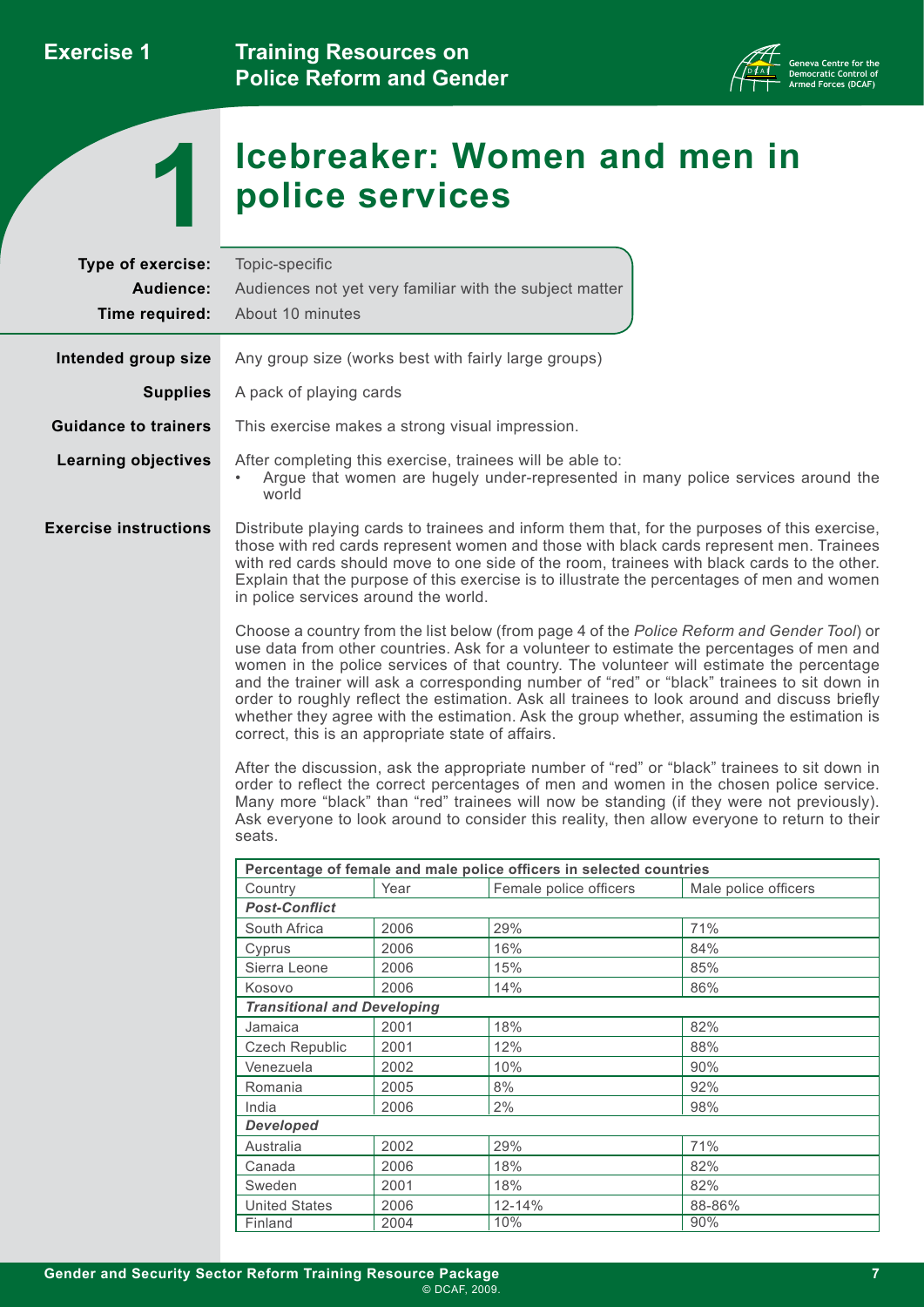**Training Resources on Police Reform and Gender** 



<span id="page-10-0"></span>

# **Debating the advantages of 2 gender-responsive policing**

| Type of exercise:            | Conceptual                                                                                                                                                                                                                                                                                                                                                                                                                                                                                                                                                                                                                                                                               |
|------------------------------|------------------------------------------------------------------------------------------------------------------------------------------------------------------------------------------------------------------------------------------------------------------------------------------------------------------------------------------------------------------------------------------------------------------------------------------------------------------------------------------------------------------------------------------------------------------------------------------------------------------------------------------------------------------------------------------|
| Audience:                    | Any (including audiences not yet very familiar with the subject matter)                                                                                                                                                                                                                                                                                                                                                                                                                                                                                                                                                                                                                  |
| Time required:               | About 40 minutes                                                                                                                                                                                                                                                                                                                                                                                                                                                                                                                                                                                                                                                                         |
|                              |                                                                                                                                                                                                                                                                                                                                                                                                                                                                                                                                                                                                                                                                                          |
| Intended group size          | Any group size                                                                                                                                                                                                                                                                                                                                                                                                                                                                                                                                                                                                                                                                           |
| <b>Supplies</b>              | Two chairs<br><b>Police Reform and Gender Tool</b><br>PowerPoint slides (optional)                                                                                                                                                                                                                                                                                                                                                                                                                                                                                                                                                                                                       |
| <b>Guidance to trainers</b>  | This is an introductory exercise that allows trainees to sum up their knowledge of the<br>Police Reform and Gender Tool, to put forth their point of view and hear opposing views. It<br>is great for testing training needs, as it will become apparent how much the audience has<br>internalised the messages of the tool. In addition, because of its lively format, this exercise<br>is good in raising energy levels.                                                                                                                                                                                                                                                               |
| <b>Learning objectives</b>   | After completing this exercise, trainees will be able to:<br>Identify key arguments for implementing gender-responsiveness within the police<br>force<br>Name the obstacles to implementation and consider ways of overcoming them<br>$\bullet$                                                                                                                                                                                                                                                                                                                                                                                                                                          |
| <b>Exercise instructions</b> | Split the group into two teams, representing:<br>Supervisees in a police agency who are convinced of the need for gender-responsive<br>reform<br>Supervisors in the same police agency who are hesitant and unconvinced that anything<br>$\bullet$<br>has to change                                                                                                                                                                                                                                                                                                                                                                                                                      |
|                              | Allow each team 10 minutes to prepare their arguments. Tell the teams to consider as many<br>aspects as possible, i.e., operational, legal, and results-oriented aspects.                                                                                                                                                                                                                                                                                                                                                                                                                                                                                                                |
|                              | Place two chairs opposite each other in the middle of the room. After the preparation time is<br>over, invite each team to select one representative to start off the debate. These two people<br>will sit on the chairs, while everyone else listens. When the first arguments have been made<br>by each chair holder or when another person feels ready to speak up, the new person taps<br>the person sitting on the chair lightly on the shoulder and takes over his or her place to<br>continue the debate. Explain that the changeover of people has to happen fast and quietly,<br>so that the flow of the debate isn't lost, and that nobody should hold the chair for too long. |
|                              | After 20 minutes, cut off the debate, if it hasn't been exhausted already. Ask the whole<br>group whether they have conclusions to offer.                                                                                                                                                                                                                                                                                                                                                                                                                                                                                                                                                |
|                              | Should the group be in a position where the supervisor with his or her resistance to change<br>seems to have "won" the debate, you will yourself have to provide more convincing or<br>additional arguments for why reform would be beneficial. You might wish to prepare a few<br>PowerPoint slides that sum up these arguments beforehand. If your audience found it easy<br>to convince the supervisor that reform is needed, conclude the exercise by asking whether<br>anything new was learned by juxtaposing a pro- and anti-reform stance. In such a case,<br>focus more on what can be done to overcome resistance.                                                             |
| <b>Possible variations</b>   | This exercise format can be used to debate any subject matter.                                                                                                                                                                                                                                                                                                                                                                                                                                                                                                                                                                                                                           |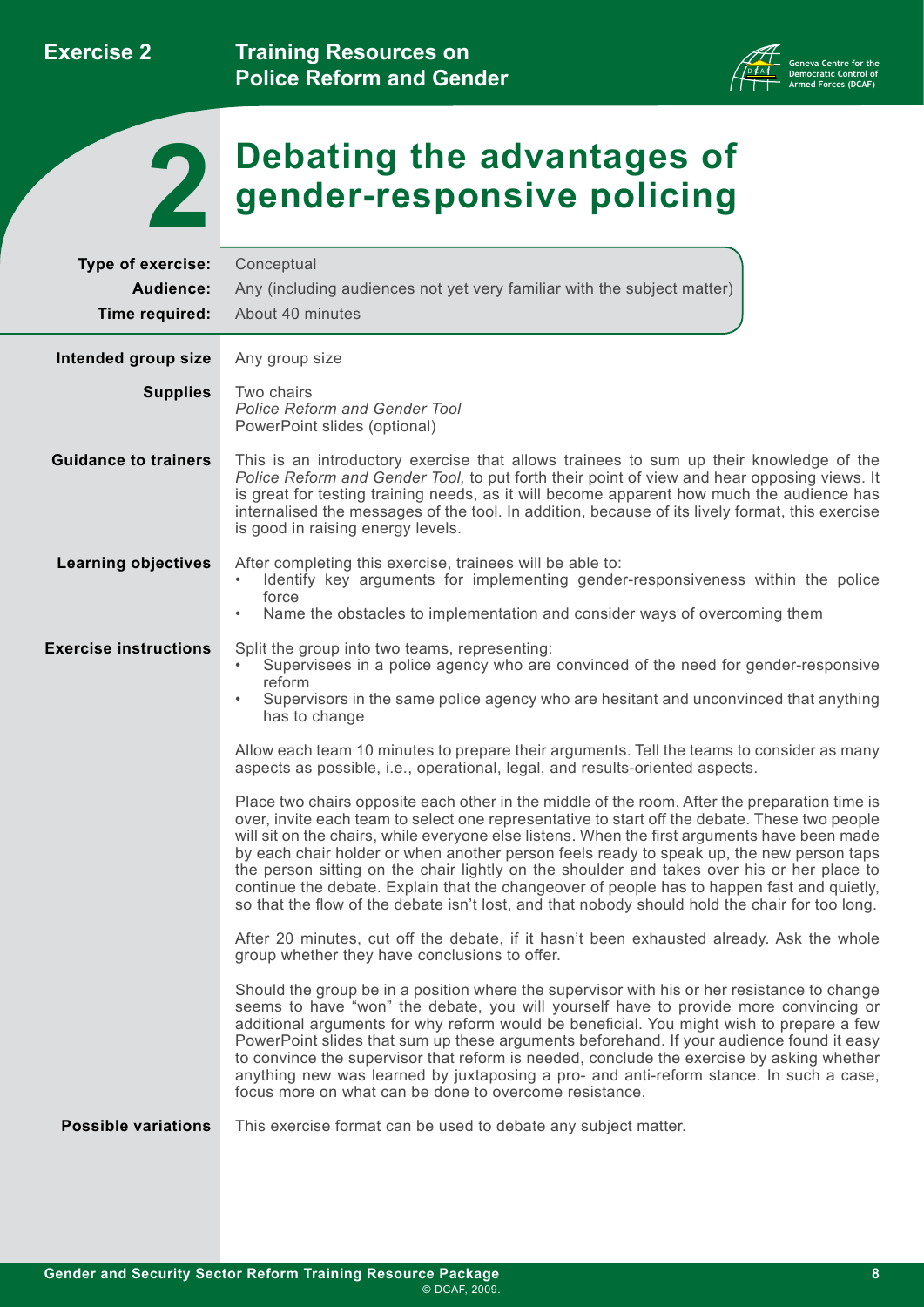**Training Resources on Police Reform and Gender** 



<span id="page-11-0"></span>

# **Best practices in gender-**<br>**7 responsive police reform**

| Type of exercise:            | Application-in-context                                                                                                                                                                                                                                                                                                                                                                                                                                                                                                                                                                                                                                                                                                                                                                                 |
|------------------------------|--------------------------------------------------------------------------------------------------------------------------------------------------------------------------------------------------------------------------------------------------------------------------------------------------------------------------------------------------------------------------------------------------------------------------------------------------------------------------------------------------------------------------------------------------------------------------------------------------------------------------------------------------------------------------------------------------------------------------------------------------------------------------------------------------------|
| Audience:                    | Programme staff                                                                                                                                                                                                                                                                                                                                                                                                                                                                                                                                                                                                                                                                                                                                                                                        |
| Time required:               | 60-90 minutes                                                                                                                                                                                                                                                                                                                                                                                                                                                                                                                                                                                                                                                                                                                                                                                          |
| Intended group size          | Any group size if broken down into smaller groups (4–6 trainees) by organisation or<br>agency                                                                                                                                                                                                                                                                                                                                                                                                                                                                                                                                                                                                                                                                                                          |
| <b>Supplies</b>              | Flipchart and markers<br>Trainees' handouts<br><b>Police Reform and Gender Tool</b><br>(Break-out rooms required)                                                                                                                                                                                                                                                                                                                                                                                                                                                                                                                                                                                                                                                                                      |
| <b>Guidance to trainers</b>  | This exercise is an excellent discussion starter, as it challenges trainees to consider the<br>key recommendations from the Police Reform and Gender Tool in the context of their own<br>organisation. Before you start the exercise itself, ensure that trainees understand the<br>key recommendations. If your trainee group is quite familiar with the content of the tool,<br>quickly check their understanding of each key recommendation. Otherwise, explain each<br>recommendation by giving an example for each or showing their significance in another way<br>that is meaningful to your trainees. During the exercise, gaps in trainees' understanding<br>of the recommendations may be discovered. Appropriate additional exercises can then be<br>selected to close these knowledge gaps. |
| <b>Learning objectives</b>   | After completing this exercise, trainees will be able to:<br>Demonstrate understanding of the Police Reform and Gender Tool's key<br>recommendations in the fields of SSR planning, implementation, monitoring and<br>evaluation.<br>Identify gaps in the integration of gender in their own policing context.<br>Recognise the benefits and challenges of each recommendation as applied to their own<br>$\bullet$<br>organisation.                                                                                                                                                                                                                                                                                                                                                                   |
| <b>Exercise instructions</b> | Provide all trainees with the attached handout, which includes the "Key recommendations"<br>from page 21 of the Police Reform and Gender Tool. Divide trainees into small groups,<br>according to their organisational affiliation (e.g., their police service, police academy,<br>ministry, etc.). Trainees should then discuss each recommendation as applied in their own<br>context. Each group will first determine whether the recommendation can be turned into an<br>objective for its organisation (i.e., "does it fit?"). Secondly, the group will decide whether<br>the objective would be achievable (i.e., "what are the odds of getting it implemented in our<br>organisation?").                                                                                                        |
|                              | Ask each group to designate a facilitator to lead group discussions and a rapporteur to<br>record the group findings on the attached handout. Allow 45 minutes for filling out the<br>handout.                                                                                                                                                                                                                                                                                                                                                                                                                                                                                                                                                                                                         |
|                              | Facilitate a full group discussion to explore the findings of each group and any<br>implications.                                                                                                                                                                                                                                                                                                                                                                                                                                                                                                                                                                                                                                                                                                      |
| <b>Possible variations</b>   | To modify for group where trainees are from many different organisations, or your group<br>is too small or too large for small group work to be appropriate, ask all trainees to work<br>independently and produce individual findings on the attached handout. In this case,<br>determine the range and spread of the full group's findings on each item by a show of hands<br>or other tallying method. Facilitate a discussion on the three most difficult challenges, find<br>out why they were chosen and focus on some ideas for how to overcome them.                                                                                                                                                                                                                                           |
|                              | This "best practices" exercise format can be easily applied to any existing set of tips,<br>recommendations or plans of action in order to prompt discussion or reinforce learning                                                                                                                                                                                                                                                                                                                                                                                                                                                                                                                                                                                                                     |

material through application-in-context. Potential "best practices" exercises include: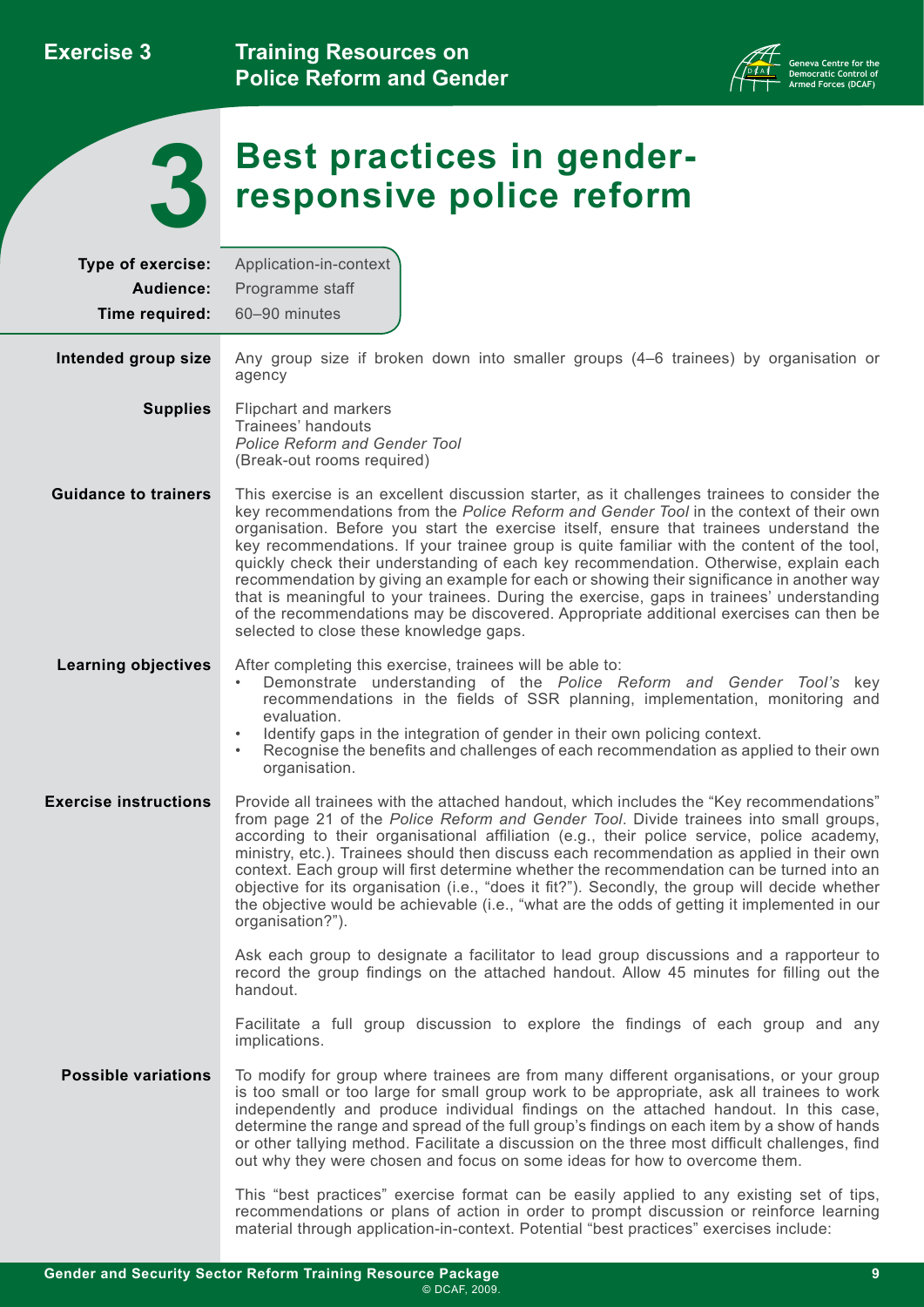

### **Best practices in gender-responsive police reform**

- *• Reforms to make a police organisation more operationally effective* (using "Box 1: Operational effectiveness of the police" in the *Police Reform and Gender Tool*)
- International laws and instruments relevant to the integration of gender with police reform (using "Compliance with obligations under international laws and instruments" on page 3 of the *Police Reform and Gender Tool* and the "Annex on International and Regional Laws and Instruments")
- Good practices for addressing GBV (using "Procedures and initiatives on gender-based violence" on pages 8–9 of the *Police Reform and Gender Tool*)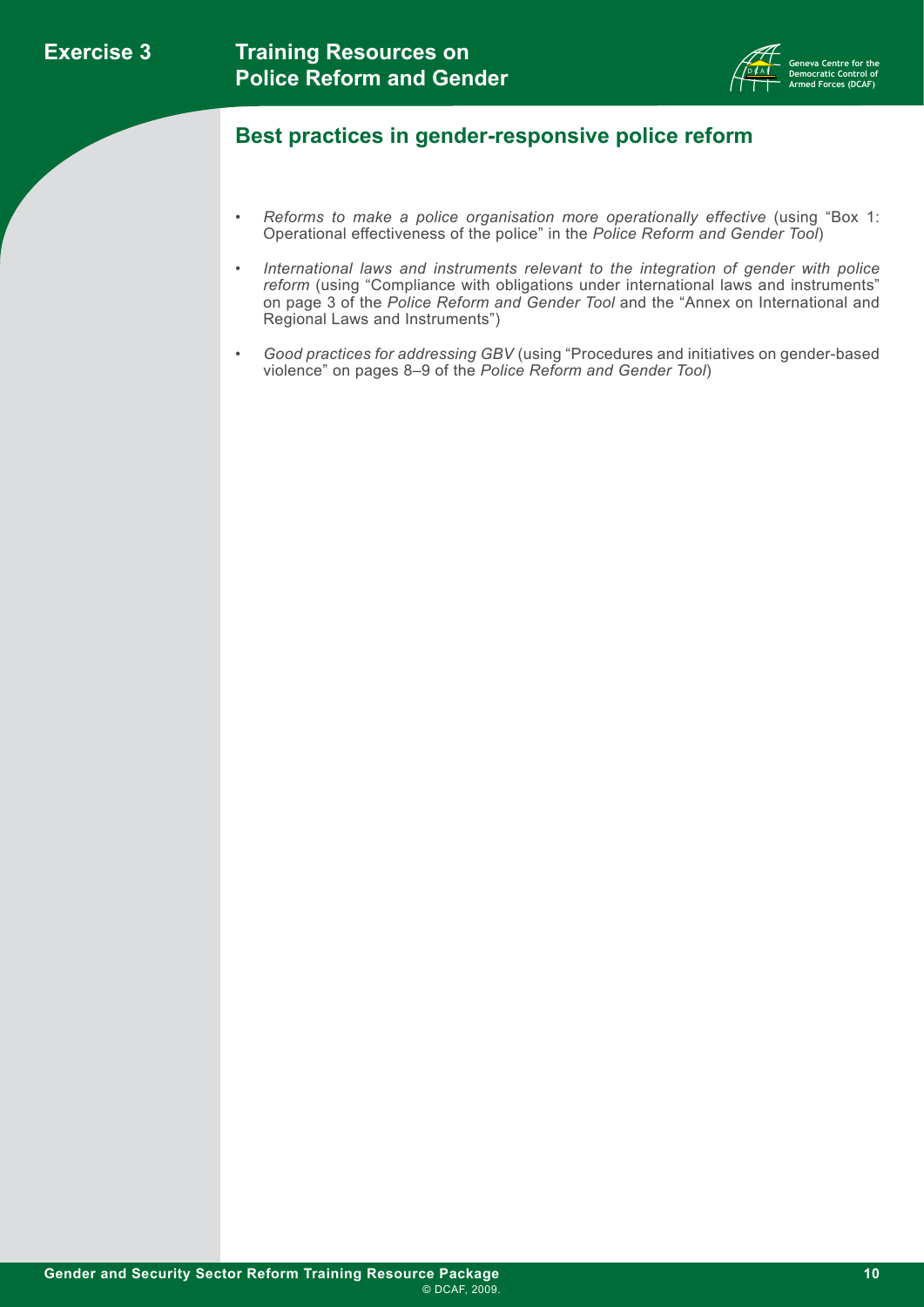

# **HANDOUT Best practices in genderresponsive police reform**

The following are "Key recommendations" from page 21 of the *Police Reform and Gender Tool:*

**Planning**

- **1. Senior-level commitment and support:** any initiative needs to have senior level support if it is to have a long-lasting impact on changing the institutional culture of the police, including the identification of senior-level "gender champions."
- **2. Gender assessment:** police reform programmes need to understand gender and security issues at the ground level, including the capacity of the police and the community to implement changes.
- **3. Action plans:** based on an assessment, a clear action plan and framework need to be developed and implemented to ensure the reform is in line with broader institutional and systemic goals.

#### **Implementation**

- **4. Gender-responsive policies and procedures:** Review, revise and create new policies and procedures that take into account the needs of men, women, girls and boys, including sexual harassment policies and codes of conduct.
- **5. Procedures and initiatives on gender-based violence:** Institute procedural, structural and programmatic initiatives, such as the creation of women's police stations or telephone hotlines that improve the prevention and response to GBV.
- **6. Training:** Implement training programmes at all levels to mainstream gender issues and provide specific training to increase GBV-related skills and to create nondiscriminatory police organisations respectful of human rights.
- **7. Recruitment, retention and promotion of women:** Review recruitment, retention and promotion of women and other underrepresented groups, and initiate the reforms and new initiatives needed to target them.
- **8. Female police associations:** Support associations for under-represented groups, as a venue for advocacy, support, sharing of experiences and the learning of lessons on how to cope and excel in a police environment.
- **9. Vetting processes:** Screen police recruits for GBV, including domestic violence.
- **10. Multi-sectoral collaboration:** Work with the health, justice and education sector, as well as with civil society organisations—including women's organisations; lesbian, gay, bisexual and transgender groups; and children's rights advocates—to ensure that reforms are participatory and meet the needs of all communities.

**Monitoring and evaluation**

- **11. Information campaigns:** Develop internal and external communication plans to ensure police and community members are aware of the gender-responsive police reform process and how to file complaints against the police.
- **12. Accountability:** Establish internal and external mechanisms to monitor and hold accountable individuals or groups who are not in line with broader institutional reform. Special attention should be paid to accountability for human rights violations, including GBV.
- **13. Civilian oversight:** Establish structures, such as liaison boards and ombudspersons' offices to facilitate oversight. Community groups and NGOs may need support and training in order to effectively monitor police organisations.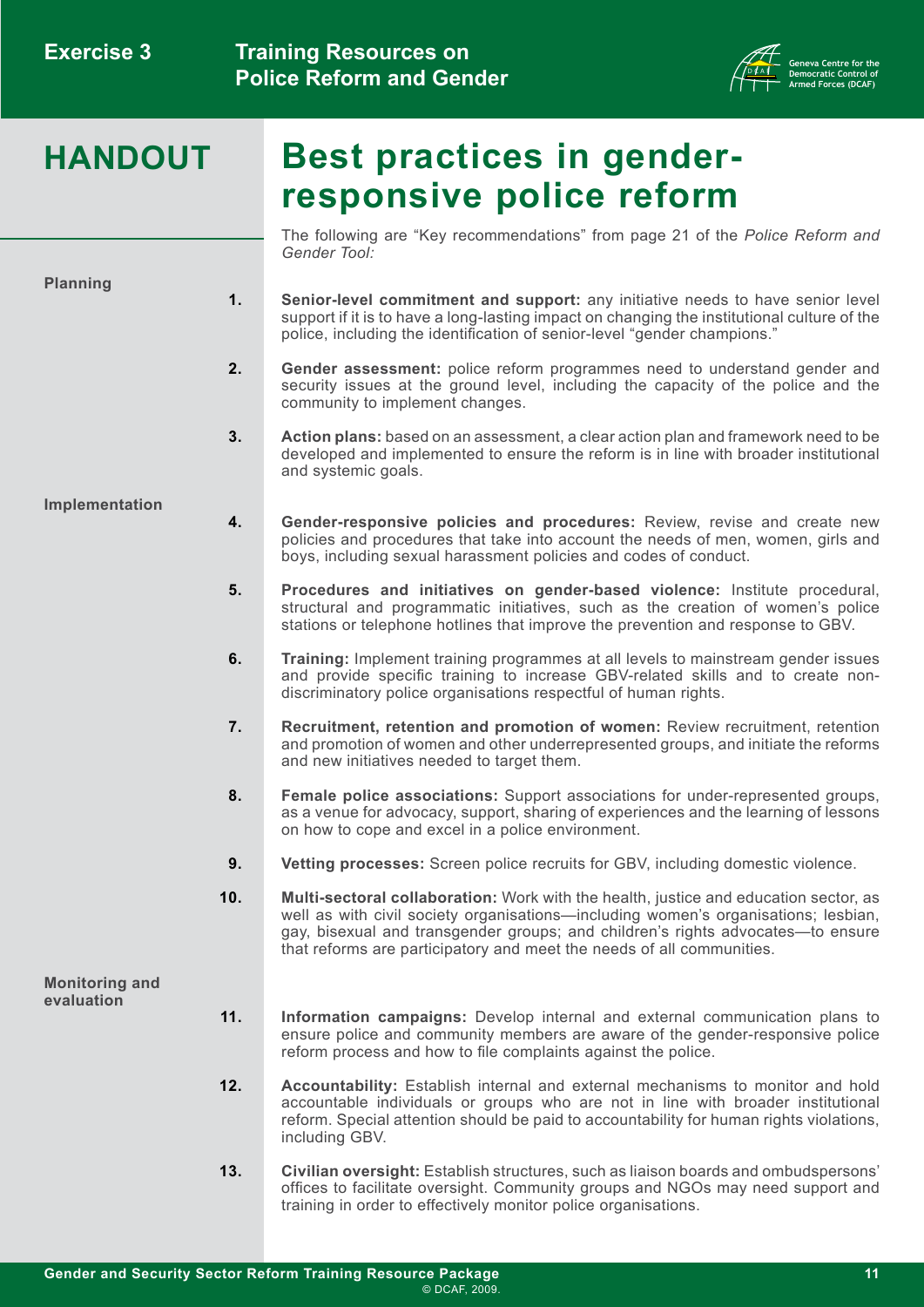

# **HANDOUT**

# **Best practices in genderresponsive police reform**

**Group members:**

#### **Organisation name:**

**Date:**

| <b>Instructions</b> | Consider each police reform and gender action item in the context of your<br>organisation.                                                                                                                                                                                                                      |
|---------------------|-----------------------------------------------------------------------------------------------------------------------------------------------------------------------------------------------------------------------------------------------------------------------------------------------------------------|
|                     | If an item is a fitting objective for your organisation, mark the corresponding<br>checkmark.                                                                                                                                                                                                                   |
|                     | If an item is an achievable objective for your organisation, mark the corresponding<br>checkmark.                                                                                                                                                                                                               |
|                     | On a scale of 1-5, assess your organisation's current level of implementation for<br>each item. (1 = Objective is both fitting and achievable, but no decisive action has<br>yet been taken; 5 = Objective has been completely and successfully implemented).<br>Circle the corresponding number for each item. |
|                     | In the space provided, identify potential benefits and challenges each item would<br>produce if implemented.                                                                                                                                                                                                    |
|                     | If a recommendation is not fitting or not achievable in your organisation, talk about<br>why and, if applicable, note any challenges to implementation.                                                                                                                                                         |
|                     |                                                                                                                                                                                                                                                                                                                 |
|                     |                                                                                                                                                                                                                                                                                                                 |
|                     |                                                                                                                                                                                                                                                                                                                 |
|                     |                                                                                                                                                                                                                                                                                                                 |
|                     |                                                                                                                                                                                                                                                                                                                 |
|                     |                                                                                                                                                                                                                                                                                                                 |
|                     |                                                                                                                                                                                                                                                                                                                 |
|                     |                                                                                                                                                                                                                                                                                                                 |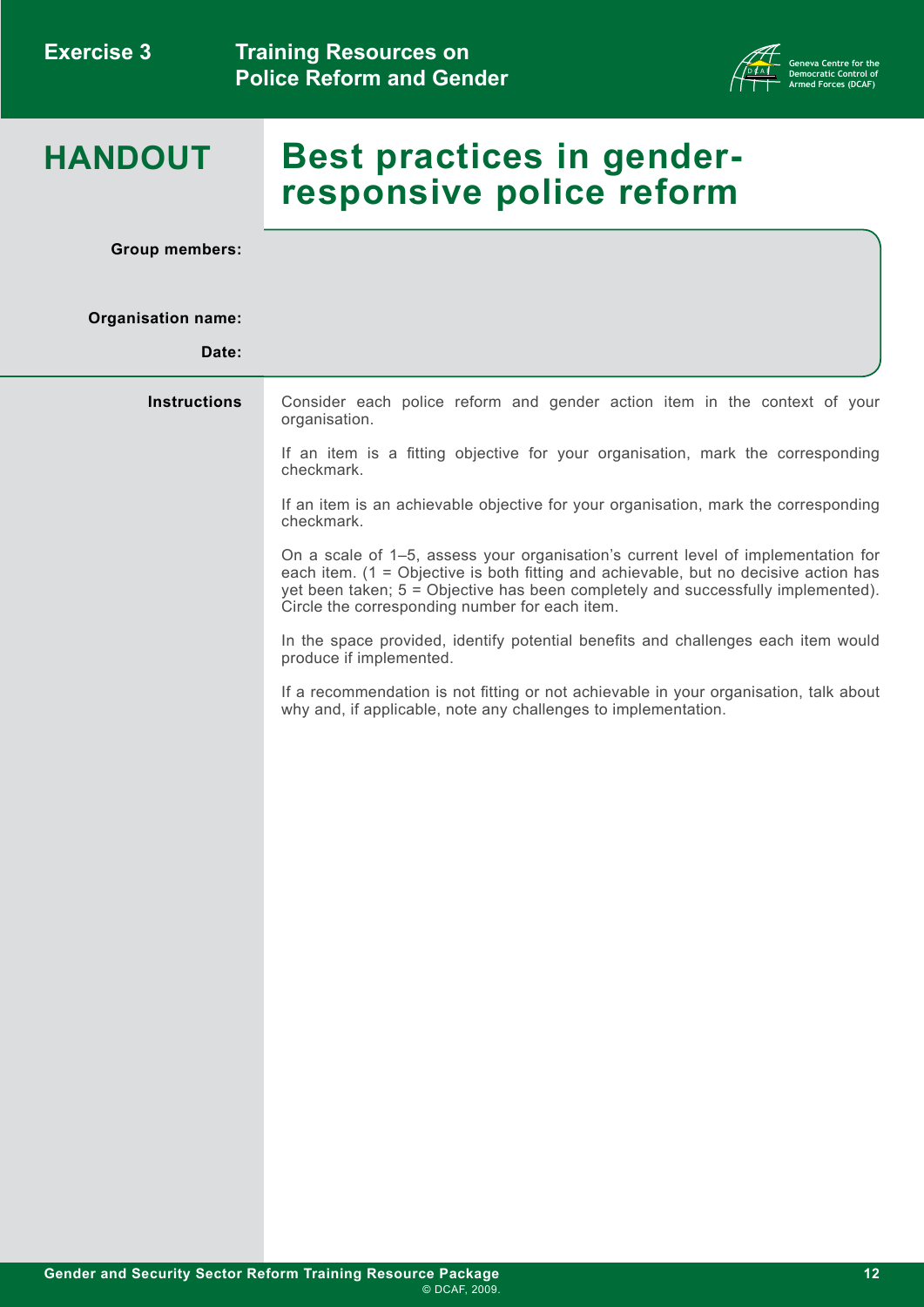

## **HANDOUT**

## **Best practices in gender-responsive police reform**

| <b>PLANNING</b>                                                                                     |                 |
|-----------------------------------------------------------------------------------------------------|-----------------|
| 1. Senior-level<br>commitment and<br>support for the<br>integration of gender<br>issues:<br>Fitting | <b>Benefits</b> |
| Achievable<br>Current level of                                                                      | Challenges      |
| implementation:                                                                                     |                 |
| 3 <sup>1</sup><br>$2^{\circ}$<br>$\overline{4}$<br>$5\phantom{.}$<br>$\mathbf{1}$                   |                 |
| 2. Gender assessment:                                                                               | <b>Benefits</b> |
| Fitting                                                                                             |                 |
| Achievable                                                                                          |                 |
| Current level of<br>implementation:                                                                 | Challenges      |
| $\mathfrak{S}$<br>$2^{\circ}$<br>$\overline{4}$<br>$5\phantom{.}$<br>$\mathbf{1}$                   |                 |
| 3. Action plans<br>concerning improved<br>gender-responsiveness:                                    | <b>Benefits</b> |
| Fitting                                                                                             |                 |
| Achievable                                                                                          |                 |
| Current level of<br>implementation:                                                                 | Challenges      |
| 2<br>$\mathfrak{Z}$<br>$5\phantom{.}$<br>$\overline{4}$<br>$\mathbf{1}$                             |                 |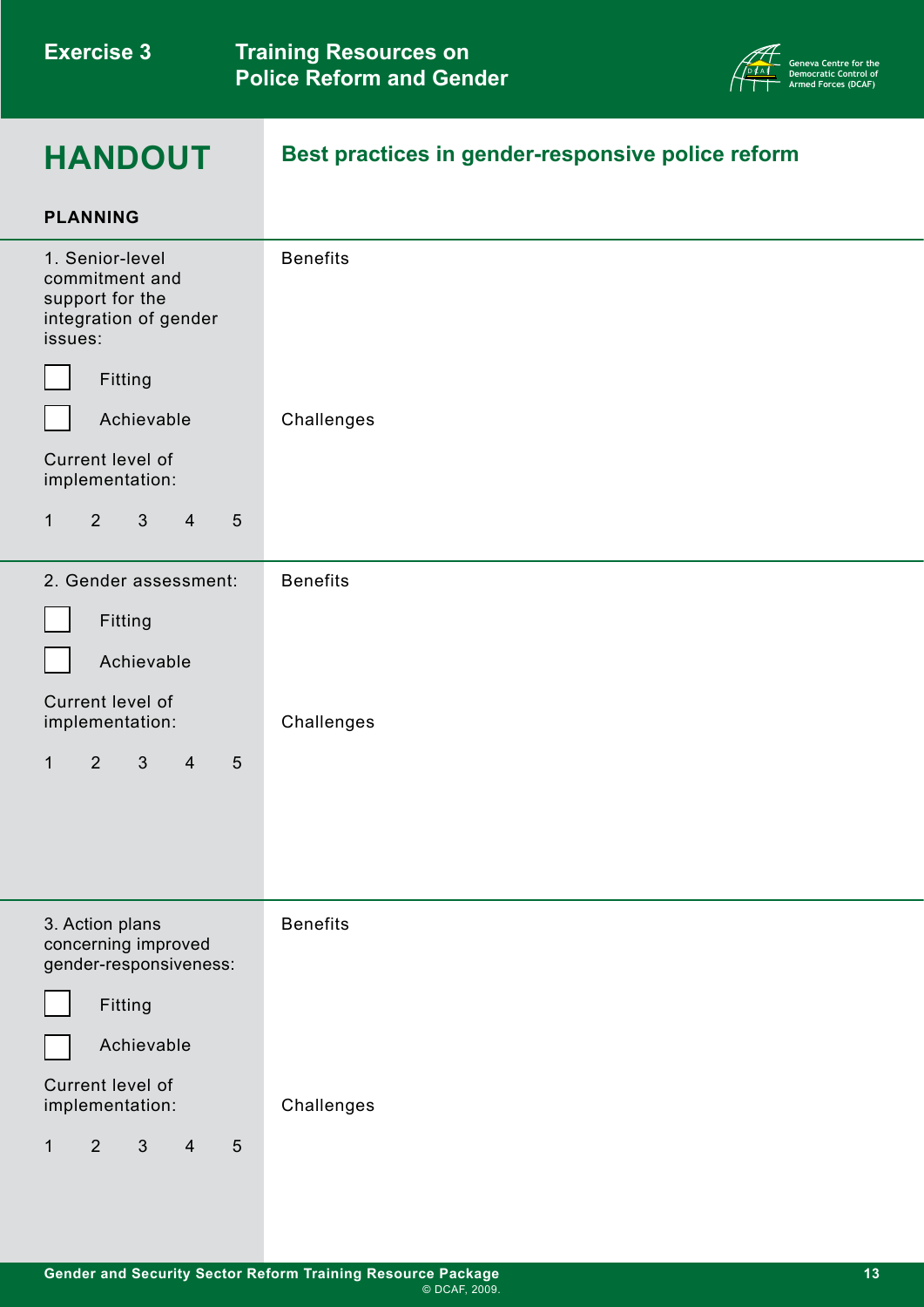Benefits



## **HANDOUT**

**IMPLEMENTATION**

4. Gender-responsive

## **Best practices in gender-responsive police reform**

| policies and<br>procedures:                                                     |                 |
|---------------------------------------------------------------------------------|-----------------|
| Fitting                                                                         |                 |
| Achievable                                                                      |                 |
| Current level of<br>implementation:                                             | Challenges      |
| $\mathbf{1}$<br>2<br>$\mathfrak{S}$<br>$\overline{4}$<br>5                      |                 |
|                                                                                 |                 |
| 5. Procedures and<br>initiatives on gender-<br>based violence:                  | <b>Benefits</b> |
| Fitting                                                                         |                 |
| Achievable                                                                      |                 |
| Current level of<br>implementation:                                             | Challenges      |
| $\overline{2}$<br>$\mathfrak{S}$<br>$\mathbf 1$<br>$\overline{4}$<br>$\sqrt{5}$ |                 |
|                                                                                 |                 |
|                                                                                 |                 |
| 6. Training on gender-<br>responsiveness:                                       | <b>Benefits</b> |
| Fitting                                                                         |                 |
| Achievable                                                                      |                 |

Current level of implementation: Challenges

1 2 3 4 5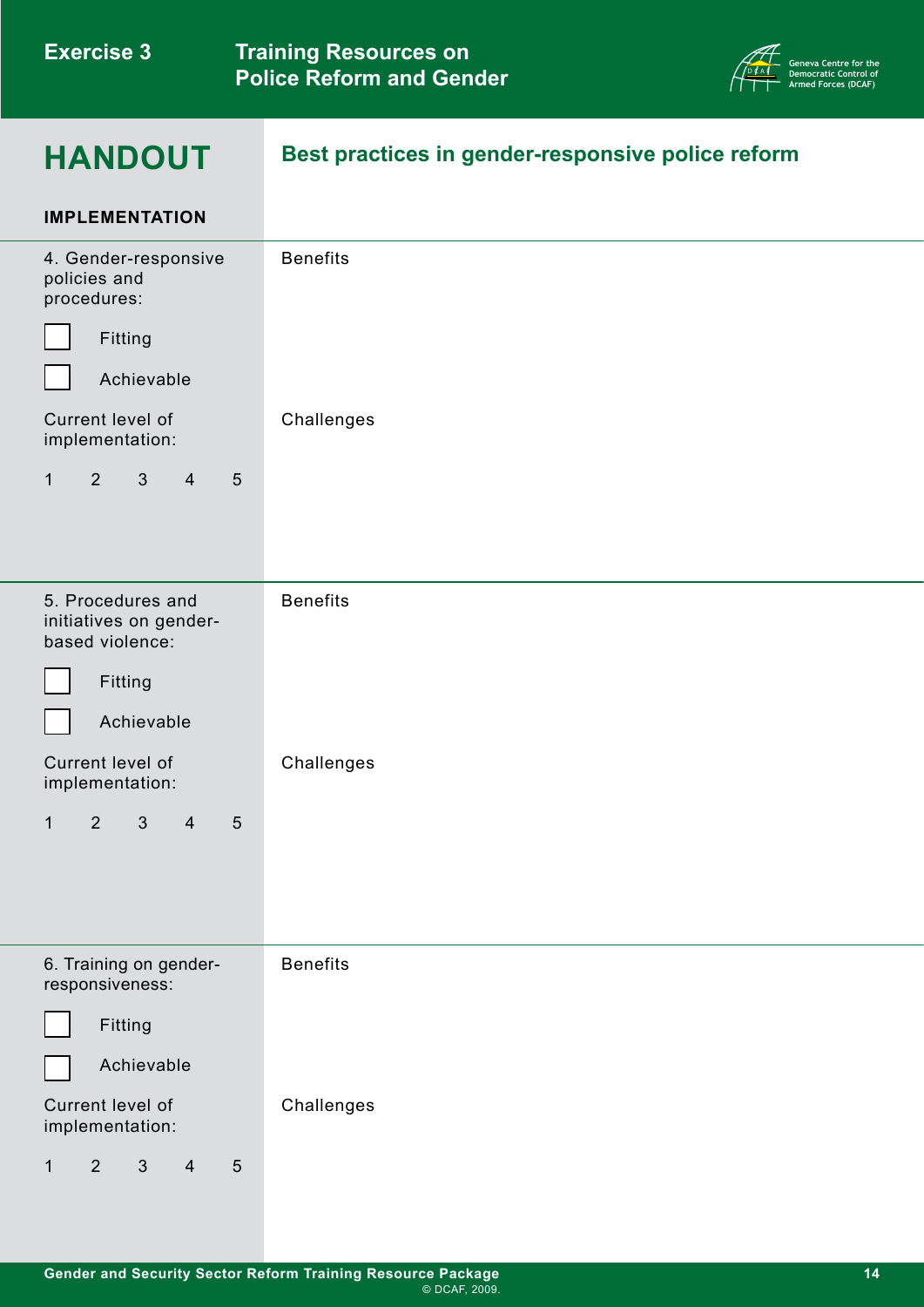| <b>Exercise 3</b> |  |
|-------------------|--|
|-------------------|--|

**Training Resources on Police Reform and Gender** 



| <b>HANDOUT</b>                                                                    | Best practices in gender-responsive police reform |
|-----------------------------------------------------------------------------------|---------------------------------------------------|
| 7. Recruitment, retention<br>and promotion of<br>women:                           | <b>Benefits</b>                                   |
| Fitting                                                                           |                                                   |
| Achievable                                                                        | Challenges                                        |
| Current level of<br>implementation:                                               |                                                   |
| $\mathbf{3}$<br>5<br>$\mathbf{1}$<br>$2^{\circ}$<br>$\overline{4}$                |                                                   |
| 8. Female police<br>associations:                                                 | <b>Benefits</b>                                   |
| Fitting                                                                           |                                                   |
| Achievable                                                                        |                                                   |
| Current level of<br>implementation:                                               | Challenges                                        |
| $5\phantom{.}$<br>$\mathbf{1}$<br>$2^{\circ}$<br>$\mathbf{3}$<br>$\overline{4}$   |                                                   |
| 9. Vetting processes<br>concerning female<br>recruitment:                         | <b>Benefits</b>                                   |
| Fitting                                                                           |                                                   |
| Achievable                                                                        | Challenges                                        |
| Current level of<br>implementation:                                               |                                                   |
| $\mathbf{3}$<br>$\overline{2}$<br>$\overline{4}$<br>$5\phantom{.}$<br>$\mathbf 1$ |                                                   |
| 10. Multi-sectoral<br>collaboration<br>on gender-<br>responsiveness:              | <b>Benefits</b>                                   |
| Fitting                                                                           |                                                   |
| Achievable                                                                        | Challenges                                        |
| Current level of<br>implementation:                                               |                                                   |
| 2 <sup>1</sup><br>3<br>$\overline{5}$<br>$\overline{4}$<br>1                      |                                                   |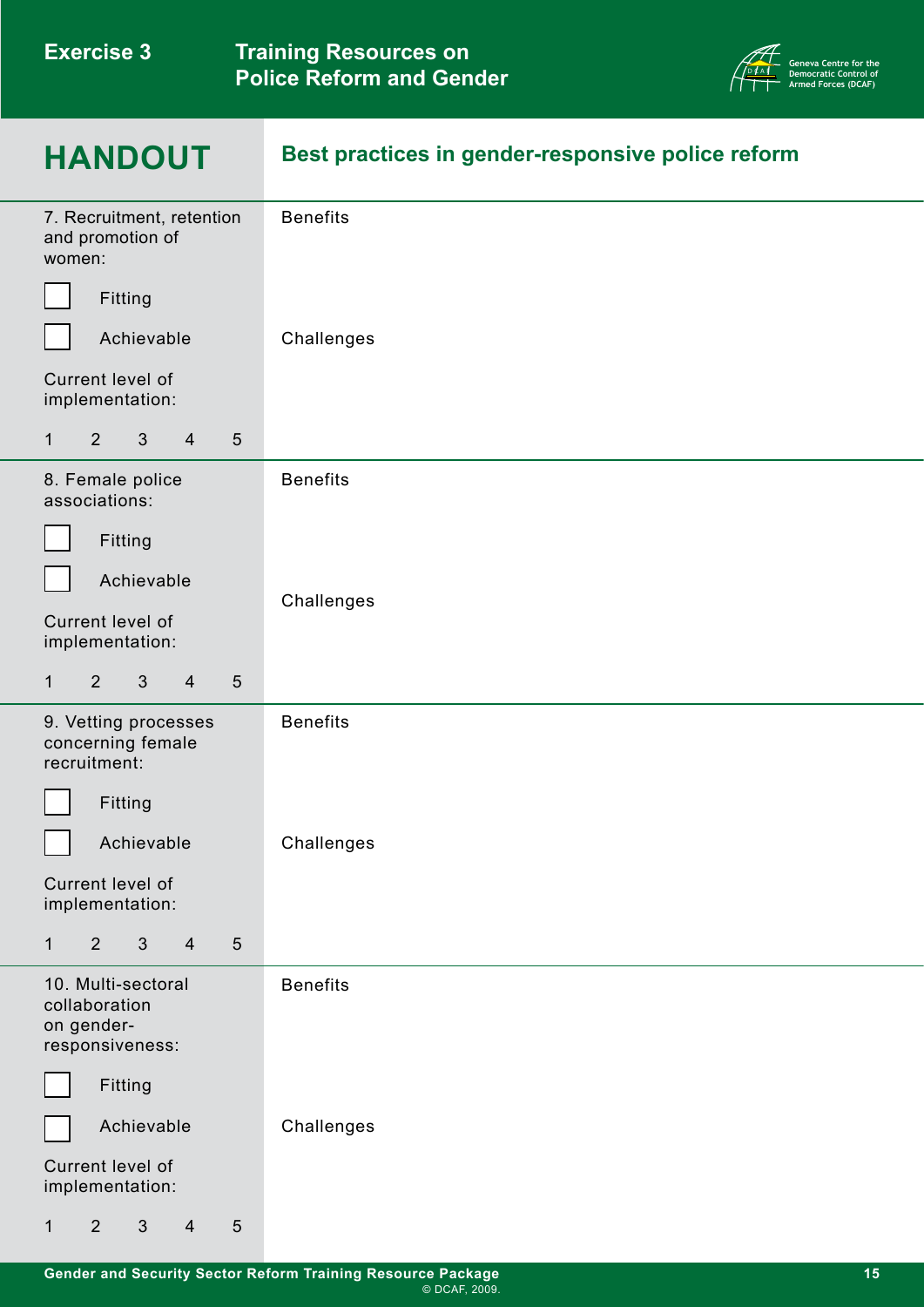

# **HANDOUT**

**Best practices in gender-responsive police reform**

| <b>MONITORING AND</b><br><b>EVALUATION</b>                                |                 |
|---------------------------------------------------------------------------|-----------------|
| 11. Information<br>campaigns on gender-<br>responsiveness:                | <b>Benefits</b> |
| Fitting<br>Achievable                                                     |                 |
| Current level of<br>implementation:                                       | Challenges      |
| 2<br>$\mathbf{3}$<br>$\overline{4}$<br>$5\phantom{.}$<br>$\mathbf{1}$     |                 |
| 12. More gender-equity<br>in accountability:                              | <b>Benefits</b> |
| Fitting                                                                   |                 |
| Achievable                                                                |                 |
| Current level of<br>implementation:                                       | Challenges      |
| $\overline{2}$<br>$\mathfrak{S}$<br>5<br>$\overline{4}$<br>1              |                 |
|                                                                           |                 |
| 13. More gender-equity<br>in civilian oversight:                          | <b>Benefits</b> |
| Fitting                                                                   |                 |
| Achievable                                                                |                 |
| Current level of<br>implementation:                                       |                 |
| $\overline{2}$<br>$\mathfrak{S}$<br>$5\phantom{.}$<br>$\overline{4}$<br>1 | Challenges      |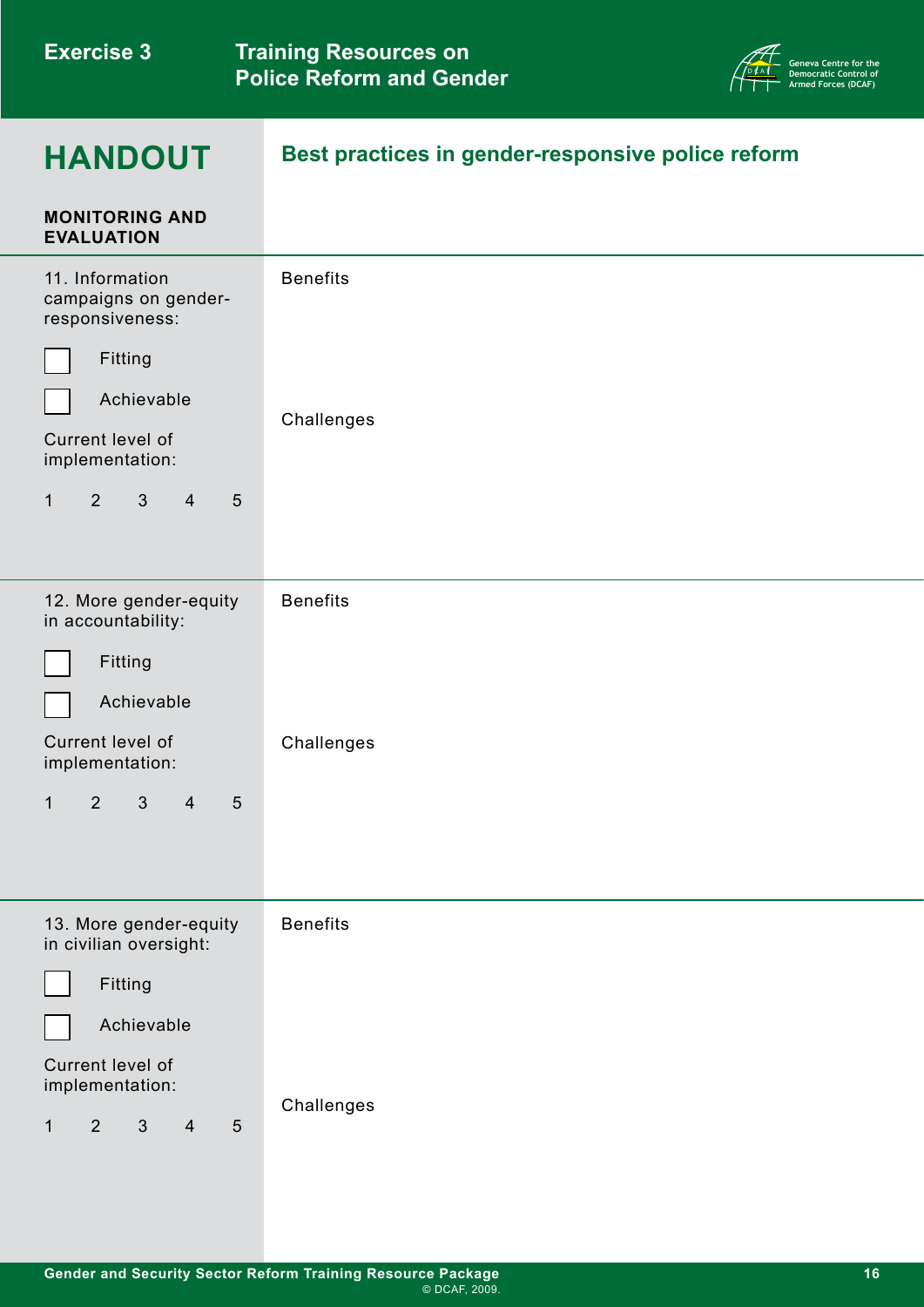**Training Resources on Police Reform and Gender** 



<span id="page-19-0"></span>

# **Supporting gender-responsive 4 police reform**

| Type of exercise:            | Application-in-context                                                                                                                                                                                                                                                                                                                                                                                                                                                                                                                                                                                                                             |
|------------------------------|----------------------------------------------------------------------------------------------------------------------------------------------------------------------------------------------------------------------------------------------------------------------------------------------------------------------------------------------------------------------------------------------------------------------------------------------------------------------------------------------------------------------------------------------------------------------------------------------------------------------------------------------------|
| Audience:                    | External agency programme or project staff                                                                                                                                                                                                                                                                                                                                                                                                                                                                                                                                                                                                         |
| Time required:               | 90 minutes                                                                                                                                                                                                                                                                                                                                                                                                                                                                                                                                                                                                                                         |
| Intended group size          | A group of 20 trainees would be ideal. 30 trainees could be accommodated at maximum.                                                                                                                                                                                                                                                                                                                                                                                                                                                                                                                                                               |
|                              |                                                                                                                                                                                                                                                                                                                                                                                                                                                                                                                                                                                                                                                    |
| <b>Supplies</b>              | Flipchart and markers<br>Trainees' handouts<br><b>Police Reform and Gender Tool</b><br>(Break-out rooms required)                                                                                                                                                                                                                                                                                                                                                                                                                                                                                                                                  |
| <b>Guidance to trainers</b>  | This exercise is fairly comprehensive, pulling together concepts and principles, enumerating<br>strategies and relating these to project proposals. Trainees are challenged to grapple<br>with the first stages of designing an effective and actionable project to support gender-<br>responsive reform in a post-conflict country. The format of trainee's outputs is intentionally<br>quite open, as the objective of this exercise is to encourage broad discussion rather than<br>focus on project detail. If your audience is largely external and you have only one training<br>slot during a workshop, this exercise might serve you well. |
| <b>Learning objectives</b>   | After completing this exercise, trainees will be able to:<br>Describe the main features of a project to support gender-responsive police reform<br>$\bullet$<br>Outline the specific contribution external actors can make in post-conflict police<br>$\bullet$<br>reform<br>Appreciate the urgency of police reform after violent conflict<br>$\bullet$<br>Realise the importance of addressing gender issues in police activity<br>$\bullet$                                                                                                                                                                                                     |
| <b>Exercise instructions</b> | The trainer explains that this exercise is focused on identifying key aspects of an international<br>development agency's project to support police reform in the (hypothetical) post-conflict<br>country of Rembukan.                                                                                                                                                                                                                                                                                                                                                                                                                             |
|                              | Trainees work in four groups. The trainer distributes the handout containing the situation<br>outline and questions to be addressed to all four groups. Each group should elect a group<br>facilitator and a rapporteur. The group facilitator is responsible for organising the group<br>discussion, keeping track of time and ensuring the participation of all group members. The<br>rapporteur takes notes and presents results to the plenary.                                                                                                                                                                                                |
|                              | Group work lasts 50 minutes. It could be suggested that groups structure their time as<br>follows:<br>Group organisation (5 minutes)<br>$\bullet$<br>Group discussion (40 minutes)<br>Rapporteur's confirmation of conclusions with the group (5 minutes)<br>$\bullet$                                                                                                                                                                                                                                                                                                                                                                             |
|                              | In plenary, each rapporteur has five minutes to present the key aspects of the group's<br>proposal to support gender-responsive police reform and answer questions (20 minutes for<br>four groups).                                                                                                                                                                                                                                                                                                                                                                                                                                                |
|                              | The trainer guides the discussion by pointing out similarities and differences between<br>project proposals and inviting reactions. The trainer then summarises by highlighting key<br>features from all proposals (20 minutes).                                                                                                                                                                                                                                                                                                                                                                                                                   |
| <b>Possible variations</b>   | This exercise can be adapted to suit an audience of people working on reform issues at a<br>national level (rather than of external agency staff). In this case, the question at the end<br>would be the following:                                                                                                                                                                                                                                                                                                                                                                                                                                |
|                              | "You are representing [name of agency/ministry/organisation] invited to make proposals to                                                                                                                                                                                                                                                                                                                                                                                                                                                                                                                                                          |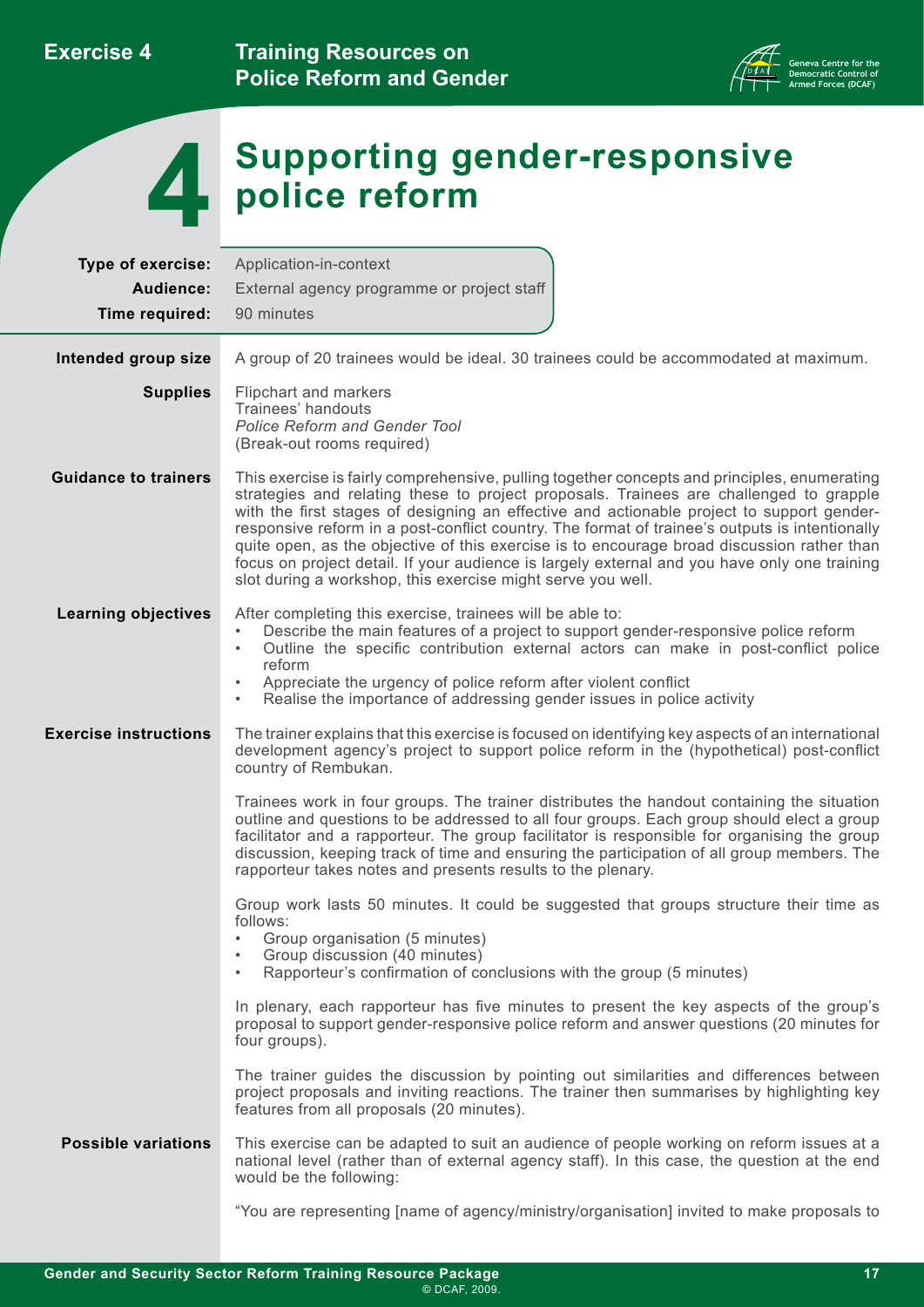

## **Supporting gender-responsive police reform**

the Police Reform Commission in Rembukan. On the basis of the above outline, you are requested to sketch out key aspects of a proposal by answering the following questions:

- What might be your agency's key concerns for activities in this field (name two or three)?
- What might be key features of an activity you foresee for your agency in this field should you be invited to take an active role?"

This exercise format could also be used with a real-life police reform scenario, if you have a case study appropriate for your audience.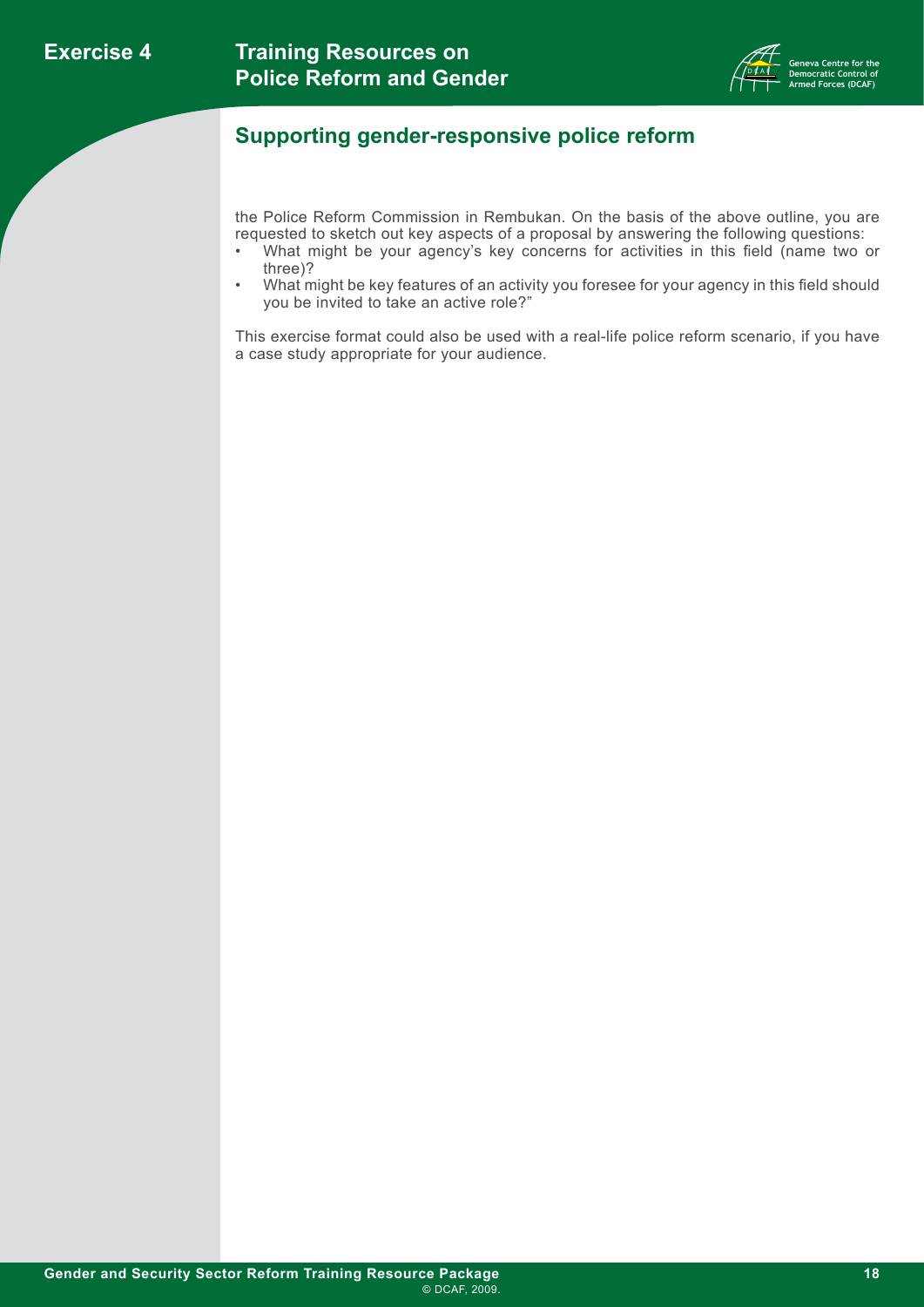

# **HANDOUT Supporting gender-responsive police reform**

**Context**

Rembukan's Police Reform Commission has been tasked to undertake a wideranging police reform to improve efficiency and effectiveness. The Police Reform Commission has come to the conclusion that reform should include changing attitudes, policies and practices concerning gender within the police service. The Police Reform Commission believes that gender-responsive police reform is called for, in particular because sexual violence was widely used during Rembukan's recent violent conflict and has continued at high levels since the conflict ended.

Key problems with the Rembukan Police Service include:

- It is ineffective in combating serious crime, such as domestic violence, sexual assault and gun violence on the streets.
- Police resources are mainly located in the capital, and so there are very few police services provided outside the capital.
- Public confidence in the police service is low, in part because it is ineffective, and also because the reputation of the police service remains tainted by its involvement in human rights abuses during the war.
- There is no functioning system of police ranks and salaries.
- Corruption is rife, in part because salaries are exceedingly low.
- There is no equitable promotions structure and nepotism and corruption in promotion is common.
- Women are largely excluded from recruitment. The ratio of male to female officers  $is 9.1$
- There is no training or operational guidelines to address gender based violence.
- Oversight of the police service by parliament and the judiciary is weak.
- There are no links between the police service and citizens, and no mechanisms for community input into the operations and functioning of the police.

#### **Future vision** The Police Reform Commission has identified five guiding principles for reform of the police service. The Rembukan Police Service is to be:

- 1. Effective
- 2. Efficient
- 3. Non-discriminatory
- 4. Gender-responsive
- 5. Accountable

Further, the Police Reform Commission has agreed upon five Strategic Objectives relating to gender:

- 1. Create capacity to effectively prevent, investigate and prosecute gender-based violence
- 2. Recruit and retain women police officers from different parts of the community
- 3. Embed a culture of non-discrimination and respect for human rights within the police service
- 4. Ensure linkages between the police service and local communities, including women's groups
- 5. Establish mechanisms that hold the police service accountable for being genderresponsive.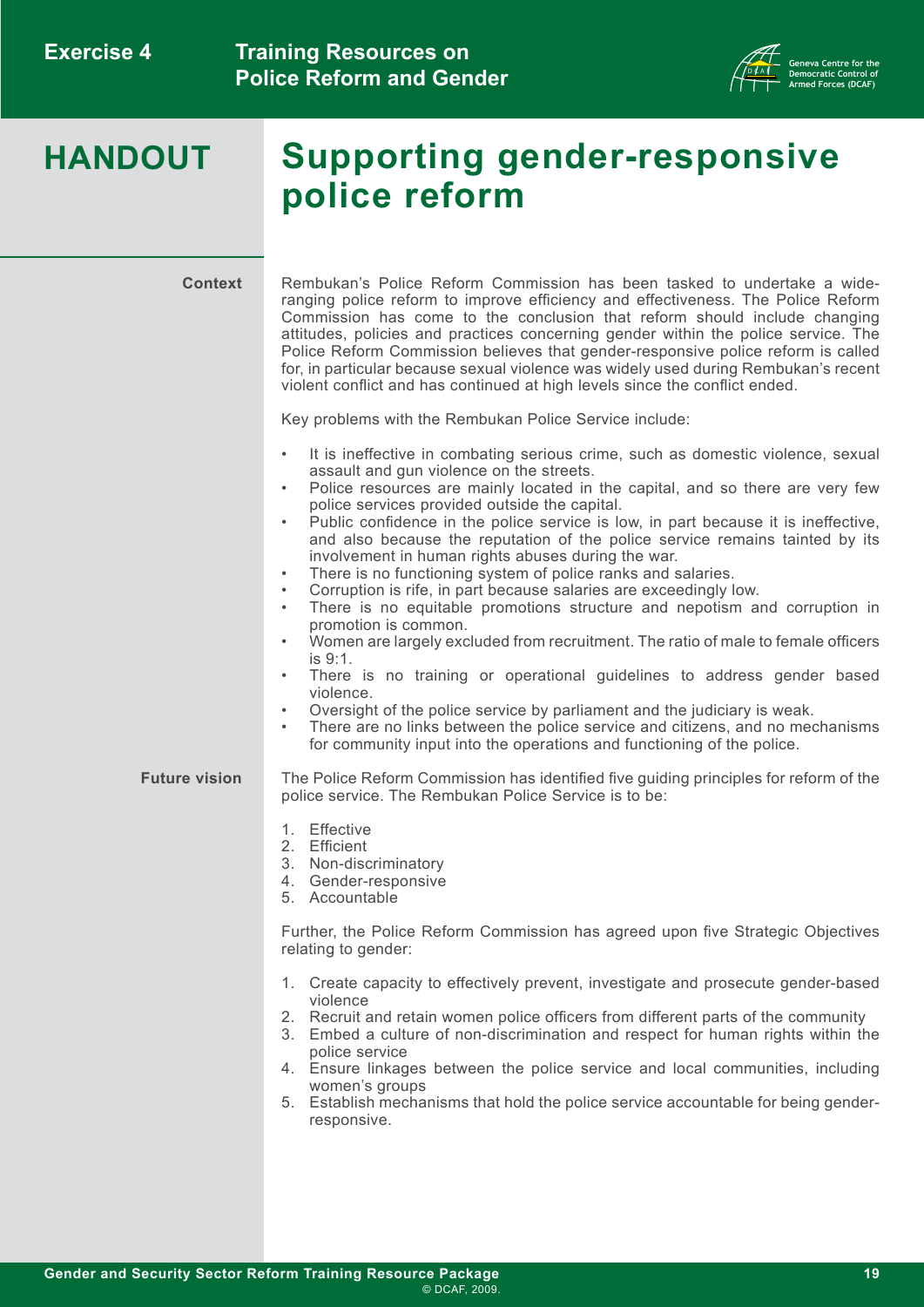

## **HANDOUT**

**Exercise instructions** You are representing an international development agency working in Rembukan. The Rembukan Government has asked your agency to support its efforts for gender-responsive reform of the police service. **?**

> On the basis of the above outline, you are asked to sketch out key aspects of an assistance proposal by answering the following questions:

**Supporting gender-responsive police reform** 

- What might be your agency's key objectives for activities in this field (name two or three)?
- What might be key activities you foresee for your agency in this field? Identify two or three potential activities for each objective and discuss how you would undertake them.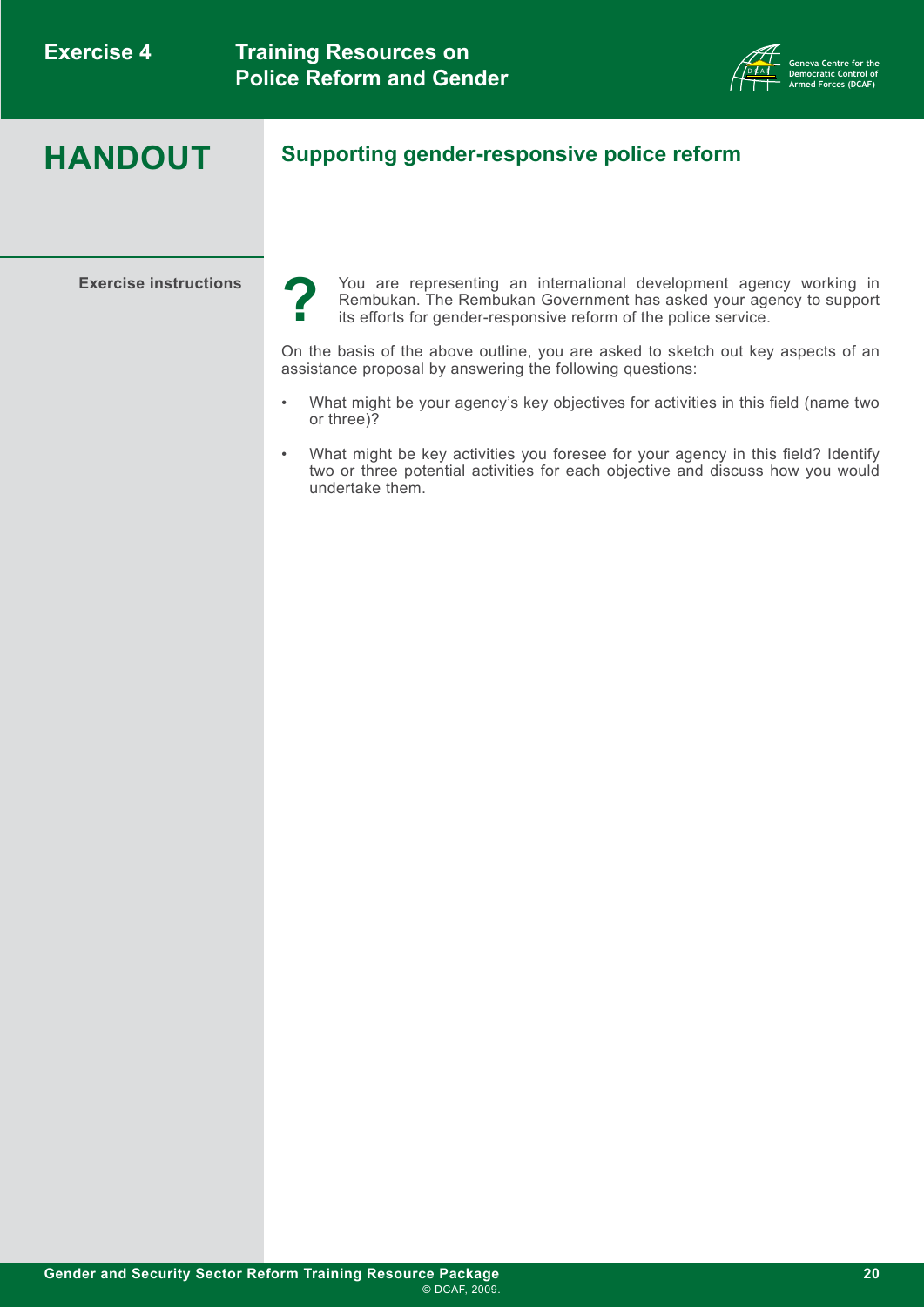**Training Resources on Police Reform and Gender** 



<span id="page-23-0"></span>

# **Operational aspects of gender- 5 responsive policing**

| Type of exercise:            | Conceptual                                                                                                                                                                                                                                                                                                                                                                                                                                                                                                                                    |
|------------------------------|-----------------------------------------------------------------------------------------------------------------------------------------------------------------------------------------------------------------------------------------------------------------------------------------------------------------------------------------------------------------------------------------------------------------------------------------------------------------------------------------------------------------------------------------------|
| Audience:                    | Policy staff and operational programme-level staff                                                                                                                                                                                                                                                                                                                                                                                                                                                                                            |
| Time required:               | About 50 minutes                                                                                                                                                                                                                                                                                                                                                                                                                                                                                                                              |
| Intended group size          | 15-30 trainees                                                                                                                                                                                                                                                                                                                                                                                                                                                                                                                                |
|                              |                                                                                                                                                                                                                                                                                                                                                                                                                                                                                                                                               |
| <b>Supplies</b>              | Flipchart and markers<br>Trainees' handouts<br><b>Police Reform and Gender Tool</b><br>(Break-out rooms required)                                                                                                                                                                                                                                                                                                                                                                                                                             |
| <b>Guidance to trainers</b>  | This exercise is suited to policy-oriented audiences for whom police reform and gender<br>represents just one of many competing priorities. Concrete benefits of a gender-responsive<br>police reform will become obvious. It is also useful as an introductory exercise for more<br>detail-oriented audiences as part of a comprehensive workshop plan.                                                                                                                                                                                      |
|                              | This is a discussion exercise that will encourage trainees to share their concerns about the<br>parameters for planning gender-responsive police reform and brainstorm ways to overcome<br>constraints. It challenges trainees to translate principles into concrete ideas for practice.<br>Deeper understanding of operational aspects of gender-responsive policing could also lay<br>the basis for other planning, design and implementation exercises. Thus, this exercise can<br>be paired with, for example, Exercise 3 and Exercise 6. |
| <b>Learning objectives</b>   | After completing this exercise, trainees will be able to:<br>Enumerate the practical benefits of more effective, representative, rights-respecting<br>$\bullet$<br>and accountable police reform.                                                                                                                                                                                                                                                                                                                                             |
| <b>Exercise instructions</b> | Trainees should form four groups. Each group should be assigned one operational attribute<br>of gender-responsive policing: effective, representative, rights-respecting or accountable.                                                                                                                                                                                                                                                                                                                                                      |
|                              | Each group will be given a (different) worksheet, which enumerates a set of questions to be<br>answered. Allow 20 minutes for group work. The groups may use flip charts to write down<br>their presentations or work directly on the worksheets.                                                                                                                                                                                                                                                                                             |
|                              | During the remaining 30 minutes in plenary allow approximately four to five minutes for<br>each group to present as regards their attribute, and two to three minutes for interactive<br>discussion. Allow others to add to the discussion on each of the four points. Bring up any<br>other issues (e.g., those discussed on pages 2–5 of the Police Reform and Gender Tool)<br>and encourage trainees to share examples of gender-responsive policing from their own<br>experience.                                                         |
|                              | The timing of the exercise is therefore:                                                                                                                                                                                                                                                                                                                                                                                                                                                                                                      |
|                              | 5 minutes-form groups, divide attributes, read through worksheet<br>$\bullet$<br>15 minutes—discussion and writing results on a flip chart<br>$\bullet$<br>30 minutes—presentations and interactive discussion<br>$\bullet$                                                                                                                                                                                                                                                                                                                   |
|                              | Total = $50$ minutes                                                                                                                                                                                                                                                                                                                                                                                                                                                                                                                          |
|                              |                                                                                                                                                                                                                                                                                                                                                                                                                                                                                                                                               |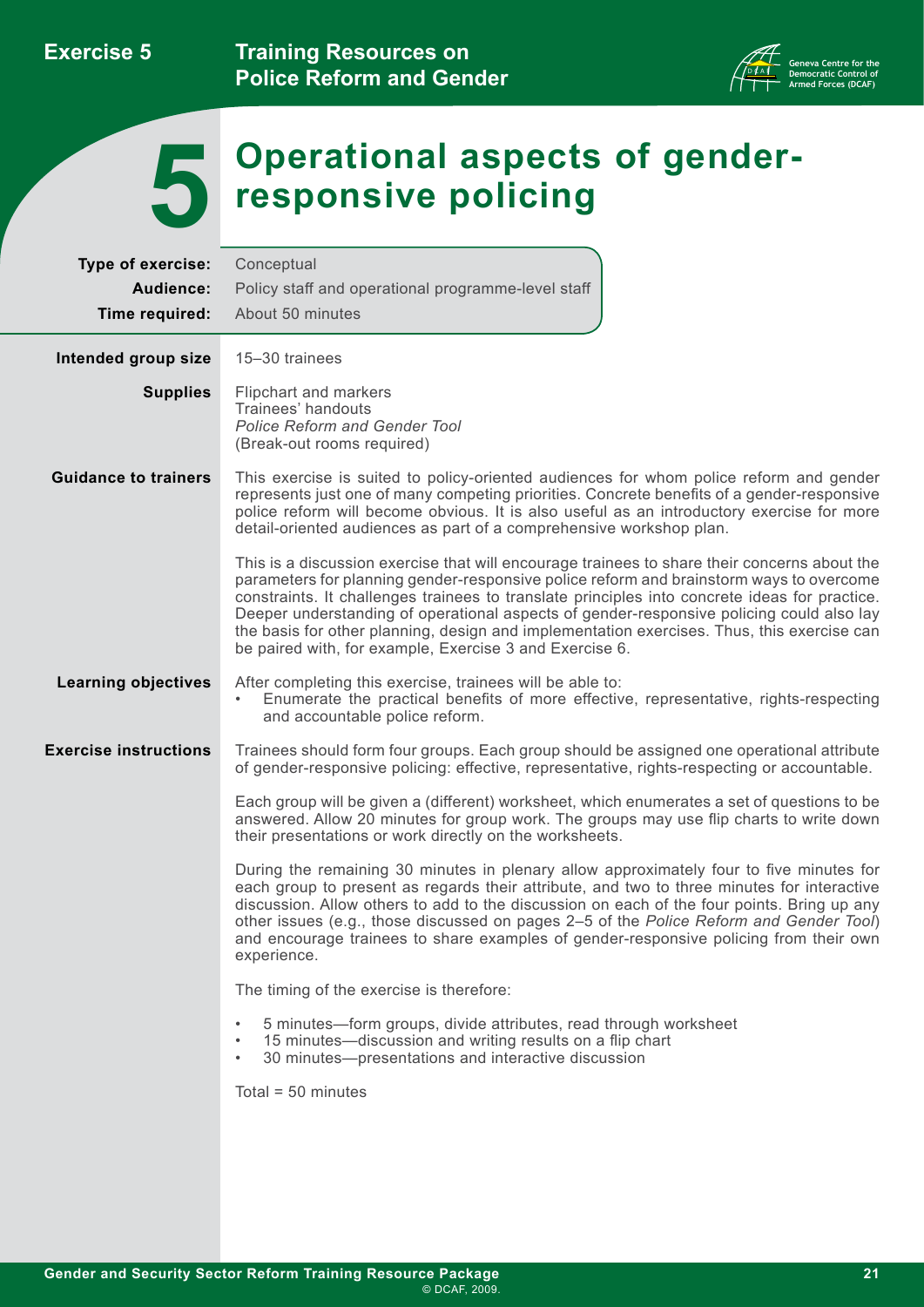

This exercise explores four operational aspects of gender-responsive policing. You will work in four groups, each group considering one operational aspect. These groups are:

 Group 1: effective Group 2: representative Group 3: rights-respecting Group 4: accountable

#### **1. Effective**

In your group, define what it means to be effective and develop a rationale for effectiveness. How could a gender-responsive approach be particularly effective in view of other police reform goals? Use your own experience and cases in the tool to justify the rationale.

What are the typical constraints to effectiveness? Use your own experience to describe constraints.

Make suggestions as to how the constraints can be overcome or minimised.

What unanticipated consequences should be cautioned against?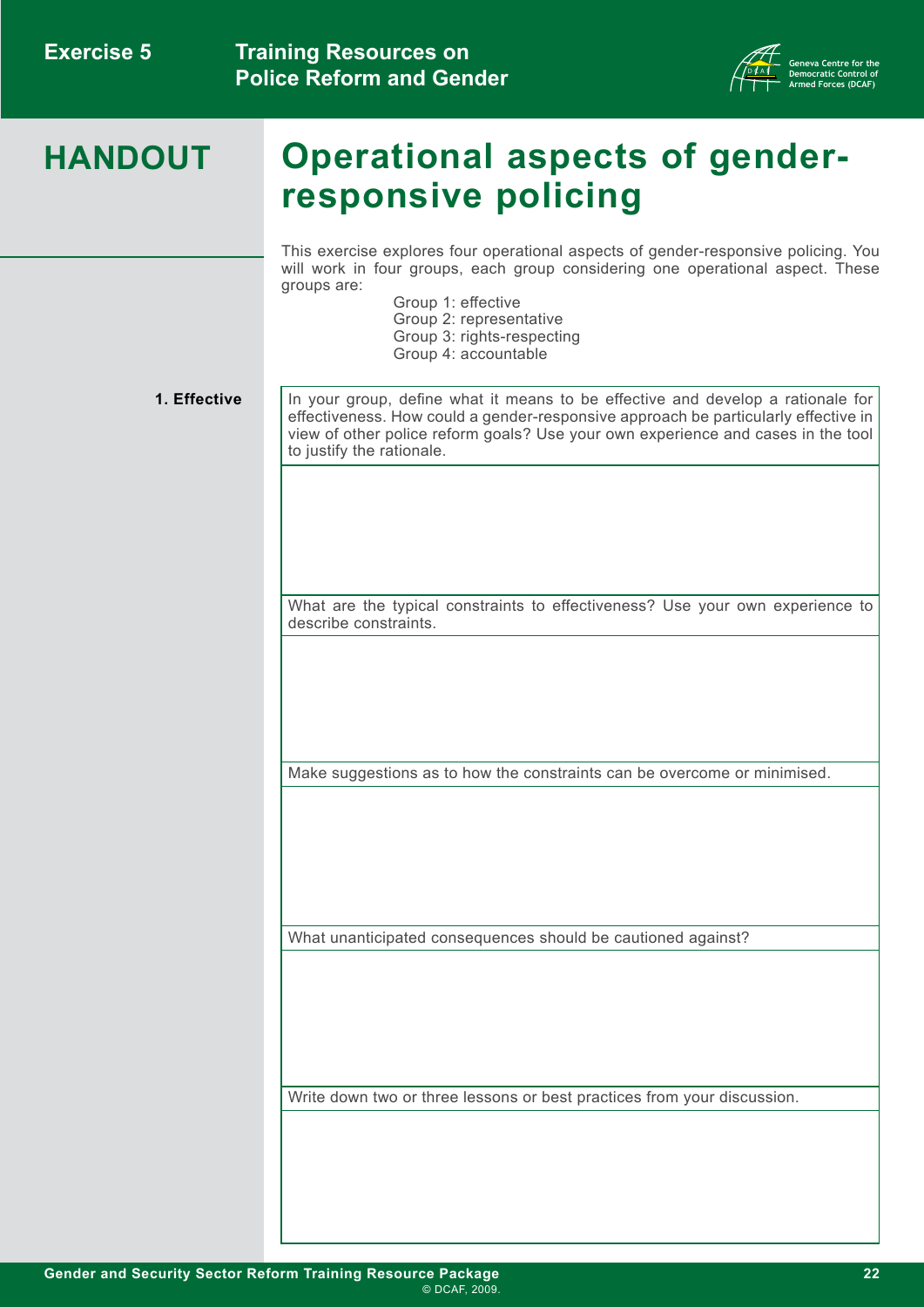

This exercise explores four operational aspects of gender-responsive policing. You will work in four groups, each group considering one operational aspect. These groups are:

 Group 1: effective Group 2: representative Group 3: rights-respecting Group 4: accountable

**2. Representative** 

In your group, define what representative policing means and develop a rationale for the long term perspective. Identify three objective indicators for determining what is or is not "representative."

What are the typical constraints to representative policing? Use your own experience to describe constraints.

Make suggestions as to how the constraints can be overcome or minimised.

What unanticipated consequences should be cautioned against?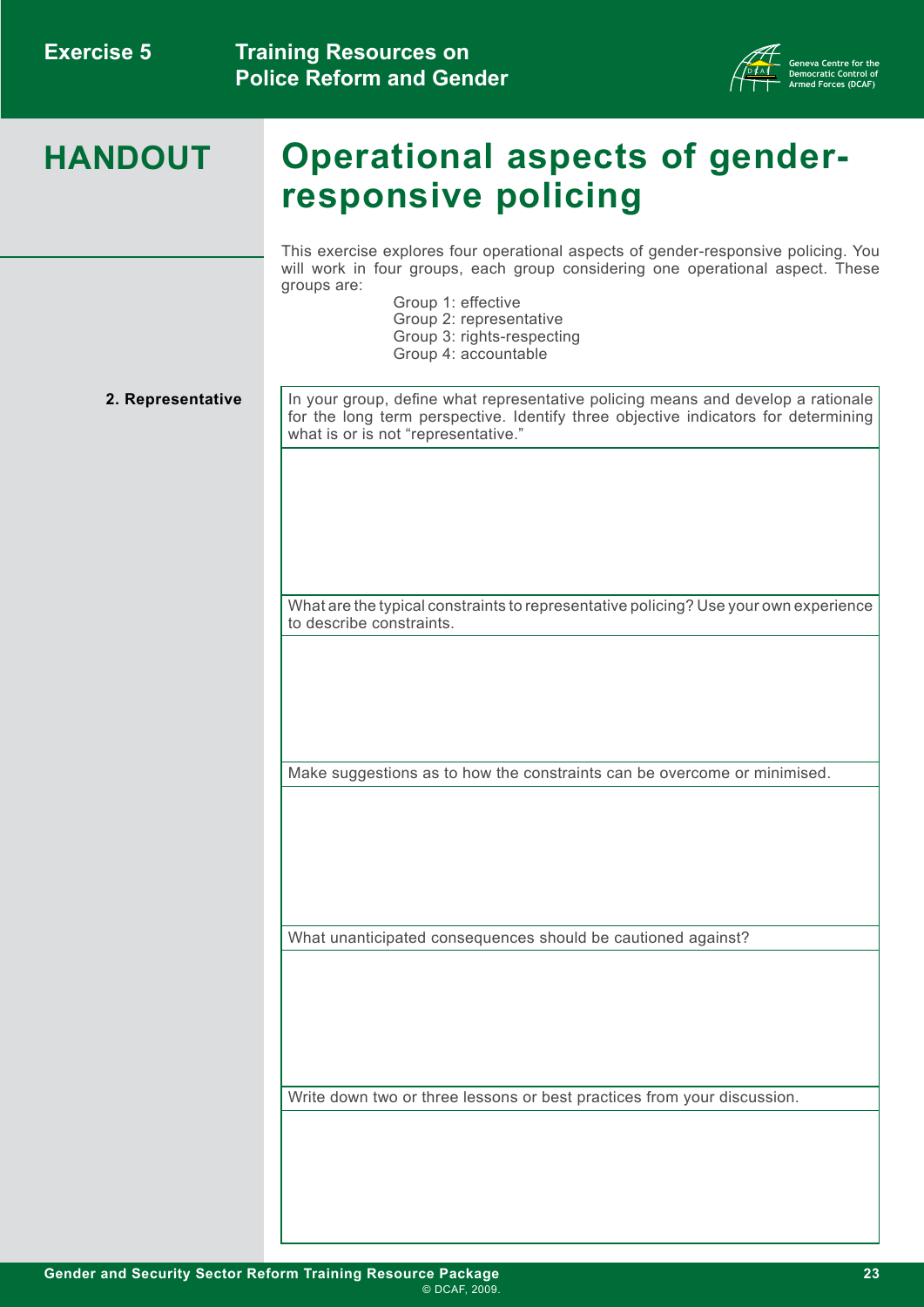

This exercise explores four operational aspects of gender-responsive policing. You will work in four groups, each group considering one operational aspect. These groups are:

 Group 1: effective Group 2: representative Group 3: rights-respecting

Group 4: accountable

**3. Rights-respecting** 

In your group, define what "rights-respecting" means in terms of gender-responsive policing and develop a rationale for respecting rights. How would a rights-respecting approach be paying off in view of other typical police reform goals? Use your own experience and cases in the tool to justify the rationale.

What are the typical constraints to developing a rights-respecting operational culture? Use your own experience to describe constraints.

Make suggestions as to how the constraints can be overcome or minimised.

What unanticipated consequences should be cautioned against?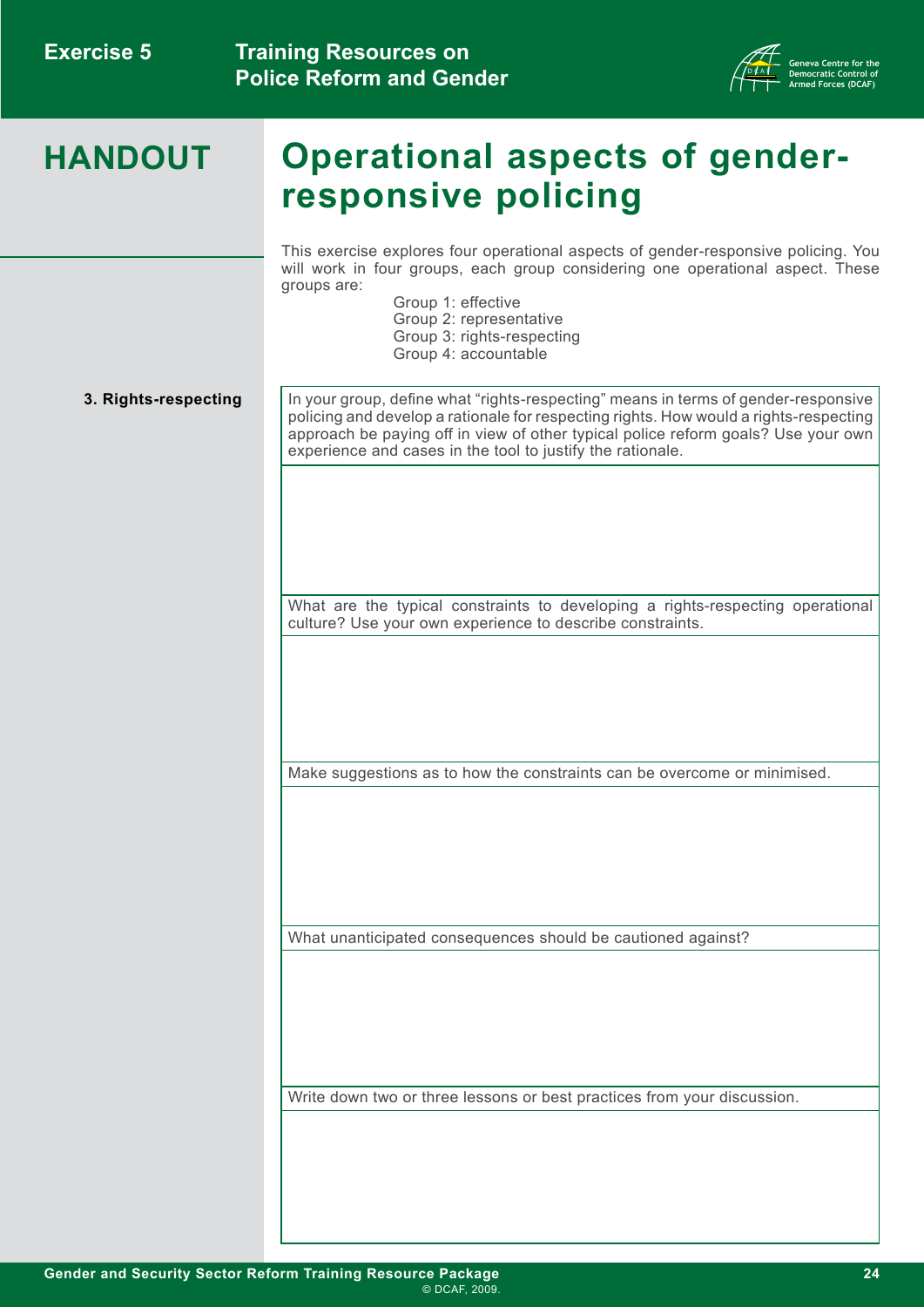

This exercise explores four operational aspects of gender-responsive policing. You will work in four groups, each group considering one operational aspect. These groups are:

 Group 1: effective Group 2: representative Group 3: rights-respecting Group 4: accountable

#### **4. Accountable**

In your group, define what "accountable" means in terms of gender-responsive police reform and develop a rationale for making accountability a desired trait of police reform. Identify three objective indicators for what constitutes sufficient "accountability."

What are the typical constraints to establishing accountability? Use your own experience to describe constraints.

Make suggestions as to how the constraints can be overcome or minimised.

What unanticipated consequences should be cautioned against?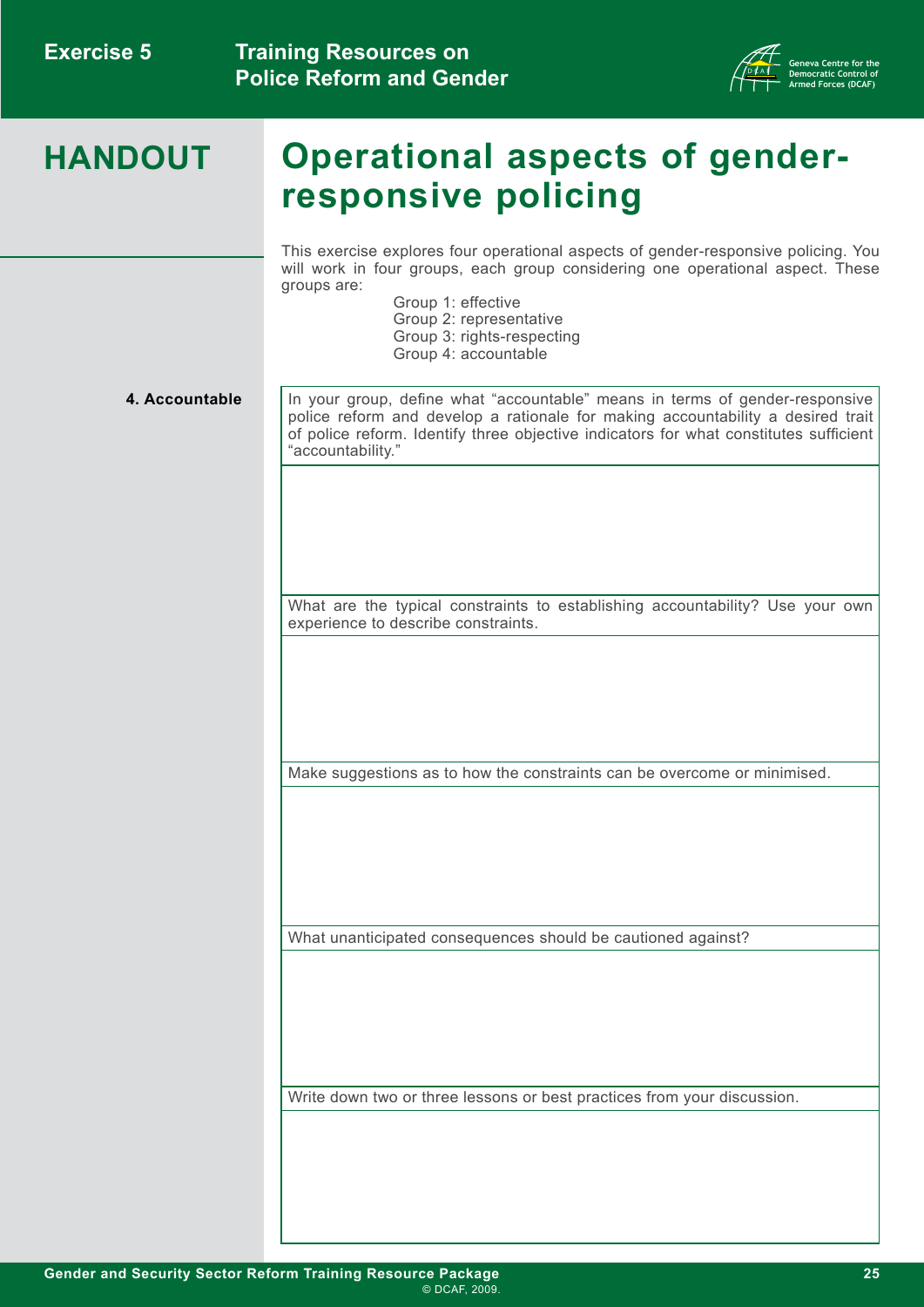

<span id="page-28-0"></span>

| Type of exercise:            | Application-in-context                                                                                                                                                                                                                                                                                                                                                                                                                                                                                                                                                      |
|------------------------------|-----------------------------------------------------------------------------------------------------------------------------------------------------------------------------------------------------------------------------------------------------------------------------------------------------------------------------------------------------------------------------------------------------------------------------------------------------------------------------------------------------------------------------------------------------------------------------|
| Audience:                    | Policy and programme staff                                                                                                                                                                                                                                                                                                                                                                                                                                                                                                                                                  |
| Time required:               | About 90 minutes                                                                                                                                                                                                                                                                                                                                                                                                                                                                                                                                                            |
| Intended group size          | Any group size if broken down to smaller groups (four to six trainees) by organisation or<br>agency                                                                                                                                                                                                                                                                                                                                                                                                                                                                         |
| <b>Supplies</b>              | Flipchart and markers<br>Trainees' handouts<br><b>Police Reform and Gender Tool</b>                                                                                                                                                                                                                                                                                                                                                                                                                                                                                         |
| <b>Guidance to trainers</b>  | This exercise is an excellent way to test comprehension of a particular subject area—in this<br>case, women's police stations, discussed on pages 9-10 of the Police Reform and Gender<br>Tool—and to challenge trainees to explore factors that may affect policy options.                                                                                                                                                                                                                                                                                                 |
|                              | SWOT (Strengths, Weaknesses, Opportunities and Threats) analysis is most useful for<br>policy-oriented audiences and can be a good activity to lead into the development of police<br>reform and gender action plans for specific organisations and objectives. Based on the<br>results of a SWOT analysis, trainees could then develop plans to utilise an organisation's<br>Strengths to counter and develop Weaknesses, capitalise on Opportunities and address<br>Threats, for example using the action plan format described in Exercise 7.                            |
| <b>Learning objectives</b>   | After completing this exercise, trainees will be able to:<br>Demonstrate understanding of women's police stations as a method of providing more<br>$\bullet$<br>effective security for women and girls<br>Produce a balanced assessment of forces helping and limiting the establishment of<br>$\bullet$<br>women's police stations in a local police service<br>Identify potential inter-organisation collaborations that may address internal<br>$\bullet$<br>organisational weaknesses regarding the establishment of women's police stations                            |
| <b>Exercise instructions</b> | The policy option upon which this exercise is based is "Establishing women's police<br>stations" in the police service of a real-world city. Select a city and local police service.<br>Trainees should either be directly affiliated with the chosen police service, or affiliated with<br>an organisation that might provide assistance to the selected police service in achieving<br>the objective.                                                                                                                                                                     |
|                              | Provide the attached handout to trainees. Explain, if necessary, what a SWOT analysis is.<br>In small groups composed of trainees from the same organisation (or agency, country or<br>other relevant affiliation) trainees will conduct SWOT analyses of their own organisations to<br>determine whether establishing women's police stations is appropriate and viable in their<br>context. Ask each group to designate a rapporteur to record the group's findings on the<br>attached handout.                                                                           |
|                              | Facilitate a full group discussion to explore the findings of each group and any implications.<br>Compare and contrast each group's SWOT findings to explore potential overlaps and<br>determine if different organisations can help address each other's limiting forces; if so,<br>explore whether this affects the viability/appropriateness of women's police stations in the<br>context. Key discussion trends to keep in mind include:                                                                                                                                |
|                              | Skewed internal forces: Be aware of the potential for trainees to minimise or overlook<br>the Weaknesses (internal limiting forces) within their own organisations. It is important for<br>trainees to recognise and acknowledge the very real obstacles to any reform process, and<br>to be able to apply those obstacles in a real-world context. If appropriate in the training<br>setting, encourage trainees to identify organisational Weaknesses in the specific context<br>of "Establishing women's police stations." Alternatively, trainees may focus too much on |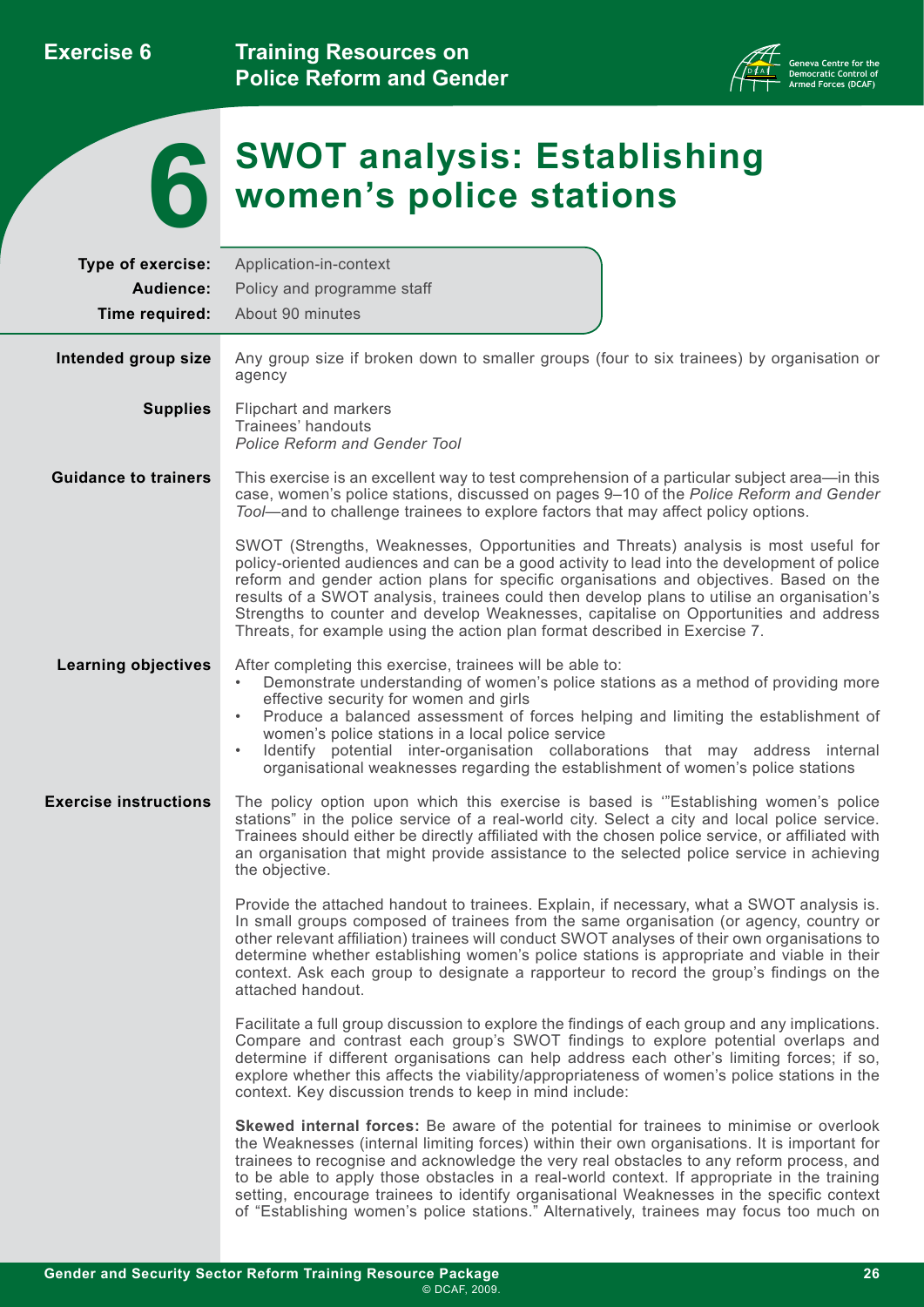

### **SWOT analysis: Establishing women's police stations**

Weaknesses while neglecting Strengths, suggesting a feeling of hopelessness for the prospects of successful reform. In this case, it is important to help trainees identify potential Strengths, especially those that may be contributed by other organisations.

**Unrealistic assessments of helpful/limiting forces:** In any context, the objective of "Establishing women's police stations" does suggest a complex and numerous assortment of limiting forces. Implicit in this exercise is the mandate for trainees to consider whether the objective can be achieved well, not just whether it can be achieved at all. Trainees should take the list of challenges/risks supplied in the attached handout into consideration in their SWOT analyses. If, for instance, in their contexts it is unlikely that women's police stations or family support units would be treated as an equal component to the police service and receive full linkages to the judiciary, this should be addressed in the SWOT chart and in discussion. If trainees systematically identify helpful forces that are unrealistic within the context under discussion, this may suggest a need for guided discussion on obstacles to gender reform (see "Integrating gender into police reform in specific contexts" on pages 16–20 of the *Police Reform and Gender Tool*).

**Difficulty identifying external forces:** The number of potential external forces relevant in a SWOT analysis is limitless. If trainees are unable to identify either Opportunities or Threats, this may indicate they are not sufficiently familiar with the local context or that they are not used to conceptualising the local context in this manner. In this case, it may be necessary to brainstorm with trainees to identify as many events as possible that produced change in the local context (many such change-producing events could be identified simply by examining a copy of the local newspaper); these events can then be analysed and applied to the exercise objective as either current or potential Opportunities and Threats. Alternatively, difficulty recognising relevant external forces may simply reflect confusion about the goals of and rationale behind gender-responsive policing. This could suggest that the trainees need further instruction in the core concepts of the *Police Reform and Gender Tool*, such as "Why is gender important to police reform?", pages 3–7.

- **Possible variations** The SWOT analysis exercise format can be used to analyse any objective or policy option in any specific context in order to reinforce learning through application-in-context and to explore potential areas of collaboration between trainees' organisations. Potential objectives to be analysed in-context discussed in the *Police Reform and Gender Tool* include:
	- *• Develop lateral entry schemes to encourage qualified individuals from under-represented groups to enter at higher positions as a means of increasing recruitment of female police officers within your department* (from "Box 8: Strategies to recruit and retain women", page 12)
	- *• Use independent review boards and external interviewers as a measure to increase advancement of female officers within the police service* (from "Measures to increase advancement", page 13)
	- Submit to civilian oversight in the form of local-level liaison boards (from "Forms of civilian oversight", page 15)
	- *Establish domestic violence units (from Box 6, page 9)*
	- *Develop strategic targets for female recruitment (from "Measures to increase female* recruitment", page 13)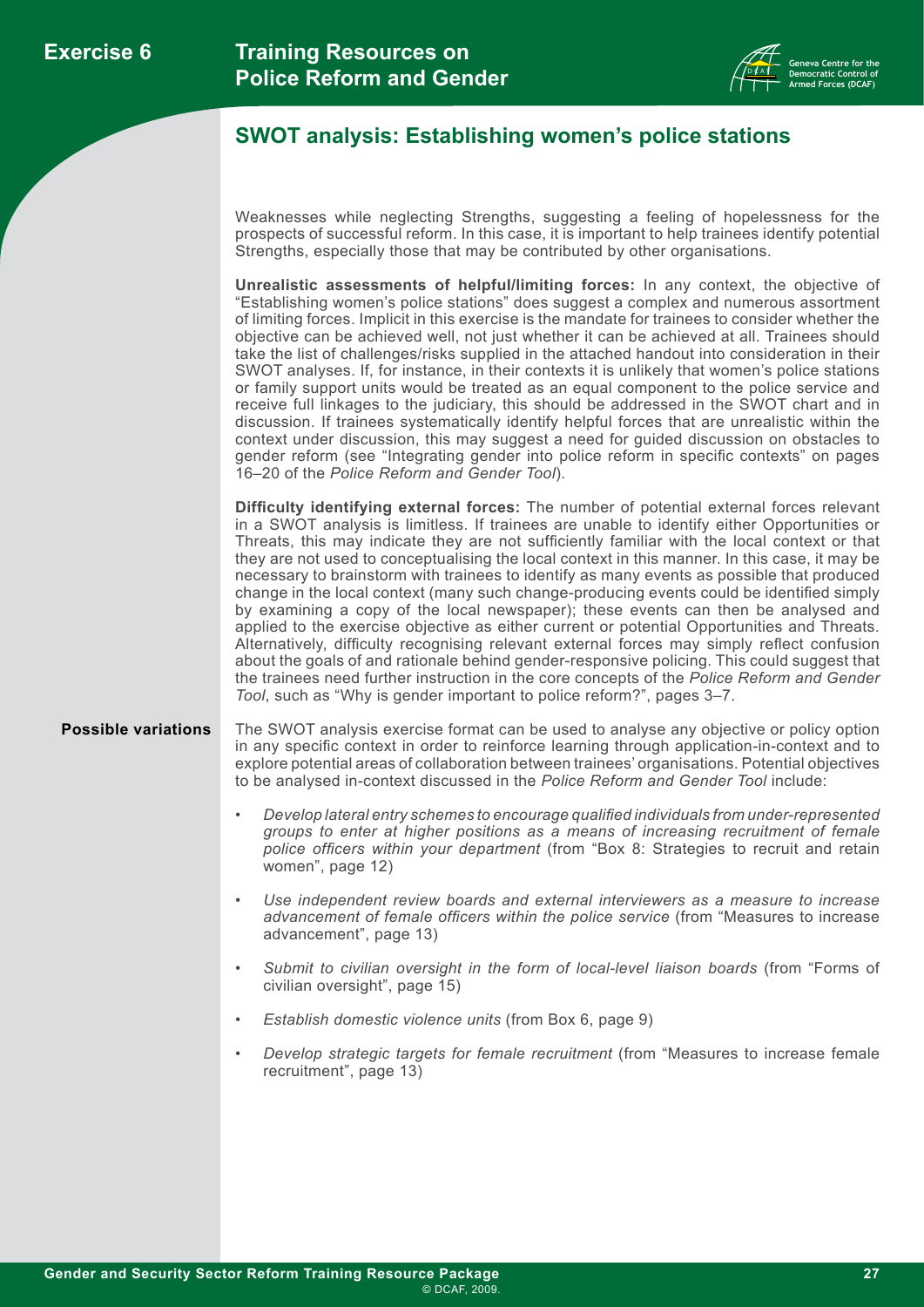

# **HANDOUT SWOT analysis: Establishing women's police stations**

#### **Background information**

Adapted from *Police Reform and Gender Tool*, pages 9-10.

Women are often reluctant to file complaints with the police for various reasons: cultural practices limiting interactions between men and women, social norms disallowing women to speak of violence within the home, and the overall inability of the police to process complaints. In addition, they often feel fear, shame, embarrassment and an unwillingness to become involved in the police and judicial systems.

In response, women's police stations (WPS) and domestic violence units have been established in a number of countries, including Argentina, Brazil, Colombia, Costa Rica, Ecuador, India, Liberia, Nicaragua, Peru, Uruguay, Sierra Leone, South Africa and the United Kingdom. These stations are staffed primarily by female officers in order to provide an environment where women may feel more comfortable about reporting and be assured that their reports will be properly handled. They often combine a number of specialised police officers with health workers, social workers, and legal and other specialists to form a team that can respond to cases of GBV, including domestic violence and sexual assault of women and children. In addition, they are focused on increasing awareness of women's rights within the community at large.

The following is a list of some of the identified challenges/risks in establishing women's police stations:

- WPS that are separate from the central police structure, not linked to investigations units or not sufficiently linked to the judiciary/prosecutions can lead to further marginalisation of sexual violence and victim support services, including pressing charges to go to trial.
- WPS often function with only minimal specialised procedures, leading to varying means of addressing complaints or dealing with various issues, even within a given station or national police structure.
- WPS officer training has assumed that "being a good listener" and the ability to handle GBV cases comes naturally to women, resulting in inadequate training. Clear policies and procedures must be established first to provide the basis for adequate training for officers staffing such units.
- WPS are often not equipped with basic infrastructure to carry out their duty; often suffer from high turnover of staff due to lack of political support and consequently a low reputation within the service, insufficiently trained staff etc.—all of which seriously undermine the unit's effectiveness.

#### **Exercise instructions** As part of its security sector reform efforts, the Ministry of Pubic Security is considering whether establishing women's police stations is an appropriate method of increasing the effectiveness of security provision to all segments of society. In order to better understand the viability and appropriateness of this policy option in context, all relevant stakeholders are being asked to complete a SWOT (Strengths, Weaknesses, Opportunities, Threats) analysis from their own perspectives within their own organisation/agency. The results of these analyses will be collated and analysed to inform the policymaking process.

Consider the policy option of "Establishing women's police stations" as you see it from your own position. If you are directly affiliated with the police service in your country, use your own organisation as the basis for SWOT analysis. If you are affiliated with any other organisation, you could do a SWOT analysis of your organisation in relation to the policy goal of assisting the police service in your country to establish women's police stations.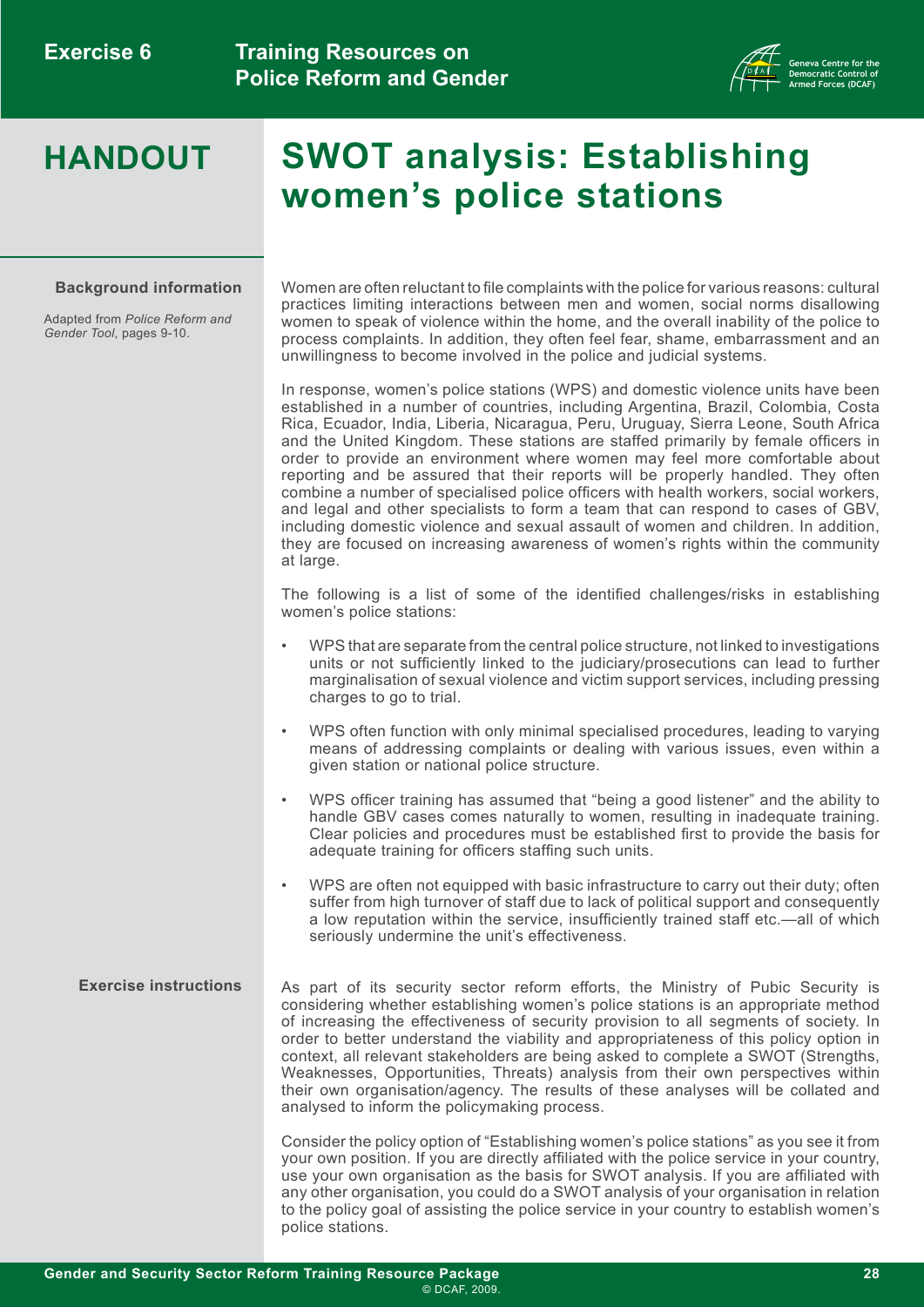**Training Resources on Police Reform and Gender** 



# **HANDOUT SWOT analysis: Establishing women's police stations**

**Exercise instructions** On the attached chart, identify *helpful* forces (capacities/resources/leadership/ etc.) *internal* to the organisation as Strengths; identify *limiting* forces *internal* to the organisation as Weaknesses; identify *helpful* forces (local trends/stakeholder interest/public opinion/etc.) *external* to the organisation as Opportunities; identify *limiting* forces *external* to the organisation as Threats.

> Discuss your findings to determine whether women's police stations are an appropriate policy option considering all of the internal and external helpful and limiting forces you have identified.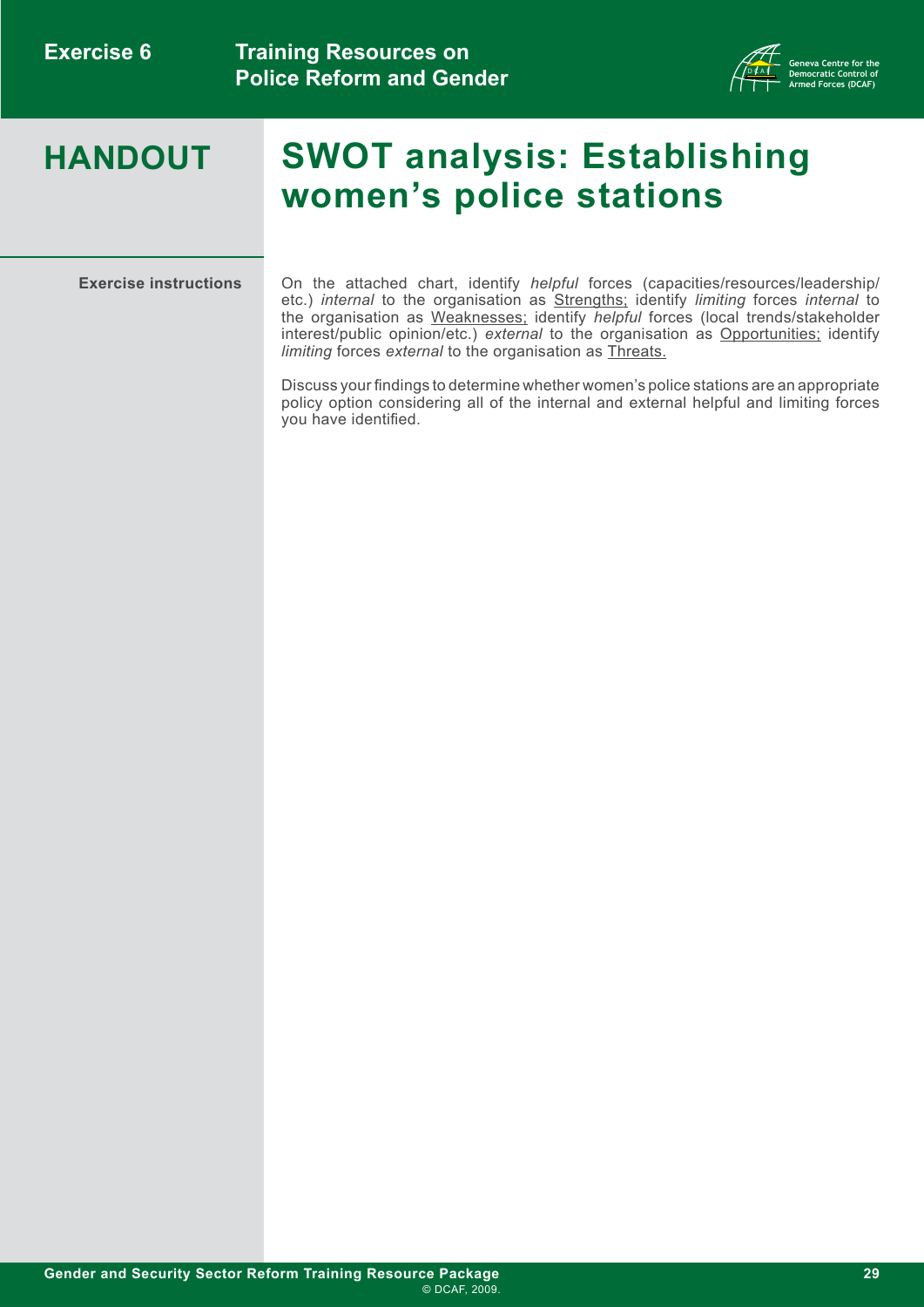**Training Resources on Police Reform and Gender** 



# **HANDOUT SWOT analysis: Establishing women's police stations**

|                                           | <b>HELPFUL FORCES</b><br>to establishing women's police stations | <b>LIMITING FORCES</b><br>to establishing women's police stations |
|-------------------------------------------|------------------------------------------------------------------|-------------------------------------------------------------------|
| INTERNAL (features of the organisation)   | Strengths                                                        | Weaknesses                                                        |
| the environment)<br>EXTERNAL (features of | Opportunities                                                    | Threats                                                           |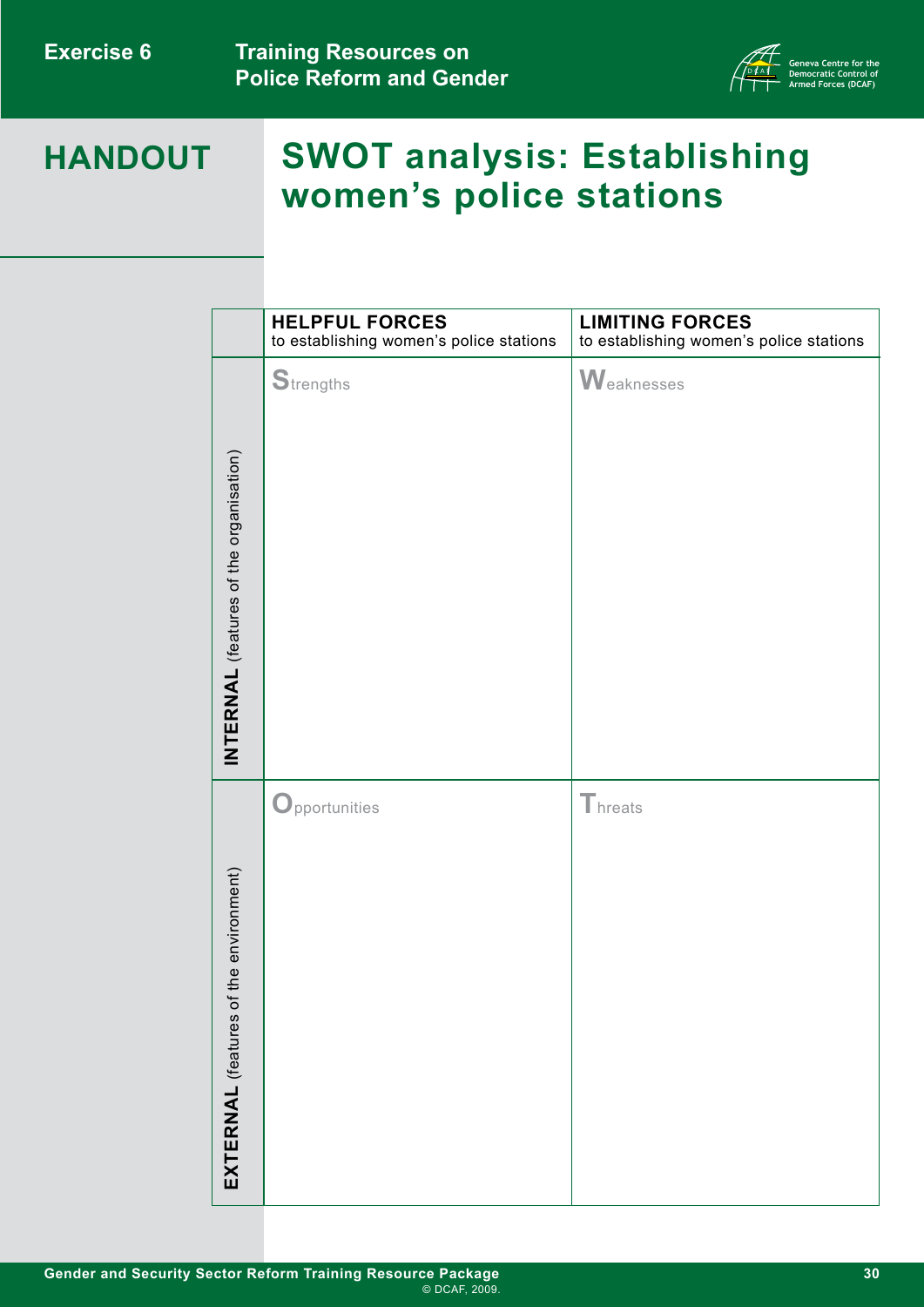**Training Resources on Police Reform and Gender** 



# <span id="page-33-0"></span>**Action planning: Recruitment and 7 retention of female officers**

| <b>Type of exercise:</b>     | Application-in-context                                                                                                                                                                                                                                                                                                                                                                                                                                                                                                                                                                                                                                                                                                                                                                                                                                                                                                                        |
|------------------------------|-----------------------------------------------------------------------------------------------------------------------------------------------------------------------------------------------------------------------------------------------------------------------------------------------------------------------------------------------------------------------------------------------------------------------------------------------------------------------------------------------------------------------------------------------------------------------------------------------------------------------------------------------------------------------------------------------------------------------------------------------------------------------------------------------------------------------------------------------------------------------------------------------------------------------------------------------|
| Audience:                    | Any; this could also be a specialised audience of human resources staff                                                                                                                                                                                                                                                                                                                                                                                                                                                                                                                                                                                                                                                                                                                                                                                                                                                                       |
| Time required:               | About 90 minutes                                                                                                                                                                                                                                                                                                                                                                                                                                                                                                                                                                                                                                                                                                                                                                                                                                                                                                                              |
| Intended group size          | Any group size if broken down to smaller groups (four to six trainees) by organisation/<br>agency                                                                                                                                                                                                                                                                                                                                                                                                                                                                                                                                                                                                                                                                                                                                                                                                                                             |
| <b>Supplies</b>              | Flipchart and markers<br>Trainees' handouts<br><b>Police Reform and Gender Tool</b>                                                                                                                                                                                                                                                                                                                                                                                                                                                                                                                                                                                                                                                                                                                                                                                                                                                           |
| <b>Guidance to trainers</b>  | The development of an action plan is a good open-ended exercise for any audience and can<br>be used to illustrate/explore policy and implementation issues related to police reform and<br>gender. Action plans produced by policy staff will be more broad-based, likely referencing<br>types of actions and actors; whereas action plans produced by programme-level staff will<br>be more specific, likely referencing detailed actions and actors by name.                                                                                                                                                                                                                                                                                                                                                                                                                                                                                |
|                              | This exercise can be paired with other relevant exercises (such as SWOT and/or "Best<br>Practices") so that trainees can develop more complex and realistic action plans by building<br>upon the findings of prior application-in-context exercises. For instance, trainees could<br>evaluate the Police Reform and Gender Tool's recommendations on increasing recruitment<br>and retention of female officers using the "Best Practices" exercise format to determine<br>appropriate strategies for their own organisations; then conduct SWOT analyses for their<br>own organisations in a specific context to determine relevant helpful and limiting forces; and<br>finally develop an action plan (using the strategies identified in "Best Practices") that utilises<br>the organisation's and external context's helpful forces (identified in SWOT analyses) to<br>accomplish the objectives and address identified limiting forces. |
|                              | If it is feasible in your training context to treat this as a "real life" activity, you might ask all<br>participants to sign the action plan they worked on as a sign of commitment to implement<br>it.                                                                                                                                                                                                                                                                                                                                                                                                                                                                                                                                                                                                                                                                                                                                      |
| <b>Learning objectives</b>   | After completing this exercise, trainees will be able to:<br>Demonstrate understanding of issues related to recruitment and retention of female<br>$\bullet$<br>police officers<br>Develop context-appropriate strategies for advancing recruitment and retention of<br>٠<br>female officers (demonstrated in action plans)                                                                                                                                                                                                                                                                                                                                                                                                                                                                                                                                                                                                                   |
| <b>Exercise instructions</b> | Explain that this exercise will be carried out in the following manner: in small groups<br>composed of trainees from the same organisation/agency/country and using the goal of<br>"Recruiting and retaining more female officers", trainees will develop simple action plans<br>addressing "what" will be done, "who" is responsible for it, and "when" it will happen. The<br>action plans should be context-specific using real-world organisations and locations.                                                                                                                                                                                                                                                                                                                                                                                                                                                                         |
|                              | Before you split your audience into subgroups, invite all trainees to engage in a short<br>brainstorming exercise listing good practices in recruiting and retaining female police<br>officers. Use the trainer's cheat sheet for ideas and/or refer to page 12 in the Police Reform<br>and Gender Tool. Write the resulting ideas on a large flipchart paper for all to see. After 10<br>minutes, split into subgroups. Allow 40 minutes of group work and 40 minutes for a plenary<br>debriefing.                                                                                                                                                                                                                                                                                                                                                                                                                                           |
|                              | Facilitate a full group discussion to explore the findings of each group and any implications.<br>Key discussion trends to keep in mind include:                                                                                                                                                                                                                                                                                                                                                                                                                                                                                                                                                                                                                                                                                                                                                                                              |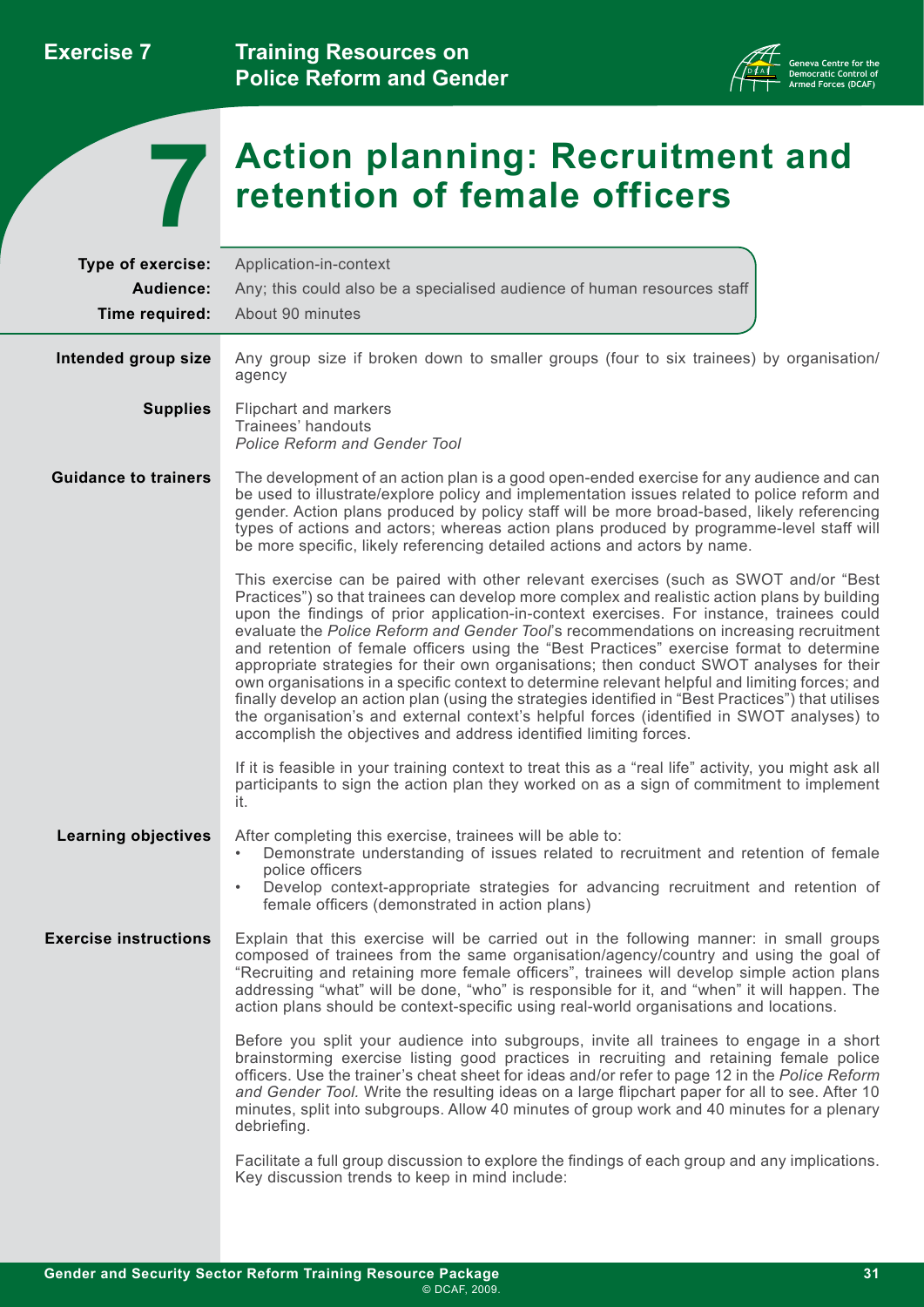

### **Action planning: Recruitment and retention of female officers**

**Unrealistic timelines:** Reform takes a great deal of time and effort. If trainees produce action plans with timelines that greatly underestimate the amount of time it will take to accomplish the specified tasks, this could indicate a need for greater understanding of the local context or even of their own organisation's functioning. If you yourself are unsure how to assess timelines, get support from a resource person familiar with the context in question. In general, attempt to explore the level of detail evident in the action plans; if specified tasks appear overly broad, work with trainees to break them down into realistic components.

**Failure to consider stakeholders:** No plan is implemented in a vacuum. As such, welldeveloped action plans should demonstrate in-depth consideration of relevant stakeholders and other helpful and limiting factors. In particular, since the action plan must focus on a gender objective, watch out for an indication that stakeholders should include women and men in the community, and that women's civil society groups might be partners.

If trainees seem to be basing their plans on policy goals in isolation of contextual factors, it may be necessary to facilitate brainstorming on these issues or conduct a mini-SWOT analysis (see Exercise 6—SWOT analysis: Establishing women's police stations) to help trainees consider contextual issues in their plans.

**Non-specific tasks:** If trainees are unable to develop sufficiently detailed strategies and tasks to accomplish their goals, this may suggest lack of familiarity with the content of the *Police Reform and Gender Tool*. Consider reviewing the appropriate material with trainees.

**Possible variations** Other topics described in the *Police Reform and Gender Tool* that lend themselves to action planning include:

- *Conducting gender assessments and audits* (see pages 10–11)
- *Reforming advancement policies* (see page 13)
- *Revising procedures and initiatives on gender-based violence* (see pages 8–9)
- *Comprehensive action plan for police reform* (see Box 4 on page 6)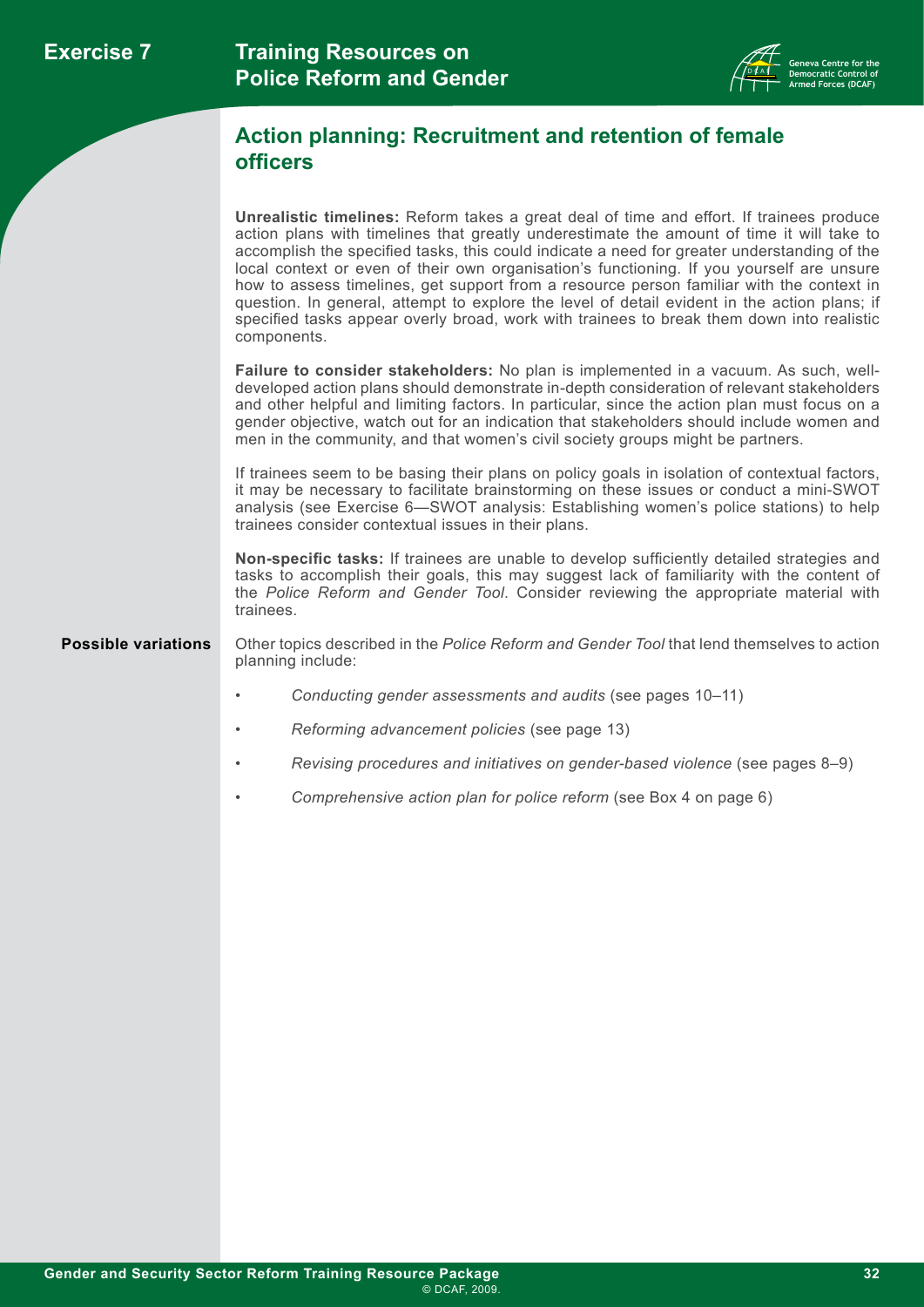

## **TRAINER'S CHEAT SHEET**

# **Action planning: Recruitment and retention of female officers**

Adapted from *Police Reform and* 

*Gecruitment policies and practices need to be updated to ensure they attract a full* range of qualified individuals, including people from under-represented groups, such as women and ethnic minorities. Police need to identify what barriers exist to attracting individuals from specific groups and how to refine recruitment processes.

Suggested strategies to recruit and retain women:

*Recruitment campaign*

- Recruitment policies and selection criteria regularly evaluated to eliminate bias.
- Develop targets accompanied with clear strategies for recruitment—Beijing Platform: 30 per cent female representation.
- Develop gender-sensitive materials—brochures and posters depicting women and men carrying out various tasks.
- Distribute information on job opportunities in places that women congregate, such as grocery stores, gyms, etc.
- Training programmes for certain groups to ensure they meet entry requirements (e.g., physical training for women).
- Survey current officers from the target population to learn how they were recruited, what they find most satisfying as a police officer, and use this information in recruitment campaigns.
- Incentive programmes for serving police officers who attract new qualified recruits from target communities.
- Lateral entry schemes to encourage qualified individuals from under-represented groups to enter at higher positions.
- Public information campaigns targeting under-represented groups, including career fairs.

#### *Recruitment team*

- Select individuals who understand and support new recruitment policies.
- Train officers on gender and diversity issues.
- Ensure team has male and female officers.
- Team members are friendly and easy to talk to.
- Ensure team is able to answer questions on family-friendly policies.
- Include appropriately skilled members from the community and female officers on interview panels.
- Establish set questions and rating system for interview panels reflective of new job description, and monitor team members to see if one member consistently rates certain groups lower.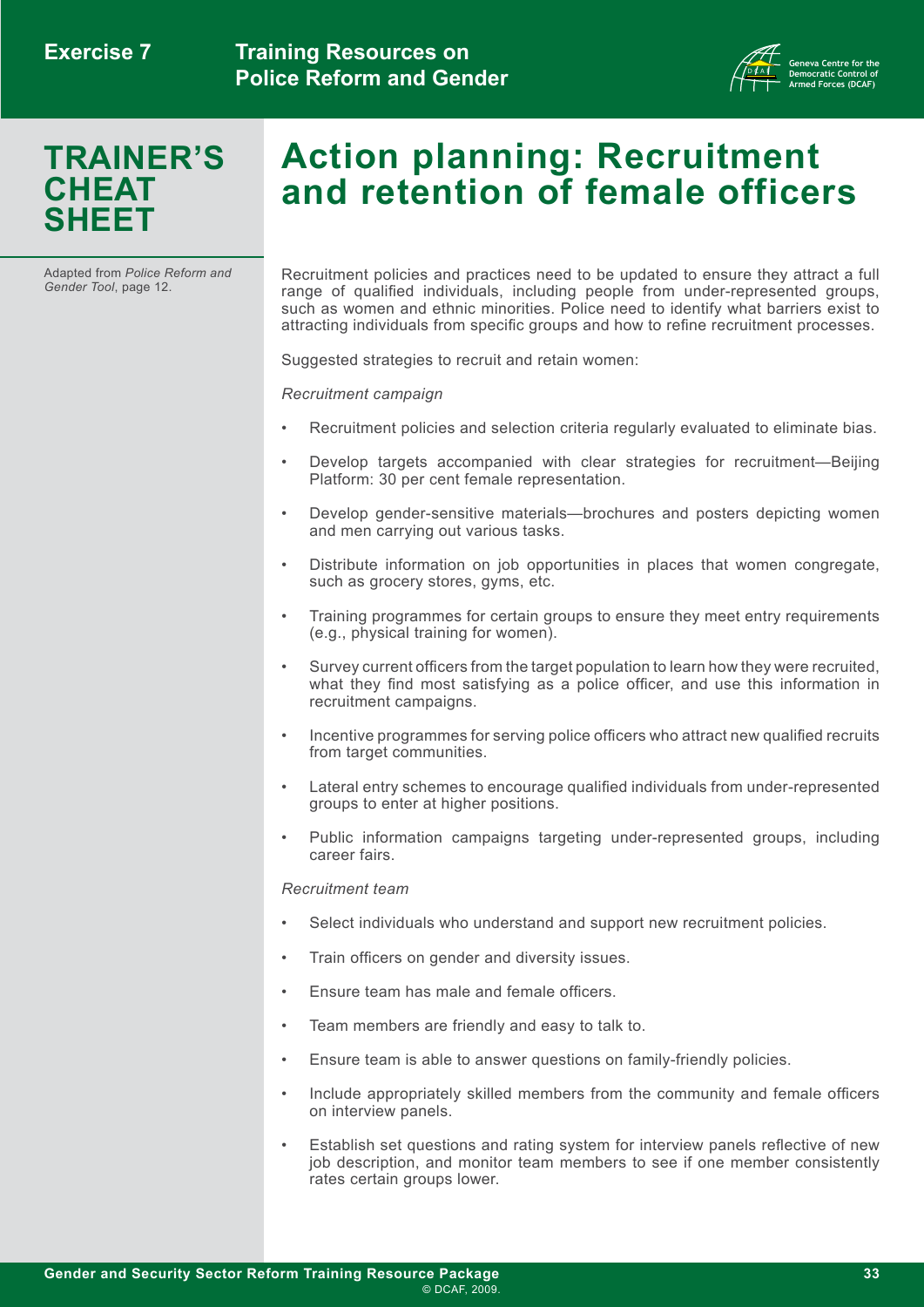

## **TRAINER'S CHEAT SHEET**

#### **Action planning: Recruitment and retention of female officers**

#### *Training academies*

- Male and female instructors.
- Specialised training for instructors on addressing gender issues and training male and female recruits.
- Joint training of male and female recruits but female only training where culturally appropriate.
- Ensure that training is compatible with family responsibilities.
- Specific facilities for women in training venues.
- Physical tests reflective of actual police duties.
- Ensure women are not isolated in live-in academies, which increase drop-out rates.
- Focus on building confidence of recruits on how to deal with physical confrontations rather than just physical strength.
- Increase confidence in training areas that certain groups are not traditionally familiar with (e.g., women's firearms training).
- Move away from culture of "tear them down; build them up" which is based on humiliation and shunning as it may lead to sexual harassment and fear of reporting these incidents.
- Establish training committees to review all training material and ensure it is gender-responsive.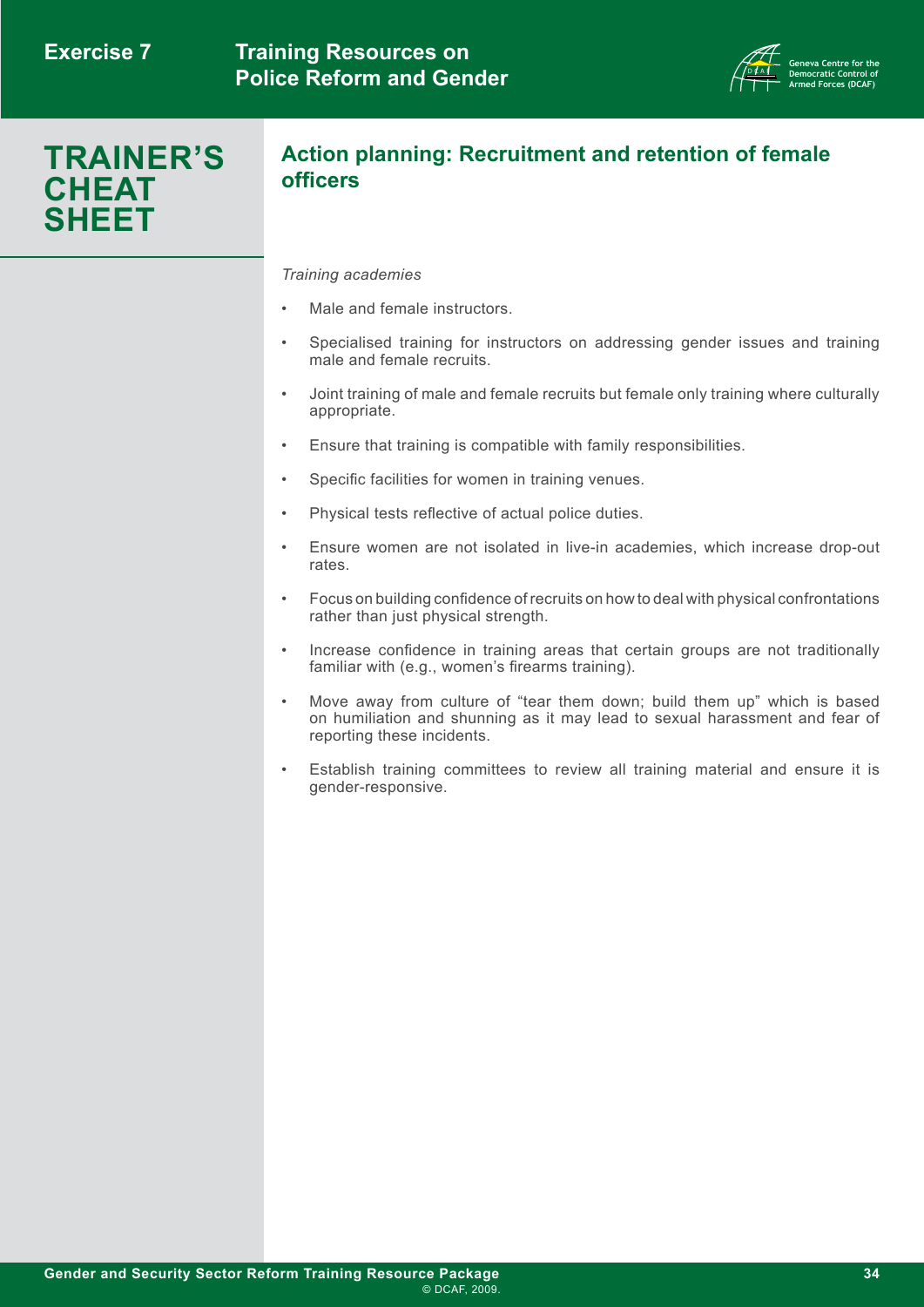

# **HANDOUT Action planning: Recruitment and retention of female officers**

**Exercise instructions** Develop an action plan for achieving the objective of "Increasing recruitment and retention of female officers"; make sure to include the following information for each item in your plan: "who" (is responsible), "what" (needs to be done), and "when" (it will happen). Use the attached chart or develop your own.

> Consider issues such as the organisation's current level of achievement on the objective or related goals, relative priorities and appropriateness of different strategies for achieving the objective, helpful and limiting forces broadly as well as specific internal and external forces, and relevant stakeholders.

> You have 40 minutes to carry out this work and approximately 10 minutes to present your plan to the plenary, discuss implementation issues and answer questions.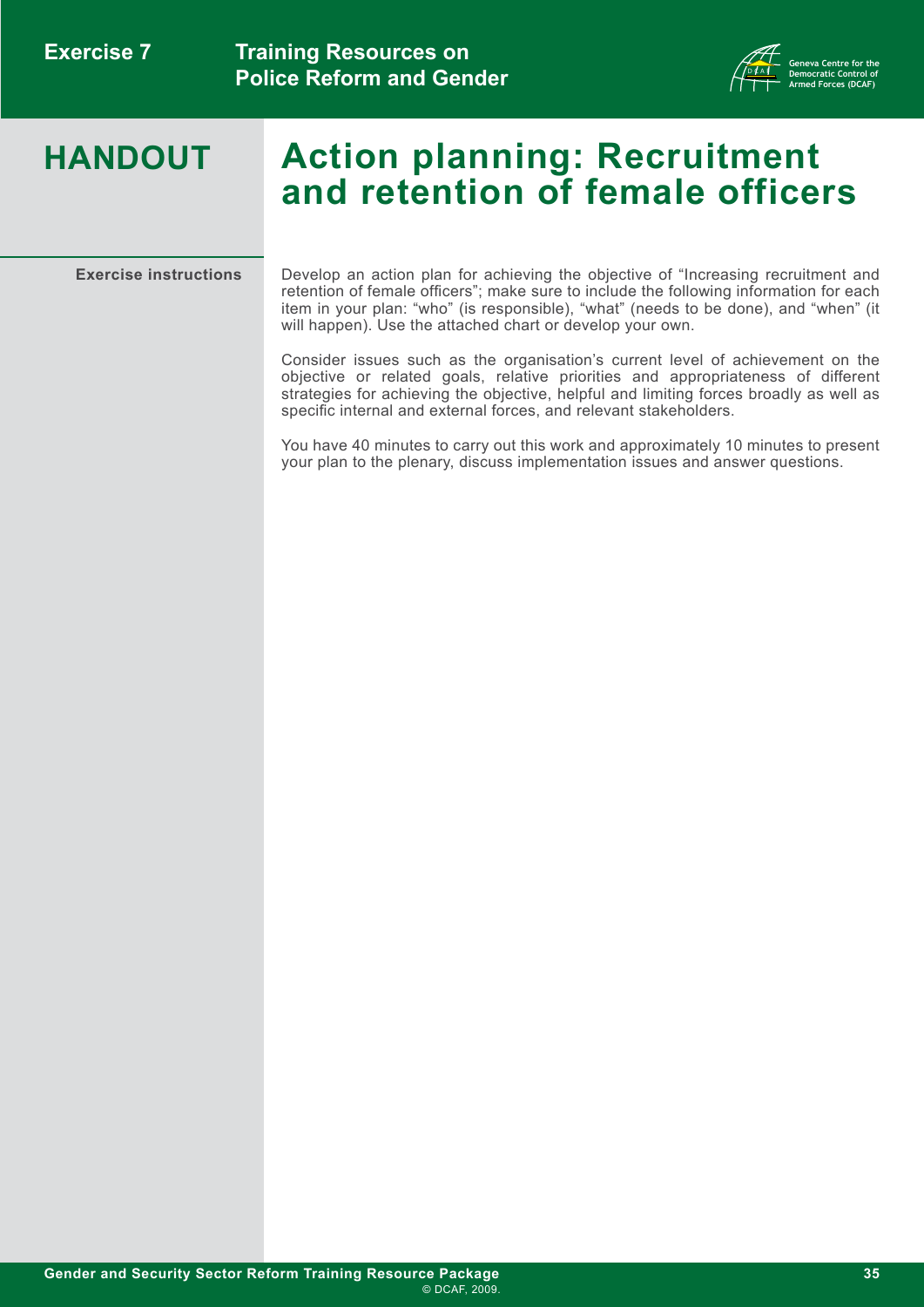| <b>Exercise 7</b><br><b>HANDOUT</b> |                                                                  |                           | <b>Training Resources on</b><br><b>Police Reform and Gender</b><br>Democratic Control of<br>Armed Forces (DCAF)<br><b>Action planning: Recruitment and retention of female</b><br><b>officers</b> |  |
|-------------------------------------|------------------------------------------------------------------|---------------------------|---------------------------------------------------------------------------------------------------------------------------------------------------------------------------------------------------|--|
|                                     |                                                                  |                           |                                                                                                                                                                                                   |  |
|                                     |                                                                  | TIMELINE (When?)          |                                                                                                                                                                                                   |  |
|                                     |                                                                  | NSIBILITY (Who?)<br>RESPO |                                                                                                                                                                                                   |  |
| GOAL                                | (How?) (List a maximum of three strategies)<br><b>STRATEGIES</b> | TASKS (What?)             |                                                                                                                                                                                                   |  |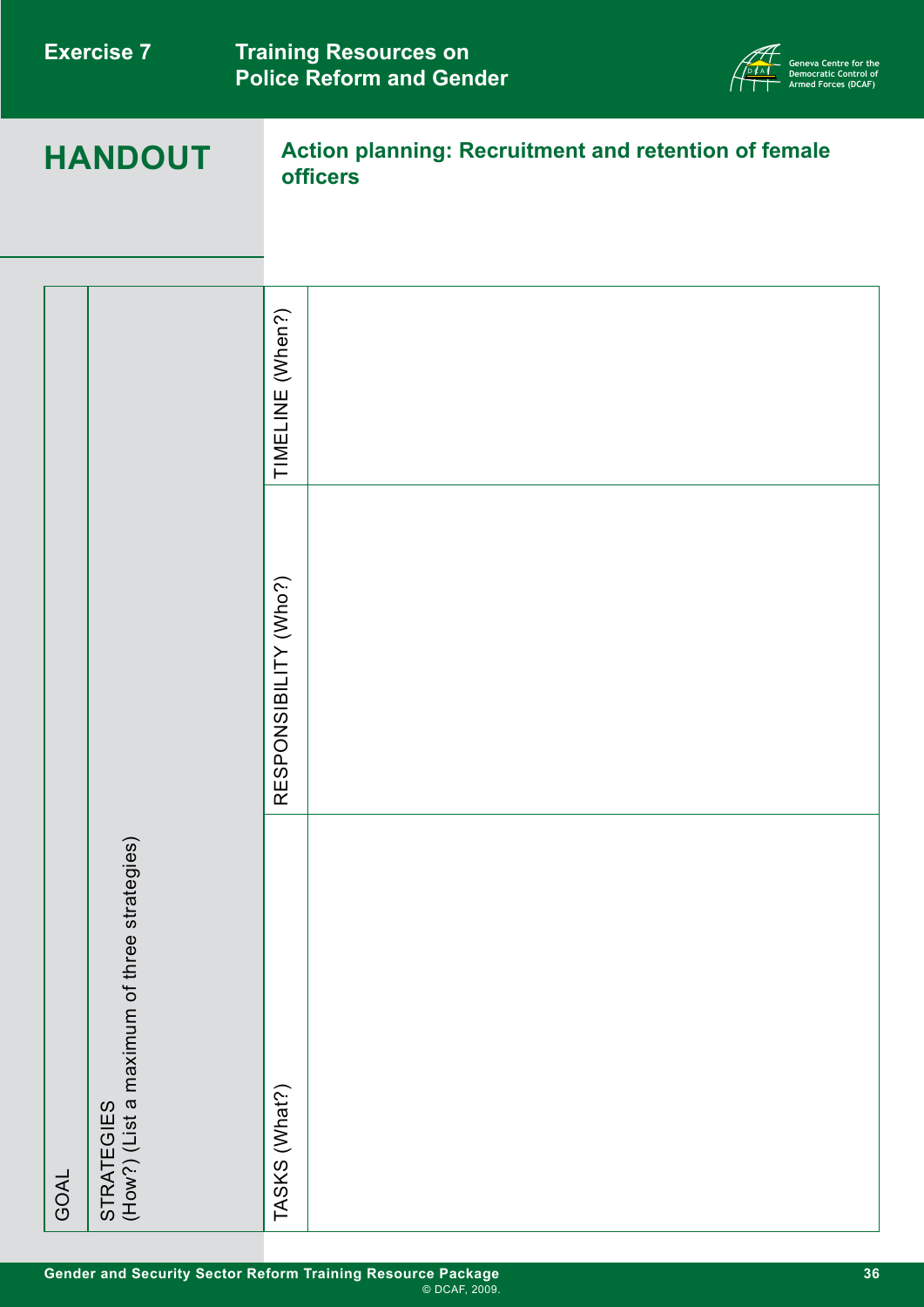**Exercise 8**

**Training Resources on Police Reform and Gender** 





# **Problem/objective tree analyses: 8 Retention of female police officers**

| Type of exercise:            | Conceptual                                                                                                                                                                                                                                                                                                                                                                                                                                                                                                                                                                                                                                                                                                                                                                                                                                                                                                                                                                                                                                                                                                                                                                                                                                                                                                                                                                                                                                                                                                   |
|------------------------------|--------------------------------------------------------------------------------------------------------------------------------------------------------------------------------------------------------------------------------------------------------------------------------------------------------------------------------------------------------------------------------------------------------------------------------------------------------------------------------------------------------------------------------------------------------------------------------------------------------------------------------------------------------------------------------------------------------------------------------------------------------------------------------------------------------------------------------------------------------------------------------------------------------------------------------------------------------------------------------------------------------------------------------------------------------------------------------------------------------------------------------------------------------------------------------------------------------------------------------------------------------------------------------------------------------------------------------------------------------------------------------------------------------------------------------------------------------------------------------------------------------------|
| Audience:                    | Any                                                                                                                                                                                                                                                                                                                                                                                                                                                                                                                                                                                                                                                                                                                                                                                                                                                                                                                                                                                                                                                                                                                                                                                                                                                                                                                                                                                                                                                                                                          |
| Time required:               | 30–90 minutes (dependent on group size and desired extent of analysis)                                                                                                                                                                                                                                                                                                                                                                                                                                                                                                                                                                                                                                                                                                                                                                                                                                                                                                                                                                                                                                                                                                                                                                                                                                                                                                                                                                                                                                       |
| Intended group size          | Any group size (trainees can complete this exercise individually, in small groups or in a<br>large group with facilitation and direction)                                                                                                                                                                                                                                                                                                                                                                                                                                                                                                                                                                                                                                                                                                                                                                                                                                                                                                                                                                                                                                                                                                                                                                                                                                                                                                                                                                    |
| <b>Supplies</b>              | Flipchart and markers<br>Trainees' handouts                                                                                                                                                                                                                                                                                                                                                                                                                                                                                                                                                                                                                                                                                                                                                                                                                                                                                                                                                                                                                                                                                                                                                                                                                                                                                                                                                                                                                                                                  |
| <b>Guidance to trainers</b>  | Problem/objective tree analysis is effective as a method of illustrating abstract concepts<br>that underlie specific recommendations on police reform and gender. If your audience<br>wants better clarification of the rationale behind a given recommendation or set of "best<br>practices", this is an excellent open-ended exercise.                                                                                                                                                                                                                                                                                                                                                                                                                                                                                                                                                                                                                                                                                                                                                                                                                                                                                                                                                                                                                                                                                                                                                                     |
|                              | This particular exercise is useful in facilitating systematic exploration and analysis of<br>recommended retention and human resource policies related to police reform and gender.<br>Specifically, this exercise can help demonstrate why existing retention and human resource<br>policies are not appropriate for a diverse and representative workforce, even if they were<br>perceived as adequate for an entirely or mostly male police service.                                                                                                                                                                                                                                                                                                                                                                                                                                                                                                                                                                                                                                                                                                                                                                                                                                                                                                                                                                                                                                                      |
| <b>Learning objectives</b>   | After completing this exercise, trainees will be able to:<br>Demonstrate understanding of root causes of and practical solutions to low retention<br>$\bullet$<br>rates of female police officers by producing a detailed problem tree<br>Outline positive measures for retaining and advancing female officers<br>$\bullet$                                                                                                                                                                                                                                                                                                                                                                                                                                                                                                                                                                                                                                                                                                                                                                                                                                                                                                                                                                                                                                                                                                                                                                                 |
| <b>Exercise instructions</b> | Provide the attached handout to trainees. If necessary, provide explanation of the conceptual<br>process reflected by problem/objective tree analyses.                                                                                                                                                                                                                                                                                                                                                                                                                                                                                                                                                                                                                                                                                                                                                                                                                                                                                                                                                                                                                                                                                                                                                                                                                                                                                                                                                       |
|                              | Problem trees are used to explore complex issues and identify their root causes. Once the<br>central problem has been analysed and the various contributing factors and root causes<br>have been identified, it is possible to determine which factors are actionable and which are<br>not. Similarly, objective trees are used to devise solutions to complex problems.                                                                                                                                                                                                                                                                                                                                                                                                                                                                                                                                                                                                                                                                                                                                                                                                                                                                                                                                                                                                                                                                                                                                     |
|                              | Consider any problem or objective. For any given problem, ask yourself "Why?"; for an<br>objective, ask yourself "How?" Most problems or objectives have many interrelated causes<br>or contributing factors. Those causes and contributing factors in turn have their own causes<br>and contributing factors. Understanding these complex factors and relationships can help<br>us develop better policies and programmes. For instance, in order to address the problem<br>of high female drop-out rates in the police service, one obvious solution might be to<br>contractually require female recruits to serve for a certain number of years in exchange for<br>receiving training. While this may "solve" the problem (on the surface at least) this solution<br>will likely be resented by female officers, because it is not also applied to male officers.<br>A better approach is to ask "Why?" female officers drop out more than male officers one<br>cause might be low female morale on your police service. Why else? What other factors<br>might contribute? For each factor you can identify, again ask "Why?" For instance, why is<br>female morale low? What specific reasons/factors contribute to the low morale and what<br>can be done about them? Through this process, we can identify root causes to any problem<br>and then target new policies or programmes to address those casual issues rather than<br>simply addressing the problem head-on but without enough reflection. |
|                              | The trainer can use the attached problem/objective tree example to demonstrate the<br>process. Be sure to emphasise that the attached example only represents the early stages<br>of a complete analysis; a more comprehensive problem/objective tree would have many<br>layers and branches identifying multiple causal factors for each problem/objective.                                                                                                                                                                                                                                                                                                                                                                                                                                                                                                                                                                                                                                                                                                                                                                                                                                                                                                                                                                                                                                                                                                                                                 |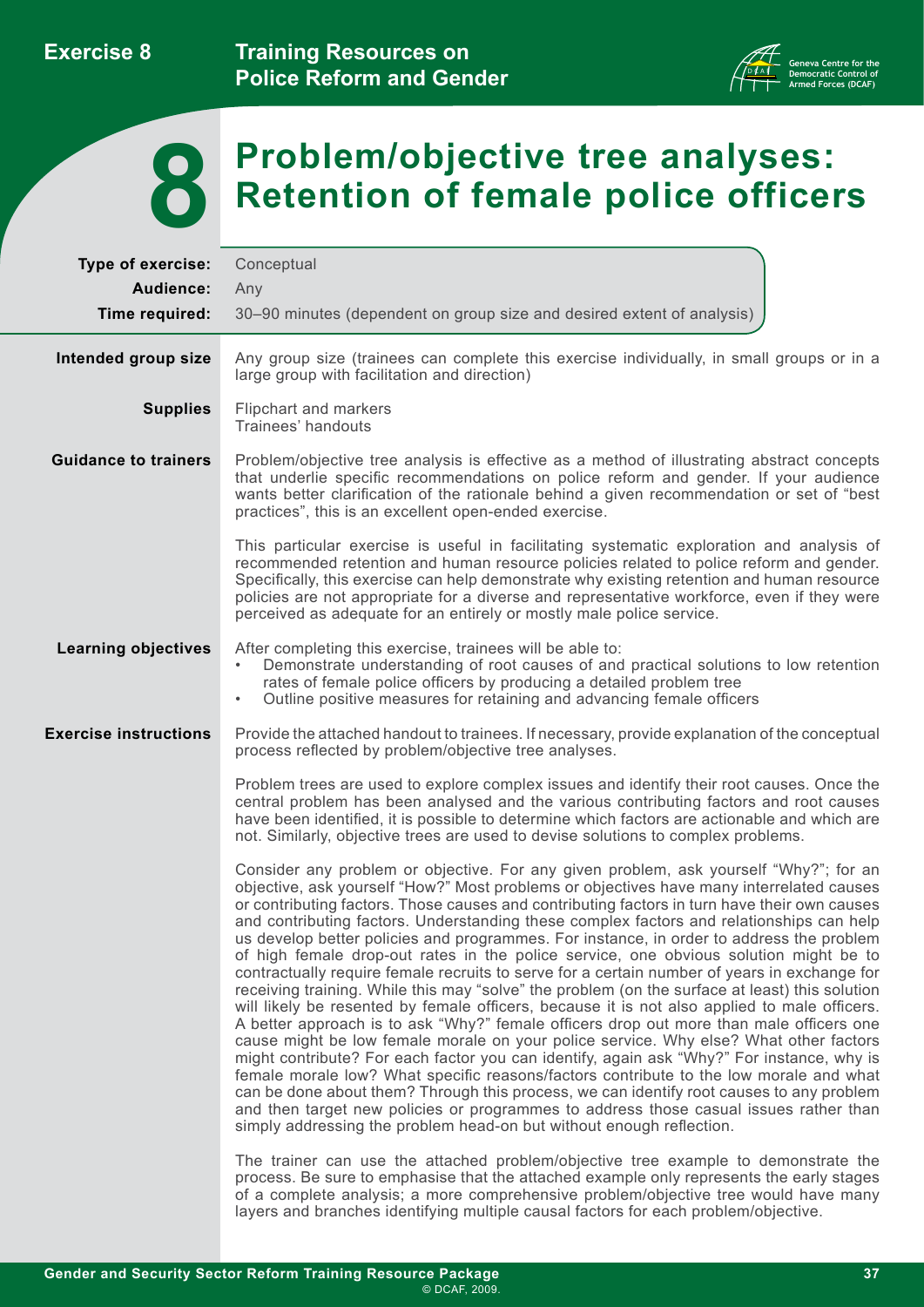

#### **Problem/objective tree analyses: Retention of female police officers**

Trainees will conduct problem/objective tree analyses based on the central problem of low retention rates for female police officers. The background information in the handout provides many policy recommendations from which trainees could identify potential casual issues.

Facilitate a full group discussion to explore the findings of the problem/objective tree analyses and any implications. Key discussion trends to keep in mind include:

**Difficulty linking contributing factors to policy recommendations:** The background information provided in the handout contains many specific and actionable recommendations related to retention policies. If asked, trainees should be able to identify the specific problem or deficiency each recommendation addresses and work backwards to identify the larger issue to which each problem contributes, until they link the chain of contributing factors to the central problem of low female retention rates. This process alone should provide more branches than time would permit for analysis; if trainees demonstrate difficulty with the exercise, consider walking them through a few examples using listed policy recommendations.

**Excessive focus on female-specific problems/objectives:** Many policies that could increase retention of women are likely to also be applicable to men and are beneficial to the police service overall. For example, more flexible working schedules are likely to be appreciated by all police officers and thereby increase overall effectiveness while addressing specific issues that affect female retention rates. Ensure that trainees recognise this point in discussion, and keep watch for problem/objective trees that unnecessarily limit analysis to "female" issues.

#### **Possible variations**

The problem/objective tree analysis exercise format can be readily applied to explain any recommendation or explore a specific problem related to police reform and gender. For instance, for any problem listed or implied in the *Police Reform and Gender Tool*, there are numerous recommendations and objectives suggested as ways to address it. These problems and recommendations can be used as the basis for new problem/objective trees, so that the tree demonstrates the linkages between the problem and the implementable actions. Potential root problems and correlated recommendations/objectives include:

- *• Problem: High rates of gender-based violence not currently being addressed; Recommendation/objective: Create hotlines to receive calls on gender-based violence*  (from "Procedures and initiatives on gender-based violence", pages 8–9)
- *• Problem: Low recruitment rates for female police officers; Recommendation/objective: Revise job descriptions for police officers* (from "Recruitment", page 11)
- *Problem: Existing institutional culture not appropriate according to concepts of police reform and gender; Recommendation/objective: Implement regular gender training for police at all levels* (from "Gender training", page 15)

The problem/objective tree example given in this exercise is simple enough that both a problem tree and an objectives tree can be completed within a reasonable timeframe. A methodological adaptation would be to design the trees to focus not only upon root causes and contributing factors (the roots of your tree) and the definition of the core problem (the stem of your tree), but also on the *effects* (the crown of your tree).

See Overseas Development Institute, "Problem Tree Analysis," ODI, [http://www.odi.org.](http://www.odi.org.uk/RAPID/Tools/Toolkits/Communication/Problem_tree.html) [uk/RAPID/Tools/Toolkits/Communication/Problem\\_tree.html](http://www.odi.org.uk/RAPID/Tools/Toolkits/Communication/Problem_tree.html) (accessed April 14, 2009) or The World Bank Group, "Positioning Issues: The Problem Tree," MIT, [http://web.mit.edu/](http://web.mit.edu/urbanupgrading/upgrading/issues-tools/tools/problem-tree.html) [urbanupgrading/upgrading/issues-tools/tools/problem-tree.html](http://web.mit.edu/urbanupgrading/upgrading/issues-tools/tools/problem-tree.html) (accessed April 14, 2009) for ideas.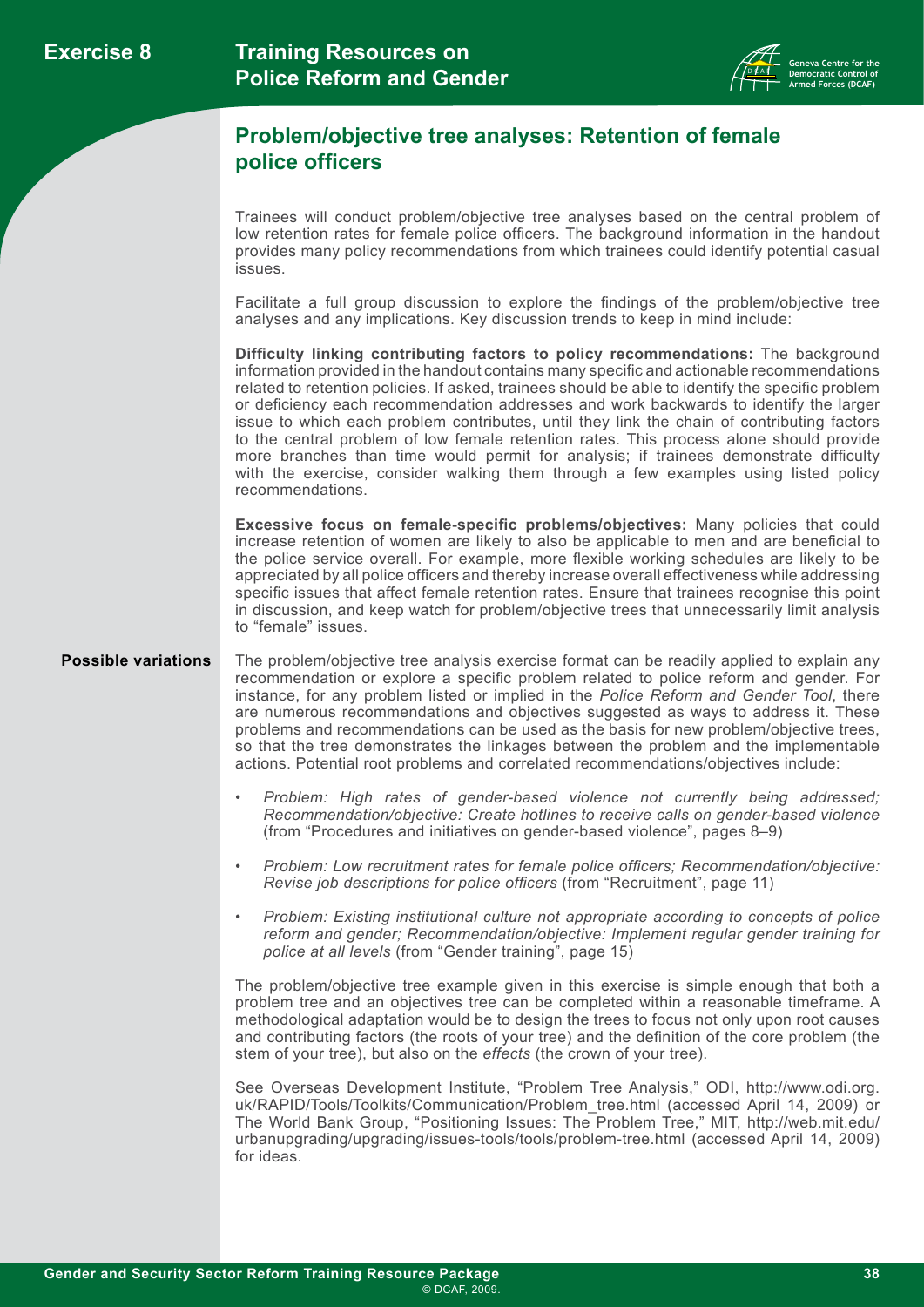

# **HANDOUT Problem/objective tree analyses: Retention of female police**

#### **Background information**

Adapted from *Police Reform and Gender Tool*, pages 11–13.

Targeted recruitment campaigns are only as effective as the ability of the police to retain new recruits. Due to the high cost of conducting recruitment campaigns and training officers, police executives need to improve retention rates, particularly of women and under-represented groups.

Suggested measures for increasing retention rates:

- Institute targets or quotas in training courses and position levels.
- Ensure equipment and logistics meet the needs of all officers, specifically sanitation facilities, living quarters, childcare facilities, specialised uniforms and other materials for female officers. Allocate relevant budgetary resources for this.
- Ensure policies related to pay, benefits, pensions or other remuneration methods are based on equity for male and female officers.
- Enforce polices and establish initiatives to prevent and respond to discrimination, sexual harassment and GBV—including mandatory sexual harassment and gender-awareness training; codes of conduct; and disciplinary measures and regimes. Strengthen internal and external accountability mechanisms to enable victims within the police to report and receive redress.
- Reward gender-sensitive policing and include it as a factor in career and ranking regimes.
- Institute mentoring programmes.
- Establish staff associations, such as an association of female staff, to support officers from underrepresented groups to advocate for their rights, suggest improvements to police executives, provide training to individual officers and contribute to a reduction in discrimination levels.
- Ensure target groups are not over-represented in entry-level, low-status or lowpaid jobs.
- Provide accelerated programmes for target groups, accompanied by required training.
- Monitor retention rates to identify obstacles or areas where targets are not being reached.
- Use high-ranking officers from target groups as role models and to illustrate possibilities for career advancement.
- Promote changes in organisational culture that help create a gender-responsive climate.

Human resources policies and practices in the police have traditionally responded to the needs of men. Policies regarding hours worked, time off and other issues often focus on officers demonstrating their commitment through working long hours and taking shifts. It was also assumed that male officers had wives to take care of the household and children, or were single and independent. As women were introduced into the workforce, these assumptions were challenged and reforms had to be made to ensure that human resource policies are not discriminatory. Revisions will not only benefit women, but can improve the work-life balance for male personnel as well, which in turn can increase retention and efficiency.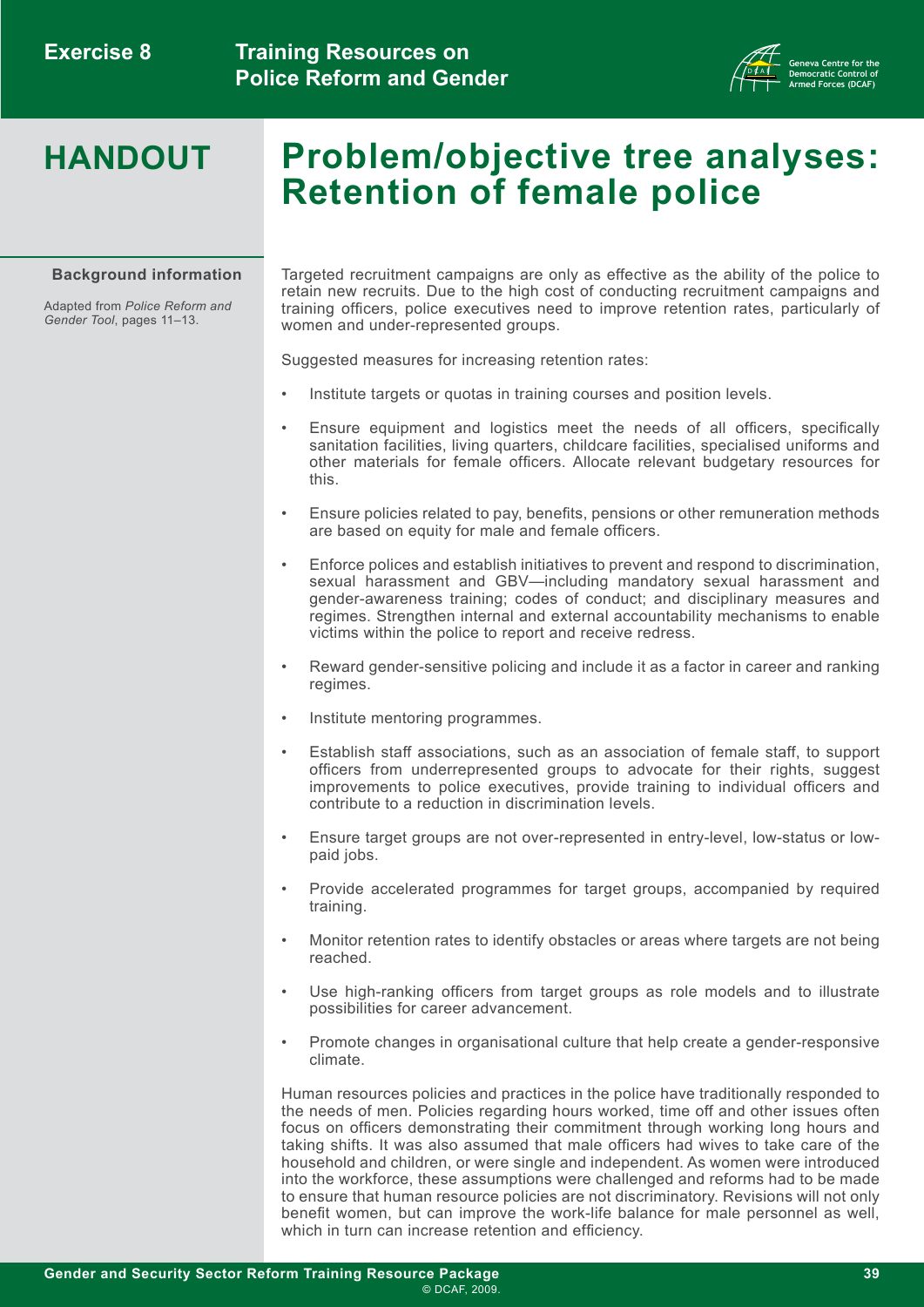

#### **Problem/objective tree analyses: Retention of female police officers**

Measures to increase female recruitment and family-friendly human resources:

- Flexible work hours for shift work and leave options
- Part-time and job-sharing opportunities for men and women
- Clearly defined pregnancy policies that are flexible, fair and safe—including light work or modification of current duties and appropriate pregnancy and maternity cover
- Adequate maternity and paternity leave
- Day care facilities
- Nursing facilities
- Access to psychological support
- Appropriate uniforms—including during pregnancy

By addressing these issues, police organisations will send a strong message internally and externally that law enforcement is a viable career choice for mothers and fathers. In addition to changing policies, police organisations need to ensure that officers who take advantage of these options are not stigmatised or treated as less serious officers, impacting on career advancement opportunities and promotions.

#### **Exercise instructions** Using the formats of the attached problem/objective tree examples as guides, develop problem/objective trees to analyse and form objectives to address the problem of low retention rates for female police officers. Keep in mind that each item in the attached examples could (and should) be broken down further to identify multiple causal factors and explore the complex relationships therein.

Identify as many contributing factors as possible at all levels to develop a complex network of branches ending with actionable and non-actionable root causes/ objectives. Actionable problems/objectives are specific and implementable in the near term; non-actionable items do not necessarily mean that the problems are insurmountable but simply that there is nothing that can be specifically done in your current contextual environment to address them. Be creative! Try to identify as many causal issues as you can.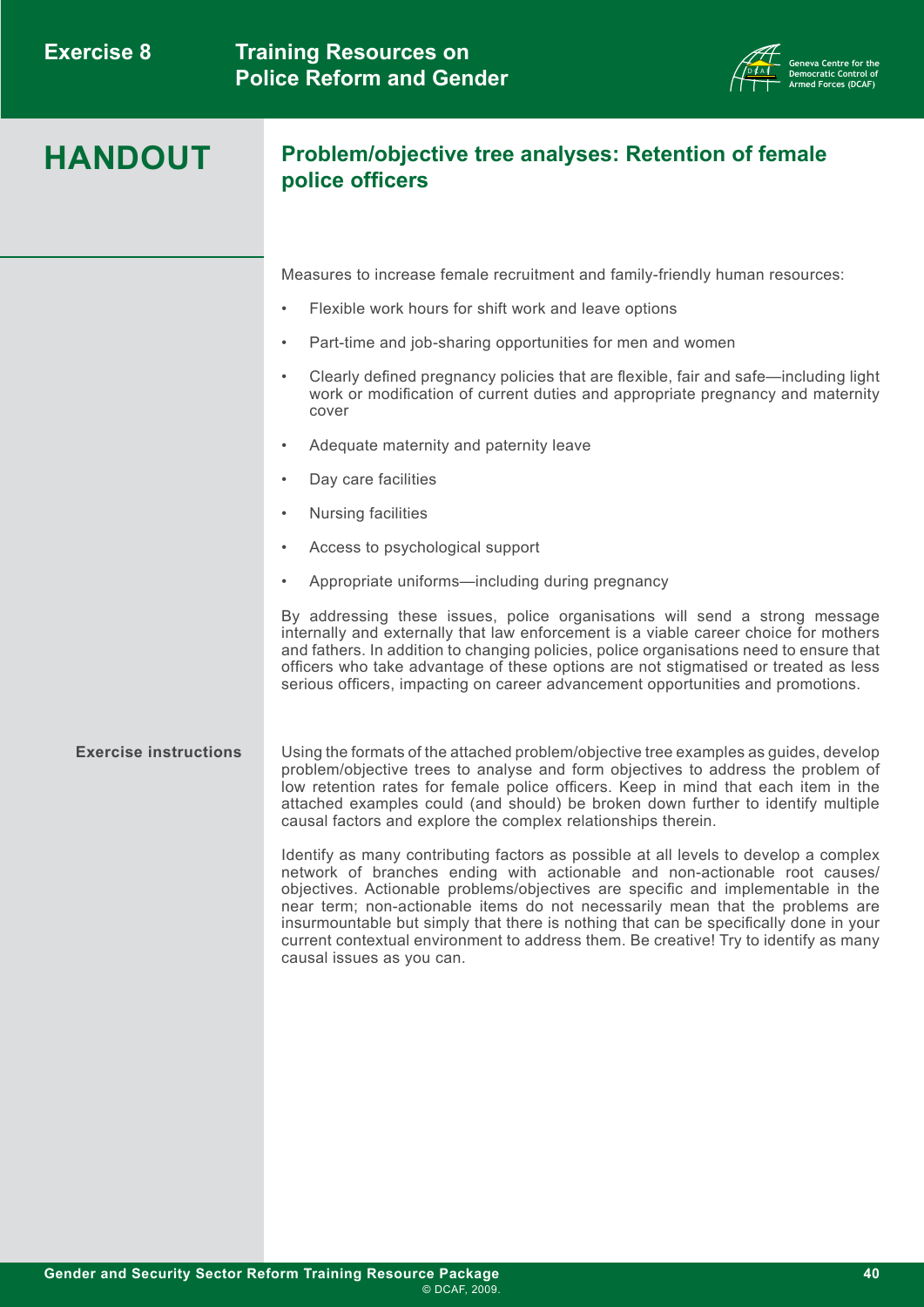| <b>Exercise 8</b> |
|-------------------|
|-------------------|



# **HANDOUT**

#### **Problem/objective tree analyses: Retention of female police officers**

**Problem tree (example)**

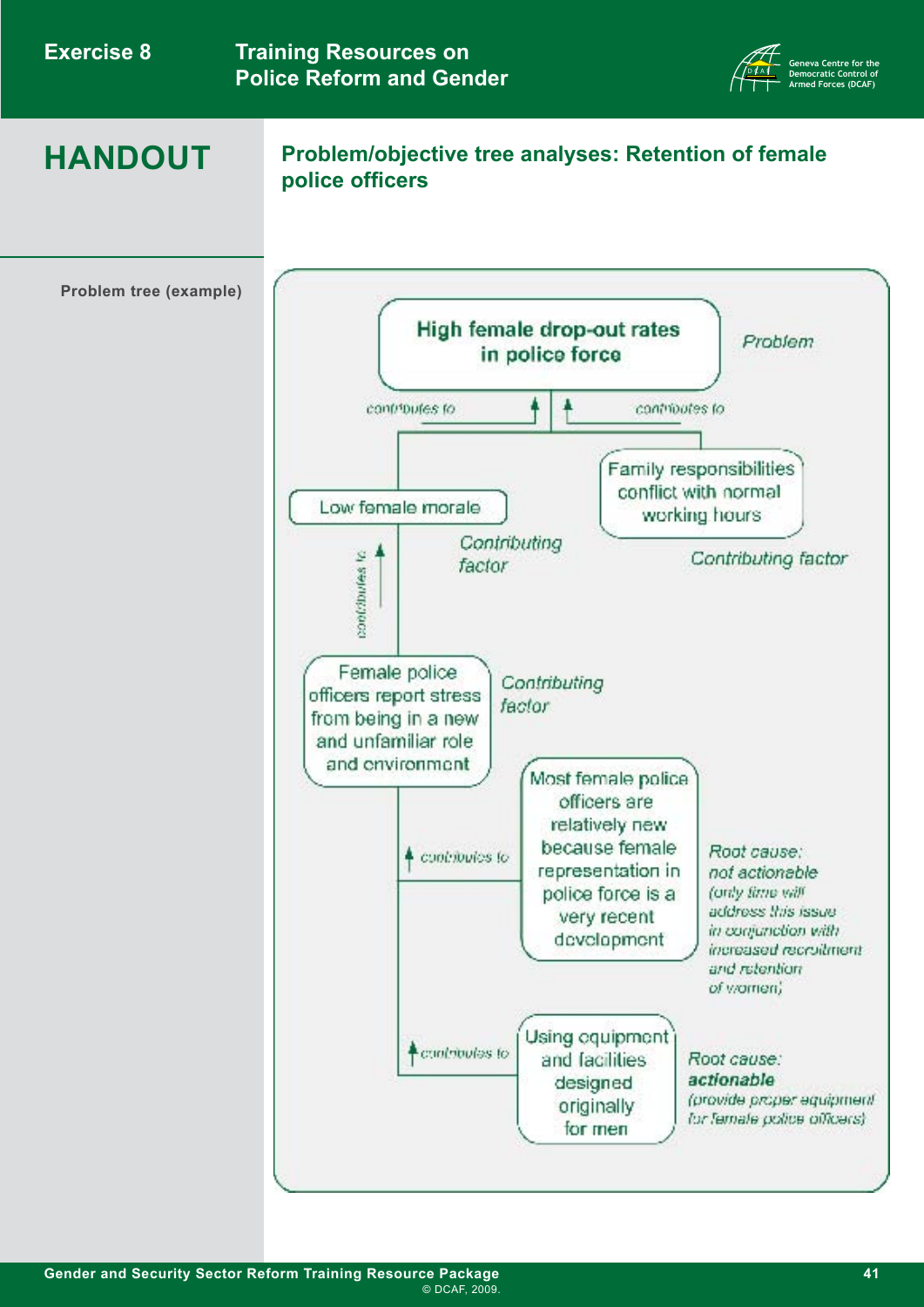|  | <b>Exercise 8</b> |  |
|--|-------------------|--|
|--|-------------------|--|



# **HANDOUT**

#### **Problem/objective tree analyses: Retention of female police officers**

**Objective tree (example)**

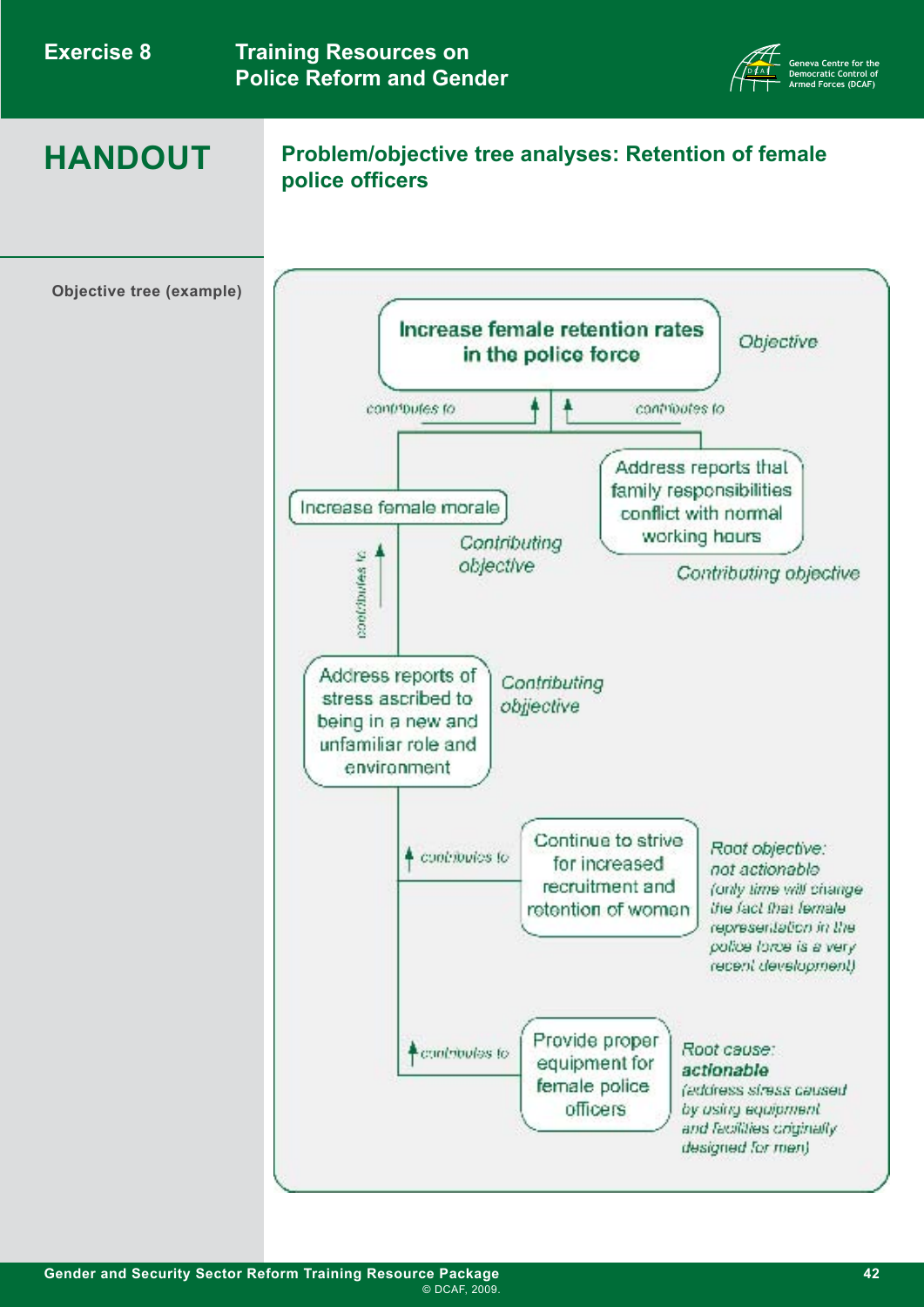**Exercise 9**

**Training Resources on Police Reform and Gender** 





# **Addressing security needs 9 after conflict**

| Type of exercise:<br>Audience:<br>Time required: | Topic-specific<br>Operational programme staff and staff fairly new to the subject matter<br>About 45 minutes                                                                                                                                                                                                                                                                                                                     |  |
|--------------------------------------------------|----------------------------------------------------------------------------------------------------------------------------------------------------------------------------------------------------------------------------------------------------------------------------------------------------------------------------------------------------------------------------------------------------------------------------------|--|
| Intended group size                              | 10-30 trainees                                                                                                                                                                                                                                                                                                                                                                                                                   |  |
| <b>Supplies</b>                                  | <b>Police Reform and Gender Tool</b><br>Trainees' handouts<br>Large flipchart paper                                                                                                                                                                                                                                                                                                                                              |  |
| <b>Guidance to trainers</b>                      | This exercise is useful as an introductory exercise for audiences that consider gender as<br>one aspect of many competing policy issues needing attention.                                                                                                                                                                                                                                                                       |  |
| <b>Learning objectives</b>                       | After completing this exercise, trainees will be able to:<br>Identify different security threats that women, men, boys and girls face after conflict<br>$\bullet$<br>Enumerate different strategies to counter gender-based security threats from the<br>$\bullet$<br>perspective of a police agency                                                                                                                             |  |
| <b>Exercise instructions</b>                     | Trainees will split up into pairs, and work together on the hypothetical exercise provided in<br>the handout. Each pair will spend 20 minutes analysing and discussing the gender situation<br>in Rembu (a made-up village) as presented by 10 "voices", and on thinking about how the<br>police could best (gender-responsively) address some of these security threats, using the<br>five questions on the handout as a guide. |  |
|                                                  | In a 25 minute plenary debriefing discuss question 1 first, inviting comments from each pair,<br>then question 2, then question 3 and so on. Spend a substantial part of the time on question<br>5, possibly listing each suggestion on a large flipchart for all to see.                                                                                                                                                        |  |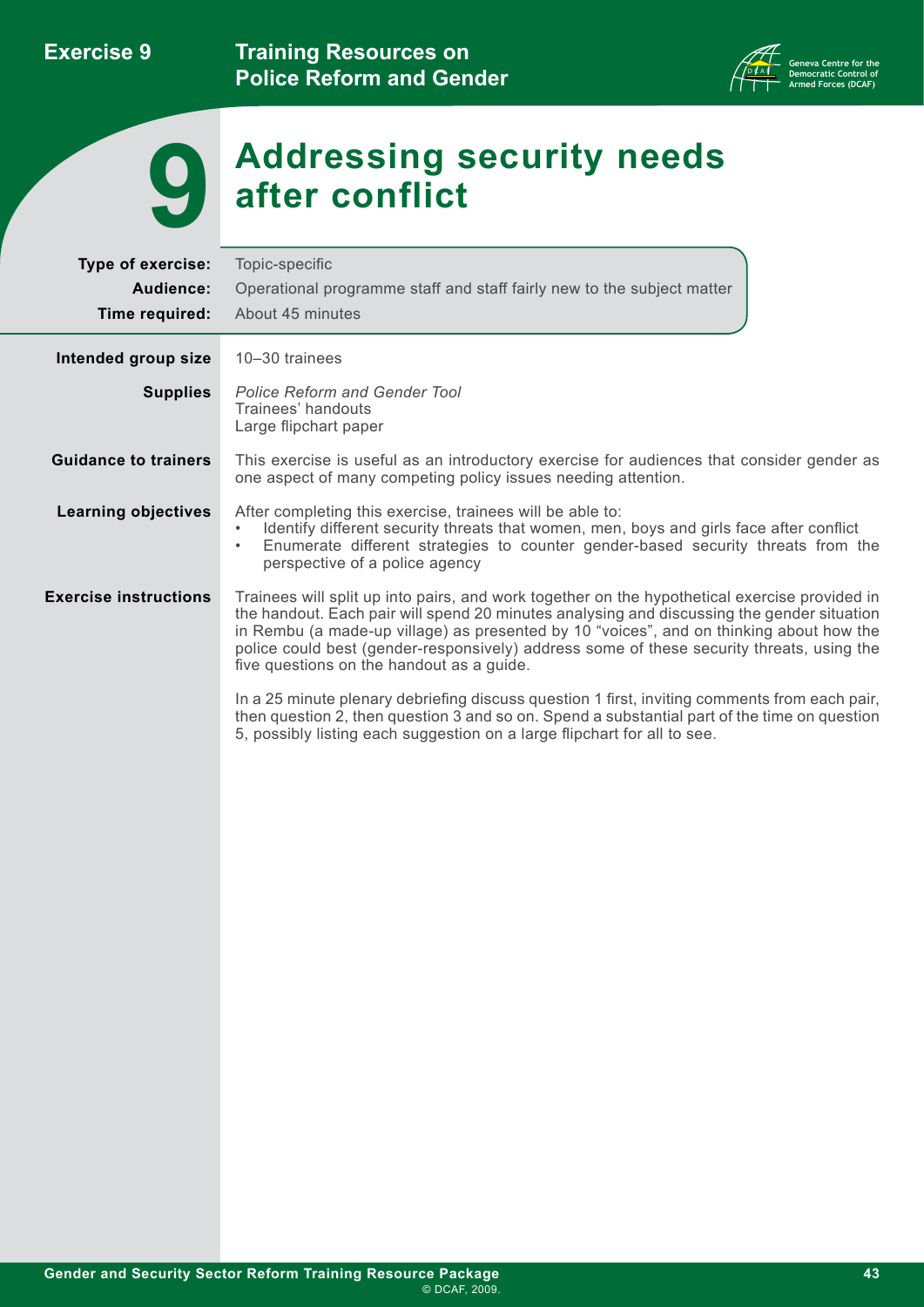

# **HANDOUT Addressing security needs after conflict**

**Voices in the village of Rembu** The village is currently composed of about 85 per cent women and children, as many men are still in army barracks, detention camps or missing. Some men have made it back to the community but there is very little for them to do. Many of the excombatants hang out at the village café. Some Rembu women were serving in the Rembukan Patriotic Army (RPA), and have not yet been demobilised. The existing police service is not trusted. Levels of corruption are high.

Before the civil war, the division of labour between men and women was fairly strict, with men fishing, herding cattle, working on coffee or tea plantations, or working in factories and women running households, caring for children and working in subsistence farming.

Below are 10 statements from local men and women:

- a. "My friend Nadia has disappeared and I worry so much. She told me just a week ago that she was ready to travel to the capital to talk to her brother about working there to earn more money."
- b. "I don't know how my wife can be so changed—she now thinks she is my boss! I return from long months of fighting, I am tired and long for my home, and she thinks she can tell me to go look for work. She sometimes needs a good slap to find her place again."
- c. "I am worried about my sons, who are 12, 14 and 16. They have nothing to do and the two older ones just meet their friends in the village and then get into trouble with the others. The other day a friend was shot and died. I want this to stop. I want the police to do something. I want my kids to be able to go to school and university. I want to have some peace finally. We have gone demonstrating and I like meeting other women but does it really help?"
- d. "Who can we trust now? Every time the police are called they don't seem to do anything until we pay them something."
- e. "I don't feel I can go out of my house anymore. Every time I go to the market, I find that someone has come in to take something away. It's these street boys, I am sure. And the police are nowhere to be seen.
- f. "My daughters behave so strangely, especially the eldest, who is 19. I have brought her news from her fiancé who was in the same army unit as I was but she only stares blankly at me. She just lies on her bed most of the day. Has my wife not taken care of her? My wife says I should leave her in peace but our honour is at stake if she doesn't marry the fellow."
- g. "I have now met other mothers, and we don't care whether we are Rembu or Burta or what, we are just mothers and we want the violence to stop so that our children can go to schools and have food and clean water and medicine. We will go to the police to make them do something useful."
- h. "The world is not how it used to be anymore. How can a woman be an elder? She cannot. This is men's business. Women take care of the children and the household and the fields. It is not right that this woman from the capital is coming to the village to be the police chief."
- i. "My sons are playing with these disposed arms all the time. They like digging for bullets and have already a collection of them under their beds. My girls still play with the rag-dolls. I worry about the boys. Aren't the police supposed to investigate why so many arms are still around or is that the job of the military?"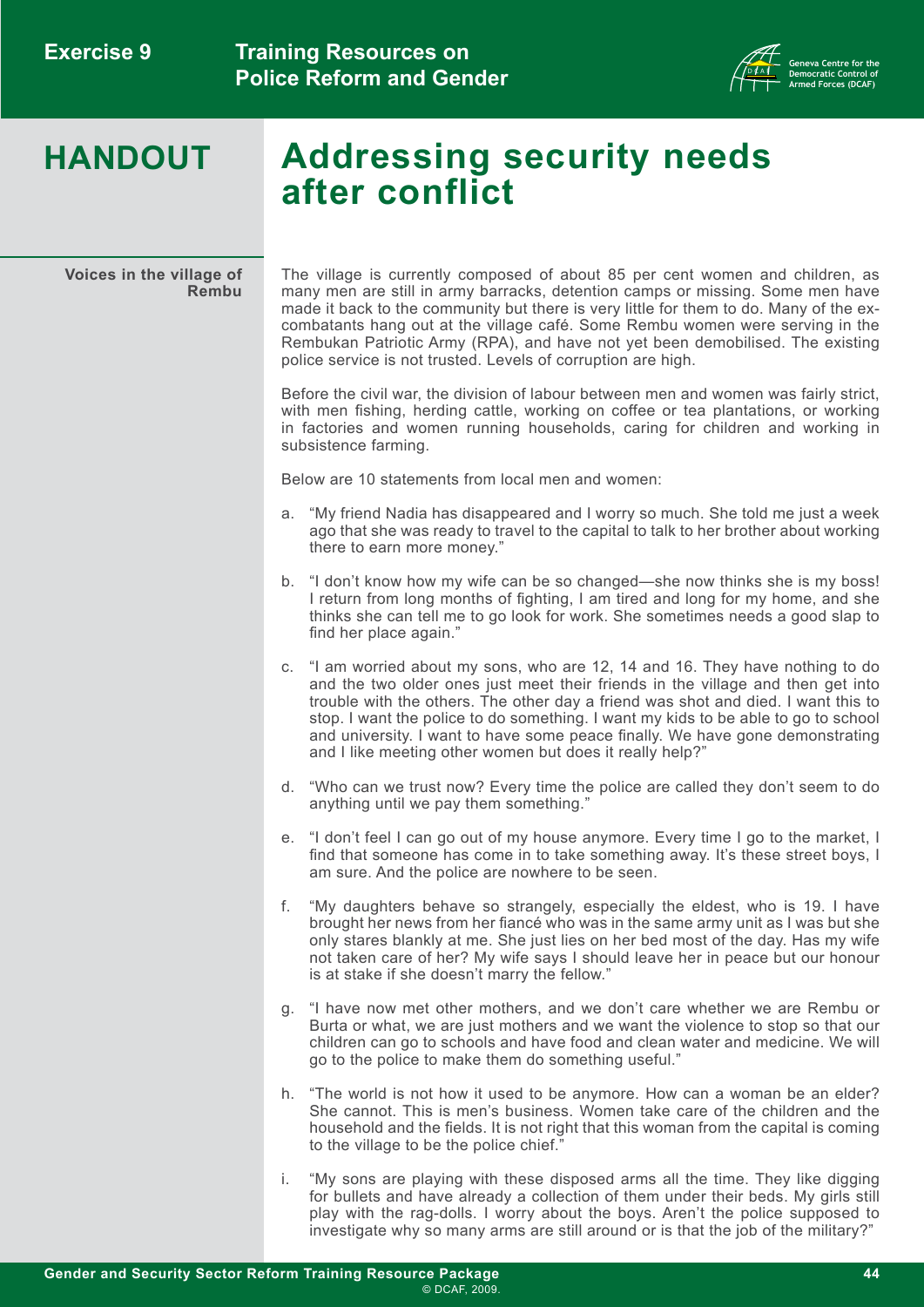

## **HANDOUT Addressing security needs after conflict**

| Voices in the village of<br>Rembu | "I think we have to send our daughters away. We can't feed them anymore. I<br>Ť.<br>heard of a man in the capital who can find them good work on the coast in our<br>neighbouring country. Then they can finally help provide for the family."                                            |
|-----------------------------------|-------------------------------------------------------------------------------------------------------------------------------------------------------------------------------------------------------------------------------------------------------------------------------------------|
| <b>Exercise instructions</b>      | Working in pairs, analyse gender issues in Rembu on the basis of the ten statements<br>above. Use these five questions to guide your discussion:                                                                                                                                          |
|                                   | 1. What are the different security needs and interests of women and men in this<br>community?                                                                                                                                                                                             |
|                                   | 2. How is access to resources, including power and decision-making, different for<br>men and women?                                                                                                                                                                                       |
|                                   | 3.<br>Is there evidence of gender-based violence and violations of human rights?                                                                                                                                                                                                          |
|                                   | 4. Do state institutions have the capacity to deal appropriately with gender-based<br>violence and violations of human rights?                                                                                                                                                            |
|                                   | 5. If you were the new police chief in Rembu and you were convinced that a gender-<br>responsive police force could make a difference to the security needs of the<br>Rembu villagers, what are three possible strategies that might help counter these<br>gender-based security threats? |
|                                   | You have 20 minutes to analyse and discuss. A debriefing and discussion will then<br>follow in plenary.                                                                                                                                                                                   |
|                                   |                                                                                                                                                                                                                                                                                           |
|                                   |                                                                                                                                                                                                                                                                                           |
|                                   |                                                                                                                                                                                                                                                                                           |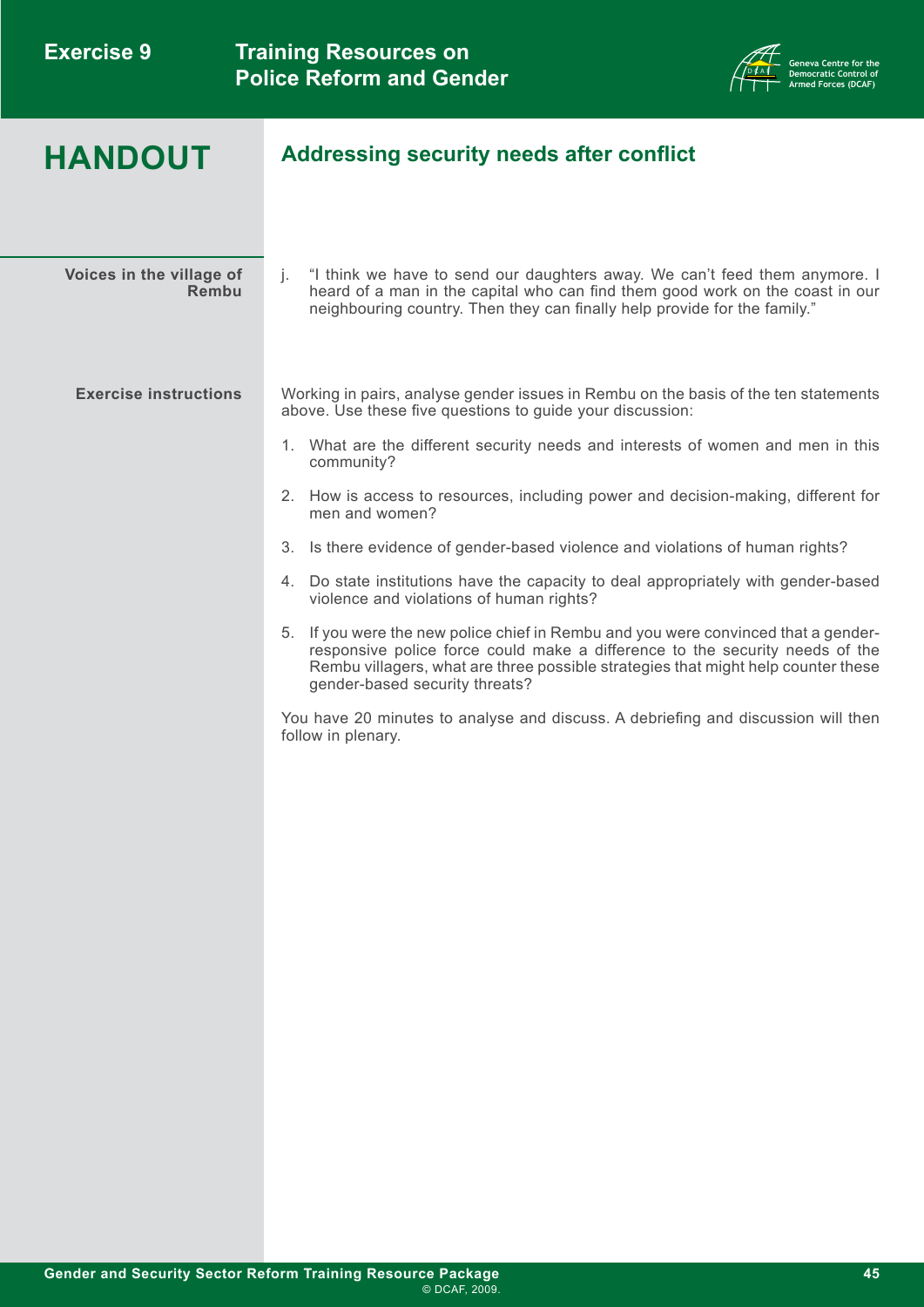**Exercise 10**

**Training Resources on Police Reform and Gender** 





# **TO** Gender-responsive police reform<br>
10 in practice: the case of Kosovo

| Type of exercise:            | Application-in-context                                                                                                                                                                                                                                                                                                                                                                                                                                                                                                                                                                                                                                                                                                                                                                                                                                                                                                                                                                                                                                                                                                                                                                                                                                                                                                                                                                                                                                        |
|------------------------------|---------------------------------------------------------------------------------------------------------------------------------------------------------------------------------------------------------------------------------------------------------------------------------------------------------------------------------------------------------------------------------------------------------------------------------------------------------------------------------------------------------------------------------------------------------------------------------------------------------------------------------------------------------------------------------------------------------------------------------------------------------------------------------------------------------------------------------------------------------------------------------------------------------------------------------------------------------------------------------------------------------------------------------------------------------------------------------------------------------------------------------------------------------------------------------------------------------------------------------------------------------------------------------------------------------------------------------------------------------------------------------------------------------------------------------------------------------------|
| Audience:                    | Any                                                                                                                                                                                                                                                                                                                                                                                                                                                                                                                                                                                                                                                                                                                                                                                                                                                                                                                                                                                                                                                                                                                                                                                                                                                                                                                                                                                                                                                           |
| Time required:               | 50 to 75 minutes                                                                                                                                                                                                                                                                                                                                                                                                                                                                                                                                                                                                                                                                                                                                                                                                                                                                                                                                                                                                                                                                                                                                                                                                                                                                                                                                                                                                                                              |
| Intended group size          | Up to 30, broken down into three groups                                                                                                                                                                                                                                                                                                                                                                                                                                                                                                                                                                                                                                                                                                                                                                                                                                                                                                                                                                                                                                                                                                                                                                                                                                                                                                                                                                                                                       |
| <b>Supplies</b>              | <b>Police Reform and Gender Tool</b>                                                                                                                                                                                                                                                                                                                                                                                                                                                                                                                                                                                                                                                                                                                                                                                                                                                                                                                                                                                                                                                                                                                                                                                                                                                                                                                                                                                                                          |
|                              | A ball<br>Trainees' handouts<br>Flip charts<br>PowerPoint slides (optional)                                                                                                                                                                                                                                                                                                                                                                                                                                                                                                                                                                                                                                                                                                                                                                                                                                                                                                                                                                                                                                                                                                                                                                                                                                                                                                                                                                                   |
| <b>Guidance to trainers</b>  | This exercise is in a case study format which allows trainees to discuss and apply what they<br>know about gender and police reform. Therefore, it is a good exercise to use towards the<br>end of a training period.                                                                                                                                                                                                                                                                                                                                                                                                                                                                                                                                                                                                                                                                                                                                                                                                                                                                                                                                                                                                                                                                                                                                                                                                                                         |
|                              | Be careful that your audience understands that the point of this exercise is not to analyse,<br>discuss, criticise or praise what happened in Kosovo, but to use the Kosovo situation as<br>an illustration of how one could move forward with implementing gender-responsive police<br>reform in several contexts. If you get drawn into a discussion about the details of Kosovo,<br>reiterate this point. Another risk is that you will be asked for much more detail about how it<br>really worked in Kosovo than you can offer. If you have resource persons at hand who could<br>answer such questions, this could be useful, but ensure that the exercise is not diverted<br>only into a discussion of what happened in Kosovo.                                                                                                                                                                                                                                                                                                                                                                                                                                                                                                                                                                                                                                                                                                                        |
| <b>Learning objectives</b>   | After completing this exercise, trainees will be able to:<br>Apply theoretical knowledge on gender and police reform to an actual post-conflict<br>$\bullet$<br>context.<br>Identify specific actions in pursuit of the goal of integrating gender into police reform,<br>$\bullet$<br>name some obstacles and outline strategies to overcome these obstacles.<br>Use the Kosovo "good practice" examples as arguments for integrating gender into<br>$\bullet$<br>police reform in other contexts.                                                                                                                                                                                                                                                                                                                                                                                                                                                                                                                                                                                                                                                                                                                                                                                                                                                                                                                                                           |
| <b>Exercise instructions</b> | Briefly describe the Kosovo context before giving trainees Handout 1 to read. Explain<br>that:<br>The goal of this exercise is not to gain an in-depth understanding of the intricacies of<br>$\bullet$<br>police reform in Kosovo but to allow trainees to apply conceptual knowledge on gender<br>and police reform to a real case study. You might ask if any of the trainees have expertise<br>on Kosovo and, if so, give them an opportunity to add to the general overview.<br>Against the backdrop of Kosovo, trainees will be asked to identify specific actions in<br>pursuit of the goal of integrating gender into police reform, name some obstacles and<br>outline strategies to overcome these obstacles.<br>Trainees will be split up into three groups and look at gender-responsive police reform<br>$\bullet$<br>from the viewpoints of:<br>• Recruitment and retention of women<br><sup>o</sup> Prevention and response to domestic violence<br>· Prevention, response and penalisation of gender-based violence perpetrated by<br>police personnel<br>Depending on your audience's level of understanding, it might be helpful to engage in a<br>brief brainstorming exercise on these three issues. You could have titled flipcharts up on<br>the wall, throw a ball from trainee to trainee, and each time a trainee catches the ball he<br>or she has to name one issue for inclusion on the flipcharts. Take at most 10 minutes to do |
|                              | this. You can also highlight relevant parts of the Police Reform and Gender Tool (pages 8,<br>11, 12 and 14).                                                                                                                                                                                                                                                                                                                                                                                                                                                                                                                                                                                                                                                                                                                                                                                                                                                                                                                                                                                                                                                                                                                                                                                                                                                                                                                                                 |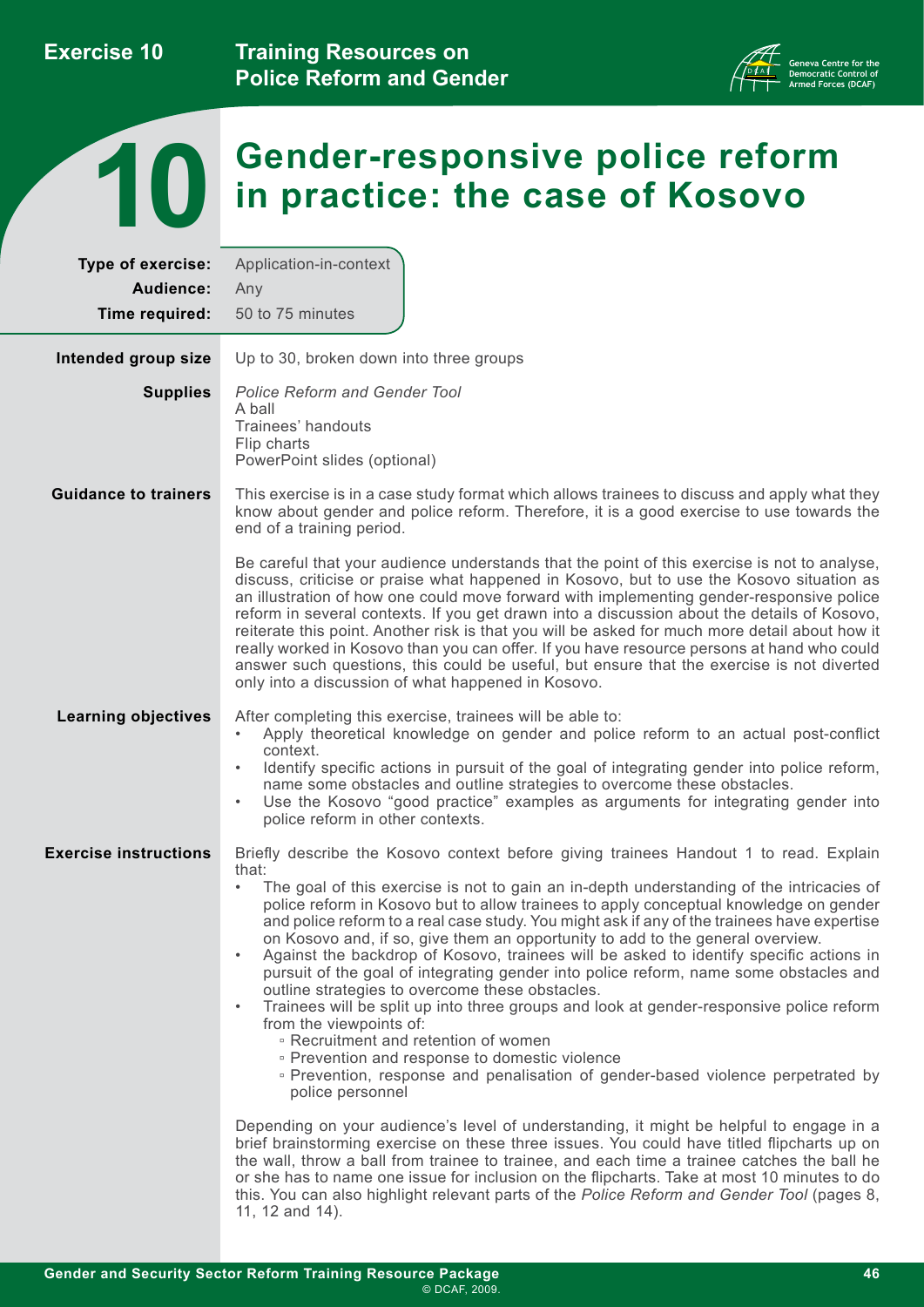

#### **Gender-responsive police reform in practice: the case of Kosovo**

**Exercise instructions** Then, divide the trainees into three groups and provide each group with a copy of either Handout 2A, 2B or 2C. Ask each group to designate a facilitator to lead group discussions and a rapporteur to report back to the large group. Warn the rapporteurs that they will only be given five minutes to report back. Allow 20–30 minutes for small group discussion of the guestions on the respective handouts. Explain that the groups do not have to know exactly how the issues were handled in Kosovo and that there won't be a right or wrong answer. Instead, trainees are asked to creatively develop their own ideas against the backdrop of Kosovo. Group findings can be recorded on the handouts or on flip-charts (prepared beforehand) or typed into a PowerPoint slide.

> Ask the rapporteurs to report the small group findings. Allow questions and discussion from the other groups. Affirm key points that are made and bring up additional suggestions, which you might take from the attached *Trainer's information* (or other research). Introduce these points either after each group has presented or after all the groups have presented and ensure once more that trainees understand that your information is only intended to provide examples and does not contain the "right" answers. You might wish to prepare PowerPoint slides of some key points in advance.

Suggested allocation of time:

10–15 minutes introduction 20–30 minutes small group discussion 20–30 minute's plenary discussion

= 50–75 minutes total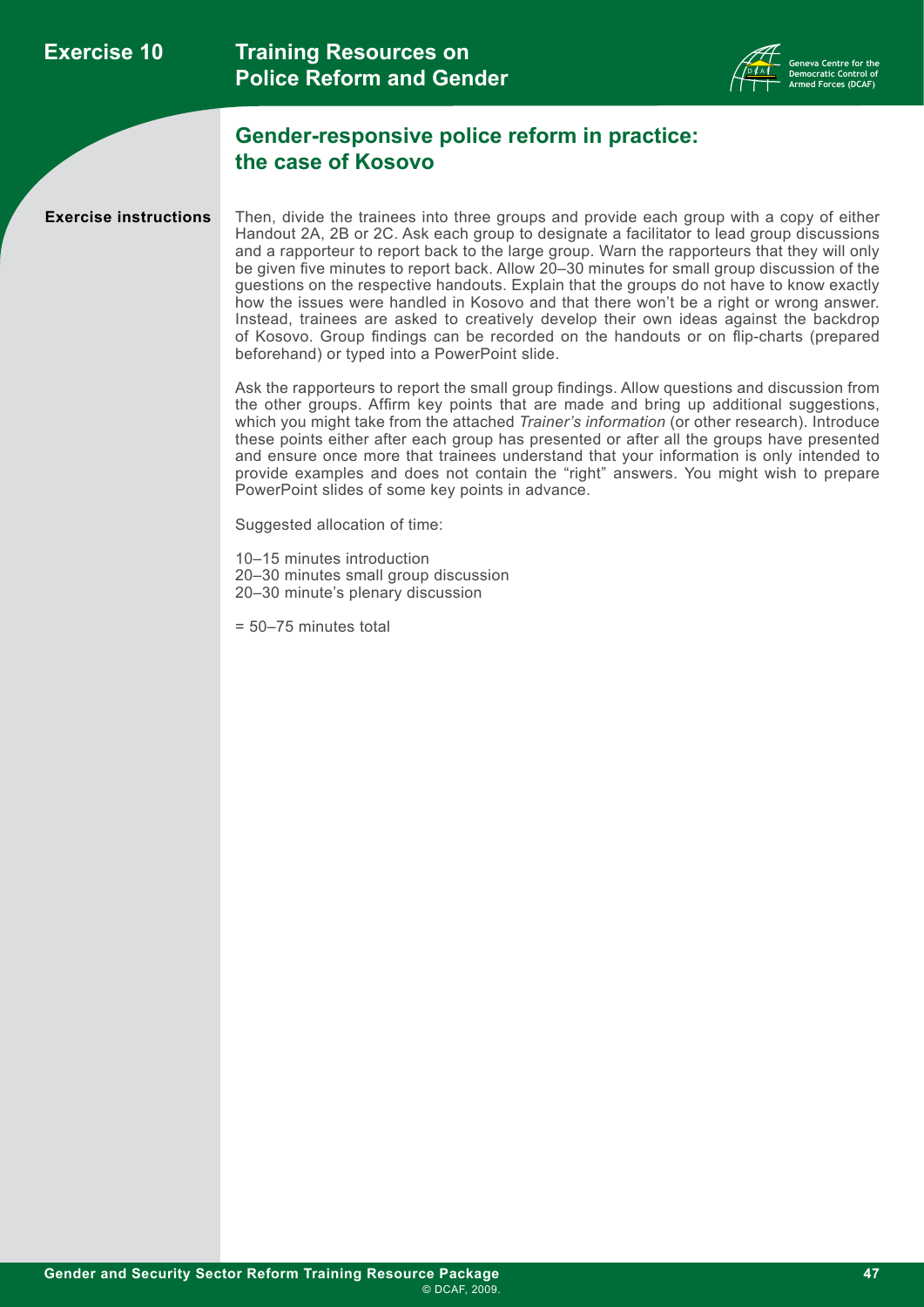

- **Gender-responsive police reform in practice: the case of Kosovo**
- **Background on Kosovo** The relationship between the previous Serbian police and the Albanian majority population was characterised by fear, mistrust and violence.
	- In August 1999, when the Belgrade government surrendered to NATO, virtually all of the police fled.
	- UN Security Council Resolution 1244 (1999) set up an international interim administration for Kosovo led by the UN Peacekeeping Mission (UNMIK). Tasks included the creation of a new police force (together with the Organization for Security and Co-operation in Europe, OSCE), a customs service, a new prisons service and reform of the judicial system.
	- Insecurity, violence and inter-ethnic tensions led to the number one security priority being the establishment of a functioning police service.
	- There were virtually no women in the previous police force. Police work was viewed as a "man's job."
	- High rates of domestic violence, along with property disputes, constituted one of the most dangerous situations for police officers.
	- There was an upsurge of trafficking in human beings after 1999—including of women from former Soviet bloc countries trafficked into sex work.
	- Cultural attitudes in Kosovar society inhibited the reporting of domestic and sexual violence to the police and discouraged women from participating in the police services. Domestic violence was perceived as a private family affair and not a public concern that should be addressed by the state.
	- Unemployment rates were high, educational standards poor and job opportunities were limited, especially for women.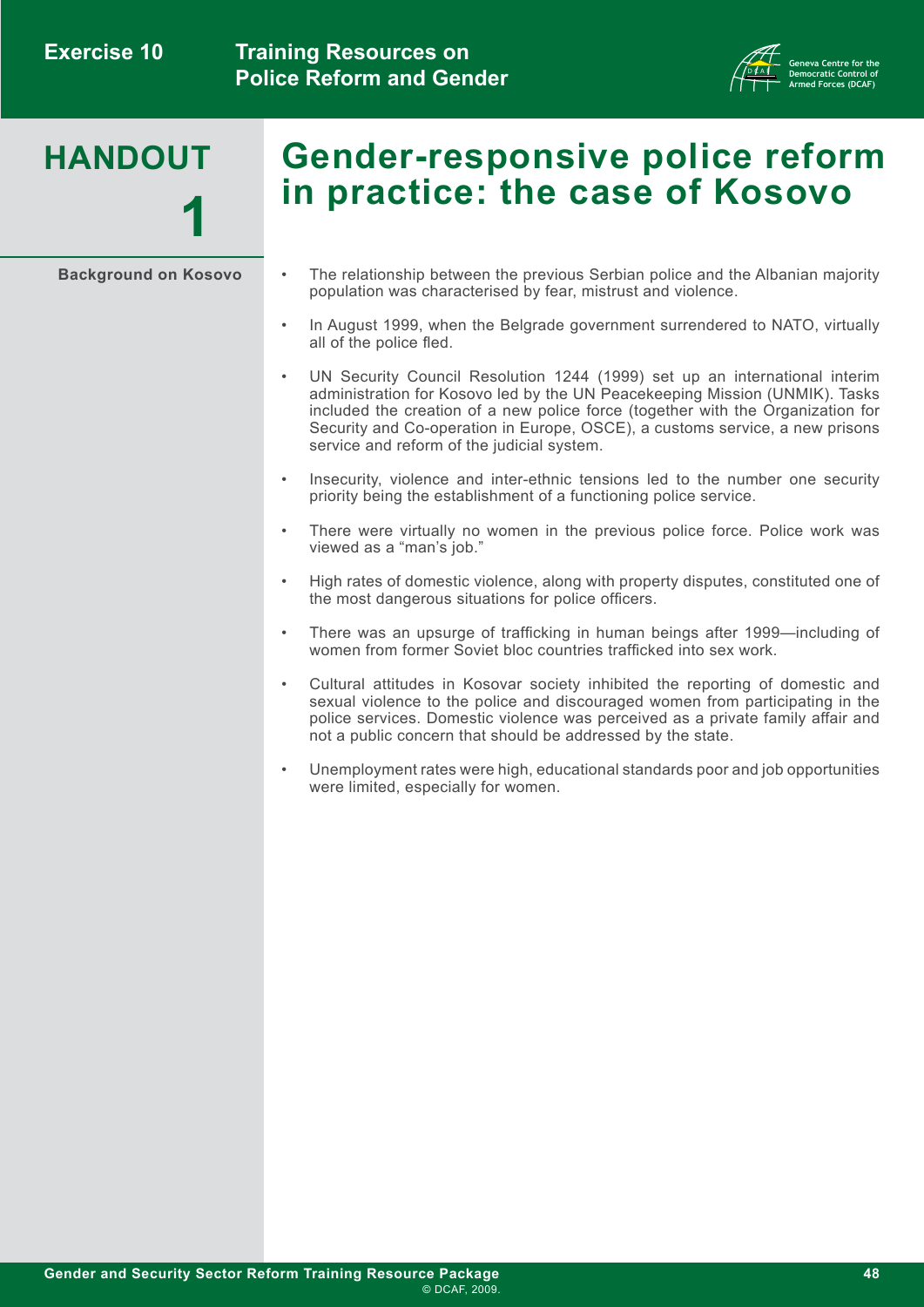

# **HANDOUT 2A**

# **Gender-responsive police reform in practice: the case of Kosovo**

## **GROUP A**

#### **Exercise instructions**

This exercise is focused on identifying key actions to increase the integration of gender into post-conflict police reform, naming a potential obstacle and outlining a strategy to overcome such an obstacle.

Your group works on recruitment and retention issues. Elect a group facilitator and a rapporteur. The group facilitator is responsible for organising the group discussion, keeping track of time and ensuring the participation of all group members. The rapporteur takes notes and presents results to the plenary.

#### **Exercise**

**?**

You are a team of UNMIK and OSCE staff responsible for the recruitment process of the new police force, the Kosovo Police Service (KPS). There is strong pressure from UN and OSCE officials that the police force should be both multi-ethnic and include women.

What **three actions** do you propose to increase the number of female recruits?

1. 2. 3. What might be **one key obstacle/challenge** to implementing these actions? 1. What might be **one strategy** for overcoming this obstacle/challenge? 1.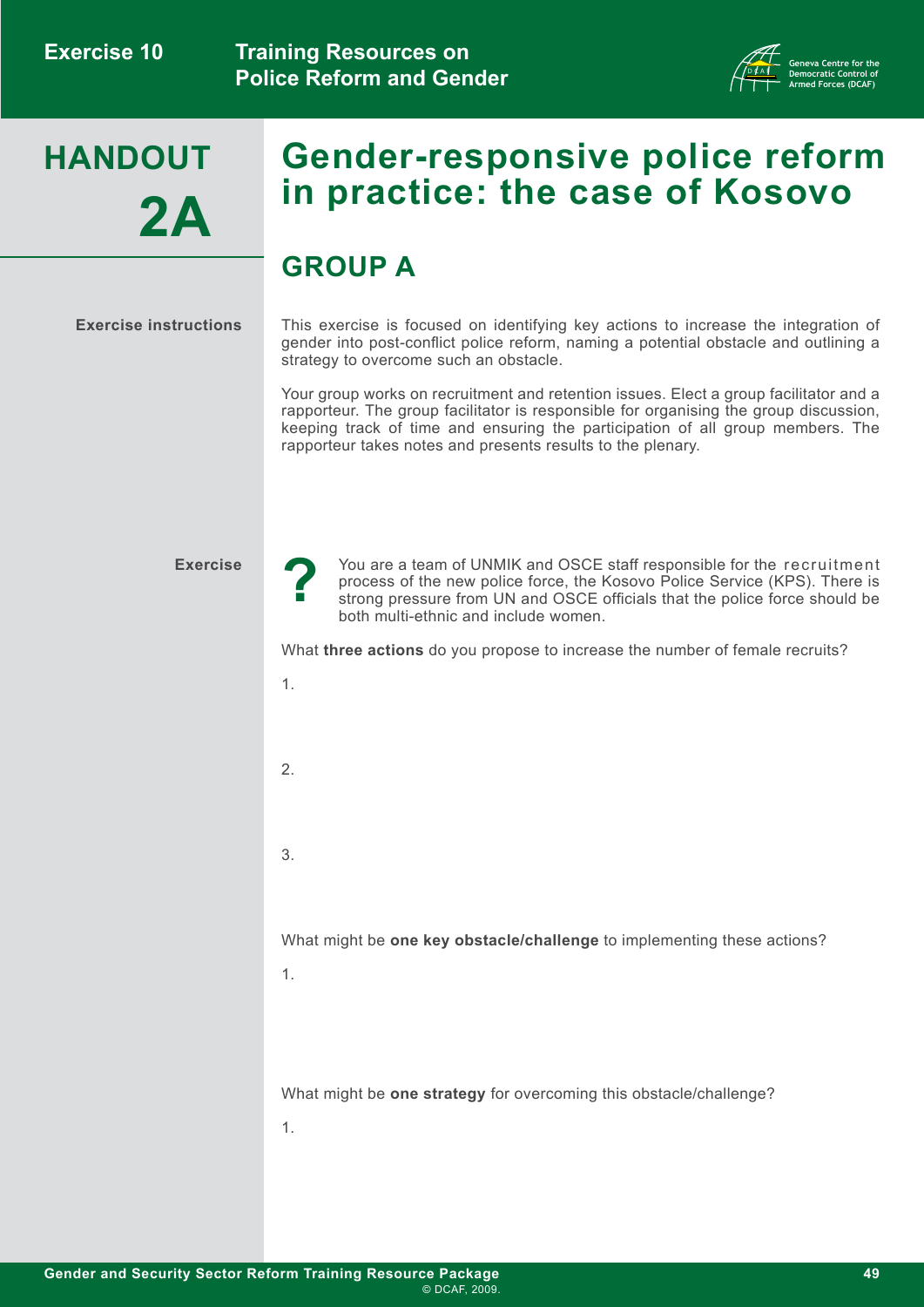

# **HANDOUT 2B**

# **Gender-responsive police reform in practice: the case of Kosovo**

### **GROUP B**

#### **Exercise instructions**

This exercise is focused on identifying key actions to increase the integration of gender into post-conflict police reform, naming a potential obstacle and outlining a strategy to overcome such an obstacle.

Your group works on domestic violence prevention and response. Elect a group facilitator and a rapporteur. The group facilitator is responsible for organising the group discussion, keeping track of time and ensuring the participation of all group members. The rapporteur takes notes and presents results to the plenary.

#### **Exercise**

**?**

You are a team of UNMIK and OSCE staff responsible for the development of the new police force, the Kosovo Police Service (KPS). It has come to your attention that domestic violence prevention and response should be prioritised due to its high levels within society.

What **three actions** do you propose to improve KPS prevention and response to domestic violence?

- 1. 2. 3. What might be **one key obstacle/challenge** to implementing these actions? 1. What might be **one strategy** for overcoming this obstacle/challenge? 1.
- **Gender and Security Sector Reform Training Resource Package** © DCAF, 2009.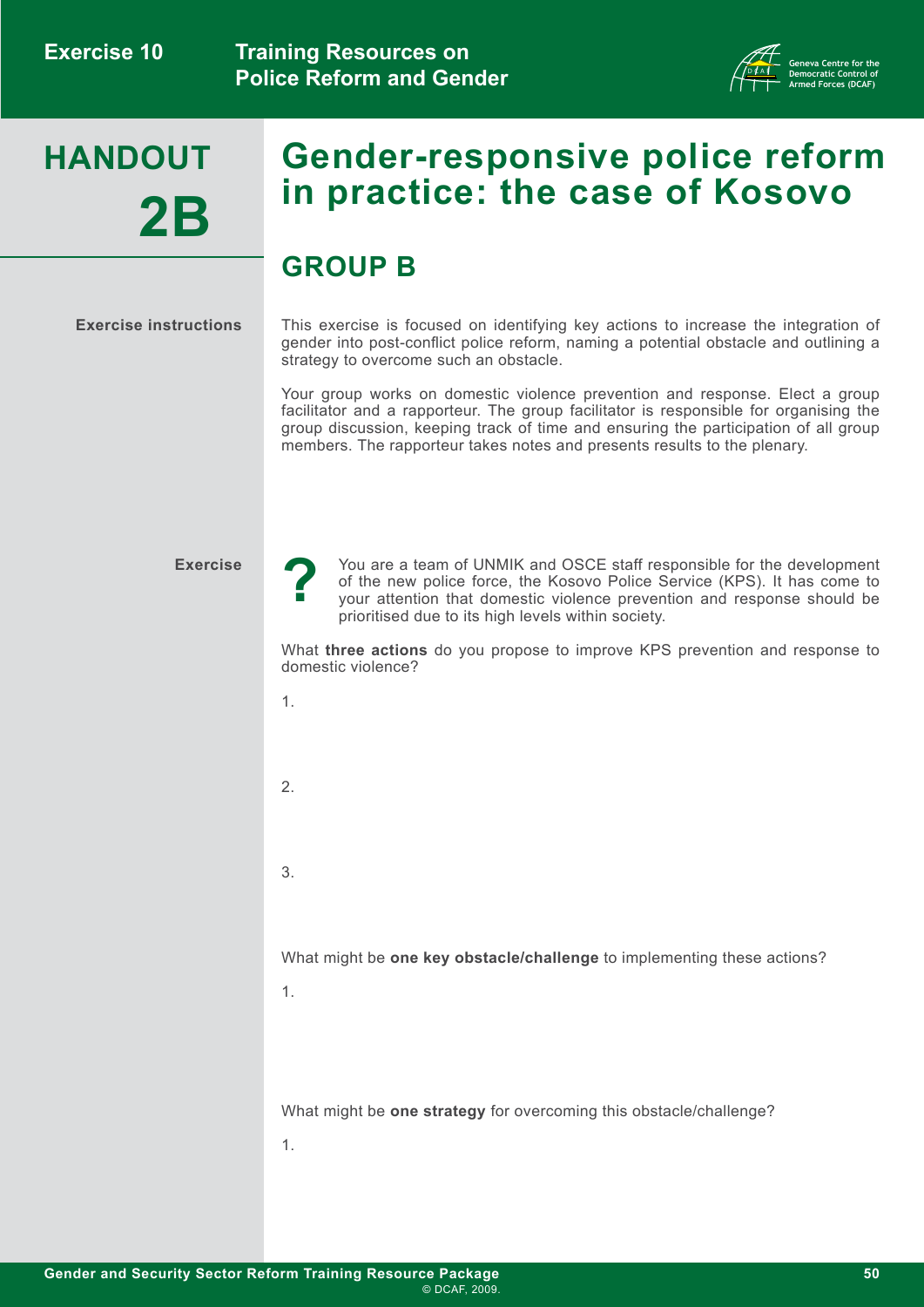

# **HANDOUT 2C**

# **Gender-responsive police reform in practice: the case of Kosovo**

## **GROUP C**

#### **Exercise instructions**

This exercise is focused on identifying key actions to increase the integration of gender into post-conflict police reform, naming a potential obstacle and outlining a strategy to overcome such an obstacle.

Your group works on prevention, response and penalisation of sexual harassment and assault perpetrated by police personnel. Elect a group facilitator and a rapporteur. The group facilitator is responsible for organising the group discussion, keeping track of time and ensuring the participation of all group members. The rapporteur takes notes and presents results to the plenary.

#### **Exercise**

You are a group of UNMIK and OSCE staff responsible for advising on police and human rights issues. It has come to your attention that specific initiatives are needed to ensure prevention, response and penalisation of sexual harassment and assault perpetrated by police personnel against civilians and colleagues.

What **three actions** do you propose to address gender-based violence, including sexual harassment and assault, by police officers?

1.

**?**

2.

3.

What might be **one key obstacle/challenge** to implementing these actions?

1.

What might be **one strategy** for overcoming this obstacle/challenge? 1.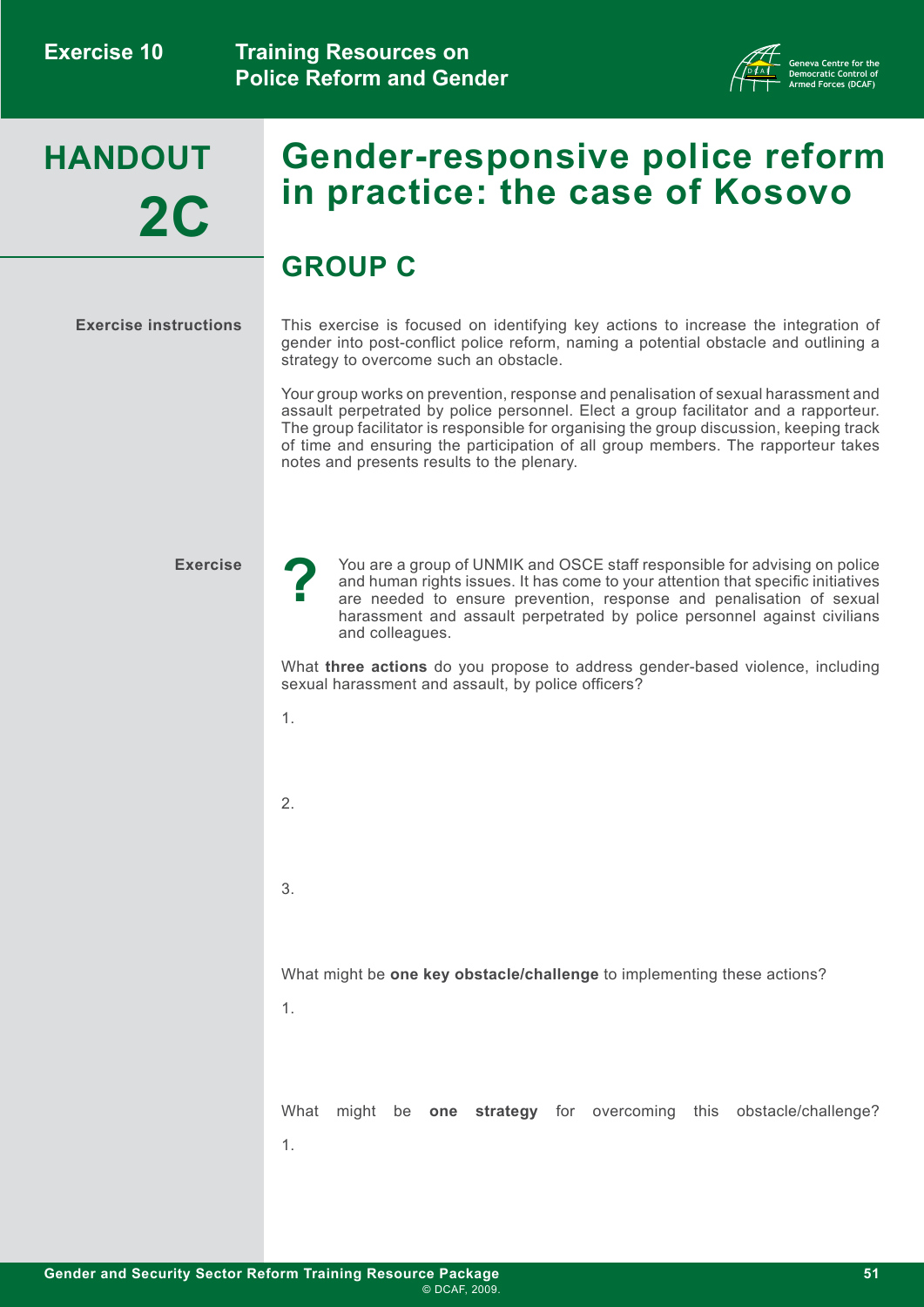

### **TRAINER'S INFORMATION**

# **Gender-responsive police reform in practice: the case of Kosovo**

#### **Kosovo police reform**

In May 2008, the Kosovo Police Service (KPS) had a very high public approval rating of 89 per cent, according to a UNDP public opinion survey.1

#### **KPS implemented concrete policies aimed at increasing the number of female recruits:**

- In June 2008, KPS averaged 15.6 per cent female officers, a very high percentage for the region.<sup>2</sup>
- Recruiters specifically targeted women across ethnic lines, by going to schools, hospitals and women's centres.
- Promotion and evaluation procedures were based on transparent and objective criteria, subject to approval by a review board.
- Progressive human resource policies were established—including maternity leave. Women in the KPS are given three months maternity leave with pay and then another three months if they desire, but at a reduced pay. They are guaranteed the same jobs on return. On application and a demonstration of special circumstances, male police officers can get paternity leave. Women have two hours off each day to nurse their infants and pregnant officers may wear civilian clothes in the latter stages of pregnancy, when their uniforms may no longer fit comfortably.<sup>3</sup>
- In general terms, female officers proved to be the best in their classes.
	- The progressive integration of women in the KPS resulted in a higher reporting rate of GBV episodes, including trafficking.

#### **KPS undertook activities to prevent and respond to domestic violence:**

- UNMIK Regulation 2003/12 criminalised domestic violence, which represented a crucial development for the police and prosecutors.
- Establishment of a KPS Domestic Violence Unit in 2001, emphasising prevention, prosecution and victim protection.
- Joint awareness-raising with ministry of education and NGOs including media campaigns featuring domestic violence and the community's role in prevention and assisting in prosecutions.
- Training on domestic violence is mandatory within all KPS units. KPS Domestic Violence Officers receive one week of specialized training at the Kosovo Police School. This course covers how to protect victims and officers in often volatile situations, investigations, interview techniques, the special needs and situation of children, reporting, and detailed information about the referral network of governmental and non-governmental organisations providing shelter, food, medical care, counseling and education or employment opportunities.4
- The police service has been provided with the capability to issue protection orders.
- Referral networks and collaboration with courts have been established.
- In order to address gender-based violence, other measures have been adopted by the Kosovo Government. In June 2004, it adopted the National Action Plan on the Achievement of Gender Equality in Kosovo, as well as a new Gender Equality law.5

- 2 UNMIK, *UNMIK Factsheet, Kosovo* (Pristina: UNMIK, June 2008),
	- [http://www.unmikonline.org/docs/2008/Fact\\_Sheet\\_July\\_2008.pdf](http://www.unmikonline.org/docs/2008/Fact_Sheet_July_2008.pdf) (accessed April 14, 2009).
- 3 See William G. O'Neill, "Kosovo Field Notes" (unpublished paper prepared for UNIFEM/UNDP, November 21, 2006).
- 4 Idem.
- 5 UNFPA, *Gender-based Violence in Kosovo: A Case Study,* (New York: UNFPA, March 2004), 11.

<sup>1</sup> Faton Bislimi, Iris Duri, and Mytaher Haskuka, *Early Warning Report: Kosovo* (Pristina: UNDP and USAID, January–June 2008), 17.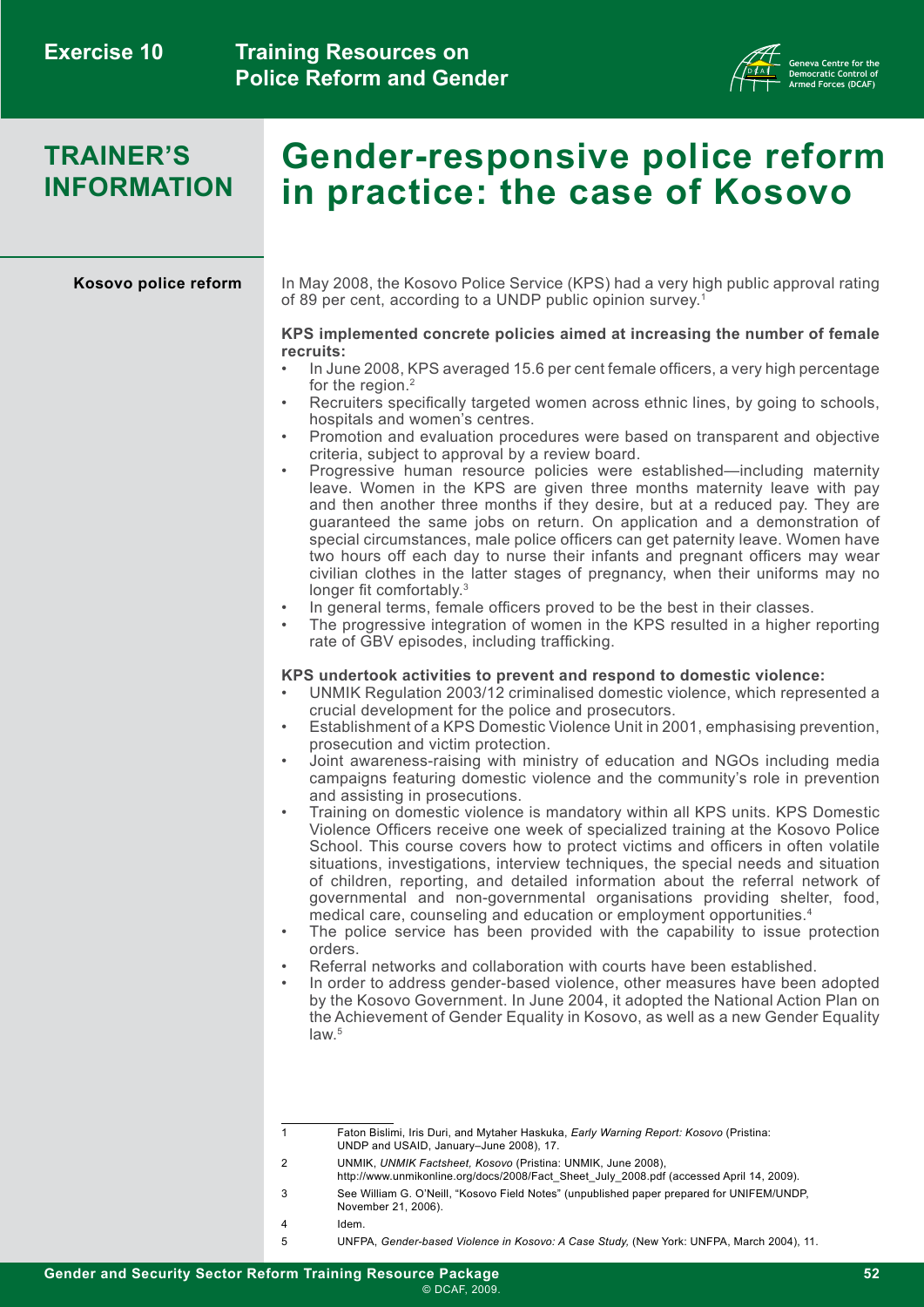

### **TRAINER'S INFORMATION**

#### **Gender-responsive police reform in practice: the case of Kosovo**

**KPS undertook activities to address gender-based violence, including sexual harassment and assault, by police officers:**

- Establishment of a Gender Unit within the KPS in 2004: led by a senior commander in the KPS, which emphasised that the police leadership supports gender mainstreaming.6
- The Gender Unit uses Security Council Resolution 1325 as a baseline to plan and gauge its actions with regard to mainstreaming gender.
- The Gender Unit has a network established in all stations.
- Training on gender issues has been institutionalised in all departments, including community policing, trafficking of human beings and domestic violence.
- The Gender Unit has worked to improve the gathering and analysis of genderdisaggregated statistics on crimes, in order to create checklists on which issues need further attention.
- Collaboration with civil society has occured through the Kosovo Women's Network, a group of 85 NGOs focusing on women's issues.7
- The KPS has adopted Policies and Procedures on Sexual Harassment (January 2001, revised February 2003) concerning allegations of harassment, proper reporting procedures for instances of harassment, and guidelines on how to define instances, happenings and occurrences of sexual harassment.
- The Gender Unit has set up an International Police Gender Mainstreaming Action Plan, aimed at integrating gender components and perspectives in planning areas of the international police CIVPOL, and at providing equal opportunities to all its members.<sup>8</sup>
- In general terms, these activities have led to an increased rate of reporting and reduced taboos around gender-based violence.

Many international advisers and police officers feel that the significant percentage of female officers in the KPS and its high degree of "gender-sensitivity" have been mainly due to international pressure, and may revert once this is gone. In other words, the open question is still whether or not gender mainstreaming within KPS is a locally-owned process.

*2005/2006* (Pristina: UNMIK, September 2005), [http://www.unmikonline.org/civpol/gender/doc/Gender\\_Mainstreaming\\_](http://www.unmikonline.org/civpol/gender/doc/Gender_Mainstreaming_civpol.pdf) [civpol.pdf](http://www.unmikonline.org/civpol/gender/doc/Gender_Mainstreaming_civpol.pdf) (accessed April 14, 2009).

<sup>6</sup> O'Neill, "Kosovo Field Notes".

<sup>7</sup> Idem.

<sup>8</sup> UNMIK, UNPOL, KPS Gender Unit. *International Police Gender Mainstreaming Action Plan*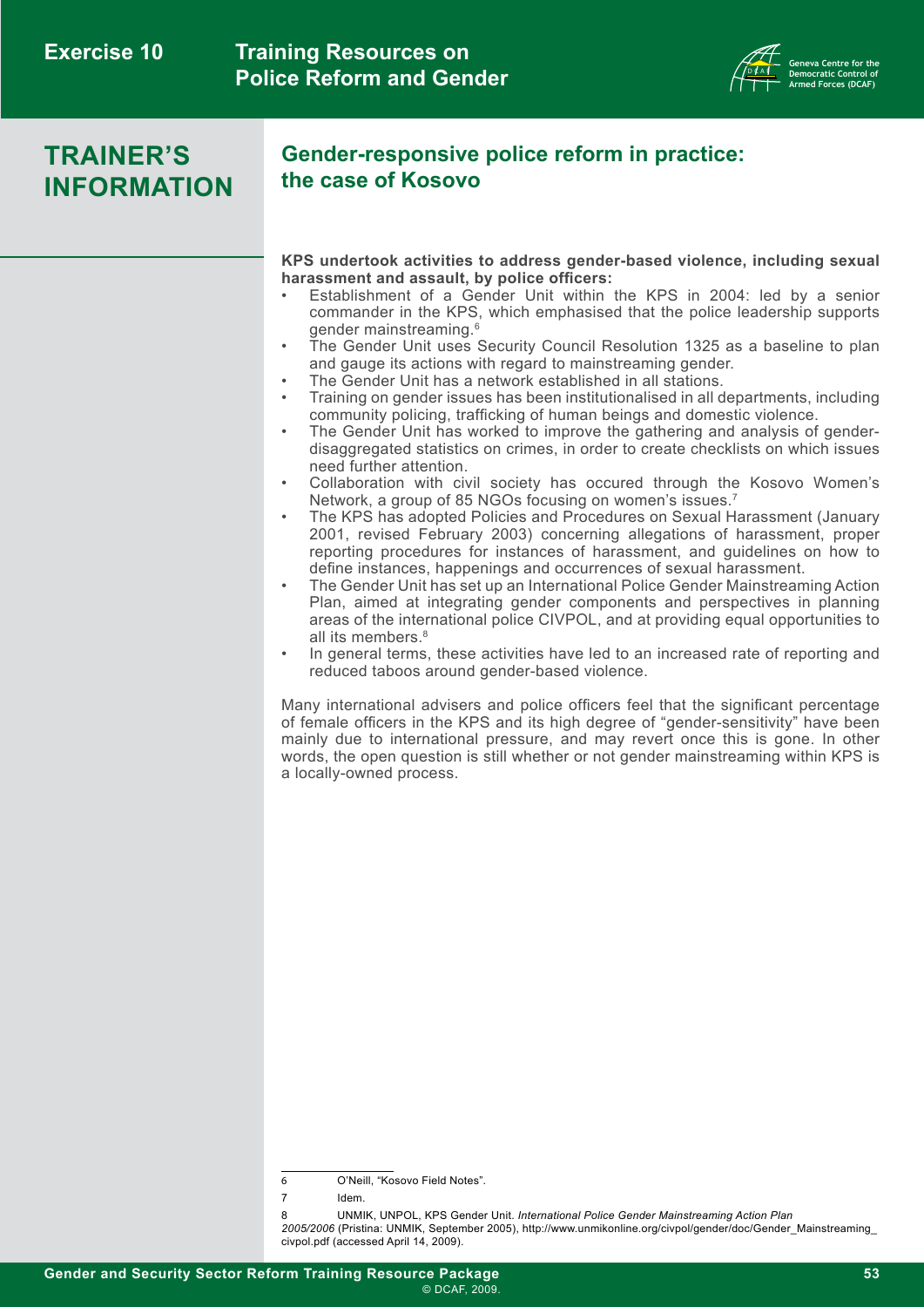**Exercise 11**

**Training Resources on Police Reform and Gender** 





# **Faction Conder-responsive policing in 11 <b>Conder-responsive policing in**  $\mathbf{f}$

| Type of exercise:<br>Audience:<br>Time required: | Application-in-context<br>All audiences (but, since the trainees have to slip into the role of an international<br>agency staff member, it would be good to have some amongst the trainees)<br>About 80 minutes                                                                                                                |
|--------------------------------------------------|--------------------------------------------------------------------------------------------------------------------------------------------------------------------------------------------------------------------------------------------------------------------------------------------------------------------------------|
|                                                  |                                                                                                                                                                                                                                                                                                                                |
| Intended group size                              | Up to 30, broken down into smaller groups                                                                                                                                                                                                                                                                                      |
| <b>Supplies</b>                                  | <b>Police Reform and Gender Tool</b><br>Trainees' handouts                                                                                                                                                                                                                                                                     |
| <b>Guidance to trainers</b>                      | This exercise is more effective when proceeded by a set of more introductory exercises. It<br>is not necessary to know a lot about Afghanistan. In fact, if your audience knows very little,<br>there will be less risk of a derailed discussion on the precise Afghani circumstances.                                         |
| <b>Learning objectives</b>                       | After completing this exercise, trainees will be able to:<br>Identify and make suggestions to overcome real-world obstacles to female recruitment<br>Recognise missing information in the situation report in order to sensibly propose a<br>$\bullet$<br>response and equip themselves with strategies to overcome these gaps |
| <b>Exercise instructions</b>                     | Hand out the situation report on Afghanistan and request trainees to read the provided<br>material in 10 minutes. You will then provide the following (sobering) information:                                                                                                                                                  |
|                                                  | As of June 2007, 71,147 male and female police had been recruited and trained. Taking<br>into consideration the measures that were taken to increase female recruitment, how<br>many of the 71,147 do you think are women?                                                                                                     |
|                                                  | ANSWER: 118 women (total number of female police in Afghanistan = 232)                                                                                                                                                                                                                                                         |
|                                                  | Trainees will then split into small groups of four to six people and carry out the task described<br>on the handout, using the worksheets.                                                                                                                                                                                     |
|                                                  | The Trainer's Cheat Sheet includes a number of strategies that you might contribute to the<br>plenary discussion.                                                                                                                                                                                                              |
|                                                  | Suggested timing is as follows:                                                                                                                                                                                                                                                                                                |
|                                                  | Organisational deliberations (5 minutes)<br>Group discussion (45 minutes)<br>$\bullet$<br>Plenary debriefing (30 minutes)<br>$\bullet$                                                                                                                                                                                         |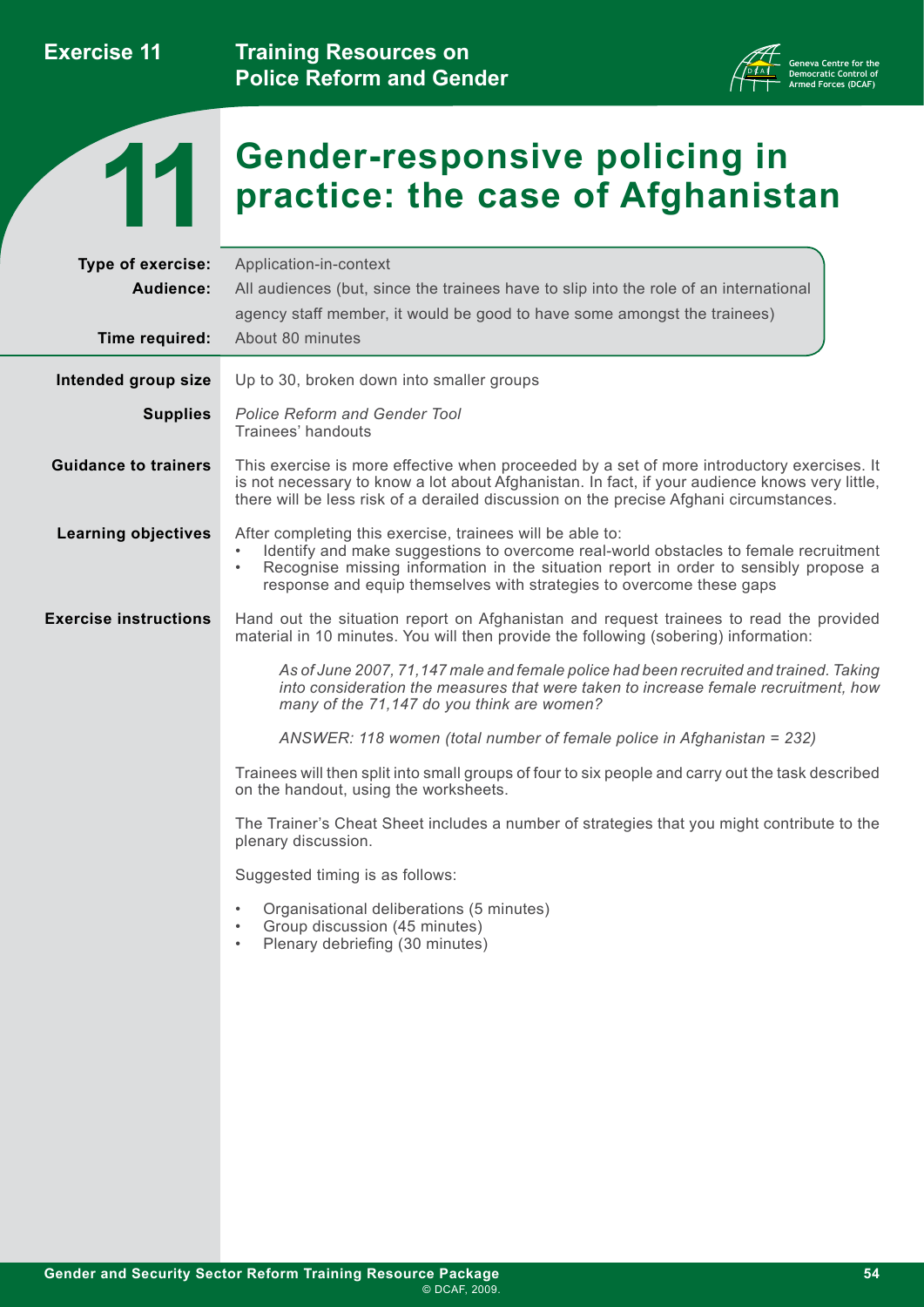

# **Gender-responsive policing in practice: the case of Afghanistan**

#### **Situation report on police reform in Afghanistan**

**Context**

The last national police service in Afghanistan existed in the 1960s and 1970s, with a twin-track system of career officers and conscripts. Many of today's officers who are considered "professional" received Soviet-style training under the People's Democratic Party of Afghanistan governments during the 1980s, which emphasised order over individual rights. One of the profound legacies of this era was the extent to which secret police and intelligence agencies took over everyday criminal investigations and civilian police procedure. Another legacy is communities fearful and distrustful of the state security organs, the bureaucracy of which had proved remarkably persistent during different regimes.

In 1989, a Police Academy was established in Kabul to train new recruits to the police service. It closed after three years, when the northern Mujahideen alliance took power in Kabul. In the absence of effective governance during the Mujahideen era in the early 1990s, lawlessness and fighting spread across most Afghanistan, subjecting civilians to widespread human rights violations. This lack of security and abuse by authorities facilitated the rise of the Taliban, under whom policing was included under the Ministry of Enforcement of Virtue and Suppression of Vice, which violently enforced adherence to a rigid interpretation of ultra-orthodox Islamic/Pashtun tribal norms. With the Taliban's overthrow in 2001, the international community stepped in to try to rebuild legitimate police and judicial systems almost from scratch.

The reform of the Afghanistan National Police was taken over by Germany in May 2002, with increasing United States involvement since 2003. Police officers were involved from the German Federal Border Police, the Federal Criminal Police Office and the German federal states. Apart from reconstructing and equipping some police buildings and advising on institutional change, Germany's reform program largely centred on the Kabul Police Academy, which was reopened in August 2002, offering three-year courses for officers and one-year courses for non-commissioned officers. However, by 2003 it became apparent that urgently needed rank-and-file policing was being neglected. This is when the United States became increasingly involved, committing \$24 million for the Central Training Centre to train police rapidly. Seven Regional Training Centres were established soon after, the first in November 2003, with training provided largely through DynCorp, a private contractor. United States support for policing amounted to \$2.1 billion between 2002 and 2006. In the same period, the German Police Project Office had some 40 officers in Kabul and northern Afghanistan and spent €70 million on police reform. Some 20 other countries have also been involved in policing projects in smaller ways, often with civilian police advisers and military police working out of their own national-led Provincial Reconstruction Teams.

In February 2007, the European Union Council created a European Security and Defence Policy mission focused on policing but with linkages to an enlarged European Commission justice program. Having officially taken over the "key partner" role in police reform from Germany on June 17, 2007, the European Police Mission to Afghanistan, with around 160 police officers, is meant to draw under one umbrella nearly all non-United States actors, including 16 EU member states and 7 others.

With the overthrow of the Taliban regime in 2001, Afghanistan seems to have embarked upon a new beginning. At least on paper, the vital contribution of women to Afghan society is recognised. Women's rights are legitimised by Articles 22, 44 and 54 of the Afghan Constitution and the Bonn Agreement established the Ministry of Women's Affairs. Afghanistan is a party to international instruments on the equal rights of women, including CEDAW and the Beijing Declaration and Platform for Action. **Women**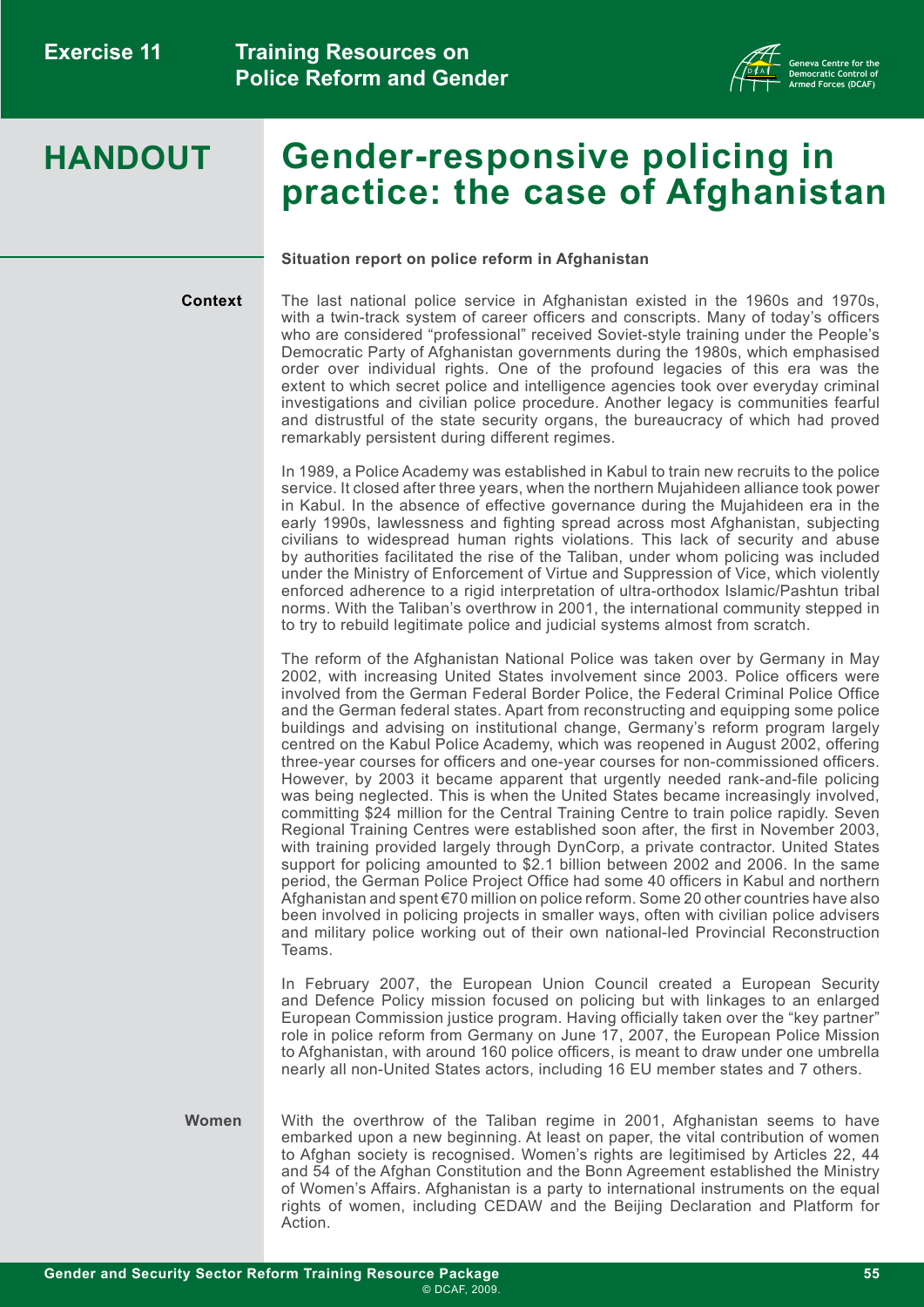

#### **Gender-responsive policing in practice: the case of Afghanistan**

However, discrimination against women in Afghanistan is pervasive, and Afghanistan's customs and traditions give women very little decision-making power and often enforce a strict segregation of the sexes. Once married, women are often regarded as the property of the husband and subject to male authority and protection. Women in Afghanistan have one of the highest mortality rates in the world (including maternal mortality). 86 per cent of women between 15 and 49 years are illiterate.

Violence against women remains pervasive, both privately (in the home) and publicly. In 2007, for example, the United Nations Assistance Mission in Afghanistan received over 2000 complaints of gender-based violence. Violence against women and girls ranges from physical violence and brutality to sexual and psychological violence: 82 per cent of cases of violence are perpetrated by family members. Abductions, violence and threats are also used to intimidate female political activists, thus effectively limiting women's participation in civil society and the public sphere. Women and girls are routinely abducted and sexually abused by soldiers from different militia factions, the police, and former warlords. Given the weaknesses of Afghanistan's legal system, women are reluctant to report violence, rape or sexual abuse. Sexual violence is a politically and culturally charged and contested area.

Since 1960, small numbers of women have served in the police service. However, the Taliban authorities effectively banned women from employment, with a few exceptions in the health sector. Since the establishment of the Afghan Interim Administration, women have returned to work, but their lack of education has had a severe impact on their employment opportunities. Currently, only 38.2 per cent of women in Afghanistan are economically active, and on average they receive three times less in wages than men. One third of them are occupied in the agricultural sector.

#### **Integrating women into police organisations**

In February 2003, the Police Academy initiated a recruitment drive targeting women from every province in Afghanistan, with assistance from the German policing project. \$475,000 was allocated to the recruitment drive. Measures included:

- In recognition of the prohibition of education for women during Taliban rule, women were given remedial education in an attempt to ensure that women recruits meet the same standards as men
- A women's only dormitory was built at the Police Academy
- Training for women entering the middle ranks of the police was instituted in the provinces to encourage recruitment of women who are deterred by having to leave home to train in Kabul
- Human rights training was provided to the police, including modules on gender sensitivity
- A conference entitled "Islamic Police Women Contributing to a Secure Future" was held in October 2007 to provide role models for Afghan policewomen

However, some of these actions met obstacles. For example:

- Considerable difficulties for women in joining the police because of pressures to conform to religious, social and behavioural codes which restrict women's employment and participation in public life
- Practical difficulties in attending training far away from home, such as at the Police Academy in Kabul. Often women would not be allowed to travel or live alone
- Technical difficulties. For example, the uniform reveals some of the policewomen's hair, making it difficult for them to go on the street without offending religious sensibilities
- Lack of information and statistics for a clear understanding of the role of women within policing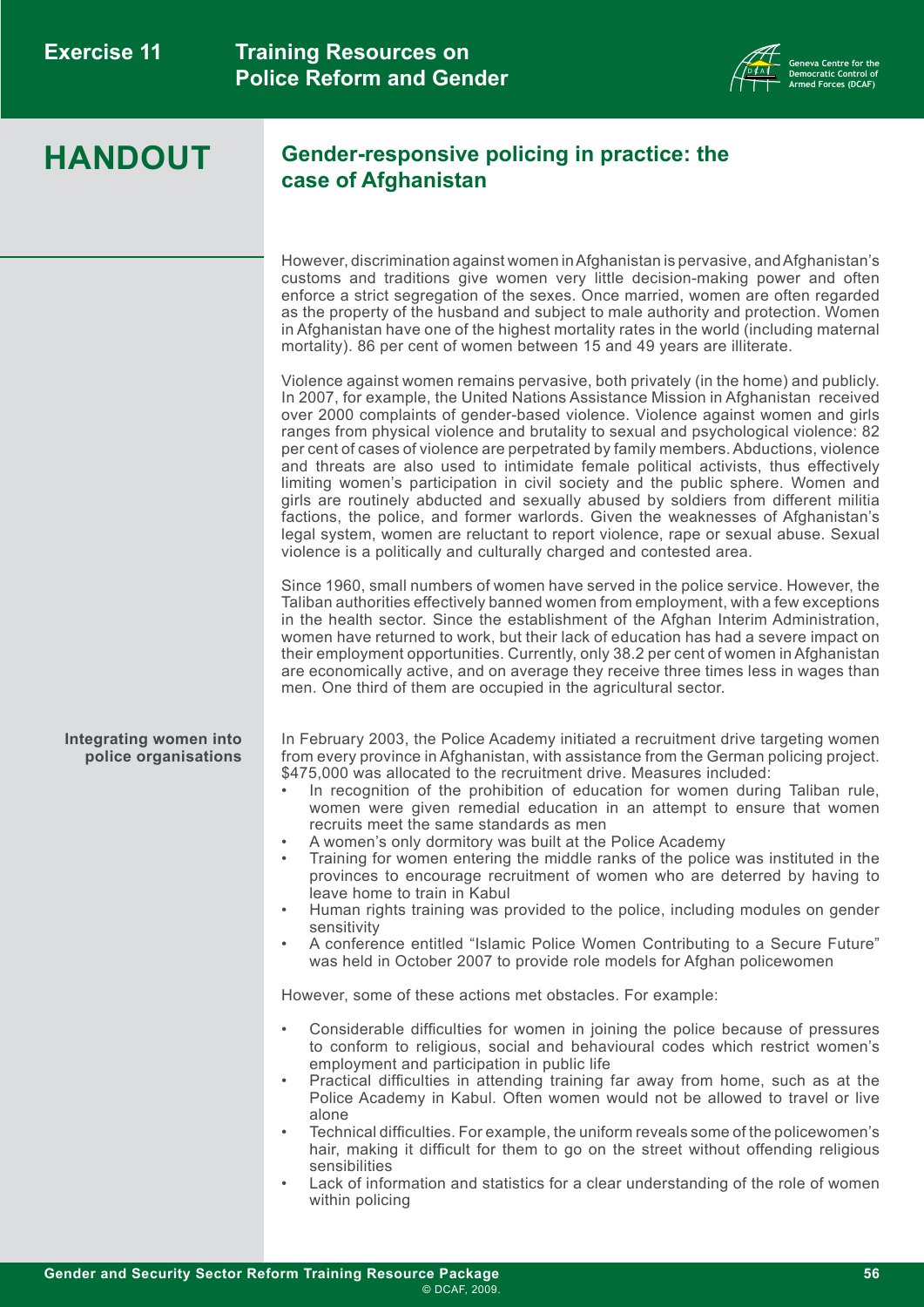

#### **Gender-responsive policing in practice: the case of Afghanistan**

**Sources for situation report:**

- Amnesty International, "Afghanistan: Police Reconstruction Essential for the Protection of Human Rights" (March 2003), [http://www.amnesty.org/en/library/](http://www.amnesty.org/en/library/asset/ASA11/003/2003/en/dom-ASA110032003en.pdf) [asset/ASA11/003/2003/en/dom-ASA110032003en.pdf](http://www.amnesty.org/en/library/asset/ASA11/003/2003/en/dom-ASA110032003en.pdf) (accessed April 14, 2009).
	- International Crisis Group, "Reforming Afghanistan's Police," *ICG Asia Report,*  no.138 (August 30, 2007), <http://www.crisisgroup.org/home/index.cfm?id=5052> (accessed April 14, 2009).
	- Julie Lafreniere, *Uncounted and Discounted. A Secondary Data Research Project on Violence Against Women in Afghanistan* (New York: UNIFEM, May 2006).
- Tonita Murray, Report on the status of women in the Afghan National Police (Kabul: Ministry of Interior Affairs, Afghanistan and CANADEM, 2007), [http://](http://www.iipwc.af/images/pdf/Survey%20Report%20in%20PDF.pdf) [www.iipwc.af/images/pdf/Survey%20Report%20in%20PDF.pdf](http://www.iipwc.af/images/pdf/Survey%20Report%20in%20PDF.pdf) (accessed April 14, 2009).
- UNAMA, "Afghan Update," no.13 (September 2007), [http://www.unama-afg.org/](http://www.unama-afg.org/news/_publications/Afghan%20Update/2007/Afghan-update-september-2007.pdf) [news/\\_publications/Afghan%20Update/2007/Afghan-update-september-2007.](http://www.unama-afg.org/news/_publications/Afghan%20Update/2007/Afghan-update-september-2007.pdf) [pdf](http://www.unama-afg.org/news/_publications/Afghan%20Update/2007/Afghan-update-september-2007.pdf) (accessed April 20, 2009).
- UNDP, *Afghanistan Human Development Report. Bridging Modernity and Transition: Rule of Law and the Search for Justice* (Kabul: UNDP and the Centre for Policy and Human Development. Kabul University, 2007), [http://hdr.undp.org/](http://hdr.undp.org/en/reports/nationalreports/asiathepacific/afghanistan/nhdr2007.pdf) [en/reports/nationalreports/asiathepacific/afghanistan/nhdr2007.pdf](http://hdr.undp.org/en/reports/nationalreports/asiathepacific/afghanistan/nhdr2007.pdf) (accessed April 14, 2009).
- UNODC, *Afghanistan: Female Prisoners and their Social Reintegration—UNODC Project: AFG/S47, Developing Post-Release Opportunities for Women and Girl Prisoners* (Vienna: UNODC, March 2007), [http://www.unodc.org/pdf/criminal\\_](http://www.unodc.org/pdf/criminal_justice/Afghan_women_prison_web.pdf) [justice/Afghan\\_women\\_prison\\_web.pdf](http://www.unodc.org/pdf/criminal_justice/Afghan_women_prison_web.pdf) (accessed April 14, 2009).

See also:

- UNAMA: Gender Unit. [http://www.unama-afg.org/about/\\_gender/Gender.htm.](http://www.unama-afg.org/about/_gender/Gender.htm)
- UNIFEM, Fact Sheet 2007. [http://www.unama-afg.org/docs/\\_UN-Docs/\\_fact](http://www.unama-afg.org/docs/_UN-Docs/_fact-sheets/07mayUNIFEM-fact-sheet.pdf)[sheets/07mayUNIFEM-fact-sheet.pdf.](http://www.unama-afg.org/docs/_UN-Docs/_fact-sheets/07mayUNIFEM-fact-sheet.pdf)
- International Muslim Police Women Conference web-site: [http://www.iipwc.af/](http://www.iipwc.af/index.php) [index.php.](http://www.iipwc.af/index.php)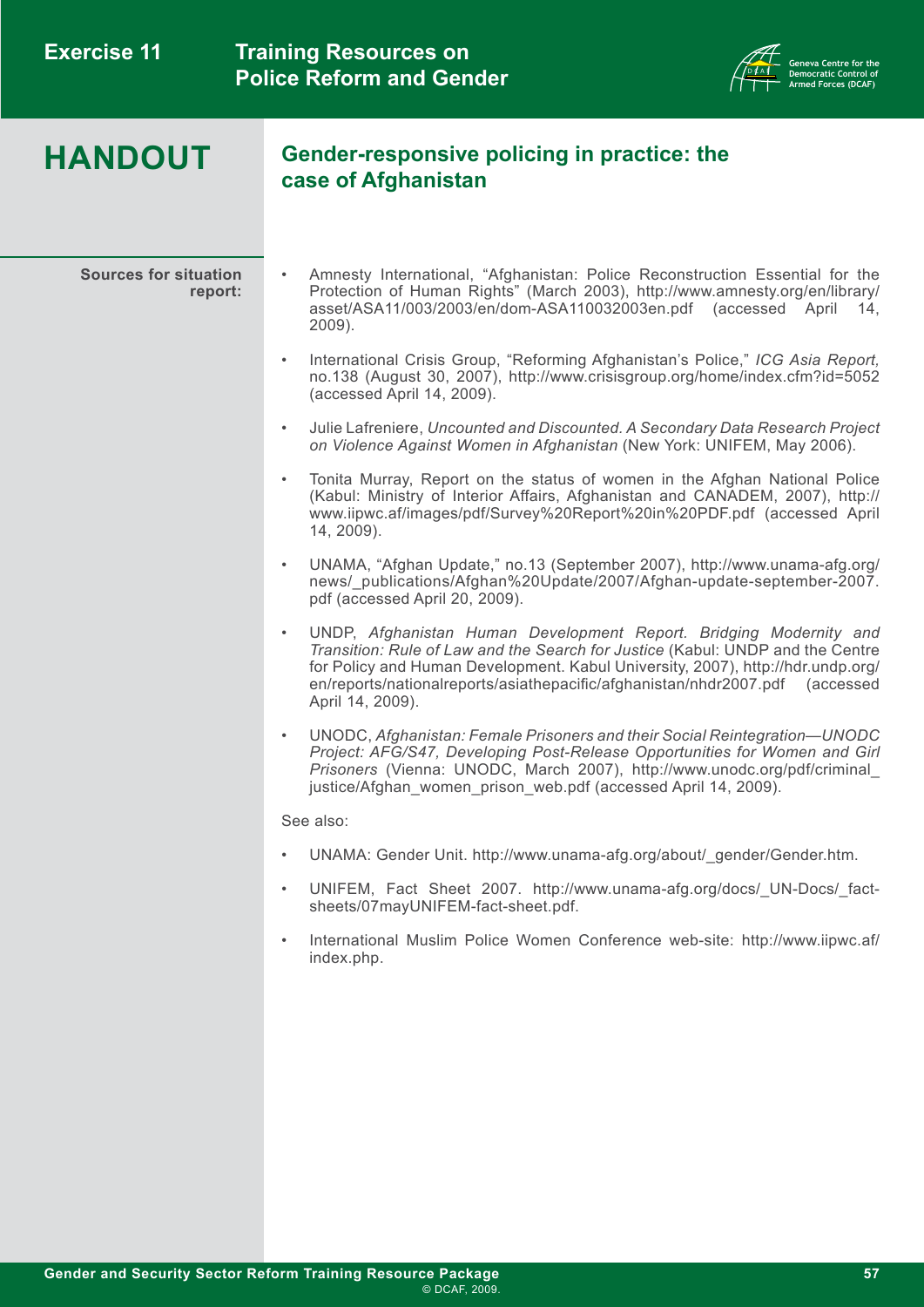

#### **Gender-responsive policing in practice: the case of Afghanistan**

**Exercise instructions** You are a staff member of an international agency charged with making a proposal for recruiting female staff into the police service as a strategy to implement genderresponsive police reform. You must take into account the obstacles to female recruitment mentioned in the situation report.

Using the worksheets:

- Formulate a list of strategies that help overcome the obstacles.
- Identify what information is missing at this stage for the effective implementation of your project and propose concrete steps for how to obtain this information.

Each group will elect a group facilitator and a rapporteur. The group facilitator is responsible for organising the group discussion, keeping track of time and ensuring the participation of all group members. The rapporteur takes notes and presents results to the plenary.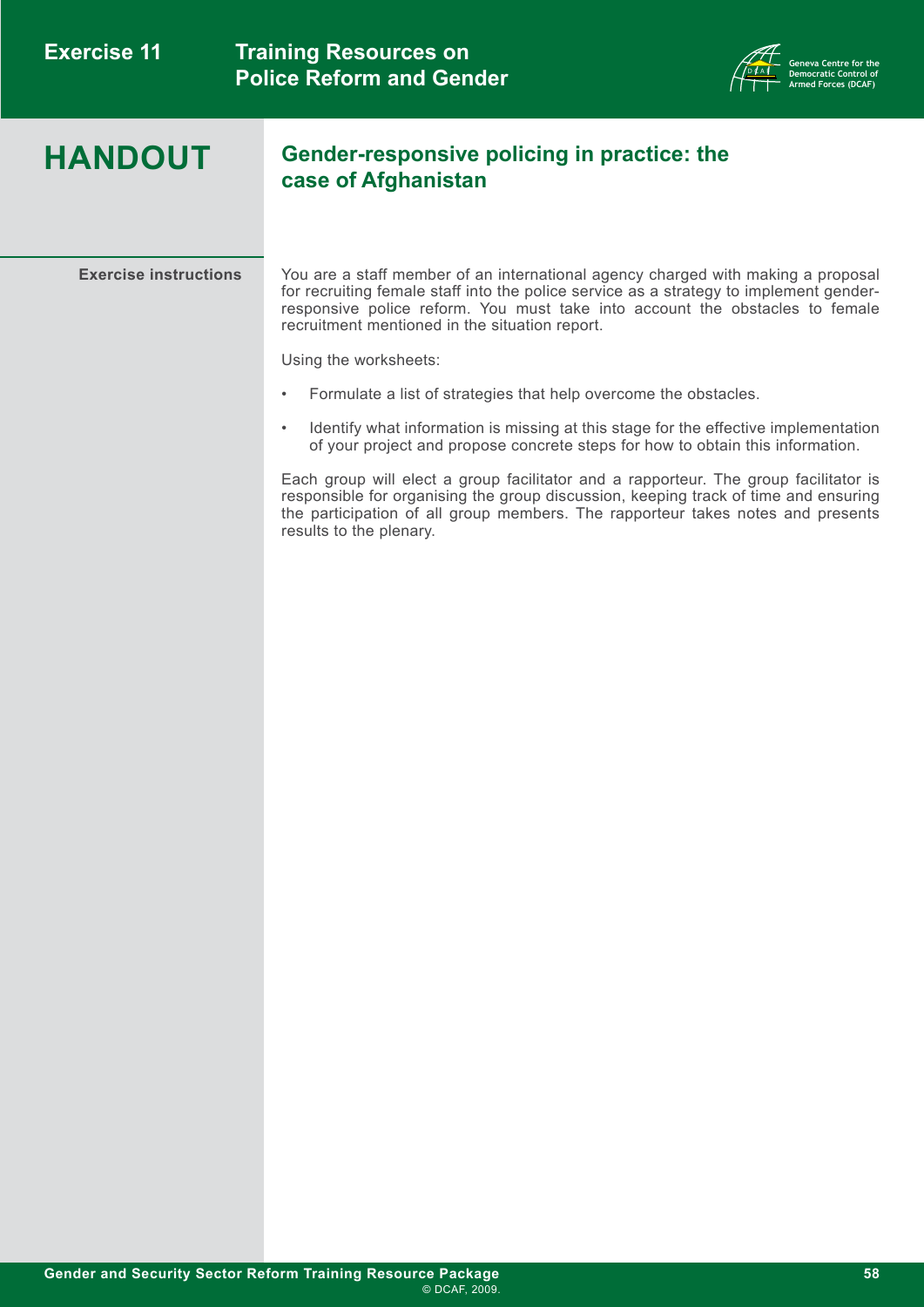

# **WORKSHEET 1**

# **Gender-responsive policing in practice: the case of Afghanistan**

| <b>Obstacles</b> | <b>Strategies to</b><br>overcome obstacles |
|------------------|--------------------------------------------|
|                  |                                            |
|                  |                                            |
|                  |                                            |
|                  | $\bullet$                                  |
|                  | $\bullet$                                  |
|                  |                                            |
|                  |                                            |
|                  |                                            |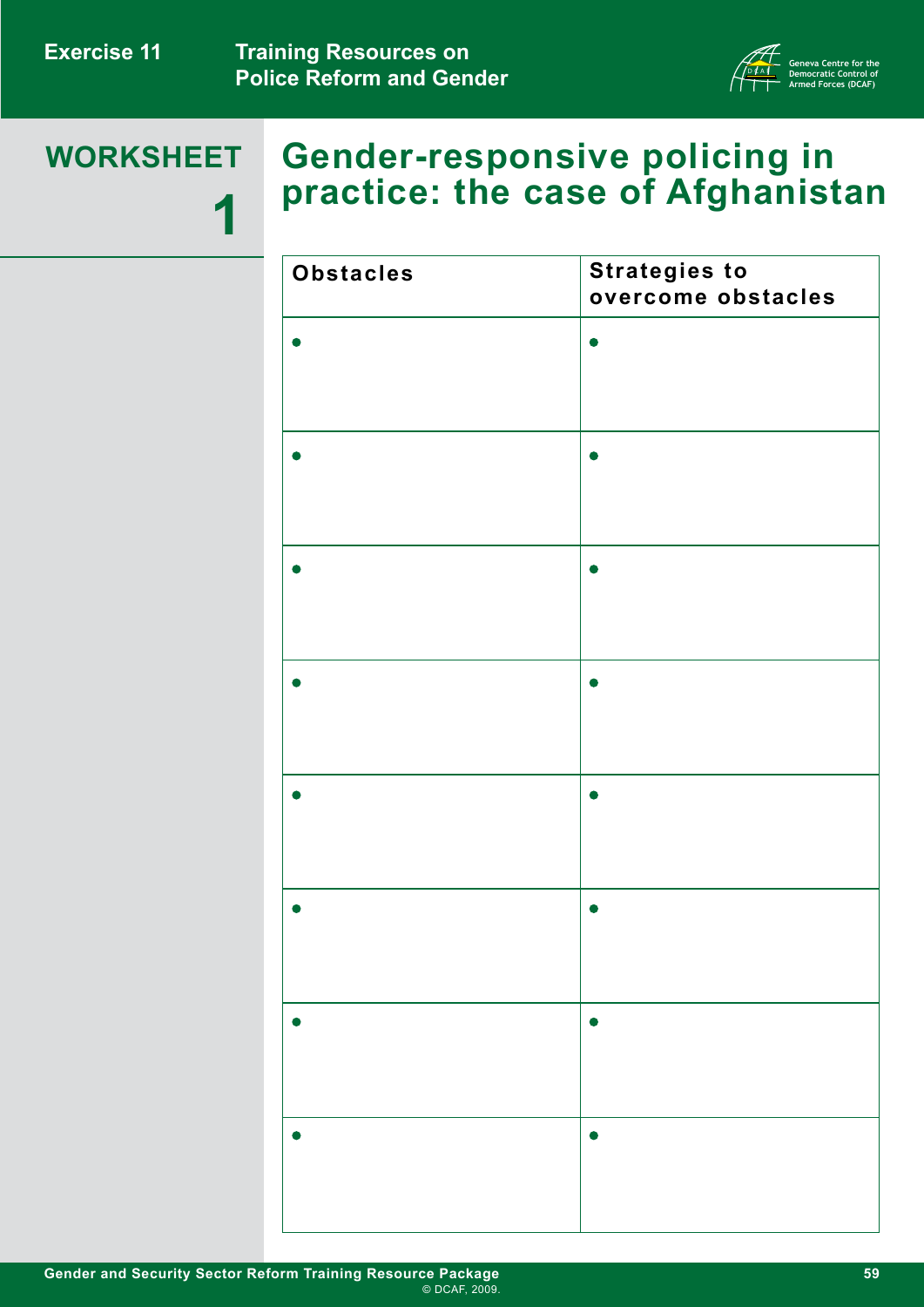

# **WORKSHEET 2**

# **Gender-responsive policing in practice: the case of Afghanistan**

| What information<br>might be missing? | <b>Steps to obtain</b><br>information |
|---------------------------------------|---------------------------------------|
|                                       | O                                     |
|                                       |                                       |
|                                       |                                       |
|                                       |                                       |
|                                       |                                       |
|                                       |                                       |
|                                       |                                       |
|                                       |                                       |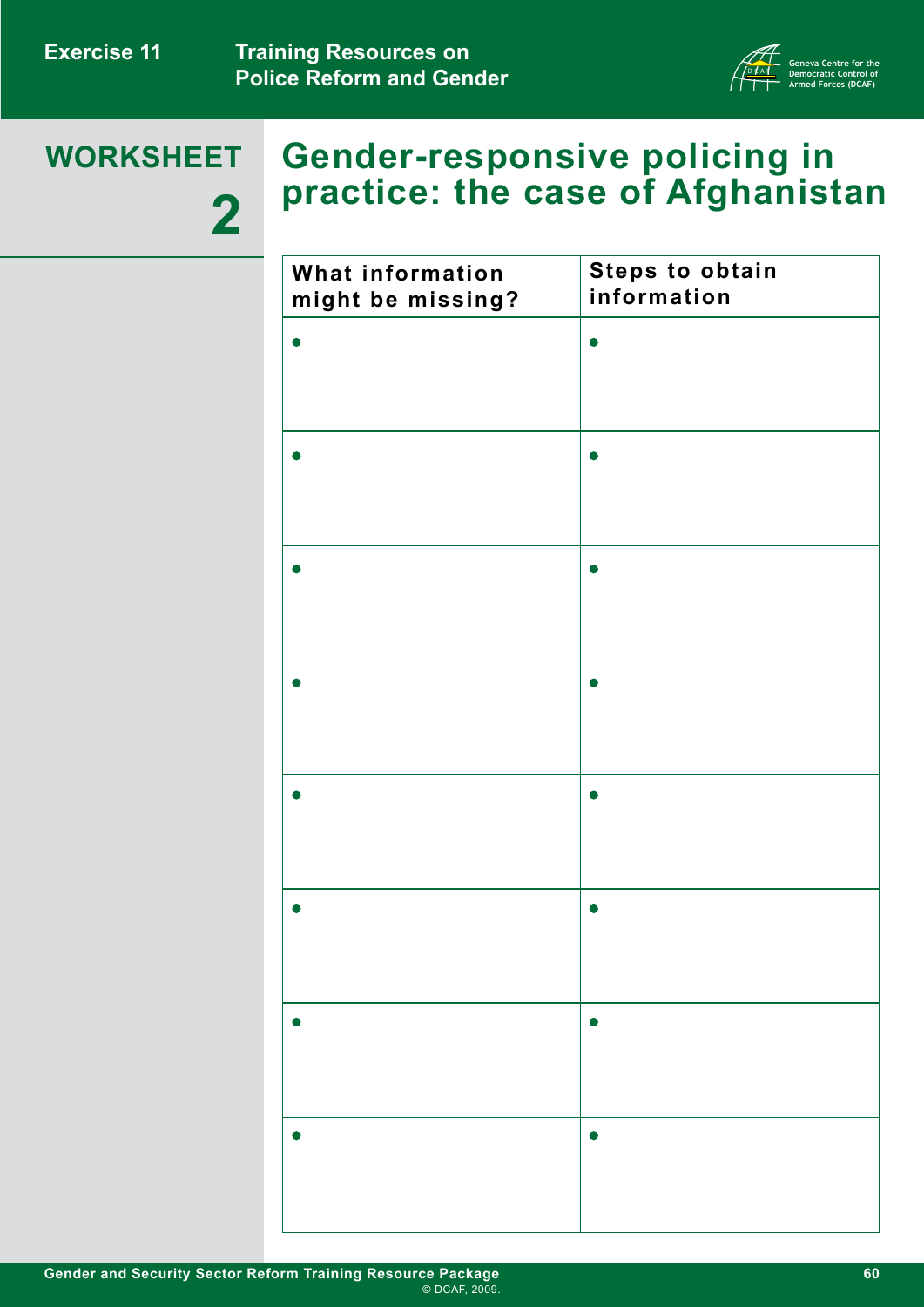

## **TRAINER'S CHEAT SHEET**

# **Gender-responsive policing in practice: the case of Afghanistan**

It would be useful to discuss the following possible strategies in response to the task at hand:

- Increasing political will among donor countries engaged in police reform and within the Ministry of Interior.
- Cooperation and joint decision-making to optimize the international support for police reform, so as to eliminate fragmentation and promote synergy. Although this is very difficult to achieve, given the political nature of any SSR process and the difficulties surrounding donor assistance to police reform efforts in Afghanistan.
- Developing a strategic plan with clear objectives on which all the Afghan and international stakeholders can agree.
- Creation of a gender unit reporting to the highest level of the organisation.
- The development of a reliable statistical database for planning and evaluation purposes, including statistics on gender-based crime, and the identification and elimination of systemic barriers that militate against gender equality.
- Dedicating financial resources.
- Selection and intensive training and development of police officers with highperformance potential in order to raise the leadership and management competencies of both male and female senior police officers.
- Bridging the cultural divide between international gender advisors and police, including mechanisms for understanding each other and working together.
- Creating a Police Liaison Board, which includes academics, civil society representatives, human rights activists, and lawyers, and with a meaningful number of women. Moreover, provincial police liaison boards, with civil society representatives, similar to that at the central level, could be formed to facilitate dialogue with local police and up the chain of command on unresolved issues and to report on local trends to the Kabul board.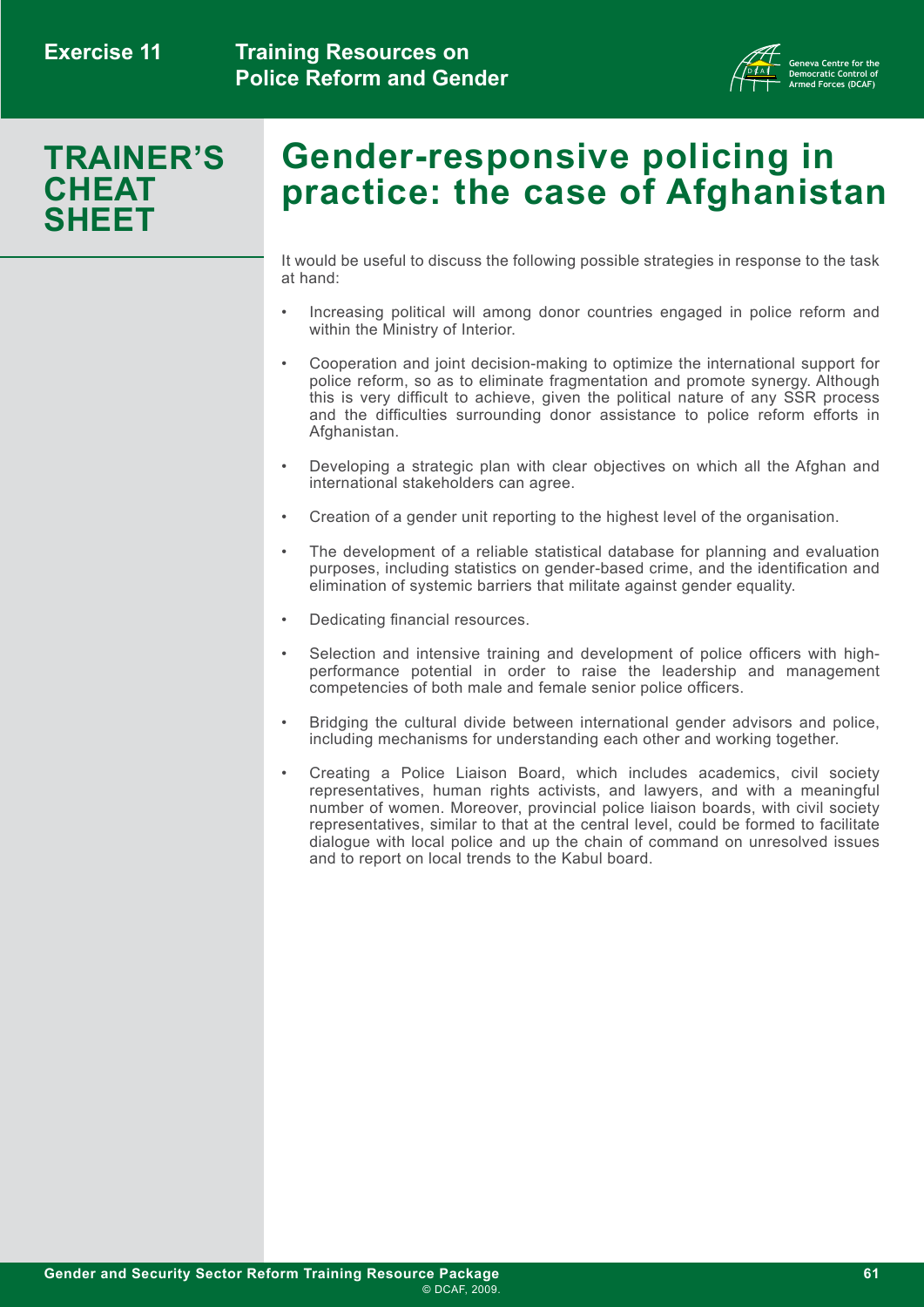

# **Discussions**

#### **Suggested discussion procedures**

Certain training events might involve facilitated discussion, either as a part of and/or instead of exercises. Here are a few examples of ways to get your audience to engage well in a discussion.

- Each trainee brainstorms individually on sticky notes, which are later posted to a large flipchart and discussed.
- Split the audience into "buzz groups" of two to three people. Most often used for introductory exercises, a buzz group is a small discussion group formed for a specific task, such as generating ideas or reaching a common viewpoint on a topic within a specific period of time. Hence, you would use the buzz group to discuss the chosen topic during a pre-defined timeframe and then have them report back to the plenary.
- Write four different answers to a question on four large sheets of paper and post one in each corner of the room. Each trainee is asked to go to the answer s/he most agrees with, and each group is asked to present their point of view most persuasively.
- Write four quotations that sum up particular aspects of the question you are discussing on large flipchart paper, then post one in each corner of the room. Assign trainees numbers from one to four. Ask trainees to move to the flipchart paper on which their number is written. Have trainees discuss their group's quotation and write down responses on the flipchart. Stop discussion after a few minutes. Ask trainees to move to the next piece of flipchart paper, so that each group will be facing a new quotation. Repeat the process until all groups have discussed and responded to all quotations—then have the groups move back to their original quotation. Ask each group to read the responses of the other groups and to compare those responses with their initial answers.
- List four to six statements relating to a theme you are discussing on a large sheet of paper or whiteboard. Pass out note cards to the trainees, on which they write ideas or reflections on each statement. Collect these cards and sort them according to the statement they relate to. Assign groups to each stack of cards. Request that trainees (a) make a presentation to the plenary, (b) organise the cards into challenges and opportunities, or (c) find another way of creatively reporting back on what the group read on the cards.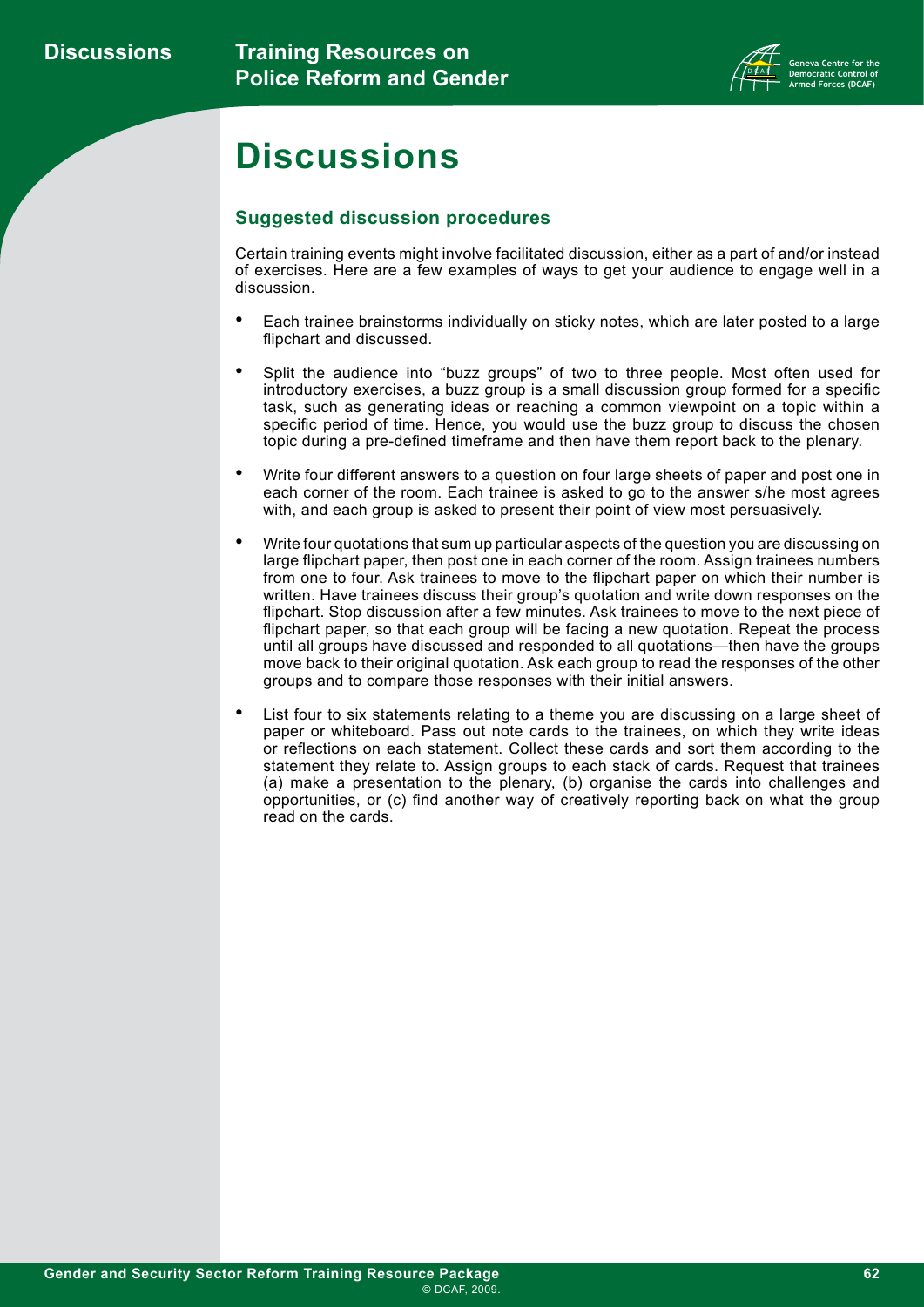

#### **Discussions**

#### **Topics for discussion**

The following are suggestions loosely organised around key themes elaborated in the *Police Reform and Gender Tool.*

- Why should police reform entail gender-responsiveness? **1.**
- Discuss three examples of gender discrimination in your society, and suggest policies and guidelines for police to follow which demonstrate sensitivity to the concerns and needs of victims of gender discrimination. **2.**
- What positive effects for the prevention of sexual and gender-based violence (SGBV) arise out of the police providing greater support and assistance to victims of SGBV? **3.**
- Why might women and men report crimes to the police differently? Why might some groups not report at all? **4.**
- What are the essential qualities of a police officer specialised in the investigation of genderbased crime? **5.**
- What are the potential benefits of representing different population groups, including men and women, in the police service? **6.**
- Describe briefly the guidance you would give a newly appointed police officer on how to carry out an investigation on sexual, gender-based and domestic violence. **7.**
- Describe briefly the challenges to the achievement of gender-responsive policing by using female recruitment as your only response strategy. What other strategies are needed? **8.**
- The Convention on the Elimination of All Forms of Discrimination against Women (CEDAW) requires states parties to ensure that women have the same employment opportunities as men, including the application of the same criteria for selection in matters of employment. What challenges does this create for recruitment in a police agency? How can these challenges be overcome? **9.**
- How can respect between male and female police officers and between them and the communities they serve be fostered? **10.**
- In what ways could a code of conduct setting out rules of behaviour on discrimination and harassment assist police? **11.**
- In what ways do police assist people in achieving their right to human security? **12.**
- Discuss the advantages and disadvantages in having specially trained police units whose only function is to deal with gender-based violence. **13.**
- What organisations, other than the police service, are involved in providing assistance to victims of sexual and gender-based violence in your country? Discuss the relationship between these organisations and the police service. What channels of communication exist between these organisations and the police and how can they be improved? **14.**
- Discuss the various ways in which police could assist with research programmes on security threats against men, women, boys and girls. Which aspects of this topic would you like to see researched? How could research into those aspects be initiated and how could your agency assist in the initiation of, and contribute to, such work? **15.**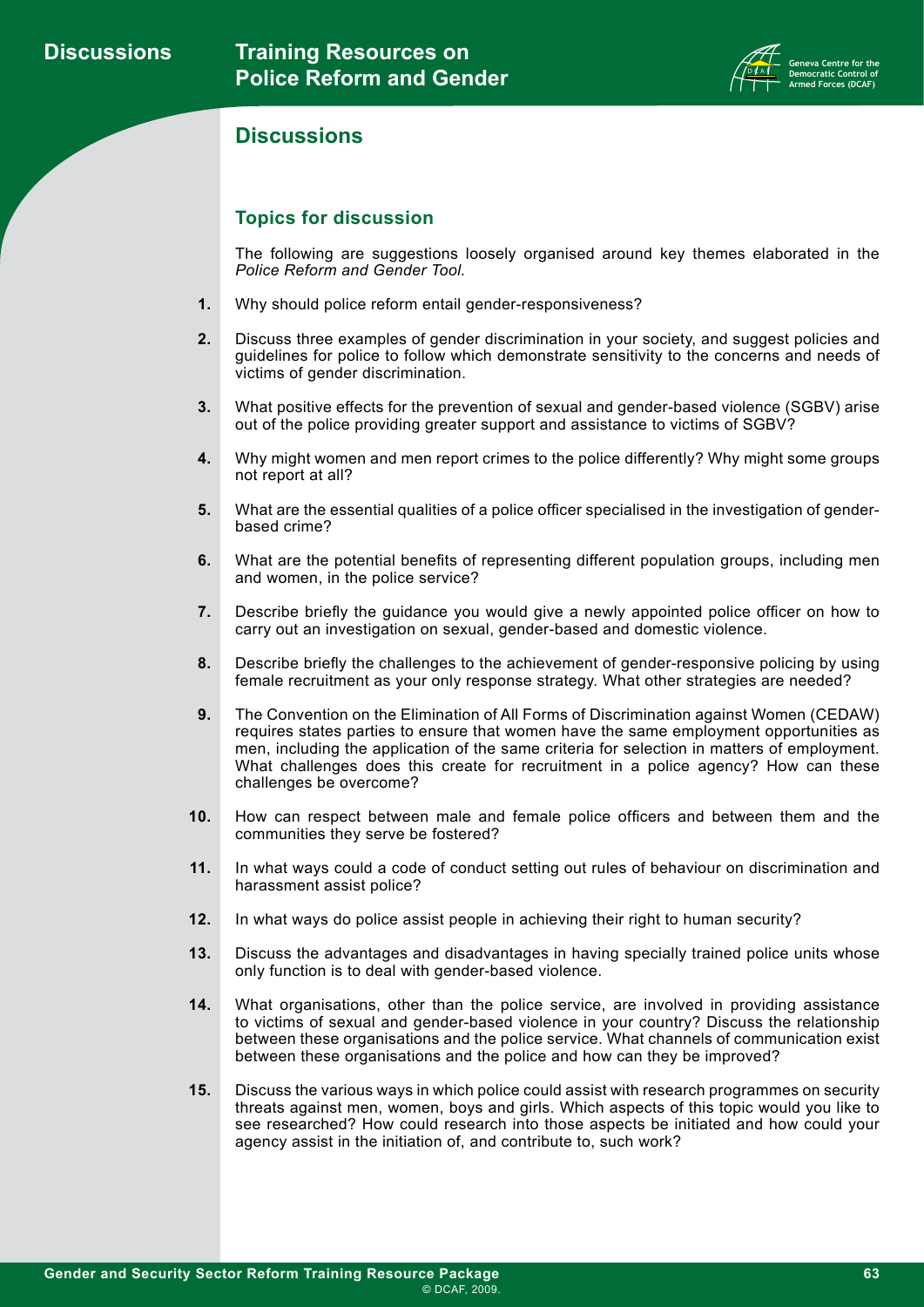

# **SIERRA LEONE**

# **Family Support Units**

Sexual and gender-based violence (SGBV) was used as a method of warfare by various parties during Sierra Leone's 11-year civil conflict. Post-conflict, it has turned into a major social and security challenge. Family Support Units (FSUs) were created in 2001 in order to address what was seen as a "plague" of SGBV.

FSUs are part of the Criminal Investigation Department of the Sierra Leone Police and are tasked to deal primarily with physical and sexual assault, and cruelty to children.1 Special training was provided to police officers on how to handle domestic and sexual violence. The FSUs work together with the Ministry of Social Welfare, Gender and Children's Affairs to monitor and report SGBV and child abuse, and work with a number of international organisations on service delivery.2 The services offered by the FSUs include:

- Skills training for abused women
- Financial support to homeless battered women
- A women's help line
- Referral
- Sensitisation campaigns and awareness-raising activities around the country to encourage women to report SGBV

The FSU have established a referral service for victims of SGBV, whereby they are referred to "Rainbow Centres" in Freetown, Kenema and Koidu. There, victims are treated for free and their medical certificate is sent to the competent FSU for use in the police investigation and any subsequent court action. In addition, the Rainbow Centres offer psycho-social and legal counselling.

The FSU engages in extensive public awareness-raising, especially on the topics of sexual violence, domestic violence, HIV/AIDS, trafficking and female genital mutilation. FSU officers attend monthly meetings of the Local Policing Partnership Boards, which aim to give local communities a voice in how they want to be policed. Since community leaders chair the Boards, FSU officers use these opportunities to convince influential leaders of the importance of spreading the message among their communities that domestic and sexual violence are crimes that must be reported to the police.

By 2005, there were 19 FSUs in the Police Local Command Units. 178 FSU officers were deployed throughout the country, of whom 71 were women. 105 staff (including police and social workers) had been trained in awareness-raising, human rights, media and communication skills, record-keeping, sexual investigation and in how to conduct joint police/social worker investigations of sexual offences. While the FSUs have been praised, there continues to be evidence that women find officers reluctant to intervene in domestic assault unless they are considered serious, i.e., involve maiming, wounding, or disabling.<sup>3</sup>

In the broader context of reform of the Sierra Leonean Police, positive results in integrating gender include:

- Adoption of a formal quota system to increase the number of female officers to 30 per cent of the service. As of 2006, 1,411 women served as part of an 8,881 strong force (16 per cent). $4$
- Creation a database of all reported crimes, including SGBV (although getting accurate figures on rape and sexual violence remains difficult).
- Training of over 9,000 police officers on the main topics of general policing, and modules on human rights, gender and community policing (through the UK Department for International Development's Commonwealth Community Safety and Security Project).
- 1 William G. O'Neill. "Field-notes: Sierra Leone". Prepared for UNIFEM, UNDP, DPKO. October 24, 2006.
- 2 UNFPA. *Gender-based Violence in Sierra Leone: A Case Study* (Geneva: UNFPA, 2005), [http://www.unfpa.org/](http://www.unfpa.org/women/docs/gbv_sierraleone.pdf)  [women/docs/gbv\\_sierraleone.pdf](http://www.unfpa.org/women/docs/gbv_sierraleone.pdf) (accessed April 27, 2009).
- 3 Ibid., 9, 18; O'Neill. "Field-notes."
- 4 O'Neill. "Field-notes," 2.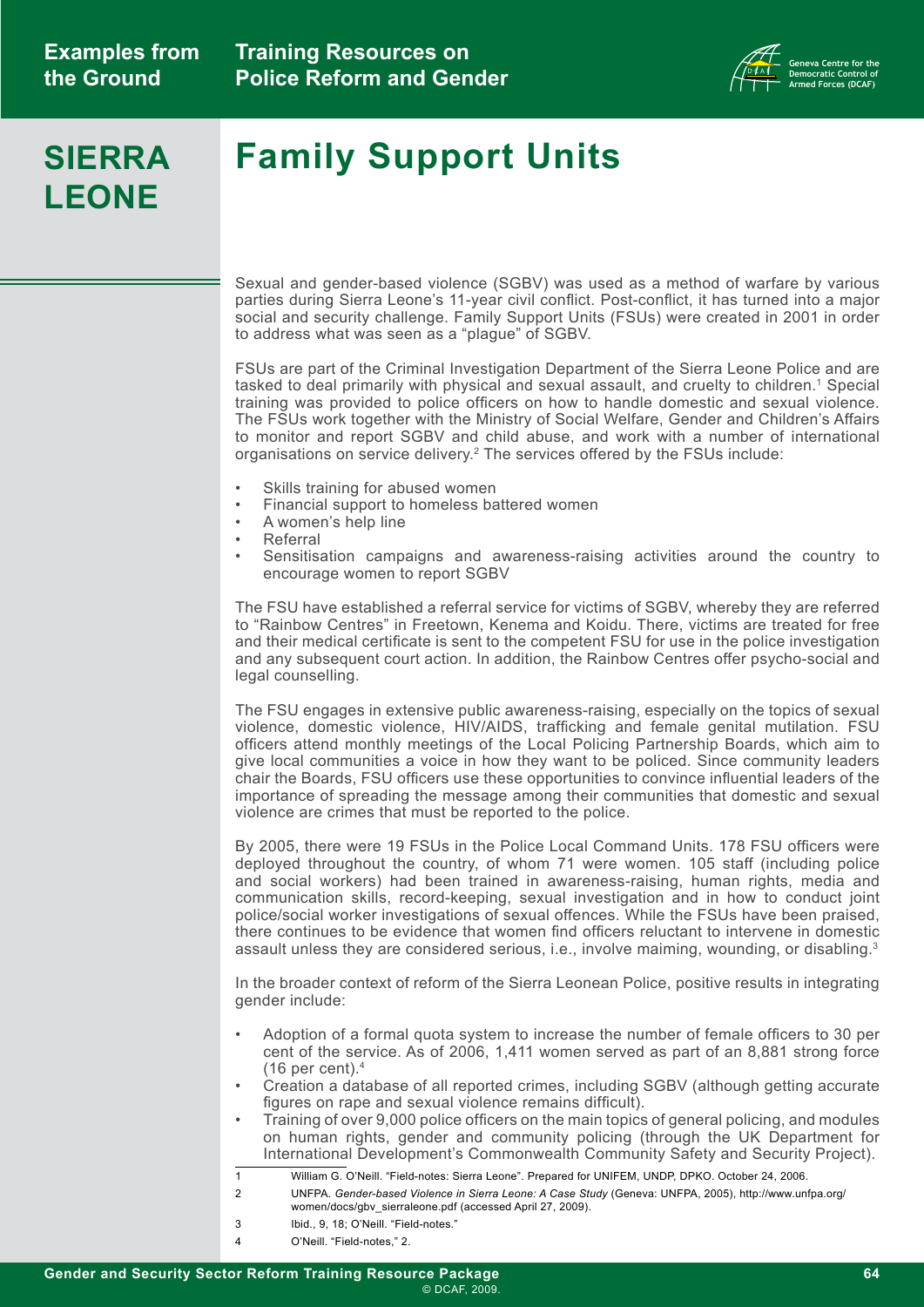

# **SIERRA LEONE**

### **Family Support Units**

► Family support units and women's police stations are further discussed on pages 9–10 of the *Police Reform and Gender Tool.* 

► Other procedures and initiatives to address gender-based violence are discussed on pages 8–9 of the *Police Reform and Gender Tool.*

► The integration of gender into police reform in post-conflict countries is discussed on pages16–18 of the *Police Reform and Gender Tool.*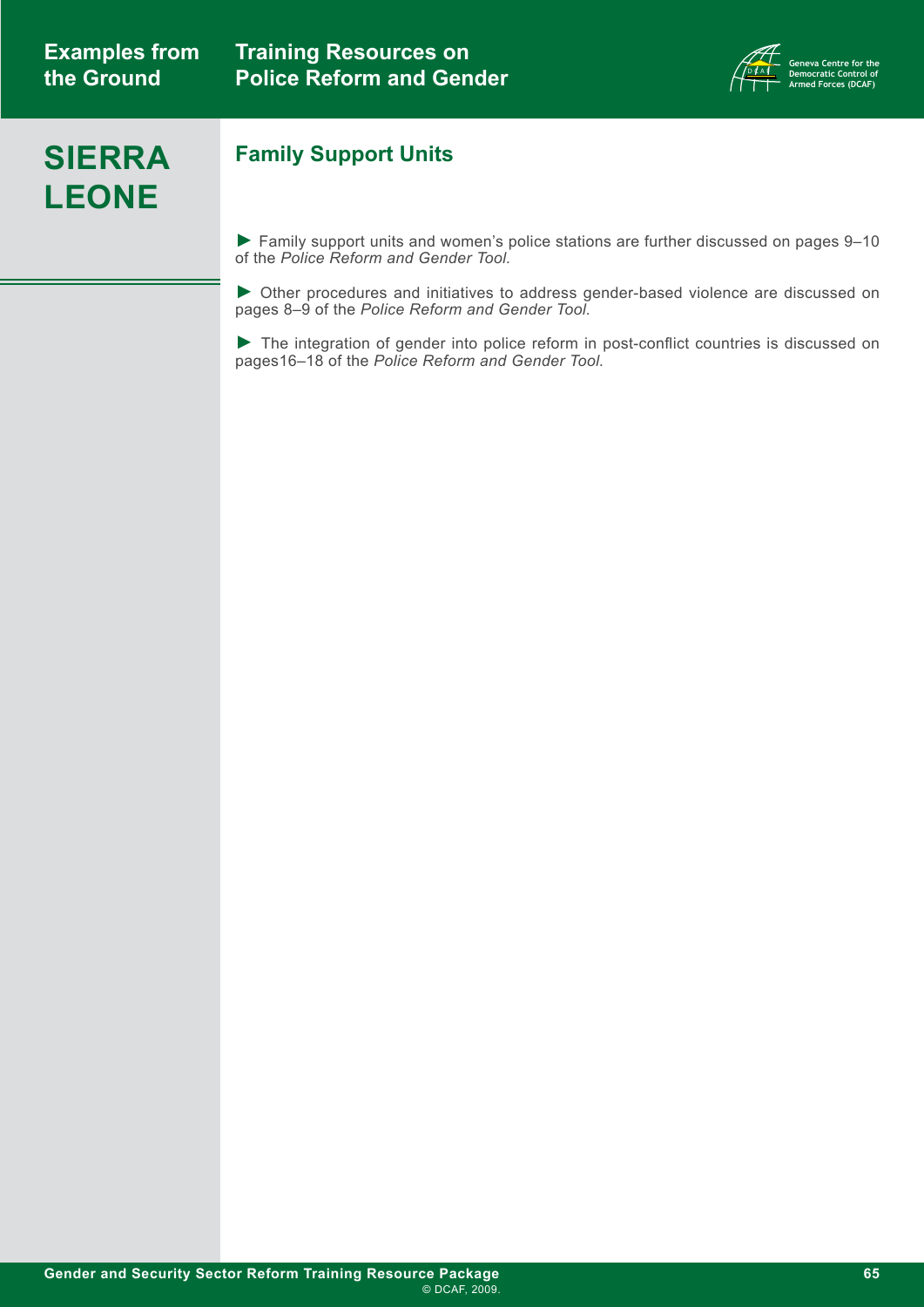

#### **The Liberian National Police's female recruitment programme LIBERIA**

The rebuilding of the Liberian National Police (LNP) commenced in 2005, after the end of Liberia's fourteen-year-long, devastating war. During the war, the LNP had committed serious human rights violations and thus acquired a poor reputation among the population. The United Nations Mission in Liberia (UNMIL) designed a "vetting/de-activisation programme" to purge the LNP of its most brutal elements, which led to the enrolment of a new crop of police recruits. In addition, UNMIL developed a Gender Policy as part of the reform and restructuring of the LNP, the first such policy in UN peace operations.<sup>1</sup>

UNMIL set a 20 per cent quota for women's inclusion in the police and armed forces, and the LNP established a Female Recruitment Programme. The lack of educational qualifications among potential female recruits posed a challenge. The Programme selected 150 women to attend classes to receive their high school diplomas. These women, in return, promised to join and serve in the LNP for a minimum number of years.2 Affirmative action of this kind expanded the pool of female police recruits without having to lower essential qualifications.

Caravans of LNP officers, including female officers, and representatives from the Ministry of Gender and Development periodically visit markets, churches and schools to recruit women into the LNP. Using music, short speeches and the distribution of posters and t-shirts, they describe the roles that women can play as police officers. These recruitment campaigns attempt to dispel the myth that women lack the physical strength to do police work, focusing on police duties requiring different abilities, such as performing community service and providing help and assistance to citizens. The LNP also holds regular "Community Forums" with community leaders in each district, during which they describe the career opportunities for women police officers and distribute material on the application process.

A boost to recruitment of women in the Liberian police has come from India. In January 2007, the UN's first all-female peacekeeping contingent, made up of 103 Indian policewomen, was deployed in Liberia. During the month following their deployment, the LNP received three times the usual number of female applicants.3

Despite these positive developments, important challenges still remain to be addressed. For example:

- The 29-week long LNP training package includes only four hours of training related to gender issues. Thus, instructors can raise certain gender issues but do not have the time to explore the issues in depth
- Because the LNP is severely under-resourced, the police academy's facilities are extremely rudimentary. Participants live in tents and women are not usually provided with separate dormitories. Such conditions can be a disincentive for women to join the police service
- Officers do not have vehicles, phones, computers, elementary rape kits and other forensic tools needed to investigate sexual abuse cases

Successes from Liberia include:

In April 2005, the Women and Child Protection Section was created within the LNP, tasked with, inter alia, training selected police officers to address crimes against women and children. Within three years there was a Women and Child Protection Section of

<sup>1</sup> William G. O'Neill, "Field-notes: Liberia" (prepared for UNIFEM, UNDP, DPKO, January 4, 2007), 4.

<sup>2</sup> Office of the Gender Advisor, Gender Mainstreaming fact sheet, [http://unmil.org/documents/Gender\\_Background\\_](http://unmil.org/documents/Gender_Background_and_mainstreaming.pdf) and mainstreaming.pdf (accessed October 1, 2009); O'Neill, "Field-notes: Liberia"; See also: UNMIL Press Release, "Launching of Special Education Programme for Potential Female Recruits of Liberia National Police," January 22, 2007, [http://unmil.org/](http://unmil.org/article.asp?id=1951) [article.asp?id=1951](http://unmil.org/article.asp?id=1951).

Guéhenno, J.M., "Statement to the UN Security Council, Debate on Women, Peace and Security," UN Document S/ PV.5766, October 23, 2007, 5.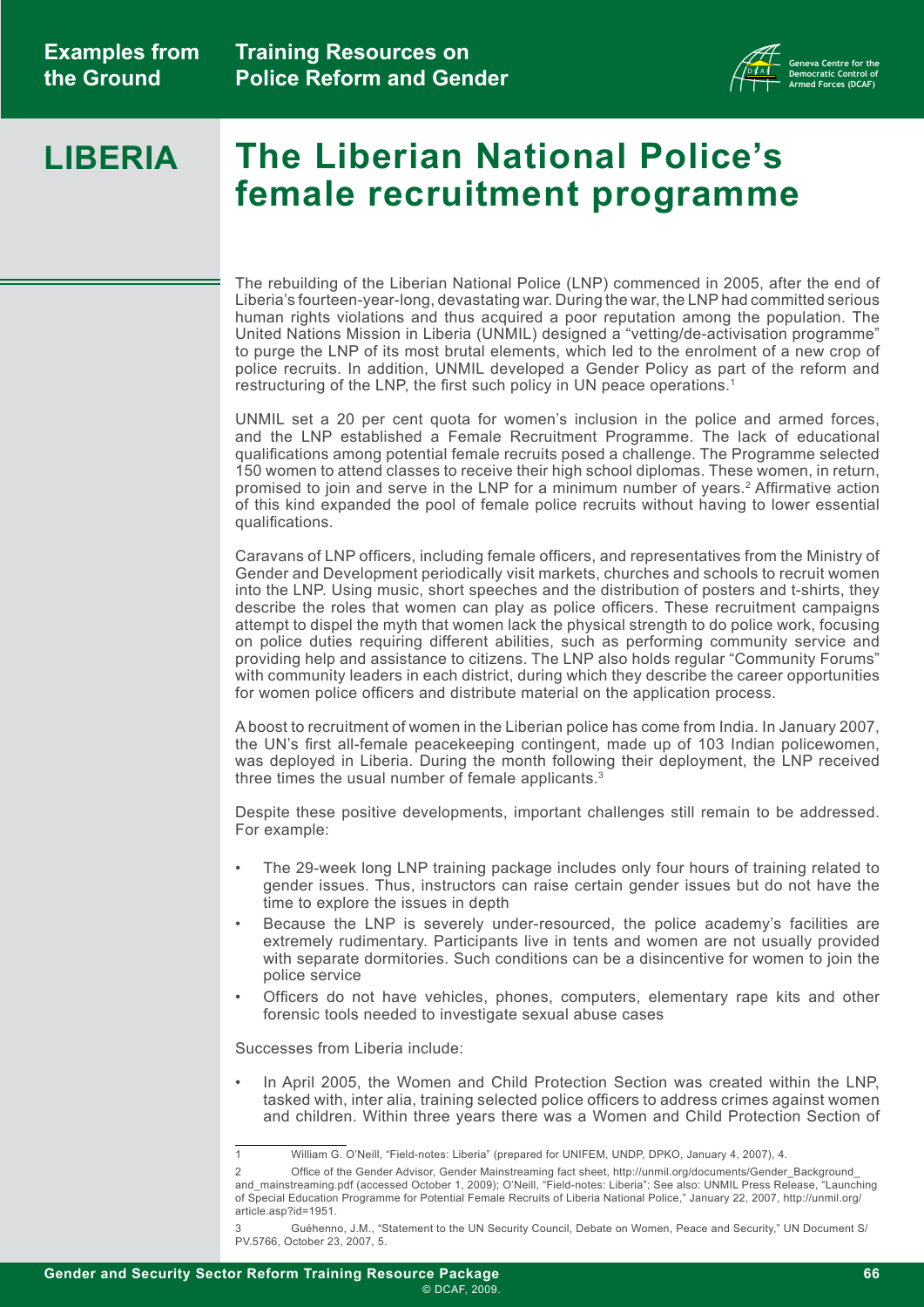

#### **LIBERIA The Liberian National Police's female recruitment programme**

the LNP located in every county capital in Liberia (fifteen in total)<sup>4</sup>

- On 17 January 2009, at the graduation ceremony of the Liberia National Police Academy, 150 recruits were women, almost 40 more than in 2005. The LNP's female representation has grown exponentially and as of January 2009 stood at 449 officers, or 12.6% of the LNP's strength<sup>5</sup>
- As of January 2009, more than 2,887 of the 3,800 LNP officers had been trained in the protection of women and children, criminal investigations, traffic investigations, media relations and firearms. This represents great strides in creating a service able to meet the policing needs of all communities<sup>6</sup>

► The importance of integrating gender into police reform is discussed in section 3 of the *[Police Reform and Gender Tool.](http://www.dcaf.ch/publications/kms/details.cfm?lng=en&id=47391&nav1=5)*

► Gender-sensitive recruitment policies and practices are discussed in section 4.7 of the *[Police Reform and Gender Tool.](http://www.dcaf.ch/publications/kms/details.cfm?lng=en&id=47391&nav1=5)*

► The challenges of integrating gender into police reform in post-conflict countries are discussed in section 5.1 of the *[Police Reform and Gender Tool.](http://www.dcaf.ch/publications/kms/details.cfm?lng=en&id=47391&nav1=5)*

6 Ibid.

<sup>4</sup> Benjamin de Carvalho and Niels Nagelhus Schia, "The Protection of Women and Children in Liberia," Policy Brief, Norwegian Institute of International Affairs, No.1, 2009, [http://www.nupi.no/publikasjoner/policy\\_briefs/policy\\_briefs](http://www.nupi.no/publikasjoner/policy_briefs/policy_briefs) (accessed October 1, 2009).

<sup>5</sup> African Press Organization, Liberia National Police graduate record number of women in revamped force, January 20, 2009, [http://appablog.wordpress.com/2009/01/20/liberia-national-police-graduate-record-number-of-women-in-revamped](http://appablog.wordpress.com/2009/01/20/liberia-national-police-graduate-record-number-of-women-in-revamped-force/ )[force/](http://appablog.wordpress.com/2009/01/20/liberia-national-police-graduate-record-number-of-women-in-revamped-force/ ) (accessed October 1, 2009).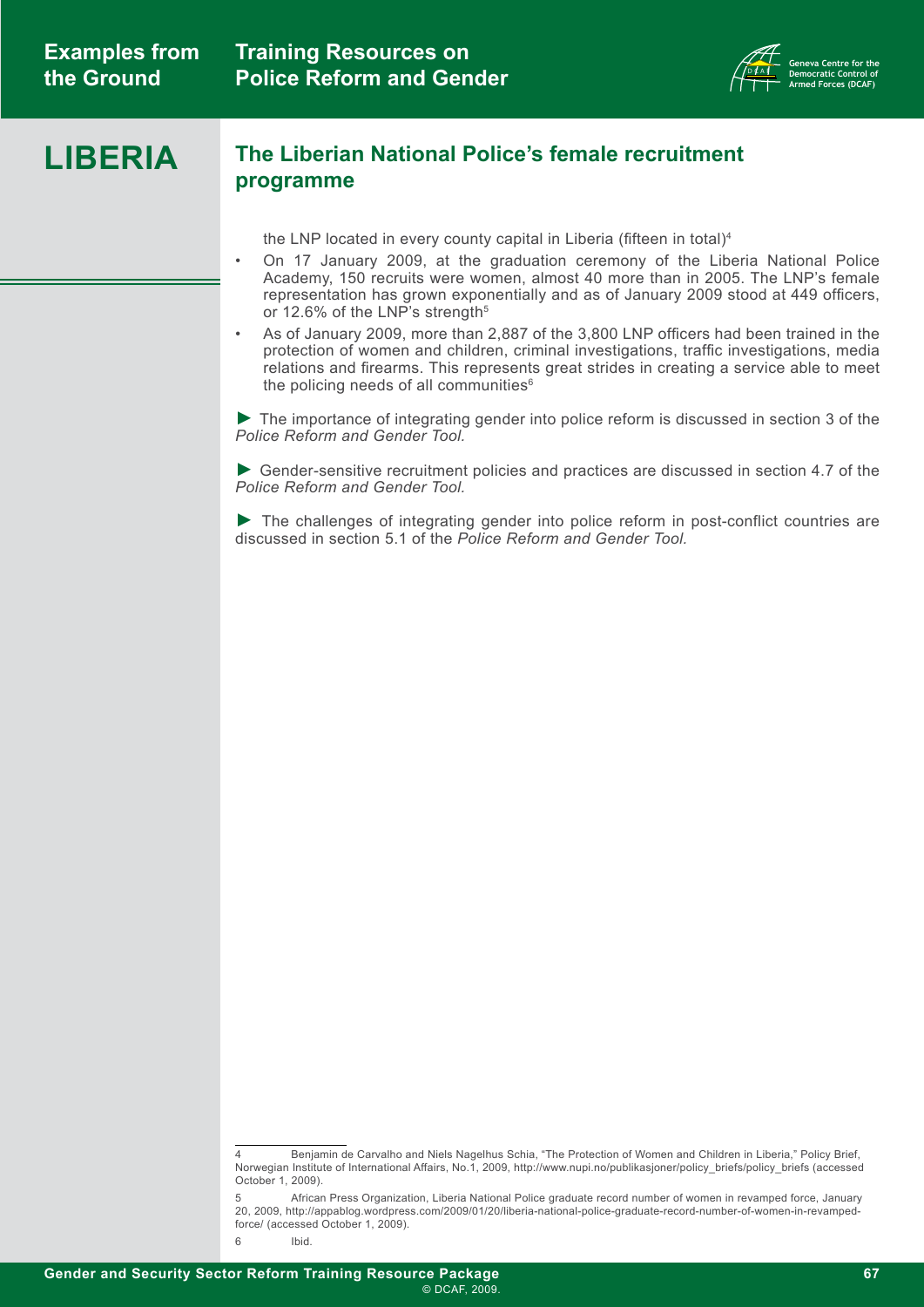

# **Gender initiatives in the National NICARAGUA Police**

Women are often reluctant to file complaints of abuse with the police for different reasons, including cultural practices that limit interactions between men and women, social norms that inhibit women to speak about violence in the home and failure of the police to process complaints. To address these challenges, women's police stations have been established in a number of countries. These stations are often staffed primarily with specially trained female officers in order to create an environment where women feel comfortable reporting violations and reassured that their reports will be properly handled.<sup>1</sup>

In a number of Latin American countries (Argentina, Brazil, Colombia, Costa Rica, Ecuador, Nicaragua, Peru and Uruguay), women's police stations have become a popular and successful instrument for fighting violence against women.<sup>2</sup> Although the types of women's police stations vary and serve different segments of the population, depending on each country's criminal and other legislation, they have characteristics in common: they deal with domestic, family, and sexual violence against women, boys and girls. Women's police stations aim to:

- Protect women against threats to their security, including implementing protection orders
- Provide access to justice
- Provide access to services that users, most often the poor, may not otherwise have access to
- Contribute to a gendered focus on security in general
- Collect data on the crimes they address.<sup>3</sup>

#### **The development of women's police stations in Nicaragua**

Nicaragua's first *Comisarías de la Mujer y de la Niñez* (Women's and Children's Police Station, or CMN) was established in 1993 in response to pressure from policewomen and the women's movement. The then head of the National Police of Nicaragua Secretariat, Aminta Granera, noted that rape had increased disproportionately to other kinds of crimes over the previous few years. After participating in gatherings of the Nicaraguan women's movement and visiting women's police stations in Argentina and Brazil, Ms. Granera developed strong convictions and a proposal that later became the basis for the CMNs. In 1996, CMNs become nationally institutionalised through inclusion in the new Police Code, although it was not until 1999 that a national office for CMNs was established, staffed and funded.4

The development and establishment of CMNs resulted from collaborative efforts among the National Police of Nicaragua, the Nicaraguan Women's Institute, and the NGO Women's Network against Violence, with the support of a number of international and regional donors. The Nicaraguan Women's Institute, representing the government's public policy institutions for women, performed functions that were necessary for institutionalising the CMNs, such as their monitoring at the national level and the creation of protocols that defined technical quality of service standards.

By 2008 there were a total of 32 CMNs in Nicaragua: one in each departmental/regional

3 Tara Denham, "Police Reform and Gender," in *Gender and SSR Toolkit* (Geneva: DCAF, OSCE/ODIHR, UN-INSTRAW, 2008), 9, [http://www.dcaf.ch/gssrtoolkit.](http://www.dcaf.ch/gssrtoolkit)

Tara Denham, "Police Reform and Gender," in Gender and SSR Toolkit (Geneva: DCAF, OSCE/ODIHR, UN-INSTRAW, 2008), 9, [http://www.dcaf.ch/gssrtoolkit.](http://www.dcaf.ch/gssrtoolkit)

<sup>2</sup> Nadine Jubb and Wania Pasinato Izumino, "Women and Policing in Latin America: A Revised Background Paper" (paper prepared for the 2003 meeting of the Latin American Studies Association, Dallas, Texas, March 27-29, 2003), 1.

Nadine Jubb, "Gender, Funding, and the Social Order: Contradictions among the State, the Women's Movement, and Donors regarding the Nicaragua Women's and Children's Police Stations" (paper prepared for the 2006 Congress of the Canadian Political Science Association, Toronto, June 1-3, 2006), <http://www.cpsa-acsp.ca/papers-2006/Jubb.pdf>(accessed: December 2, 2009); Nadine Jubb, "Enforcing Gendered Meanings and Social Order: The Participation of The National Police in the Nicaraguan Women's and Children's Police Stations" (document presented at the XXIII Congress of the Latin American Study Association (LASA), Washington, DC, 6-8 September, 2001).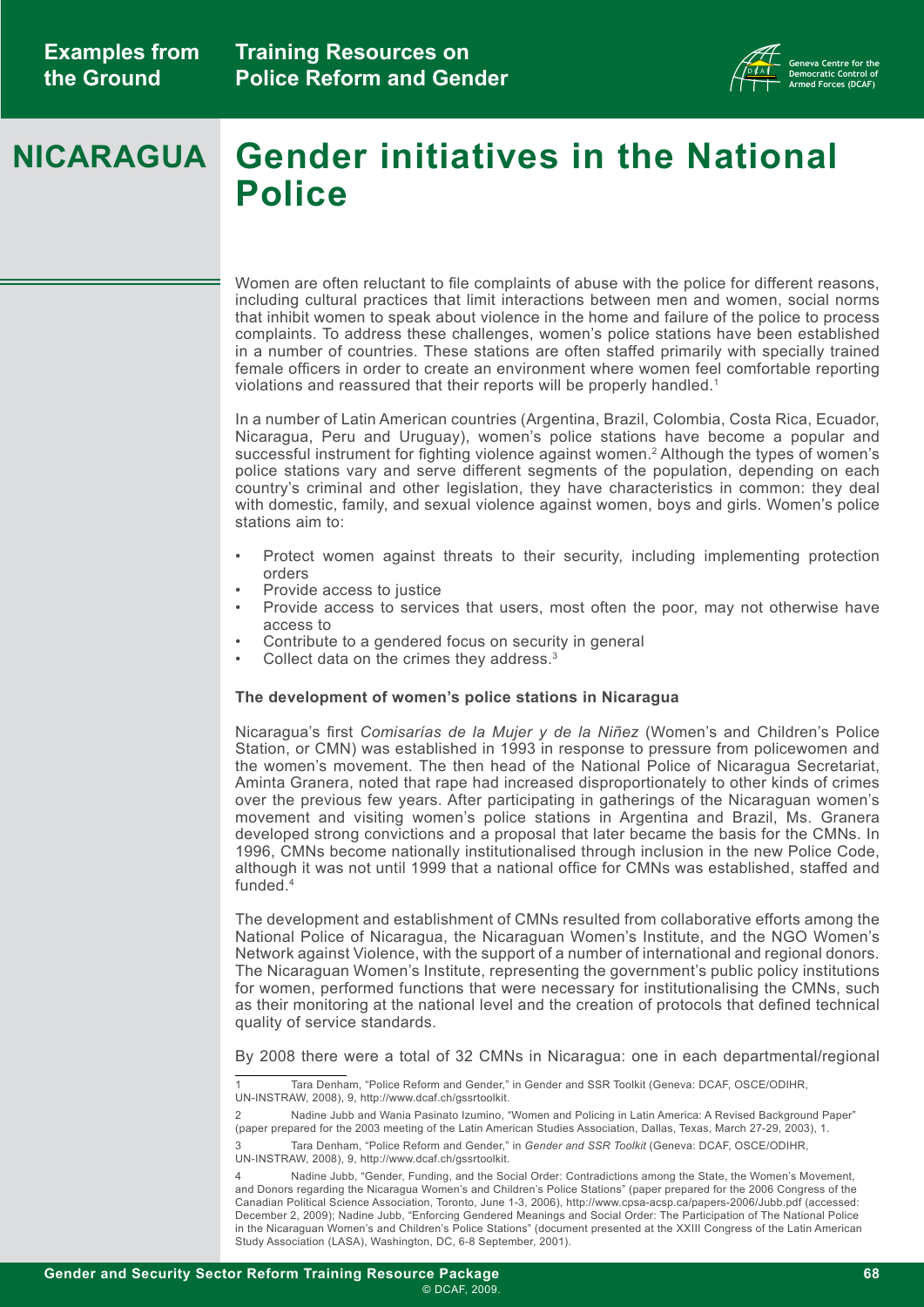

### **NICARAGUA Gender initiatives in the National Police**

capital, one in each district of Managua and two in other cities.5 The CMNs have a mandate to address sexual and domestic violence against adult women, children and adolescents. Cooperation with women's NGOs and other non-governmental and state actors (e.g. children's and human rights organisations, public health clinics and the prosecuting attorney) allows the CMNs to combine policing, medical, psychological, legal and other services, including emergency shelter. CMNs provide specialised services at two levels. On the one hand, they provide professional services to victims of violence, such as helping them gain access to legal processes and/or get psycho-social care. On the other hand, they engage in a variety of prevention activities such as training, visiting schools, organising door-to-door campaigns and maintaining a database that tracks the cases of domestic and sexual violence. CMNs are staffed by female police officers with specialised training, female forensic doctors and social workers who provide follow-up and referral services.<sup>6</sup>

#### **Awareness-raising on intra-family violence**

In September 2006, Police Commissioner Granera announced a "Break the Silence" campaign which aimed to raise public awareness of intra-family violence and help victims of domestic abuse identify themselves as crime victims and denounce perpetrators. With the assistance of the police, civil society and educational institutions, the campaign undertook approximately 1,400 awareness-raising media information and educational activities which encouraged women to speak out against situations of abuse. A total of 5,914 persons were trained to provide victim support, including 2,080 students, teachers and police who were trained by the CMNs to identify and handle domestic violence situations through 60 workshops. The CMNs also facilitated 129 discussions on related topics involving more than 4,500 persons. There was a significant increase in the number of recorded genderbased and domestic violence complaints.7 Nonetheless, despite greater public willingness to report crimes to the authorities, impunity for the perpetrators of violence against women remains a problem in Nicaragua, as is the case in so many countries.

#### **Gender mainstreaming and women in the Nicaraguan Police Force**

The development of CMNs resulted and benefited from the internal gender-responsive reforms that had been initiated in the National Police of Nicaragua in the 1990s. A gender mainstreaming strategy was adopted as part of a broader commitment within the service to address human rights and social justice. Gender mainstreaming has been a gradual process aimed at including gender equity in the institution's policies, plans and strategies. A key factor accounting for the success of the National Police of Nicaragua in its undertaking of gender mainstreaming has been the involvement of the highest ranks of police forces in leading the changes, as well as the successful guidance and commitment of female leaders.<sup>8</sup>

Since its founding in 1979, women have constituted a relatively large proportion of the National Police of Nicaragua, reaching a high of 35% during the 1980s. In 2005, half of the senior ranks in the National Police Headquarters were held by women, 57 per cent of the Commissioners, 60 per cent of the Assistant Commissioners and 17 per cent of the Captains were women.<sup>9</sup>

<sup>5</sup> Nadine Jubb, et al., "Regional Mapping Study of Women's Police Stations in Latin America," International Development Research Centre (IDRC), Quito, Ecuador, 2008, [http://www.peacewomen.org/resources/SSR/MAPEO%20](http://www.peacewomen.org/resources/SSR/MAPEO%20Regional-English.pdf) [Regional-English.pdf](http://www.peacewomen.org/resources/SSR/MAPEO%20Regional-English.pdf) (accessed: December 1, 2009).

<sup>6</sup> Nadine Jubb, "Enforcing Gendered Meanings and Social Order: The Participation of The National Police in the Nicaraguan Women's and Children's Police Stations"; Nadine Jubb, "Gender, Funding, and the Social Order: Contradictions among the State, the Women's Movement, and Donors regarding the Nicaragua Women's and Children's Police Stations."

<sup>7</sup> US Department of State, *Country Reports on Human Rights Practices: Nicaragua*, released on February 25, 2009, http://www.state.gov/g/drl/rls/hrrpt/2008/wha/119167.htm (accessed: December 2, 2009).

<sup>8</sup> Carola Mittrany, "Women in Charge: Interview with Elizabeth Rodriguez Obando," Comunidade Segura, released on February 4, 2008,<http://www.comunidadesegura.org/?q=en/node/38108> (accessed: December 15, 2009).

<sup>9</sup> Convention on the Elimination of All Forms of Discrimination Against Women (CEDAW), "Consideration of reports submitted by States parties under article 18 of the Convention on the Elimination of All Forms of Discrimination against Women; Sixth periodic report of States parties: Nicaragua," CEDAW/C/NIC/6, 5 July 2005, [http://daccess-dds-ny.un.org/doc/UNDOC/](http://daccess-dds-ny.un.org/doc/UNDOC/GEN/N05/409/10/PDF/N0540910.pdf?OpenElement) [GEN/N05/409/10/PDF/N0540910.pdf?OpenElement](http://daccess-dds-ny.un.org/doc/UNDOC/GEN/N05/409/10/PDF/N0540910.pdf?OpenElement) (accessed: December 3, 2009).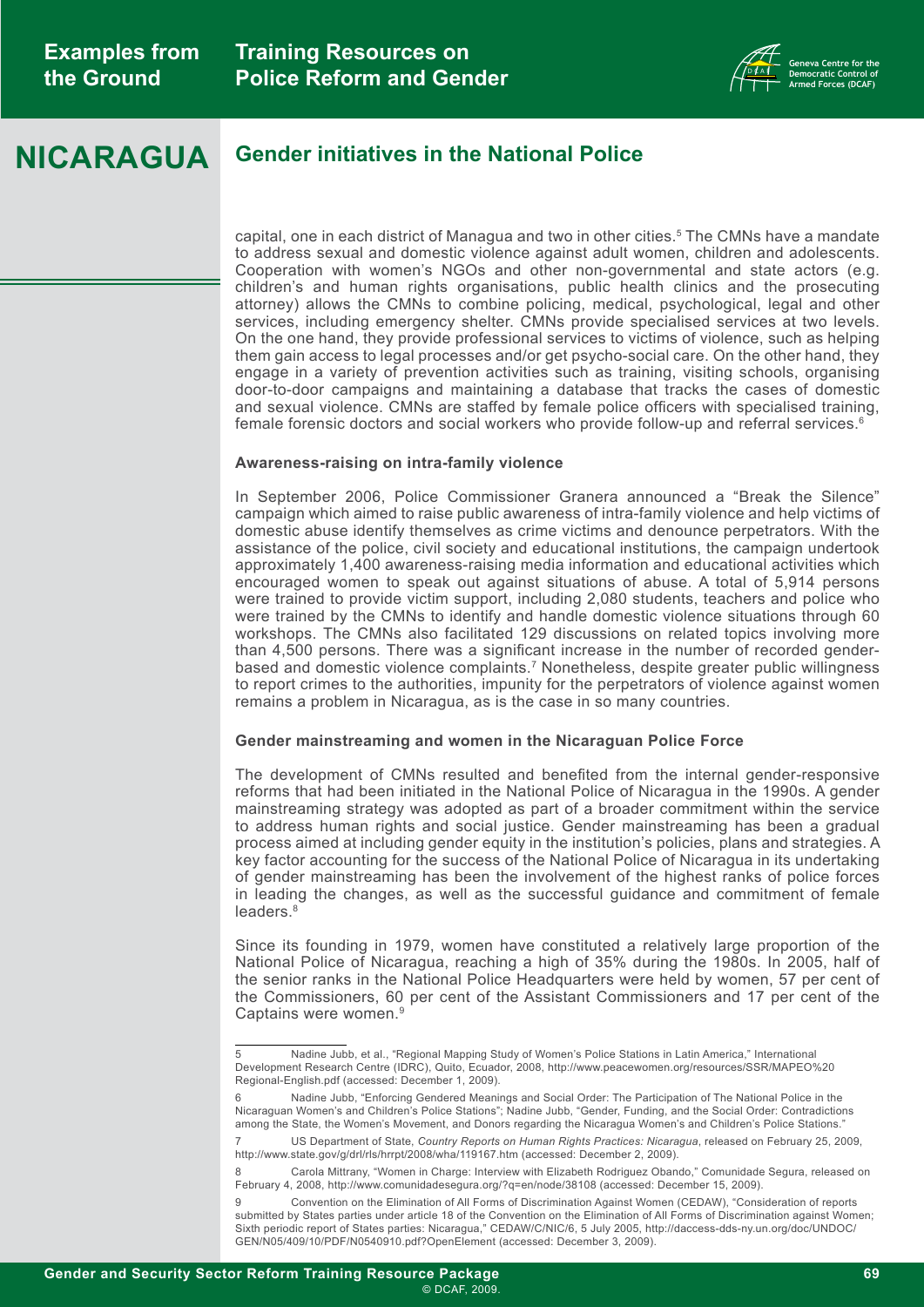

### **NICARAGUA Gender initiatives in the National Police**

► The importance of integrating gender into police reform is discussed in section 3 of the *[Police Reform and Gender Tool.](http://www.dcaf.ch/publications/kms/details.cfm?lng=en&id=47391&nav1=5)*

► Women's police stations/specialised units are discussed in section 4.4 of the *Police Reform and Gender Tool.*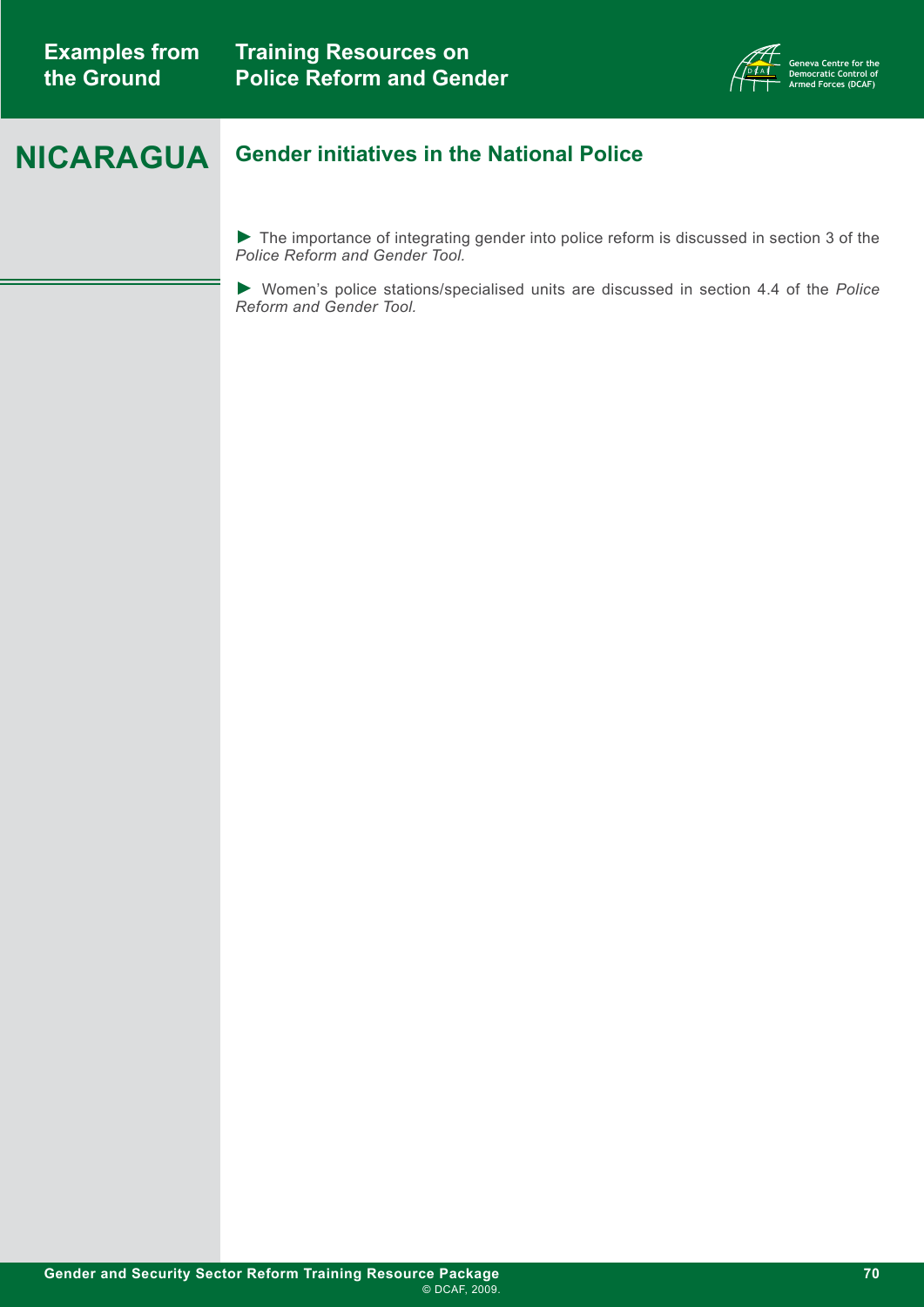**Training Resources on Police Reform and Gender** 



## **TIMOR-LESTE**

# **Gender dimensions of establishing the PNTL**

The *Policia Nacíonal de Timor-Leste* (PNTL) was established by the United Nations on 10 August 2001. The United Nations Transitional Administration in East Timor (UNTAET) was initially given the mandate to "develop a credible, professional and impartial police service". UNTAET focused largely on personnel recruitment and training.1 Following the UNTAET phase, the UN extended the scope of the reform to include capacity building in human resources management, finances, community relations and field training.

After the 2006 crisis involving the police service and armed forces, the United Nations Integrated Mission in Timor-Leste (UNMIT) was given the responsibility for internal security and "reforming, restructuring and rebuilding the PNTL".2 Not until May 2009, with the improved security situation, did UNMIT and the Government of Timor-Leste agree to hand the responsibility for internal security back to the PNTL one district at a time.

#### **Measures to incorporate gender issues in the development of the PNTL**

From the outset, gender concerns were on the agenda in developing the PNTL. One of the first requirements established, for example, was that at least 20 percent of PNTL recruits were to be women.3 Addressing gender-based violence was identified early on as an urgent need. UN police statistics in December 2001 counted gender-based violence as the most commonly recorded crime in Timor-Leste:

*… in December 2001 alone, a record 40 percent of all reported crimes were offences against women. They included crimes such as domestic abuse, rape, attempted rape and sexual assault, making violence against women being the number one reported crime in that month. CivPol further says that while 382 cases of domestic violence were reported*  last year, it was just the tip of the iceberg as the figure is believed to represent only 15 *percent of total cases.4*

During the initial period of the development of the PNTL, UNTAET elaborated standard operating procedures for domestic and gender-based violence cases. Building the capacity of police officers to interview victims of sexual abuse received priority attention.

The PNTL training program lasts for three months (in the Police Academy) and is followed by a three to six month long Field Training Program.<sup>5</sup> UN agencies (including UNIFEM, UNDP and the Gender Affairs Unit of the UN mission) and external trainers conduct training on human rights, gender, children's rights and gender based violence.

UNTAET set up a Vulnerable Persons Unit (VPU) in March 2001, which eventually became a network of VPUs, one in each of the 13 districts. The VPUs are part of the PNTL Criminal Investigations Unit and mandated to deal with issues of rape, attempted rape, domestic abuse (emotional, verbal and physical), child abuse, child neglect, missing persons, paternity and sexual harassment. The VPUs represent an effort to bring such crimes into the realm of the formal justice system rather than the traditional justice system. VPUs are staffed by both PNTL and UN police. VPU officers receive 17 days of additional training to fulfil their special role.<sup>6</sup> Sustained efforts have been made to include female police officers in all VPUs to interview female victims, as well as female UN police officers to support the VPUs. The VPUs have also received support from the respective Gender Affairs Units

6 Ibid., 7-8.

<sup>1</sup> W. G. O'Neill, *Police Reform and Human Rights* (New York: HURIST, July 20, 2004), 20.

<sup>2</sup> Y. Funaki, *The UN and Security Sector Reform in Timor-Leste: A Widening Credibility Gap* (New York: Centre on International Cooperation, 2009), 7-8.

<sup>3</sup> UNFPA, "Gender-based Violence in Timor-Leste. A Case Study" (paper prepared for UNFPA Consultative Meeting, UNFPA: Bucharest, Romania, 17-20 October, 2005), 45, [http://www.unfpa.org/women/docs/gbv\\_timorleste.pdf.](http://www.unfpa.org/women/docs/gbv_timorleste.pdf)

<sup>4</sup> UNTAET, *Gender Equality Programme*, 3, cited in: Henri Myrttinen, "Poster Boys No More: Gender and Security Sector Reform in Timor-Leste," Geneva Center for the Democratic Control of Armed Forces (DCAF) Policy Paper No.31: Geneva, 2009, 19.

<sup>5</sup> Judicial System Monitoring Programme, "Police Treatment of Women in Timor-Leste," January 2005, 7-8.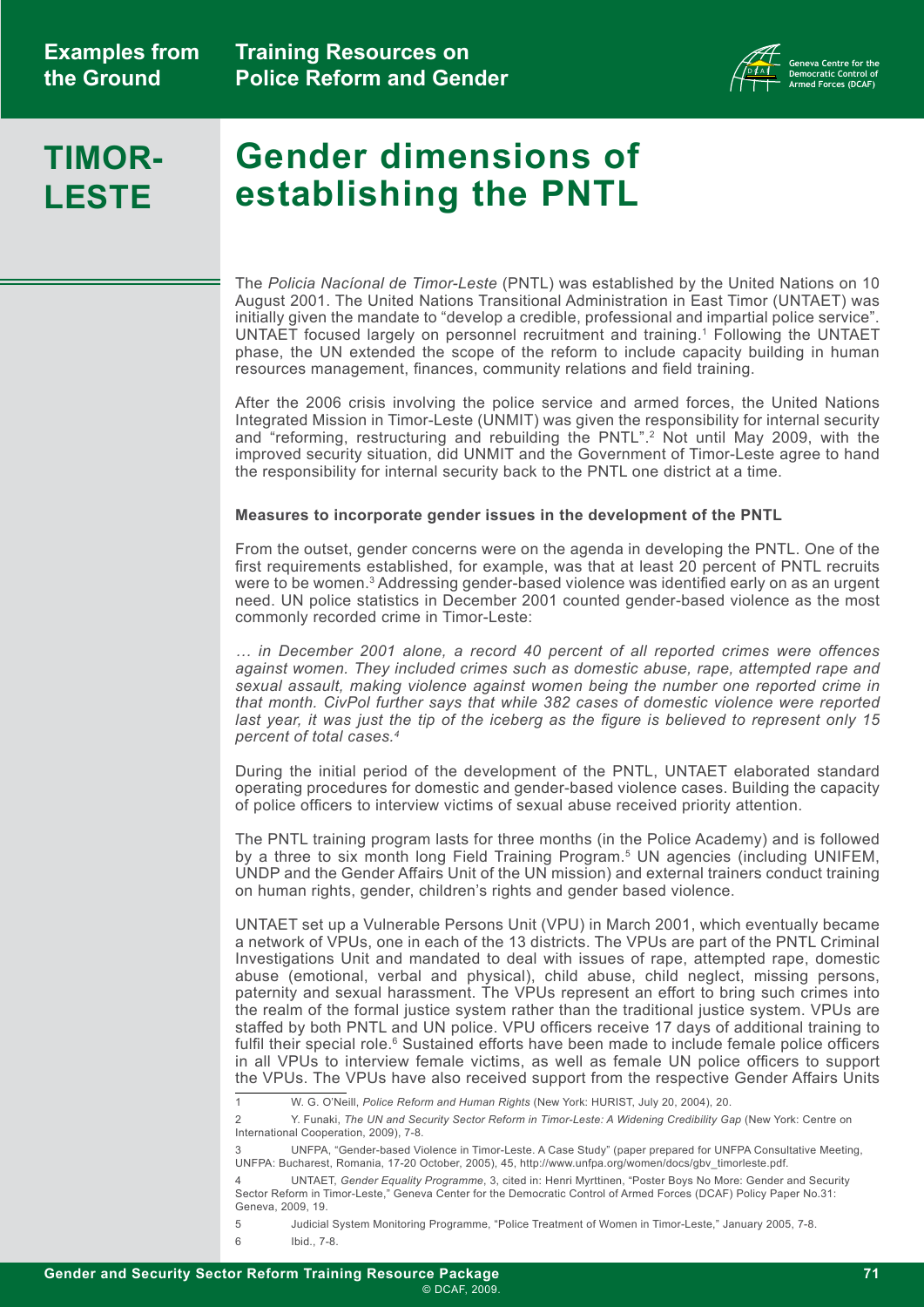

## **TIMOR-LESTE**

### **Gender dimensions of establishing the PNTL**

of the UN missions and other UN agencies, and have co-operated with East Timorese women's organisations and the Association of Men Against Violence.<sup>7</sup>

#### **Challenges**

Barriers to women's full participation in the PNTL continue to exist. As of November 2009, the force had 608 female officers, which amounted to eighteen percent. Whilst this is a comparatively high proportion of women, the institution remains heavily male-dominated, especially in the leadership positions. A recent UN assessment mission identified the lack of career prospects for female officers as a major impediment to increasing the recruitment and retention of female police officers. Female officers have complained about the short maternity leave period of three months (as compared to six months in the armed forces), which makes it difficult for female officers to combine child-raising with their police career. Furthermore, cases of discrimination and sexual harassment in the force have not been adequately addressed. According to UNMIT, sexual harassment is a serious concern and a deterrent for women assigned to the field in the districts, especially if they are assigned as the only woman among male counterparts.<sup>8</sup>

Whilst the VPUs' work is useful, it has been hampered by inadequate staffing levels and lack of technical and financial resources. In addition, female officers tend to be overrepresented within the VPUs (although only three are headed by women), perpetuating the notion that working with gender issues is 'women's work' and therefore inherently seen as 'low status' work by male officers. An independent evaluation of the VPUs highlighted the need to deploy additional officers to UNMIT with the necessary training and experience to deal with gender based crimes.<sup>9</sup>

The PNTL continues to lack a proper system for recording crimes of gender-based violence. In its statistics, many crimes which should be classified as gender-based violence are classified in other categories, such as assault and battery and murder. There is no central database for gender-based violence, only a few, if any, sex disaggregated statistics and a range of different methodologies used to track cases of gender-based violence.10

Despite these shortcomings, the PNTL is attempting to develop its capacity to address gender-based violence with support from UNMIT, including through ongoing training. In 2008, PNTL and UMIT collaborated to deliver a specialised "Train the Trainer" course on gender-based violence investigations.<sup>11</sup> In March 2009, a joint initiative of UNIFEM, the East Timorese government and the PNTL led to the organisation of a consultation between the national police and the different stakeholders from the community. The consultation brought together the heads of villages, civil society members and victims of gender-based violence in an effort to inform and improve law enforcement services.<sup>12</sup> Despite the many problems that persist, these are encouraging examples of measures taken to address gender issues in the provision of police services.

► The importance of integrating gender into police reform is discussed in section 3 of the *[Police Reform and Gender Tool.](http://www.dcaf.ch/publications/kms/details.cfm?lng=en&id=47391&nav1=5)*

► Measures to incorporate gender into police reform are discussed in section 4 of the *[Police Reform and Gender Tool.](http://www.dcaf.ch/publications/kms/details.cfm?lng=en&id=47391&nav1=5)*

► The challenges of integrating gender into police reform in post-conflict countries are discussed in section 5.1 of the *[Police Reform and Gender Tool.](http://www.dcaf.ch/publications/kms/details.cfm?lng=en&id=47391&nav1=5)*

<sup>7</sup> H. Myrttinen, "Poster Boys No More: Gender and Security Sector Reform in Timor-Leste," 26.

<sup>8</sup> Ibid., 32.

<sup>9</sup> Ibid., 26-27, 32.

<sup>10</sup> Ibid., 20.

<sup>11</sup> UNMIT, *Gender Quarterly Report*, 5-8 cited in: Myrttinen, "Poster Boys No More: Gender and Security Sector Reform in Timor-Leste," 32.

<sup>12</sup> UNMIT Press Releases, "Female police officers work to end gender-based violence," 20 March 2009, [http://unmit.](http://unmit.unmissions.org/Default.aspx?tabid=214&ctl=Details&mid=627&Itemid=3230) [unmissions.org/Default.aspx?tabid=214&ctl=Details&mid=627&Itemid=3230](http://unmit.unmissions.org/Default.aspx?tabid=214&ctl=Details&mid=627&Itemid=3230) (accessed: November 25, 2009).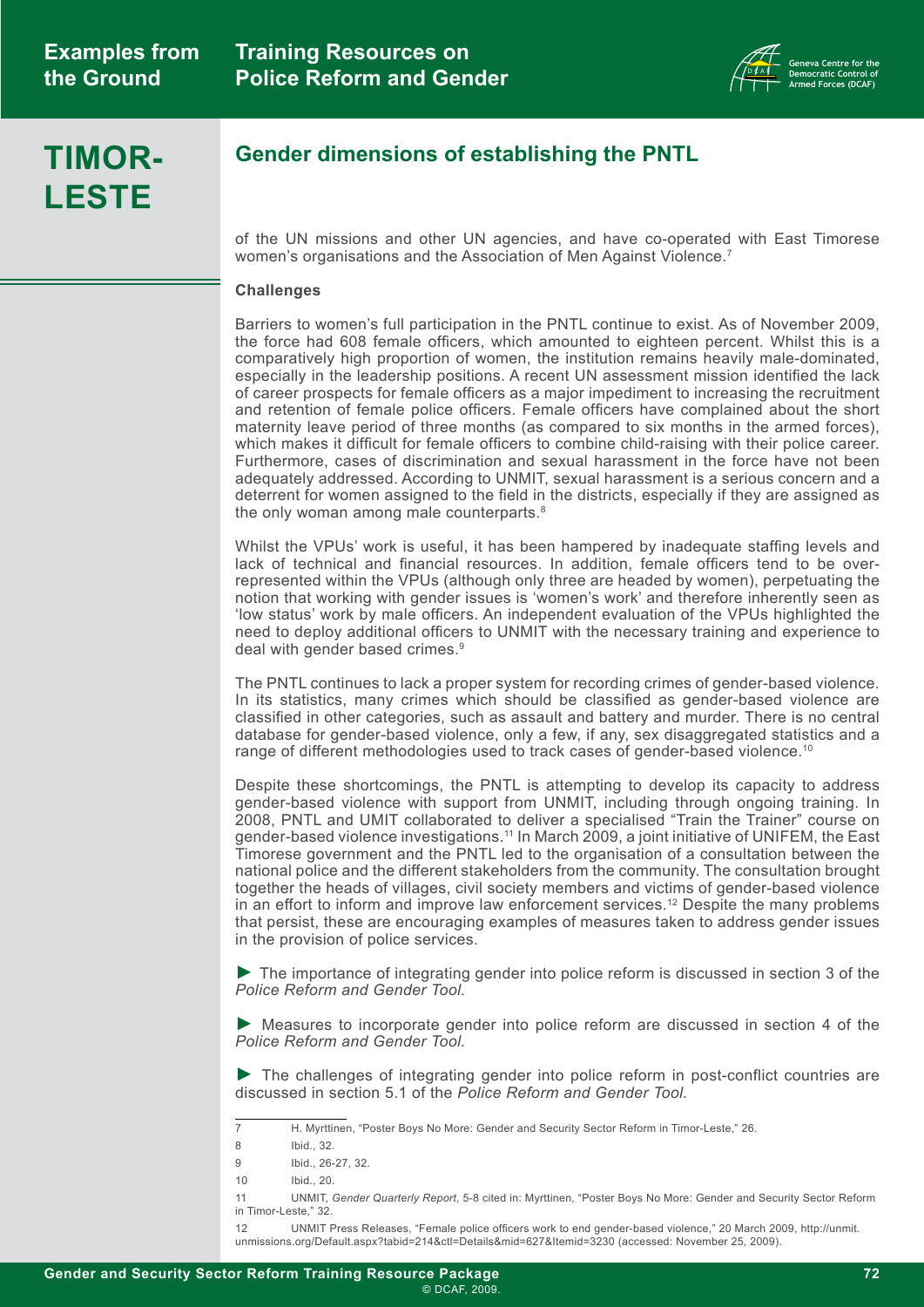

### **Measures to counter human trafficking KOSOVO**

Human trafficking and prostitution exploded in Kosovo after the 1999 war. Women primarily from the former Soviet bloc countries of Moldova, Romania, Ukraine, Bulgaria and Russia were tricked and/or forced into becoming sex slaves in brothels run by various organised crime families.1 The presence of international peacekeeping forces, as well as other international personnel, contributed to the demand for trafficked women. Some international personnel were directly implicated in trafficking rings.<sup>2</sup>

The Kosovo Police Service (KPS), which was formed with the support of the UN and the OSCE, has been characterised by a high degree of gender-sensitivity. The KPS targeted women and ethnic minority applicants for recruitment. As of January 2010 women comprised 14.77 percent of the KPS. In 2009, 75 sergeants, 27 lieutenants, five captains, four majors, two lieutenant colonels, two colonels and one departmental general director were women.<sup>3</sup>

NATO and UN police were initially responsible for anti-trafficking, but the KPS gradually took over this responsibility. KPS officers, who received specialised training from UN counterparts, started to participate in intelligence gathering, investigations, raids and counter-trafficking operations. An Anti-Trafficking Unit was established in the KPS in 2004. The Unit focuses on prevention, protection and prosecution, and has officers in all six regional headquarters and at headquarters. The Anti-Trafficking Unit, in collaboration with the Domestic Violence Unit, has created proactive mechanisms to combat trafficking and has ensured that anti-trafficking is a priority item on police and political agendas.<sup>4</sup>

Specialised training in interviewing, investigations, victim and witness protection, and preparation for prosecution is given to members of the Anti-Trafficking Unit at the Kosovo Centre for Public Safety Education and Development. These courses use scenarios and role-plays to teach officers how to recognize trafficking, to adapt their responses to the evolving environment and to support the victim. The International Organisation for Migration (IOM) has provided "training of trainers" courses for the KPS and the Border Police, and has helped to draft standard operating procedures to help police identify the victims of trafficking.5 Furthermore, the KPS Gender Unit has organised training for all KPS departments on gender issues, including human trafficking.

The procedure for dealing with victims of trafficking is as follows: after a suspected case is brought to its attention, the KPS immediately informs the prosecutor, and as soon as is feasible interviews the suspected victim and witnesses. The Victim's Assistance Unit in the Ministry of Justice and the Centre for Social Welfare in the Ministry of Labour are also informed of the case. These two entities, together with IOM's Counter-Trafficking Unit and various local NGOs, form the "Direct Assistance to Victims of Trafficking Working Group". Once victims are identified, the KPS transports them to a designated shelter where they are fed, housed and given free medical care and counselling if needed. The Anti-Trafficking Unit provides secure escorts for court proceedings and medical appointments.

The KPS has elaborated a prevention strategy, with the growing involvement and support of local women's organisations, which focuses on warning at-risk women of the lies, tricks and other methods employed by traffickers.

In 2007, 33 victims of trafficking were assisted. In the first quarter of 2008, the KPS managed

2 Ibid.

3 Personal correspondence from OSCE Mission, 20 January 2010; Kosova Women's Network, *Monitoring Implementation of United Nations Security Council Resolution 1325 in Kosova, Second Edition* (Prishtina, Kosova: 2009), [http://www.peace](http://www.peacewomen.org/resources/Kosovo/KWNKosova1325_2009.pdf)[women.org/resources/Kosovo/KWNKosova1325\\_2009.pdf](http://www.peacewomen.org/resources/Kosovo/KWNKosova1325_2009.pdf) (accessed October 15, 2009).

Sarah Maquire, "Implementation of Security Council Resolution 1325 in Kosovo – Lessons learned to inform EULEX Kosovo" (paper presented for UNIFEM Brussels, September 2008), [http://www.isis-europe.org/pdf/2008\\_artrel\\_213\\_esr41](http://www.isis-europe.org/pdf/2008_artrel_213_esr41-gender-esdp-kosovo.pdf) [gender-esdp-kosovo.pdf](http://www.isis-europe.org/pdf/2008_artrel_213_esr41-gender-esdp-kosovo.pdf).

5 OSCE Mission in Kosovo, "Background Report. Combating Trafficking in Kosovo," June 5, 2001, section 3.b. [http://](http://www.osce.org/item/15736.html) [www.osce.org/item/15736.html.](http://www.osce.org/item/15736.html)

<sup>1</sup> UNIFEM, *No Safe Place: An Assessment of Violence Against Women in Kosovo* (Prishtina: 2000)[, http://www.unifem.](http://www.unifem.org/materials/item_detail.php?ProductID=74) [org/materials/item\\_detail.php?ProductID=74](http://www.unifem.org/materials/item_detail.php?ProductID=74) (accessed October 1, 2009).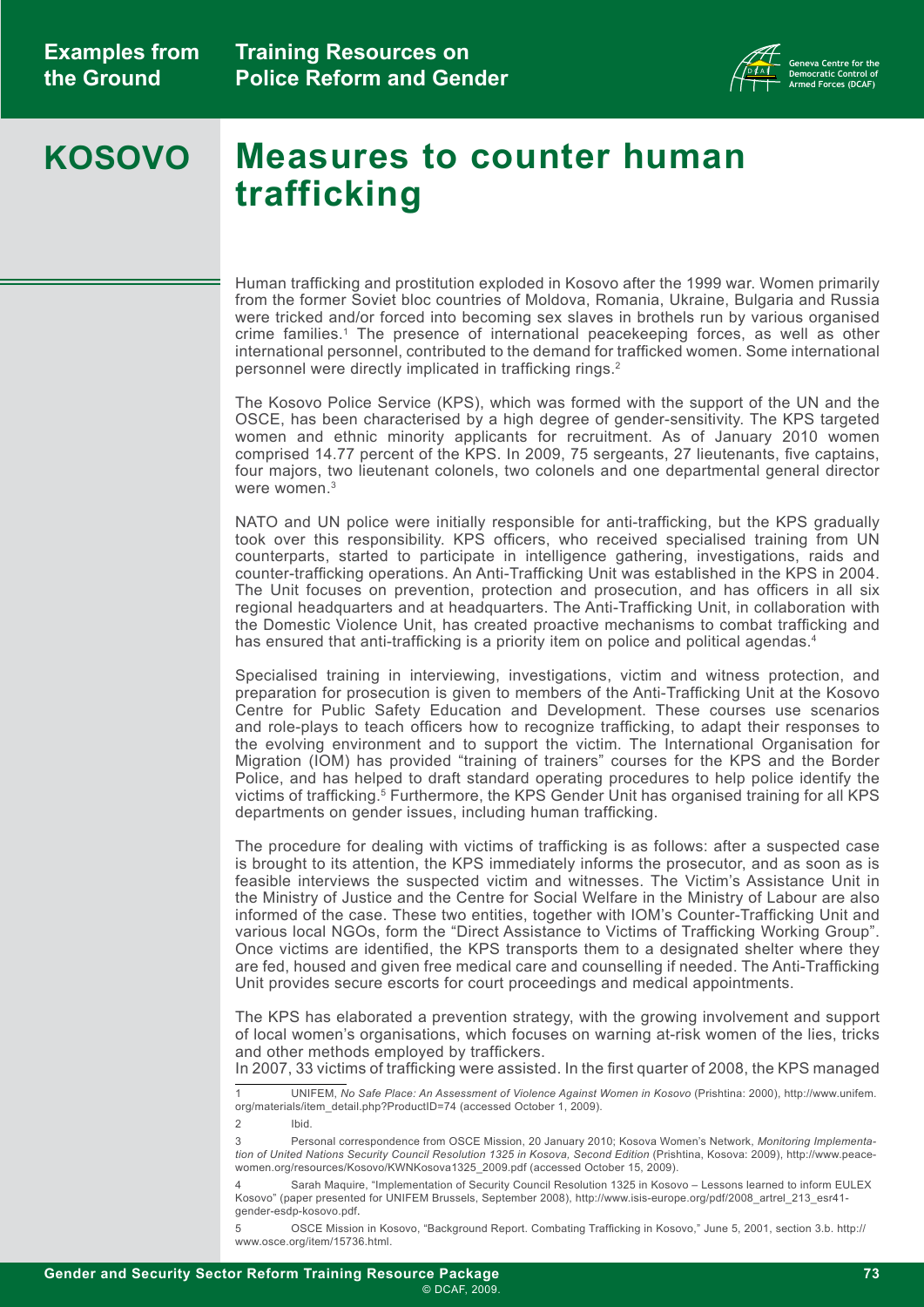

### **KOSOVO Measures to counter human trafficking**

to close 27 brothels that were suspected of trafficking. $^{\circ}$ 

Despite these positive efforts, problems still remain in the fight against human trafficking:

- The long chain of command is impeding quick action.
- Vehicles and covert tools needed for investigations are lacking.
- The lack of funds to support anti-trafficking is reducing the efficiency of police operations. For example, in bars under surveillance for trafficking, undercover officers who cannot afford to buy alcoholic drinks will buy a coffee instead, tipping the owners off immediately that the "customer" is a police officer.<sup>7</sup>

► The importance of integrating gender into police reform is discussed in section 3 of the *[Police Reform and Gender Tool.](http://www.dcaf.ch/publications/kms/details.cfm?lng=en&id=47391&nav1=5)*

► Procedures and initiatives to address gender-based violence are discussed in section 4.3 of the *[Police Reform and Gender Tool.](http://www.dcaf.ch/publications/kms/details.cfm?lng=en&id=47391&nav1=5)*

► The creation of specialised units in police forces is discussed in section 4.4 of the *[Police Reform and Gender Tool.](http://www.dcaf.ch/publications/kms/details.cfm?lng=en&id=47391&nav1=5)*

► The challenges of integrating gender into police reform in post-conflict countries, including in peacekeeping operations, are discussed in section 5.1 of the *[Police Reform](http://www.dcaf.ch/publications/kms/details.cfm?lng=en&id=47391&nav1=5)  [and Gender Tool.](http://www.dcaf.ch/publications/kms/details.cfm?lng=en&id=47391&nav1=5)*

6 US State Department, "Trafficking in Persons Report," June 2008.

7 William G. O'Neill, "Kosovo. Field Notes" (prepared for UNIFEM, UNDP, DPKO, November 21, 2006), 8.